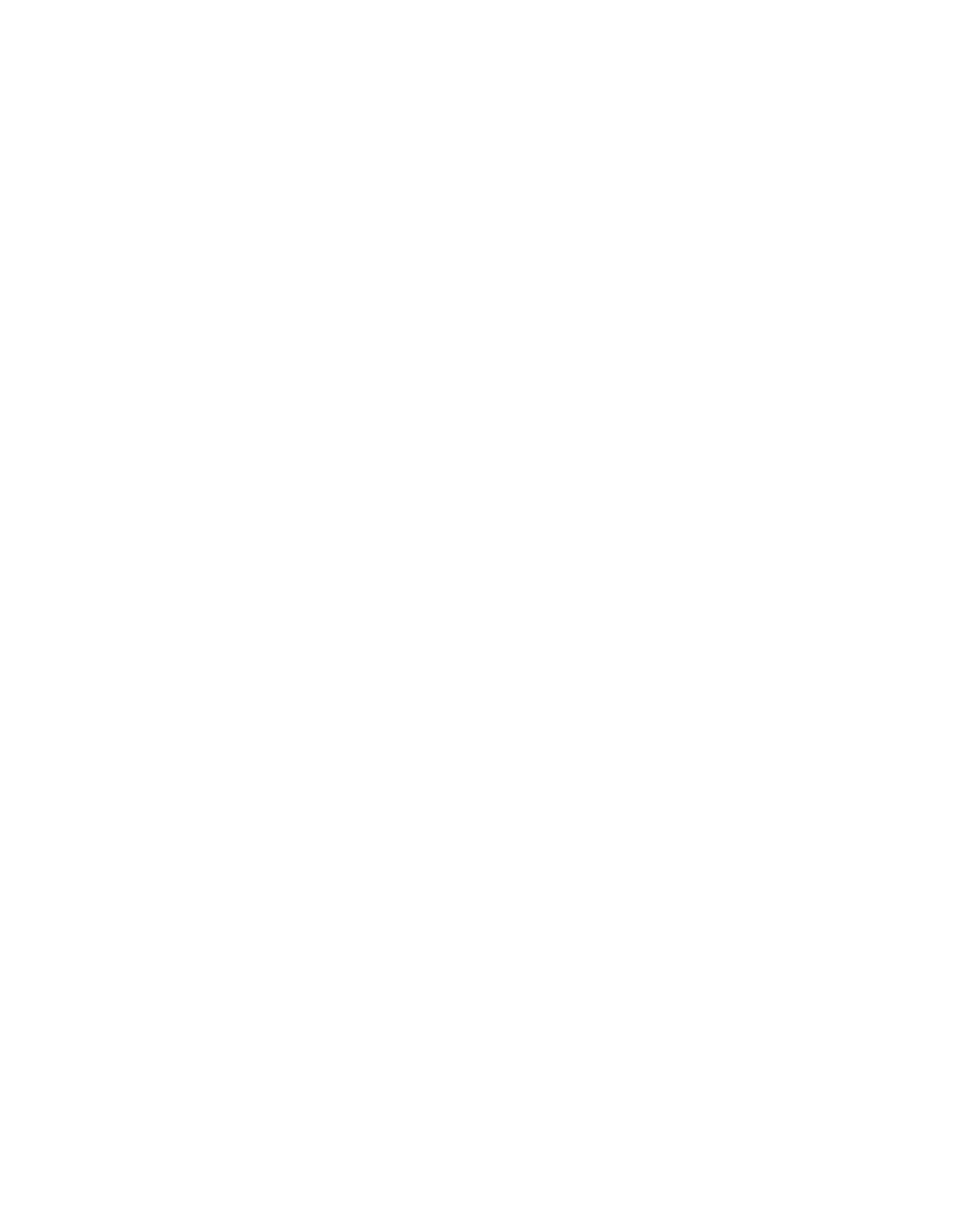# **FOUNDATIONS OF EDUCATION**

**Code 6411 Units: 1-9**



Early Childhood Education & Elementary Teacher Education Department **Allama Iqbal Open University, Islamabad**

*i*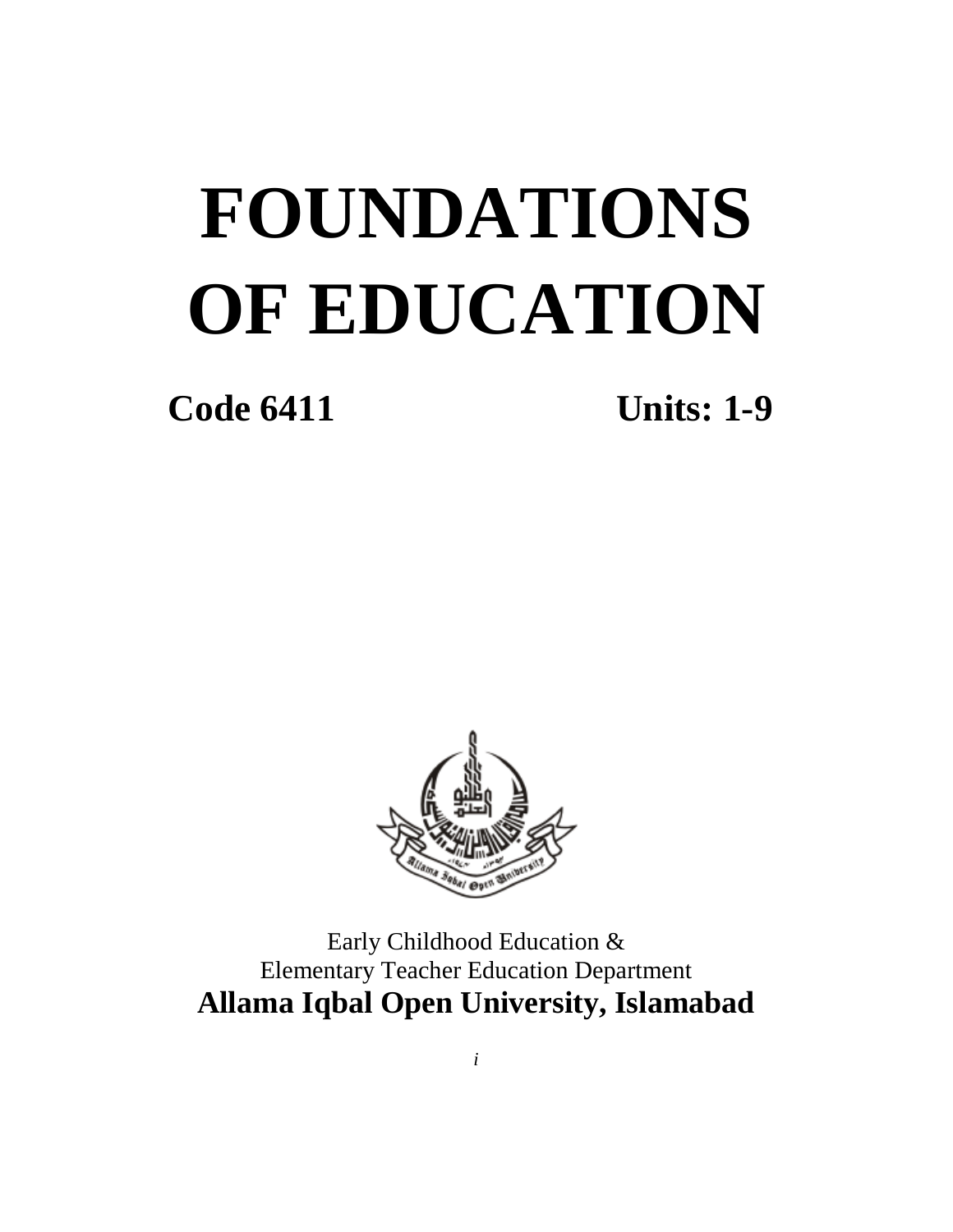*(All rights are reserved with the publishers)*

| <b>Ist Edition</b> | 2015                        |
|--------------------|-----------------------------|
| First printing     | 2015                        |
| Quantity:          | 500                         |
| Price              | $Rs. 90/-$                  |
| Composed by        | Muhammad Zaheer             |
| Supervise by       | <b>AIOU</b> Printing Press  |
|                    | <b>Operations Committee</b> |
| Publisher          | AIOU, Islamabad.            |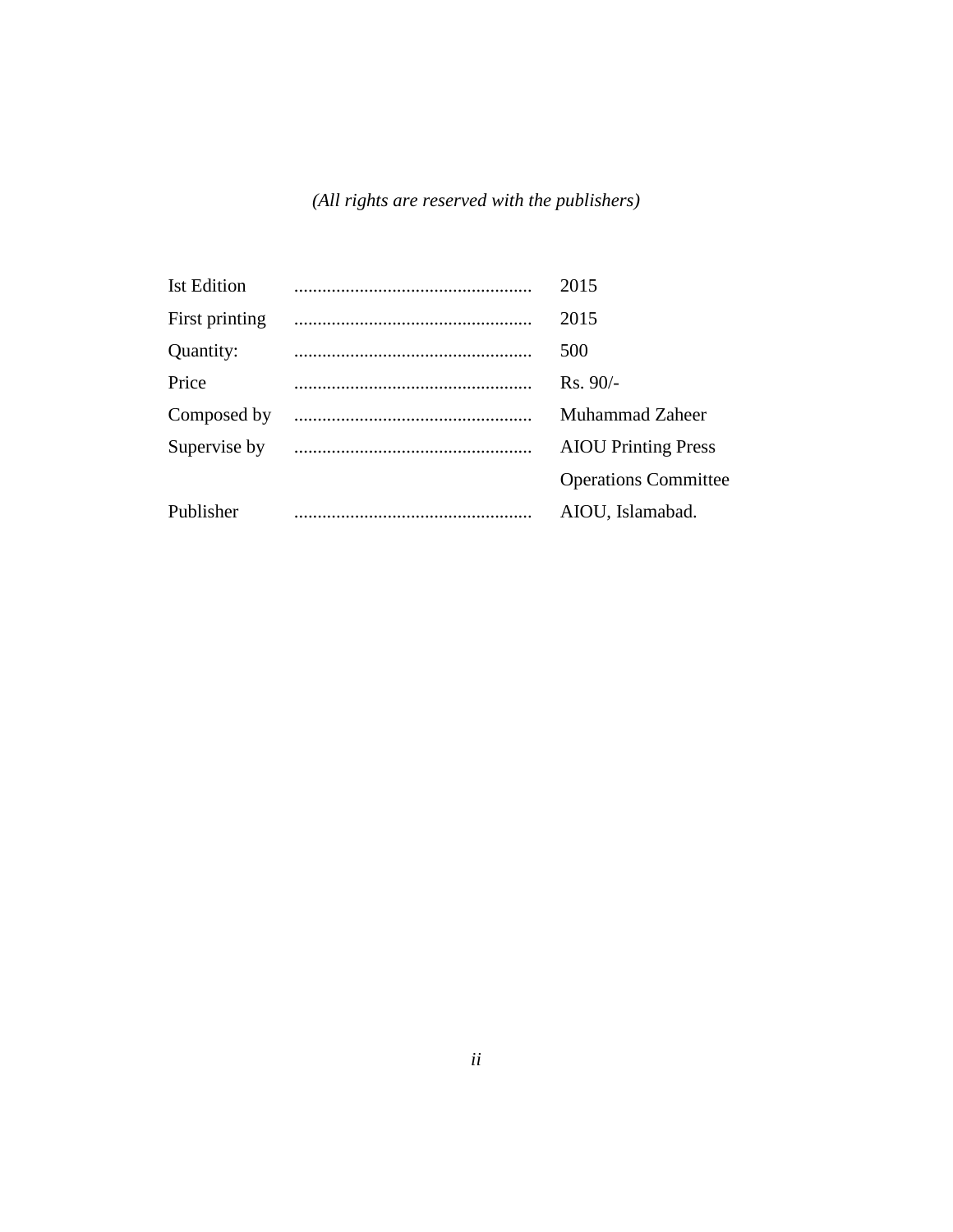## **COURSE TEAM**

#### **Dr. Muhammad Athar Hussain Prof. Dr. Shahid Siddiqui** Incharge Dean

Faculty of Education Allama Iqbal Open University Islamabad.

#### **Members:**

- 1. Dr. Fazal-ur-Rahman Assistant Professor ECE & ETED, AIOU, Islamabad
- 2. Dr. Muhammad Athar Hussian Assistant Professor ECE & ETED, AIOU, Islamabad
- 3. Mrs. Bushra Shaheen Lecturer ECE & ETED, AIOU, Islamabad
- 4. Dr. Rahamatullah Lecturer ECE & ETED, AIOU, Islamabad

## **Course Development Coordinator** Editor Fazal Karim

Reviewer Dr. Fazal-ur-Rahman 1 st Edition **Course Coordinator** Muhammad Athar Hussain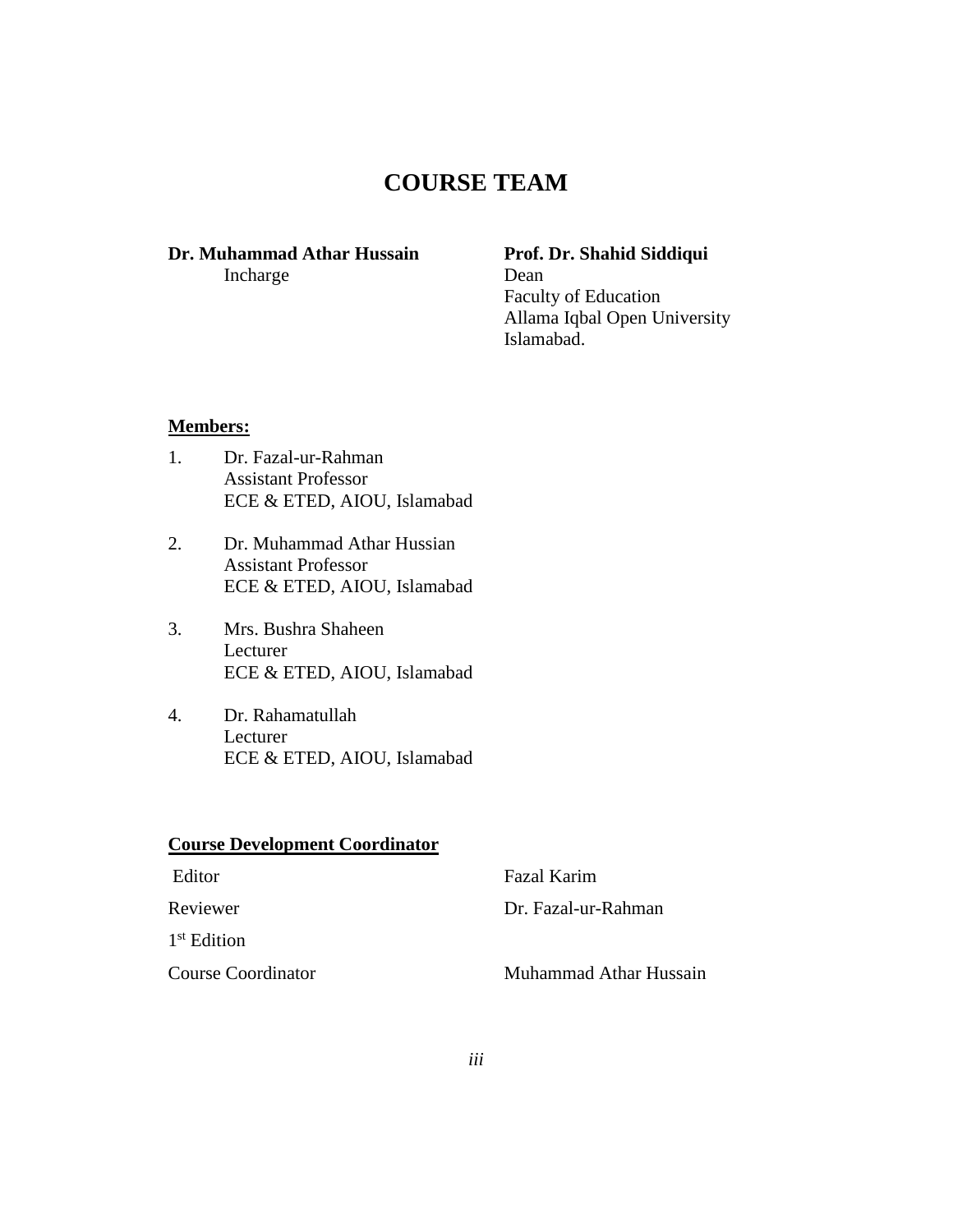#### **FOREWORD**

This Course 'Foundations of Education' is base line for the programme of ADE/B.Ed (4 year). It focuses on pre-service and in service pedagogical needs. Still it is a segment of comprehensive package of teacher training which provides professional insight and skill to the students in methodology, theories of teaching, learning, child psychology and growth.

It is an established fact, that teacher is pivot of educational system and in teacher training programmes quantity and quality of both matters. Teachers not only need mastery over the subject they teach, but also skill in the process of teaching. For this skill, conceptual frame work is necessary without which no training programme can achieve its goals. This Course provides these foundations.

I congratulate Dean, Faculty of Education for his professional input and leadership in developing course units and providing conducive environment to his colleagues towards development/and revision of this course.

> (Prof. Dr. Shahid Siddiqui) Vice-Chancellor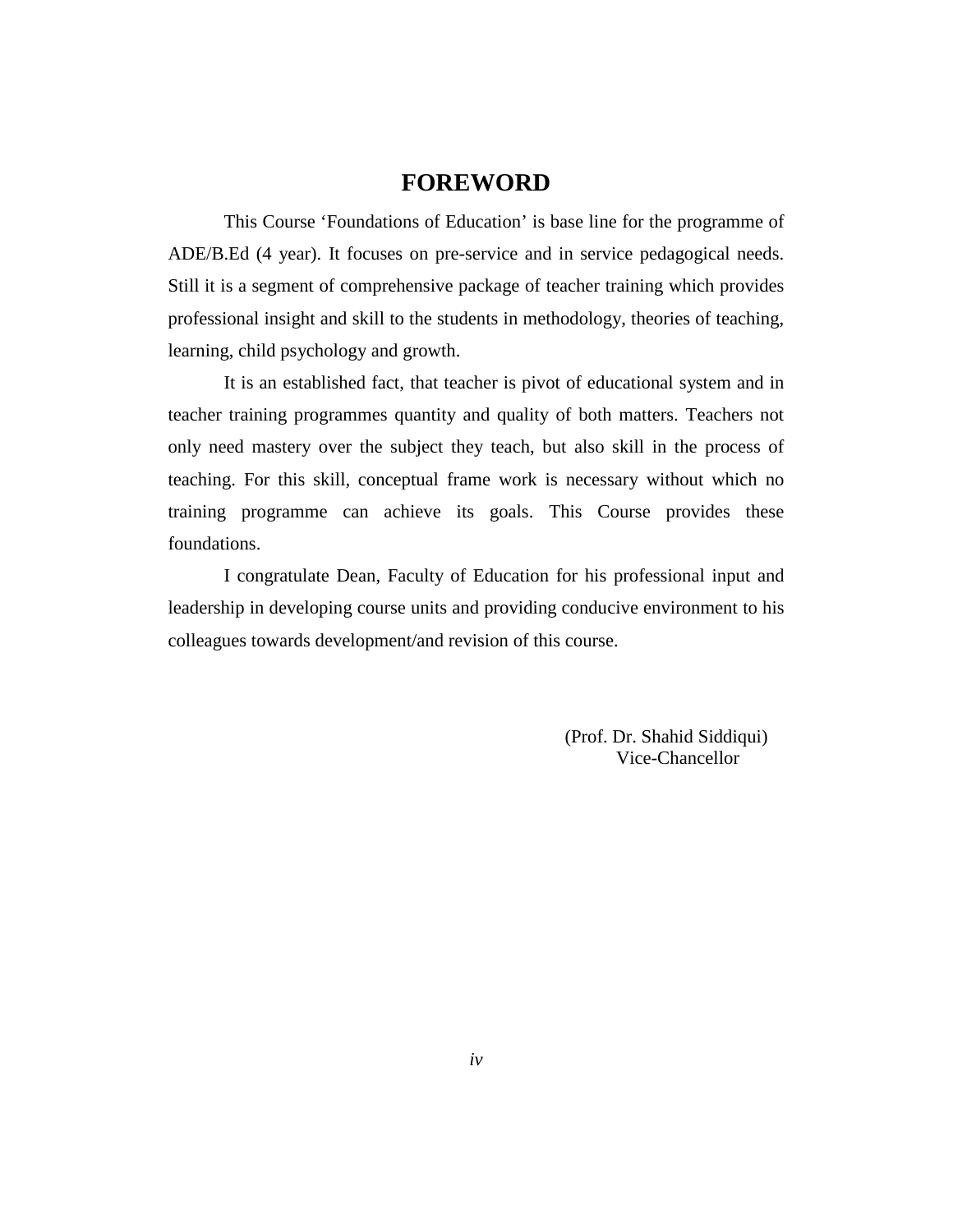## **CONTENT LIST**

|            |    |     |                                                            | Page $#$       |
|------------|----|-----|------------------------------------------------------------|----------------|
|            |    |     |                                                            | $\chi$         |
|            |    |     |                                                            | xii            |
| Unit No. 1 |    |     | ISLAMIC FOUNDATIONS OF EDUCATION ---------------           | 1              |
|            | 1. |     |                                                            | $\overline{2}$ |
|            | 2. |     |                                                            | 3              |
|            | 3. |     |                                                            | 3              |
|            |    | 3.1 |                                                            | 3              |
|            |    | 3.2 |                                                            | 6              |
|            |    | 3.3 |                                                            | 7              |
|            |    | 3.4 |                                                            | 8              |
|            | 4. |     |                                                            | 9              |
|            | 5. |     |                                                            | 10             |
|            | 6. |     |                                                            | 10             |
| Unit No. 2 |    |     | PHILOSOPHICAL FOUNDATIONS OF EDUCATION ---                 | 13             |
|            | 1. |     |                                                            | 14             |
|            | 2. |     |                                                            | 14             |
|            | 3. |     |                                                            | 15             |
|            | 4. |     | Main Philosophical Thoughts ------------------------------ | 16             |
|            |    | 4.1 |                                                            | 16             |
|            |    | 4.2 |                                                            | 17             |
|            |    | 4.3 |                                                            | 18             |
|            |    | 4.4 |                                                            | 19             |
|            |    | 4.5 |                                                            | 20             |
|            |    | 4.6 |                                                            | 20             |
|            |    | 4.7 | Reconstructionism -----------------------------------      | 21             |
|            | 5. |     |                                                            | 22             |
|            | 6. |     |                                                            | 24             |
|            | 7. |     |                                                            | 24             |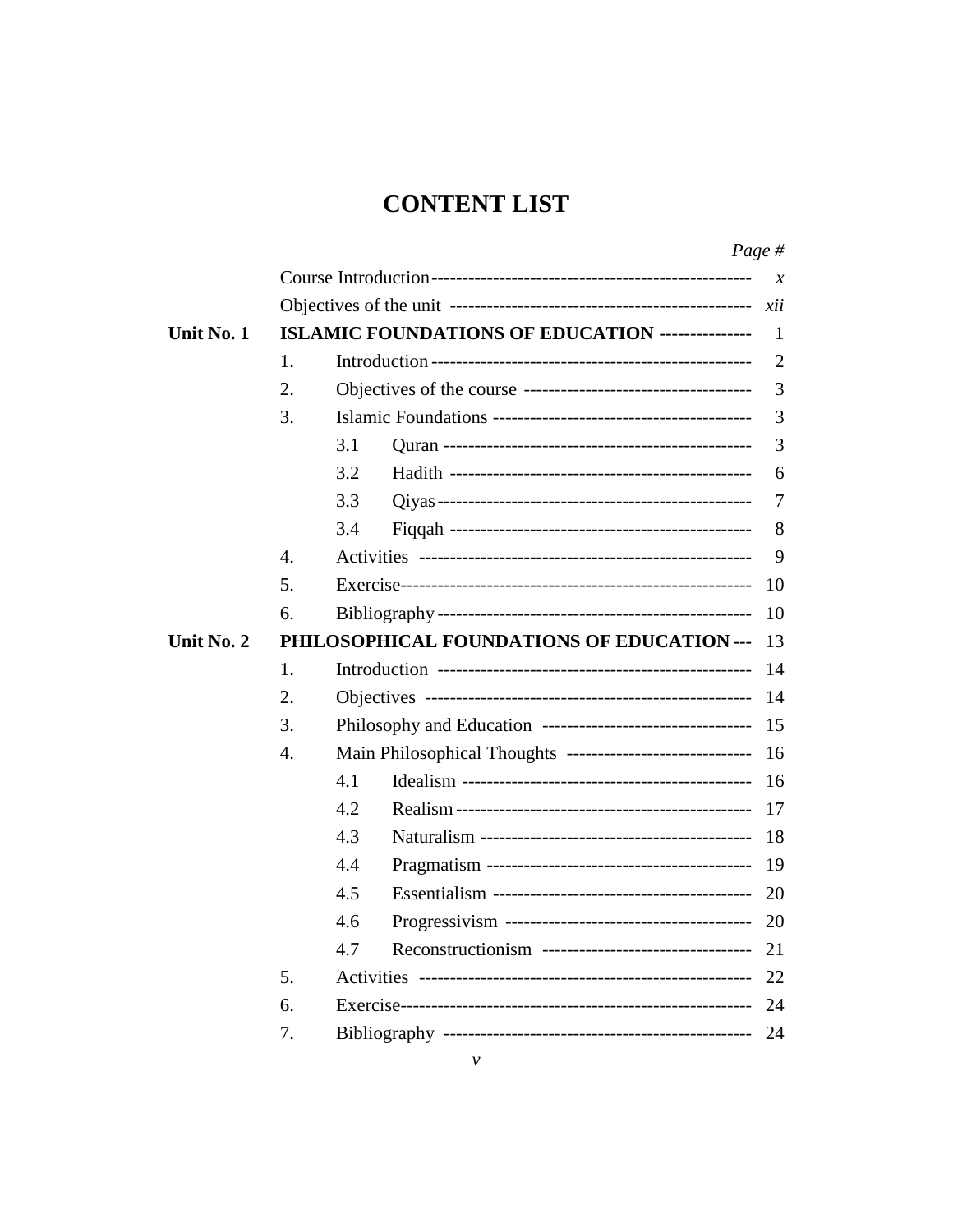| Unit No. 3 |    |     | <b>PSYCHOLOGICAL FOUNDATIONS OF EDUCATION-I 27</b>            |      |
|------------|----|-----|---------------------------------------------------------------|------|
|            | 1. |     |                                                               |      |
|            | 2. |     |                                                               |      |
|            | 3. |     |                                                               |      |
|            |    | 3.1 |                                                               |      |
|            |    | 3.2 |                                                               |      |
|            |    | 3.3 | Learning and Maturation -------------------------- 32         |      |
|            |    | 3.4 | Maturation and Learning in Human Infant------- 33             |      |
|            |    | 3.5 | Maturation and Learning in Pre-School Aged                    |      |
|            |    |     |                                                               | - 34 |
|            |    | 3.6 | Maturation and Learning in Elementary School-                 | - 34 |
|            | 4. |     |                                                               |      |
|            | 5. |     |                                                               |      |
|            | 6. |     |                                                               |      |
| Unit No. 4 |    |     | PSYCHOLOGICAL FOUNDATIONS OF EDUCATION-II 39                  |      |
|            | 1. |     |                                                               |      |
|            | 2. |     |                                                               |      |
|            | 3. |     | Individual Differences and Learning ---------------------- 40 |      |
|            |    | 3.1 | Academic Performance ----------------------------- 42         |      |
|            |    | 3.2 | Academic Aptitude --------------------------------- 42        |      |
|            |    | 3.3 | Intra-individual differences--------------------------- 43    |      |
|            |    | 3.4 | Gifted and Talented --------------------------------- 43      |      |
|            |    | 3.5 | Mental Retardation ---------------------------------- 45      |      |
|            |    | 3.6 | Children with Visual Impairment ---------------- 47           |      |
|            |    | 3.7 | Children with Hearing Impairment---------------- 48           |      |
|            |    | 3.8 | Children with Psychology -------------------------            | 49   |
|            | 4. |     | Instructional Strategies and Psychology ------------------    | 50   |
|            | 5. |     | Cognitive Teaching Strategies and the Teacher ----------      | 54   |
|            | 6. |     |                                                               | 55   |
|            | 7. |     |                                                               | - 56 |
|            | 8. |     |                                                               | 56   |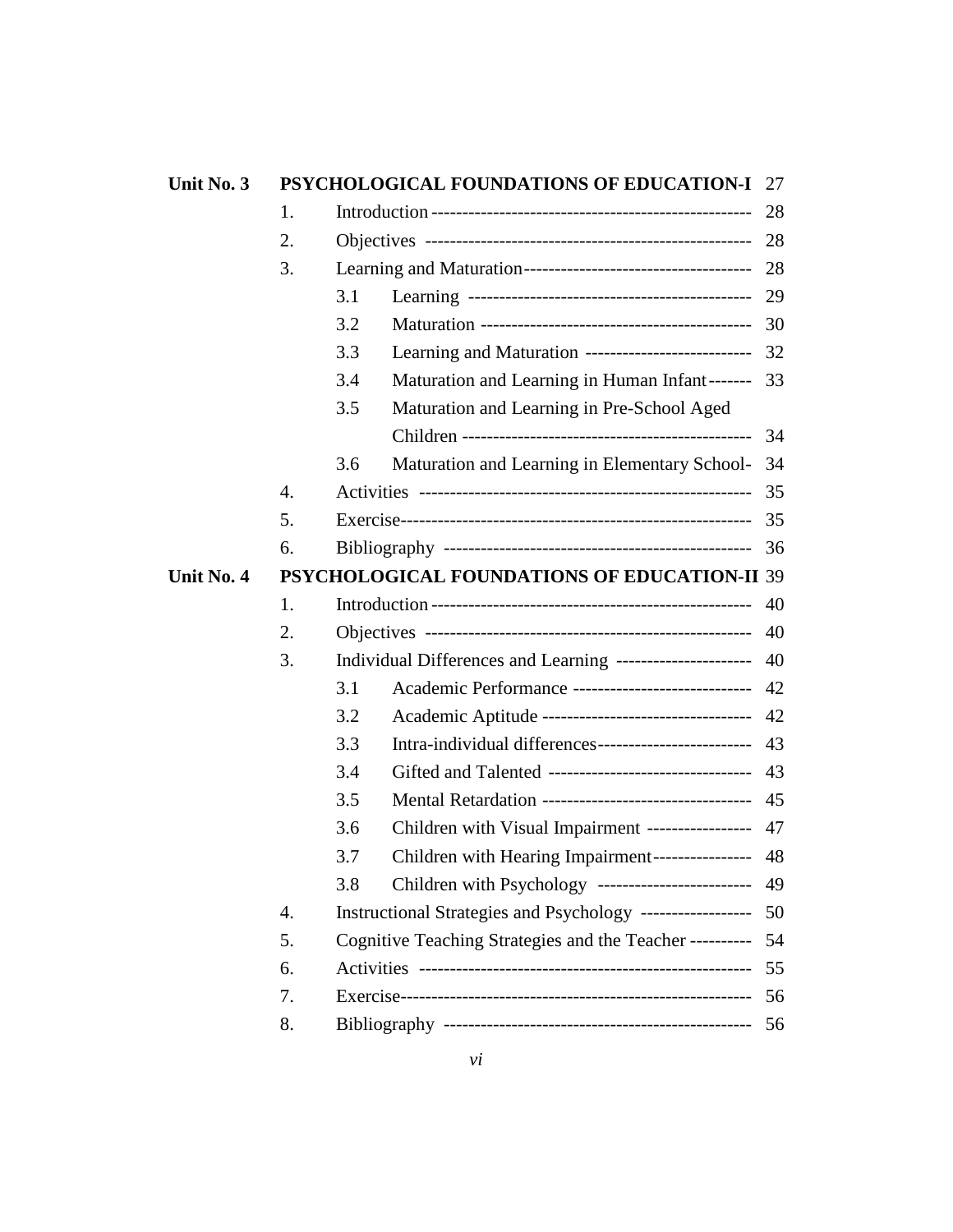| Unit No. 5 |    | <b>SOCIO-ECONOMIC FOUNDATION OF EDUCATION -- 59</b>              |      |
|------------|----|------------------------------------------------------------------|------|
|            | 1. |                                                                  |      |
|            | 2. |                                                                  |      |
|            | 3. | Concept of Society and Culture ----------------------------- 60  |      |
|            | 4. | Social Conditions and Education ----------------------------- 61 |      |
|            | 5. | Economic Conditions and Education ------------------------- 63   |      |
|            | 6. |                                                                  |      |
|            | 7. |                                                                  |      |
|            | 8. |                                                                  |      |
|            | 9. |                                                                  |      |
| Unit No. 6 |    |                                                                  | - 69 |
|            | 1. |                                                                  |      |
|            | 2. |                                                                  |      |
|            | 3. | Aims, Goals and Objectives --------------------------------- 71  |      |
|            | 4. | Quality of Meaningful Objectives ------------------------- 76    |      |
|            | 5. |                                                                  |      |
|            | 6. |                                                                  |      |
|            | 7. |                                                                  |      |
|            | 8. |                                                                  |      |
|            | 9. |                                                                  |      |
| Unit No. 7 |    | HISTORICAL DEVELOPMENT OF EDUCATION IN                           |      |
|            |    |                                                                  |      |
|            | 1. |                                                                  |      |
|            | 2. |                                                                  |      |
|            | 3. | Pre-Pakistan Period (712 A.D to onward)----------------- 103     |      |
|            | 4. |                                                                  |      |
|            | 5. |                                                                  |      |
|            | 6. |                                                                  |      |
|            | 7. |                                                                  |      |
|            | 8. |                                                                  |      |
|            | 9. |                                                                  |      |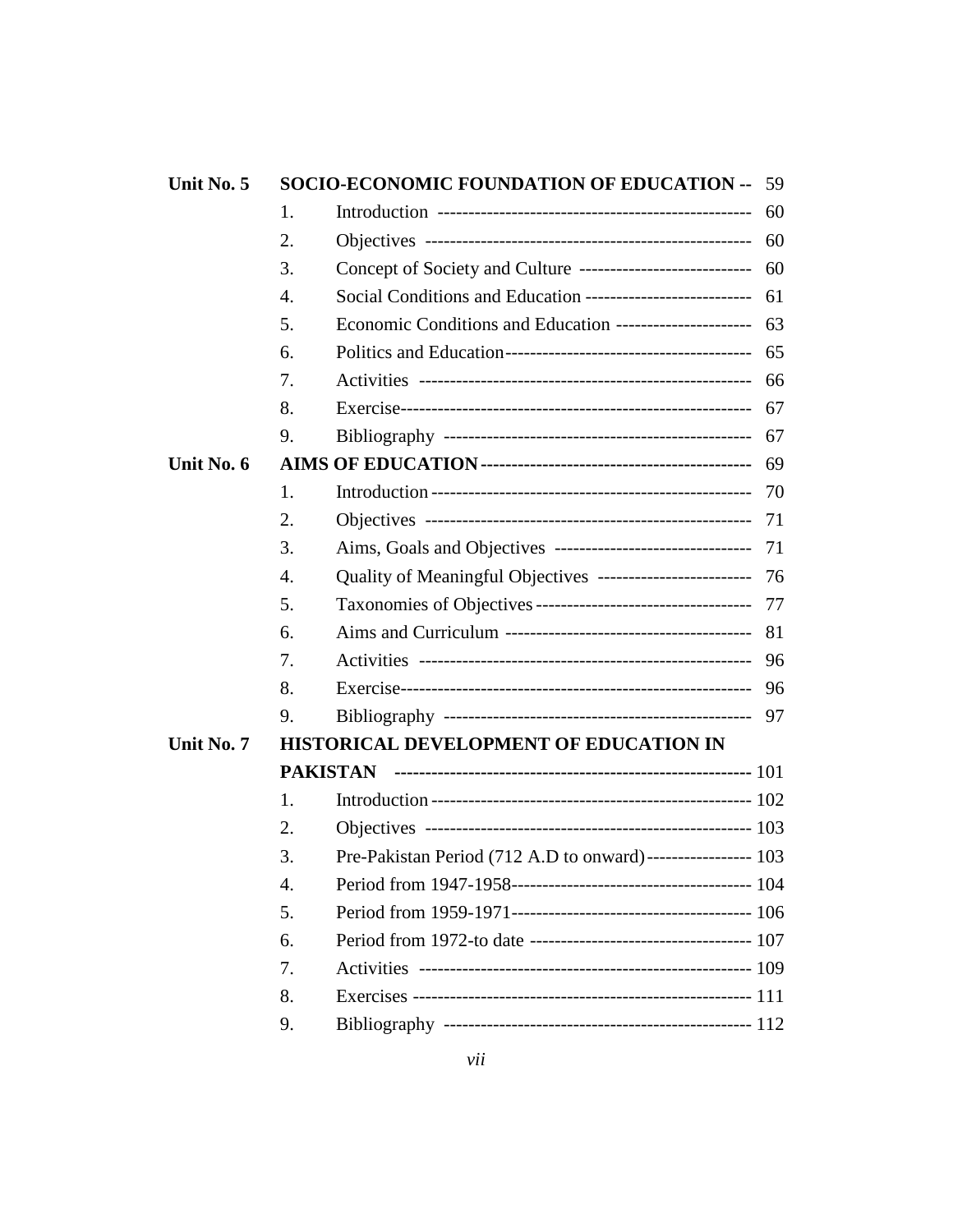| Unit No. 8 |                  |                                                                   |  |
|------------|------------------|-------------------------------------------------------------------|--|
|            | 1.               |                                                                   |  |
|            | 2.               |                                                                   |  |
|            | 3.               |                                                                   |  |
|            | $\overline{4}$ . |                                                                   |  |
|            | 5.               |                                                                   |  |
|            | 6.               |                                                                   |  |
|            | 7.               |                                                                   |  |
|            | 8.               |                                                                   |  |
|            | 9.               |                                                                   |  |
| Unit No. 9 |                  | PROBLEMS AND ISSUES IN EDUCATION IN PAKISTAN-123                  |  |
|            | 1.               |                                                                   |  |
|            | 2.               |                                                                   |  |
|            | 3.               | Universalization of Primary Education ------------------- 126     |  |
|            | 4.               |                                                                   |  |
|            | 5.               |                                                                   |  |
|            | 6.               | Environmental Educational --------------------------------- 132   |  |
|            | 7.               |                                                                   |  |
|            | 8.               | Islamization of Education ----------------------------------- 134 |  |
|            | 9.               |                                                                   |  |
|            | 10.              |                                                                   |  |
|            | 11.              |                                                                   |  |
|            | 12.              |                                                                   |  |
|            | 13.              |                                                                   |  |
|            | 14.              |                                                                   |  |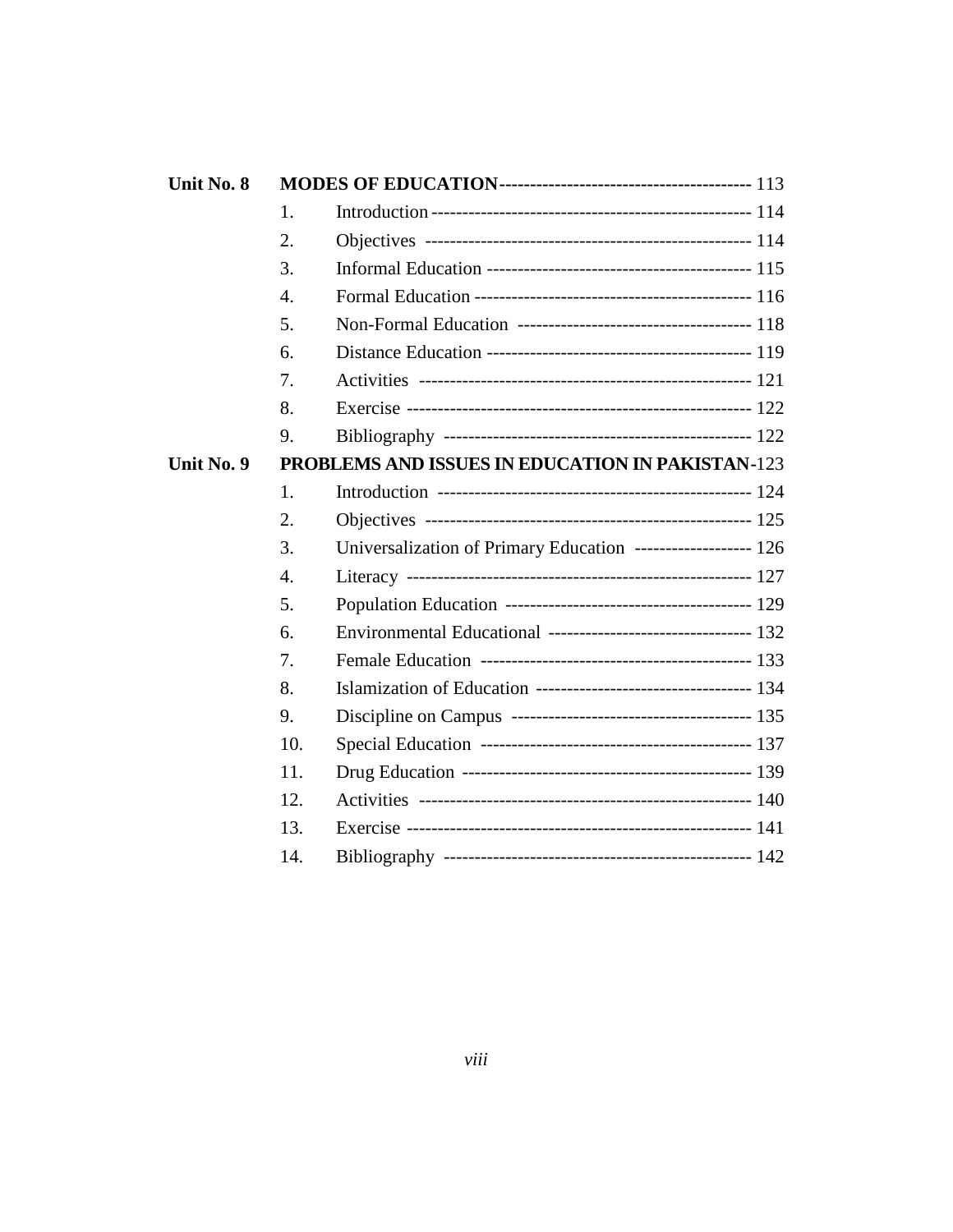#### **COURSE INTRODUCTION**

Effective teaching demands besides possessing adequate knowledge of subject matter and techniques of teaching, teacher must also exhibit full commitment to ideology of the country. It is repeatedly stated in all educational policies and plans that no system could be better than its teachers. To upgrade the standard of teacher education, AIOU has decided to launch Associate Degree in Education (ADE) and B.ED (4 year) to the already existing cluster of teacher education. To teach effectively, one must possess considerable skill, knowledge, patience, caring, commitment and understanding of oneself and students. For all these, "Foundations of Education" provides base. As a foundation course, there is so much material to cover in this book, various special features have been included to assist students in getting most from this volume.

Unit No. 1 provides opportunity to get insight into Islamic foundations of education: Quran, Hadith, Qayas, Fiqqah.

Unit No. 2 concentrates on the Philosophical Foundations of Education and discusses in general the relationship between education and philosophy and different modern schools of philosophy.

Unit No. 3 & 4 deals with Psychological Foundations of Education. It relates psychology with instructional strategy.

Unit No. 5 deals the vast realm comprising of society, culture, economic and political influences on education.

What is Taxonomy? What are the aims of education in Pakistan? And what is their impact on curriculum development? All these are discussed in Unit 6.

Unit 7 deals with Historical Development of Education in Pakistan. It is divided into four areas. Salient development of each period is discussed in this unit.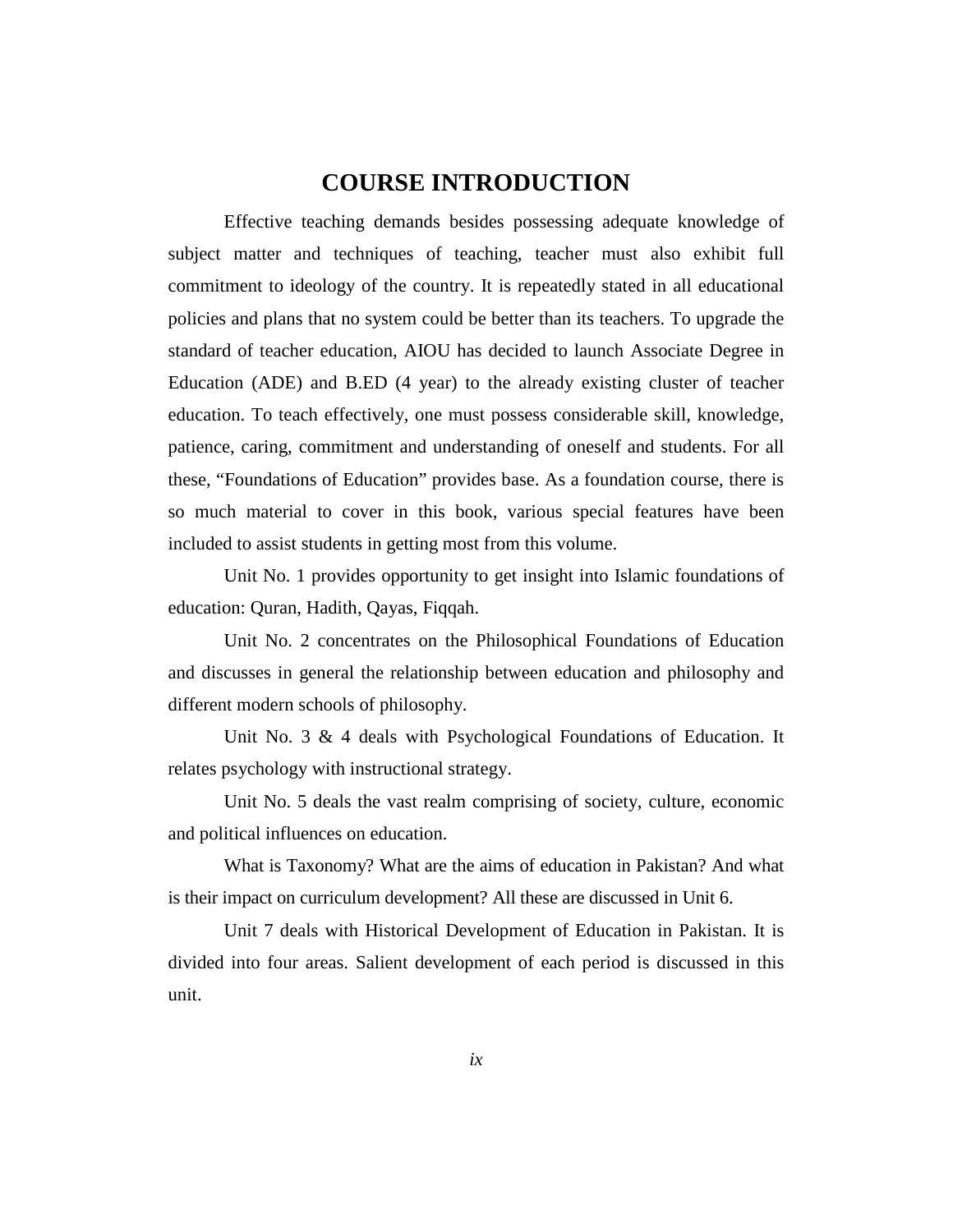Unit 8 Modes of Education is a unique which appraises the student-teacher with different modes. Moreover pros and cones of these modes are also discussed in this unit.

The last unit 9 covers the significant problems and issues of Education in Pakistan. It facilitates our educator to be aware of the national educational spectrum.

It is hoped, that this course will equip the student-teachers with necessary knowledge and skill which will help them to complete this programme successfully.

> Prof. Dr. Shahid Siddiqui Dean Faculty of Education

### **OBJECTIVES OF THE COURSE**

The student will be able to:

- explain the important features of foundations of education
- specify the role of educational thinker in education
- appreciate the philosophical, psychological, foundations of education
- discuss the modes of education
- discuss historical development of education in Pakistan
- evaluate the issues and problems of education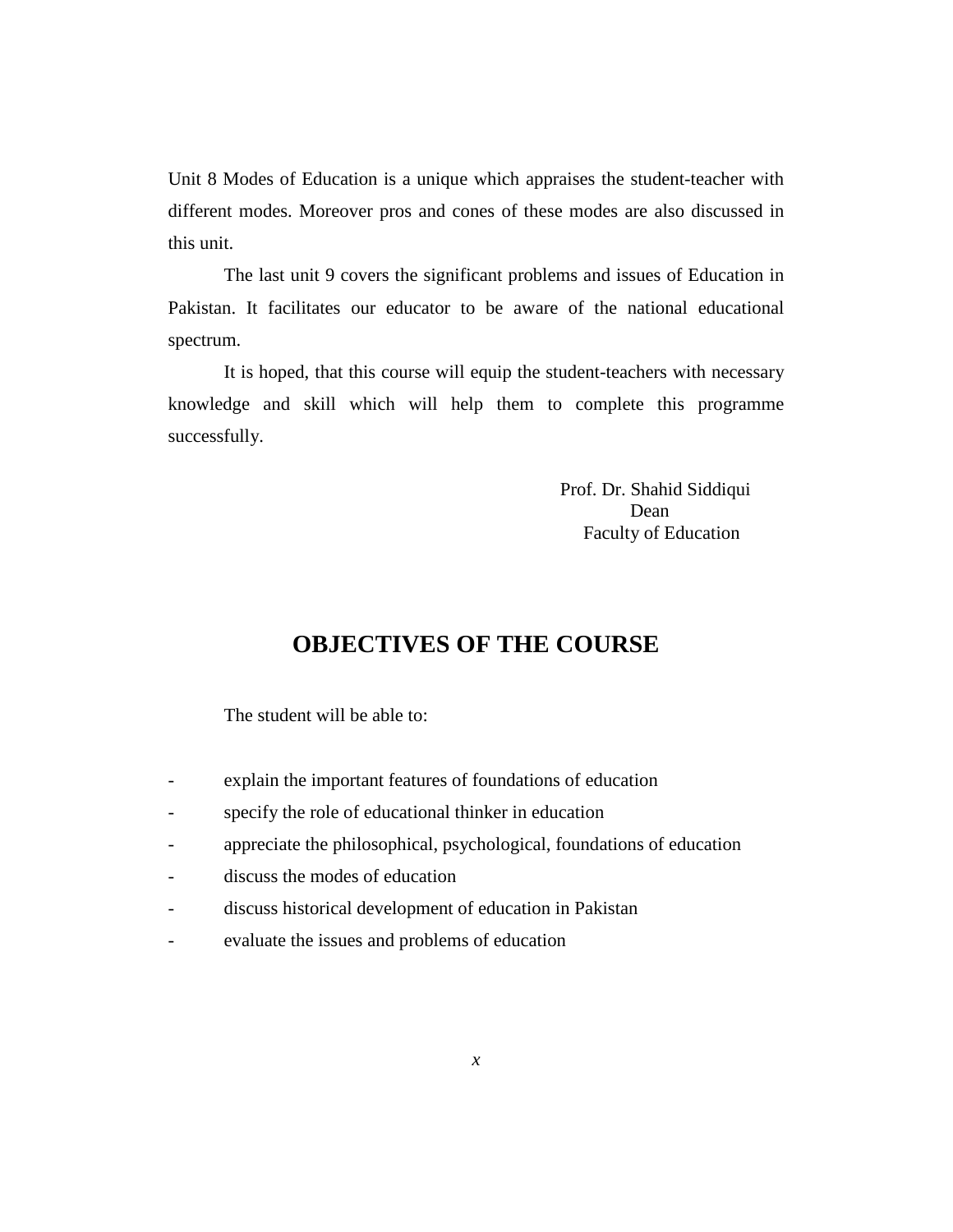**UNIT NO 1**

# **ISLAMIC FOUNDATIONS OF EDUCATION**

*Written By:* **DR. M. MAHMOOD HUSSAIN AWAN** *Reviewed by:* **DR. FAZAL-UR-REHMAN**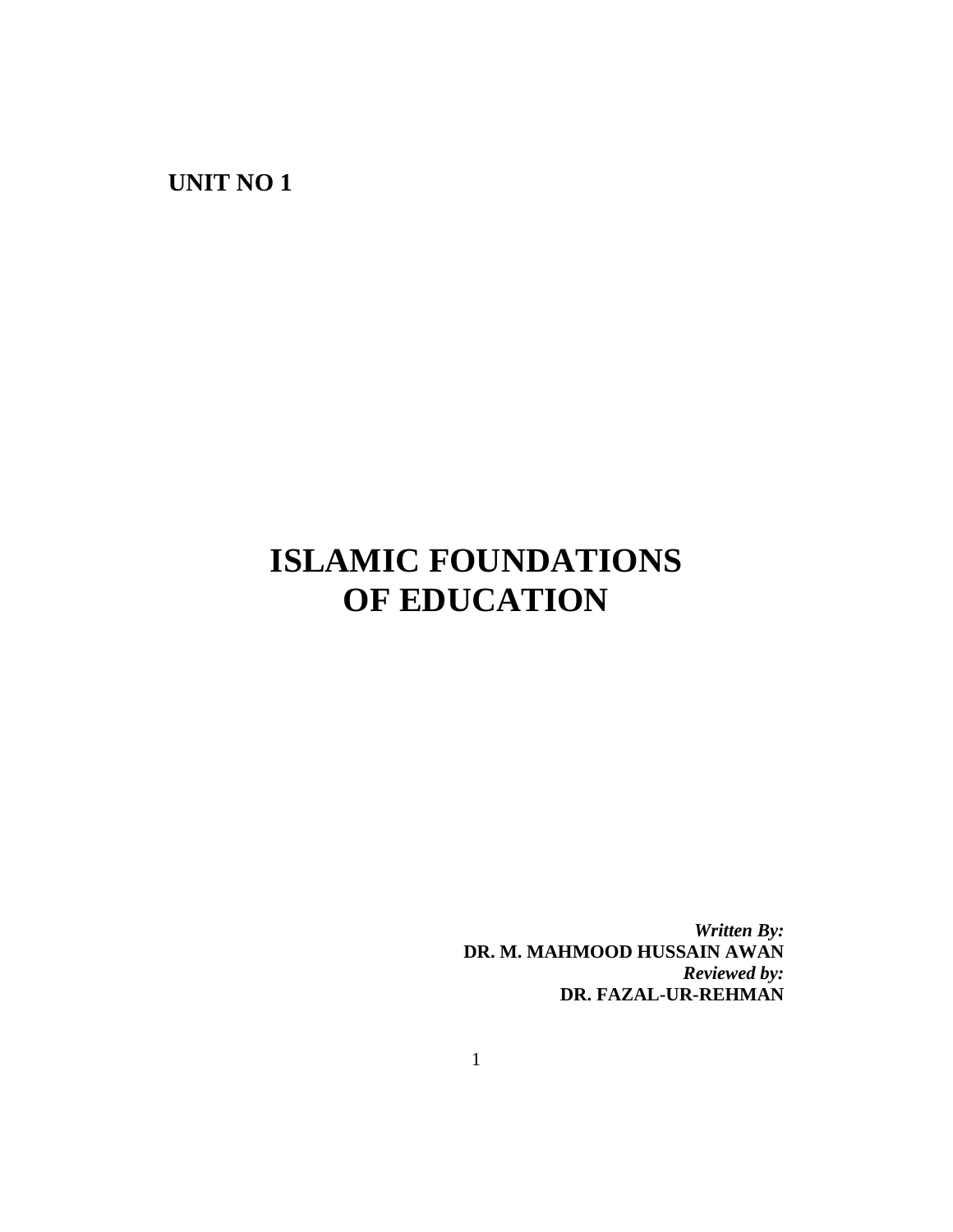#### **1. INTRODUCATION**

The word Islam, as defined by the Quran itself means submission to the Supreme Being and compliance with His laws, which constitute Nature, "I have only created the jinns and men that they may save me. (51:56) and "say" truly. My prayer and my services of sacrifice, my life and my death are for Allah, the Lord of the worlds who hath no peer (6:162). This means the final aim of Islamic education should be inculcation of complete submission to the supreme will of Allah Almighty. This is the Islamic concept of worship and hence the aim or philosophy of education; in the Holy Quran. Thus, "the true religion with God is Islam (3:19).

Islam lays special emphasis on the acquisition of knowledge. Concept of vicegerancy of man. According to Quran, Allah has made man as his vicegerent due to knowledge (Ilm-ul-Asma), when angels argued about the vicegerency of man then Allah (SWT) taught Adam the names of everything and then Adam told them and hence proved his ability for vicegerencey on earth. This shows the importance of acquirng knowledge from the Quranic point of view (Surah Al-Baqra Fourth Ruku). It is obligatory alike for both Muslim male and female. Therefore, it stresses on acquiring knowledge from cradle to grave even if one had to go for it as far as China. Meaning of knowledge in Islam is both extensive and comprehensive. It is not confined to the physical performance of religious rituals only but to infuse the spiritual, moral and practical aspects as well, and thus helps in the complete growth of an individual's personality.

Knowledge is of two types, revealed knowledge and acquired knowledge. Revealed knowledge has been given to human beings through prophets by Allah. Acquired knowledge is that which is being acquired by the human beings through the study of natural phenomena, attitude of man and through the study of society.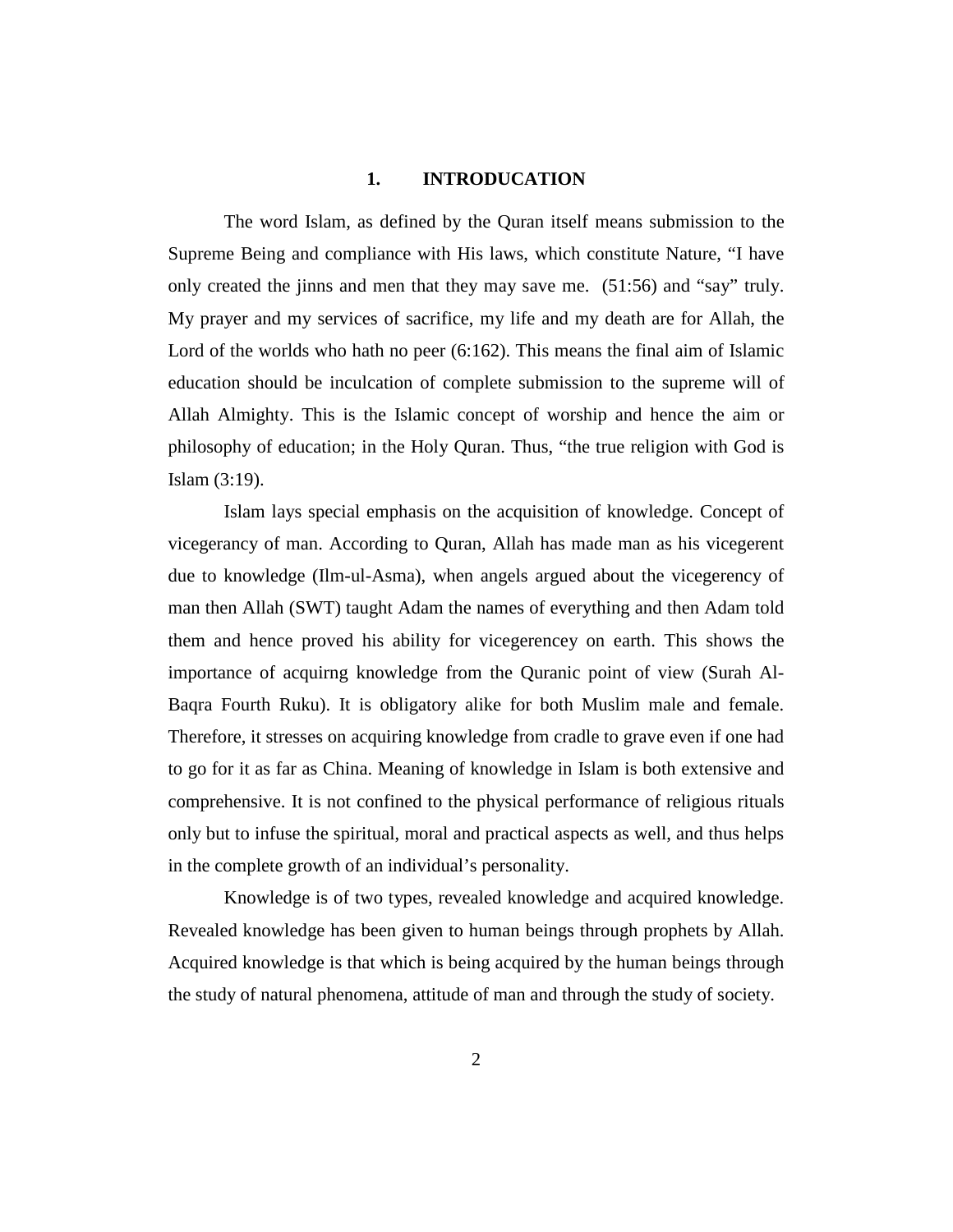According to the philosophy of education in Islam, in most comprehensive sense, is the upbringing of a true believer. Such a believer who by understanding his Lord, worships Him in full conviction of His Oneness, abides by the Shariah and uses all that Allah has created to protect faith and reinforce His religion. Education is the process through which knowledge is transmitted from an individual or section of society to another individual or section. It also reflects the philosophy on which it is based. Islamic philosophy derives its origin from the spirit of teachings of the Quran and Hadith (the sayings of the Holy Prophet peace be upon him). The Qayas and Fiqqah, are also the important components.

#### **2. OBJECTIVES OF THE UNIT**

After reading the unit, it is hoped that you will be able to:

- **1.** Explain the concept and nature of the Islamic foundations of education
- **2.** Discuss the following
	- a. Quran
	- b. Hadith
	- c. Fiqah
	- d. Qayas
- **3.** Identify the important features of Islamic foundations of education

#### **3. ISLAMIC FOUNDATIONS OF EDUCATION**

It would be helpful to understand the Islamic foundations of education if we are acquainted with the concept of Islamic philosophy.

#### 3.1 **Quran**

The word "Quran" litrally means reading or recitation. Quran is designated in Arabic Al-Furqan, (distinguisher). Kalam Allah (the words of God), Kitab (the book), Nur (the light) and Al-Huda (the guidance) and Al-Dhikr (the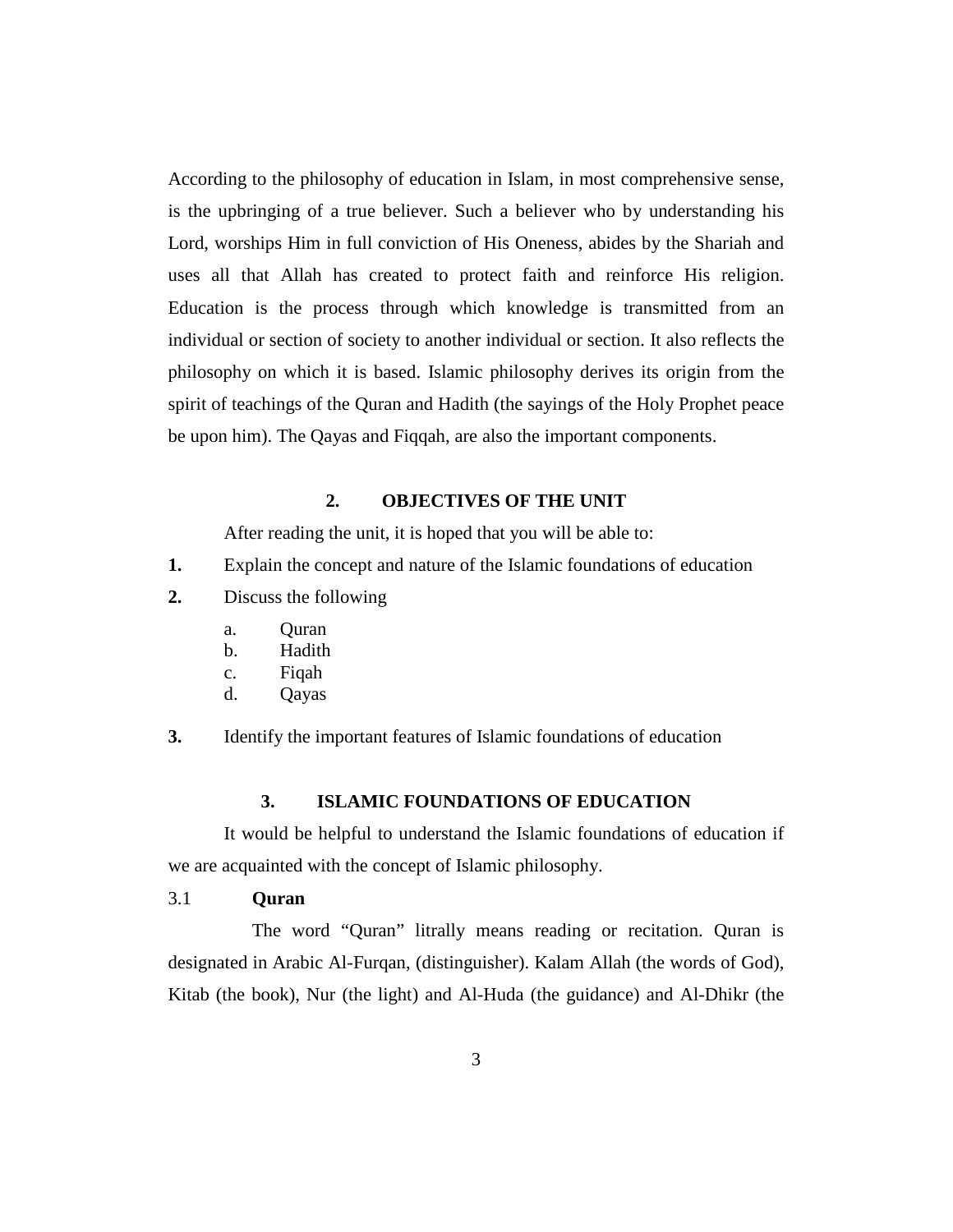reminder). It is considered as eternal miracle of Islam, the expounder of the most sublime truth: the perfect moral code.

Islamic education aims at discovering and formulating Allah's will. Ahmed Hassan (1982, P: 43) writes "The primary purpose of the Quran is to lay down a way of life which regulates the relationship of man with man and his relationship with God. The Quran gives directions for man's social life as well as for his communion with his Creator".

Since the dawn of revelation "Read": in the name of Thy Lord who created, Man from a dot (congealed blood). Read: and Lord is the Most Bountiful who taught by the pen; taught Man what he knew not" (96:1:5). Until this day, the Quran is acknowledged as the core, pivot and entrance of learning. Each aspect of life is moulded by it. Even every human action is classified. This classification is categorized as obligatory (Fard and Wajib; prohibited (Haram), reprehensive (Makruh), recommended (Mandub), permitted or legally left indifferent (Mubah). And indeed, the objective good cannot be known and achieved without knowledge of the above. Bhatia (1989, p:2) stated "there is hardly any book in the world as the Quran in the service of which so much talent, so much labour, so much time and resources have been expanded and which is so minutely verified and carefully preserved".

The Quranic text is divided into 114 chapters. Each chapter is called 'Surah' which consists of a certain number of verses each called 'Ayah'.

The revelations contained in Quran were not all revealed on one occasion but at long intervals and in response to special needs to the Prophet (peace be upon him) lived at Mecca for thirteen years and at Madina for ten years. The revelations which the Prophet (peace be upon him) received in Meccan period are mostly concerned with general percepts that urged strongly and earnestly the man to righteousness. For example, the universal principles including belief in Allah, the Prophet (P.B.U.H) and the Hereafter, followed by general rules concerning religion and social practices were also revealed within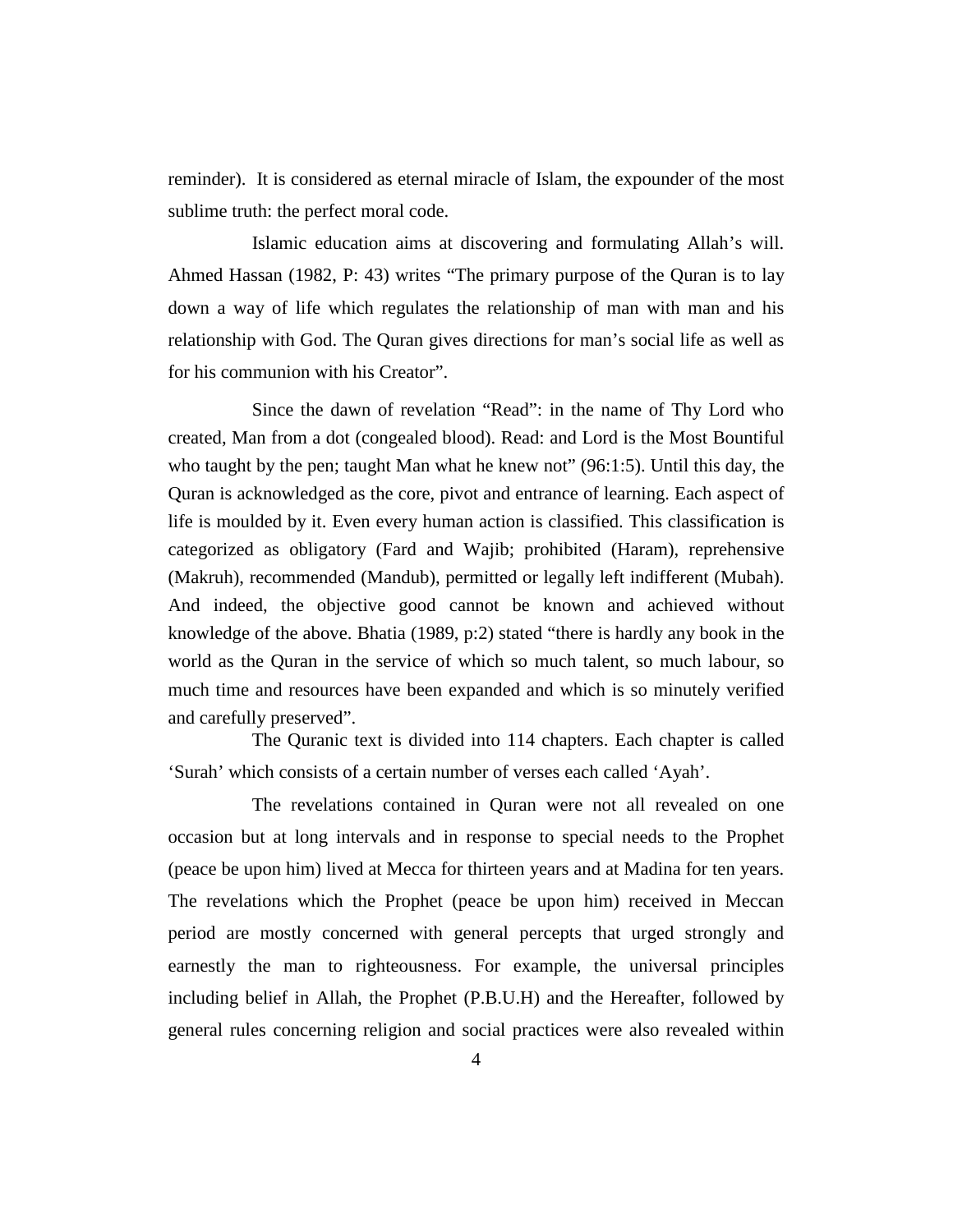thirteen years in Mecca. The period of ten years which starts after Hijra is the period when laws were promulgated in the words of the Quran and by the percepts of the Holy Prophet (P.B.U.H). In Medina, the general principles revealed in Mecca, were completed. Thus we must believe that all institutions, like ethical, social, political, economic and legal etc, are ideal, perfect and complete.

Quran is not a book of science or any other particular field of knowledge but it deals mainly with basic principles of human life. Therefore, Quranic concept of education is that it explicity teaches its reader principles in each and every sphere of life so that its followers have complete knowledge about their pattern of life.

As we studied in the referred text, Quran, is the fountain head of Wisdom, from which all other sources of knowledge derive their authority, It consists of very words of Allah; revealed on Prophet Muhammad (P.B.U.H) in twenty three years, first in Mecca and completed in Medina.

Islamic education system comprises the following principles:-

- 1) Belief in the Oneness, immateriality, absolute power, mercy and supreme compassionateness of the Creator.
- 2) Charity and brotherhood among mankind.
- 3) Subjugation of passions;
- 4) The outpouring of a grateful heart to the Giver of all good;
- 5) Accountability of human actions in another existence;
- 6) Developing a sense of social consciousness i.e. enjoining what is right and forbidding what is wrong?.

During the life of Holy Prophet the Quran was in a scattered form, there was not complete collection of all the revelations. However, most of the verses related to reading, writing and acquisition of knowledge revealed in Mecca were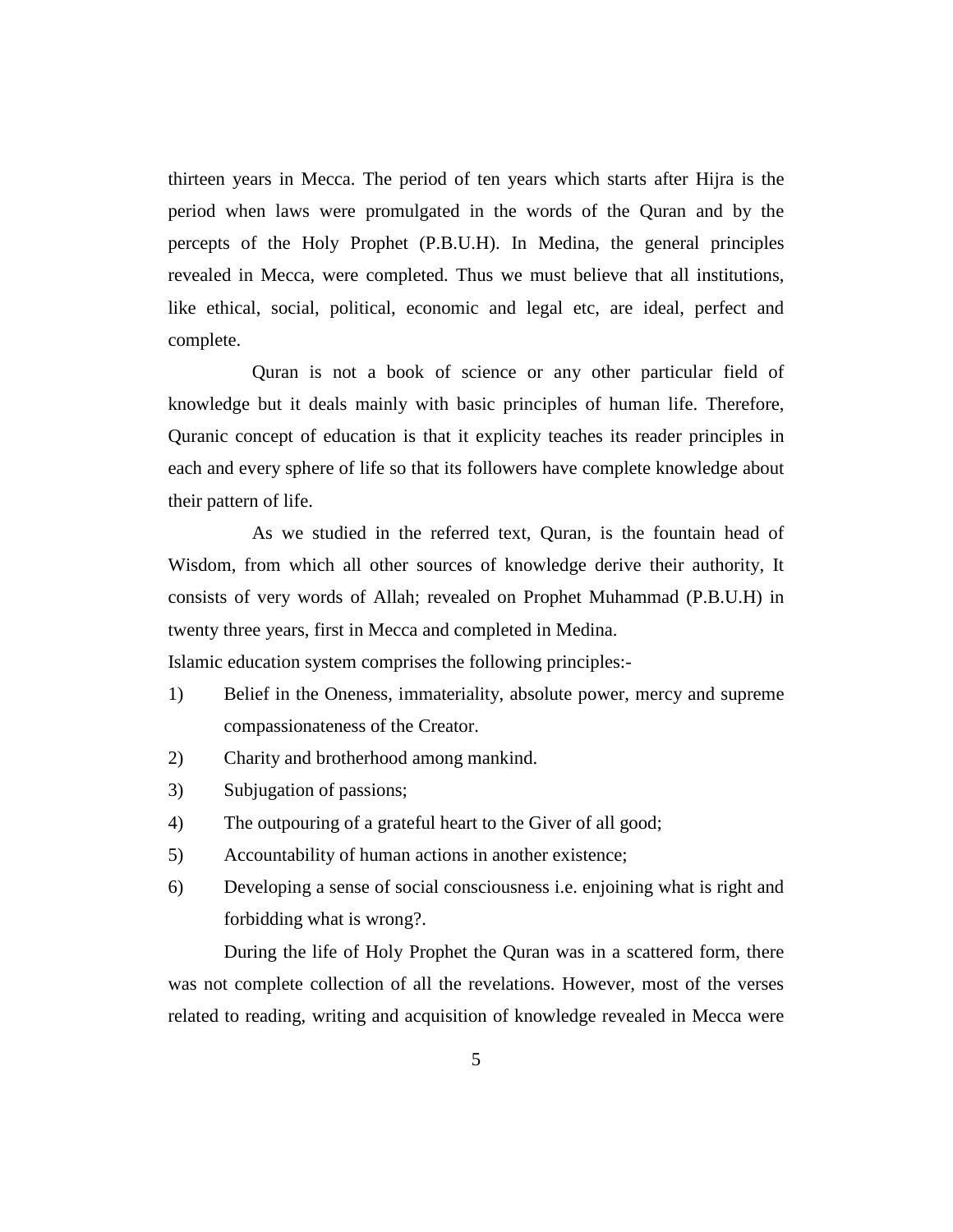written by amanuensis on the behest of Holy Prophet (P.B.U.H) If you recall the event of Hazarat Umar's (May Allah be please with Him) embrassing Islam, who founded the Quranic verses in written form with his sister, you would confirm yourself this fact. Hazrat Abu Bakar (May Allah be please with Him) deputed Hazrat Zayd Ibn-e-Thabit to make a written collection of the Quran. The official codification of the Quran was first made during the caliphate of Hazrat Usman (May Allah be please with Him) which has come down to our own time.

#### 3.2 **HADITH**

The next source of Islamic foundations of education is the Hadith, Ahadith as plural. Hadith derives its authority and validity from Holy Quran. Quran says "Obey God and Obey the Messenger" (4:59). Thus, Hadith offers best explanation or interpretation to Quran. Sunnah (Traditions) are model behaviour of the Holy Prophet (P.B.U.H) and Ahadith are His (Peace be upon Him) sayings. But in effect both cover the same ground and are applicable to His (P.B.U.H) actions, practices and sayings. Thus, it includes 'qaul' (saying) of the Holy Prophet (P.B.U.H) and fi'l (action) or His silent approval of the action or practice of another. Either by showing in his practice how an injunction shall be carried out, or by giving an explanation in words. Ahadith are not only explanatory to the Quranic text but also complementary to it. In the words of Quran "Prophet (Peace be upon Him) never spoke of his own will unless it was a revelation revealed to him" (53:3-4). In another place "whatever messenger gives you, take it, and whatever he forbiddeth, abstain from it (59:7) "No doubt, they were in total ignorance before it. Certainly, Allah, through His Benevolence, sent to the Faithful a Prophet (P.B.U.H) from among themselves, who recites to them His commandments, purifies them and teaches them the Book and Philosophy"  $(3:164)$ .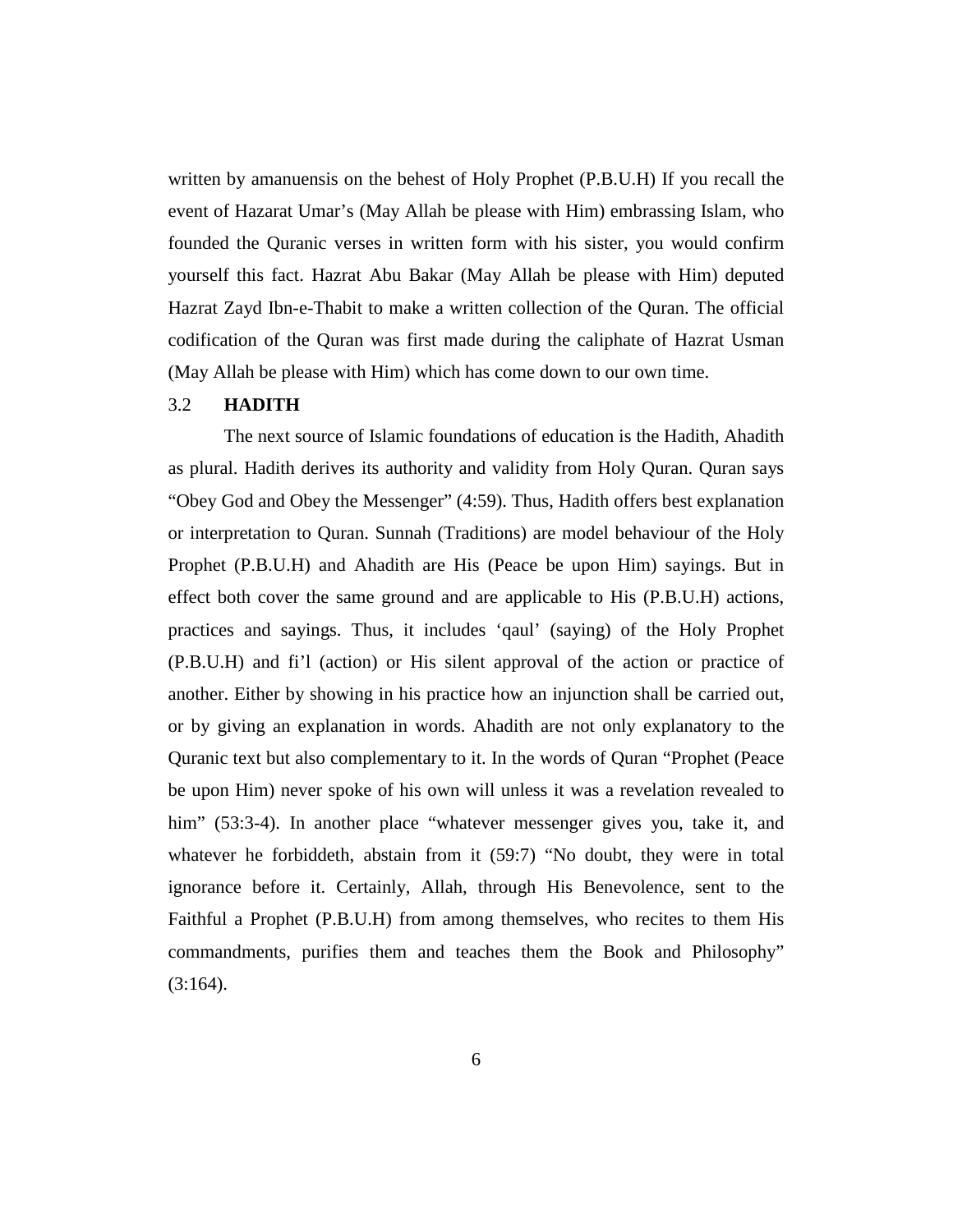There is a deliberate distinction in Hadith and Sunnah. The word Sunnah literally means way, custom, manner of acting or habit of life. Thus, Sunnah is the custom or manner, which prevails with regard to a religious, social or legel matters or rule of conduct. A Hadith on the other hand, is a statement of Prophet (P.B.U.H). A Sunnah may be embodied in a Hadith, but is not itself a Hadith. Holy Prophet (P.B.U.H) was an embodiment of all the good qualities of character. His (P.B.U.H) Sunnah is both an instrument for the institutionalization and practice of Allah's will, as well as a strong force for the propagation of Islam. There are six collections of Hadiths denominated "Al-Kutab al-Sitta or the "Sihah-e-Sittah". These collections and compilations were made by Muhammad Ibn Ismail Bukhari (Al-Bukhari); Imam Muslim (Muslim); Abu Daud; Abu Isa Muhammad (Tirmizi); Abu Bakar Rahman; and Abu Abdullah Ibne-e-Majah.

There are hundreds of sayings of Prophet (P.B.U.H) which emphasise on necessity and supreme value of knowledge. Chip (1974, p. 117) has noted the following Ahadith in the context of Education:-

- He dieth not who taketh to learning
- The ink of the scholar is more holy than the blood of the martyr.
- He who leaveth home in search of knowledge walketh in the path of Allah.
- The acquisition of knowledge is a duty incumbent on every Muslim, male and female.
- Seek after knowledge though it be in China

#### 3.3 **QIYAS**

With the rapid spread of Islam outside Arabia, North' wards into Syria, and East' wards into Mesopotamia and Iraq. The cultural norms and geographical conditions in these areas were different than those of Mecca and Madina. Consequently, the Muslim scholars set themselves to the task of elaborating the social system and administration there, according to Quran and Sunnah. Keeping in view, the peculiar social conditions, and local elements, they tried to assimilate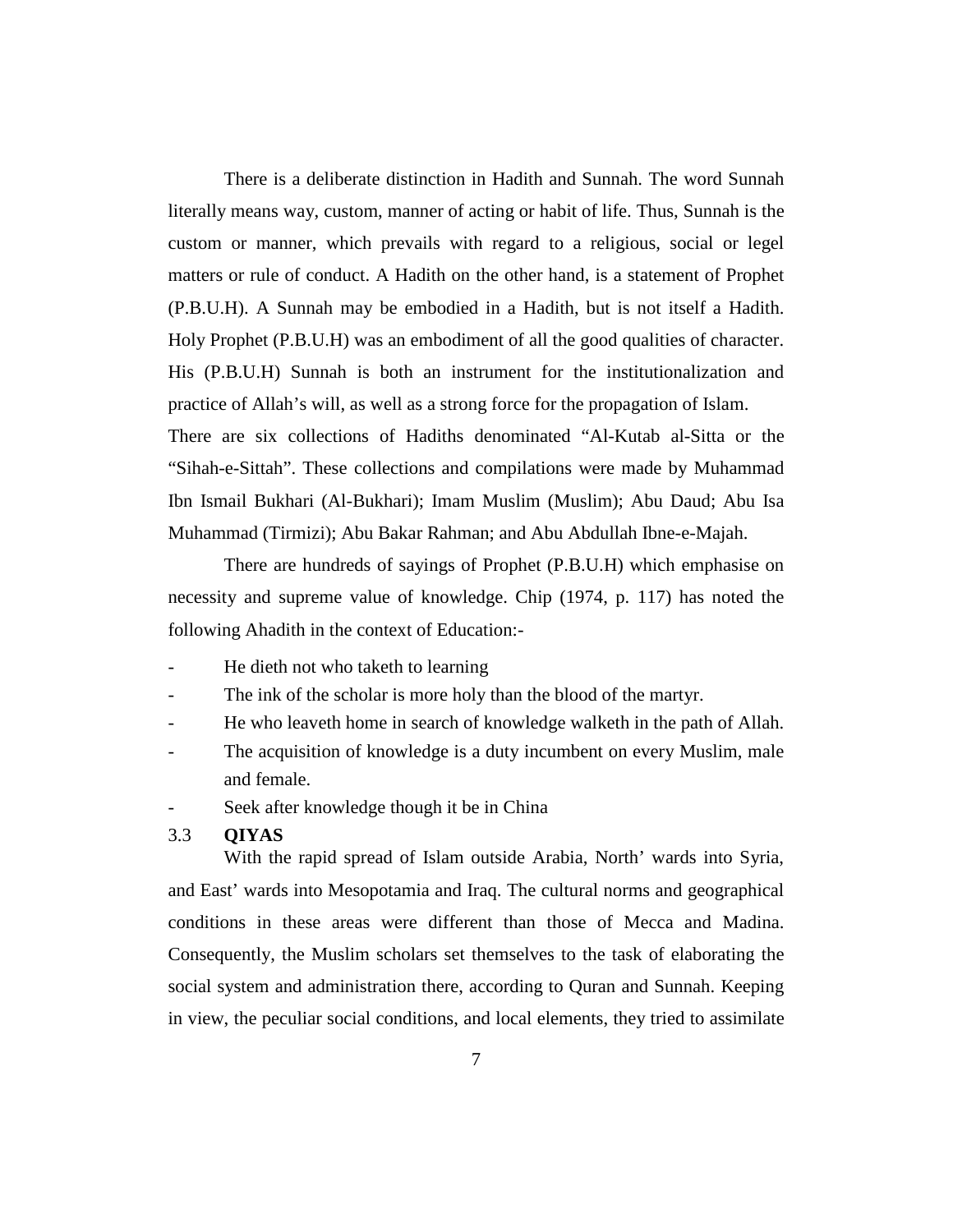the local institutions into an Islamic framework. Particular attention was paid towards the institutions dealing with social welfare respecting the local needs. By this change, the specifically legal disciplines expanded far beyond. Particularly with the reconciliation of orthodox system of education an effective educational discipline urging the spirit of enquiry for achieving positive knowledge like medicine and science came into being. These fresh influences comprehended all facts of life. Religion and other intellectual literature adopted foreign cultural currents. Subsequently, the well-known traditions were also interpreted according to Quran and Sunnah to apply to particular relevant situations.

Such application of reasoning in any case which is based on the facts of other case is called Qiyas. Although, it is a most disputed source of Islamic law but it derived its significance from Quran and Sunnah.

"The term 'Qiyas' according to the Muslim jurists, means analogical reasoning, i.e. concluding from a given principle embodied in a precedence that a new case falls under this principle or is similar to this precedence on the strength of spil a common essential feature called the reason (illa) Rahman 1966, p.71).

As we see, although Qiyas (a logical deduction) is the main source of Islamic jurisprudence, it contributes a lot for blooming of educational system. It did not only refine the spiritual capacities but dominated the entire outward activities of Muslims.

#### 3.4 **FIQH**

Fiqh is most comprehensive discipline which covers all spheres of life of Muslims. It deals with upbringing of true believers. Aghnides (1981, p.24) says "The science which derives the shariah values from the shariah evidence is the "science of Fiqh" or simple Fiqh, and the person conversant with this science is the Faqih", he further noted "Fiqh has been defined by Abu Hanifa in a general way as 'The self's knowledge of what is to its advantage and disadvantage"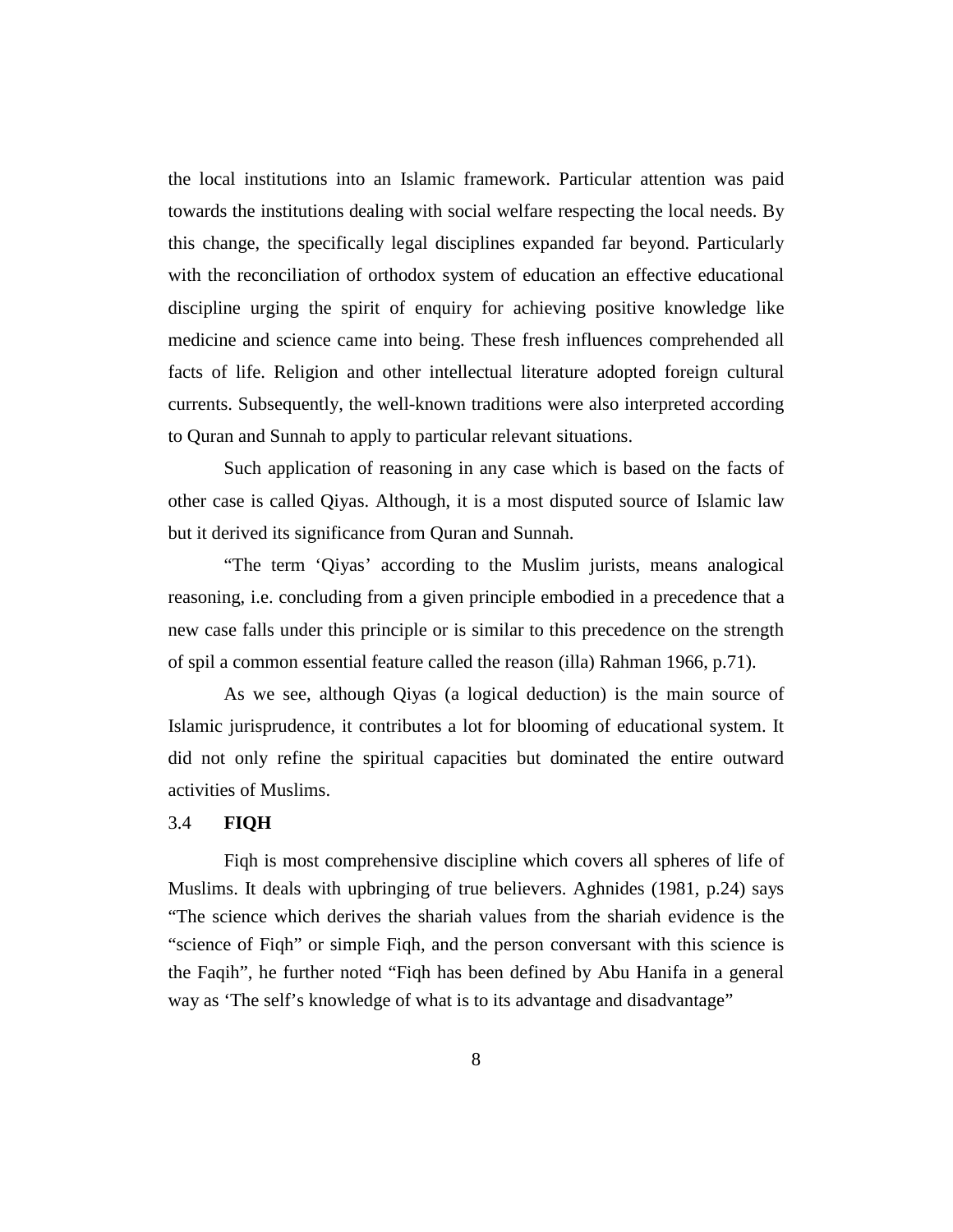The explanation of term indicates the wide scope of Fiqh, the prayers, the social, political and economic activities, matters relating to peace, prosperity and welfare of community, brotherhood, equity, sacrifice, justice and unity for the sake of Allah's will promoted in the light of Quran and Sunnah through Fiqh.

It may be concluded that role of Fiqh as a foundation of education is to strengthen the basic role of Quran and Sunnah and is to include both 'Ilm' (learning) and Fiqh (understanding).

#### 4. **ACTIVITIES**

Please do the following:

- 1. (a) Cultural unity is said to be a boon from Allah to Muslims and Quranic teaching means for achieving cultural unit. Please enlist three such means.
	- (b) The Quran itself is an excellent example of multiple instructional styles. Please discuss these styles with your colleagues and record methods of Quranic instructions for presentation in workshop.

\_\_\_\_\_\_\_\_\_\_\_\_\_\_\_\_\_\_\_\_\_\_\_\_\_\_\_\_\_\_\_\_\_\_\_\_\_\_\_\_\_\_\_\_\_\_\_\_\_\_\_\_\_\_

\_\_\_\_\_\_\_\_\_\_\_\_\_\_\_\_\_\_\_\_\_\_\_\_\_\_\_\_\_\_\_\_\_\_\_\_\_\_\_\_\_\_\_\_\_\_\_\_\_\_\_\_\_\_

\_\_\_\_\_\_\_\_\_\_\_\_\_\_\_\_\_\_\_\_\_\_\_\_\_\_\_\_\_\_\_\_\_\_\_\_\_\_\_\_\_\_\_\_\_\_\_\_\_\_\_\_\_\_

\_\_\_\_\_\_\_\_\_\_\_\_\_\_\_\_\_\_\_\_\_\_\_\_\_\_\_\_\_\_\_\_\_\_\_\_\_\_\_\_\_\_\_\_\_\_\_\_\_\_\_\_\_\_ \_\_\_\_\_\_\_\_\_\_\_\_\_\_\_\_\_\_\_\_\_\_\_\_\_\_\_\_\_\_\_\_\_\_\_\_\_\_\_\_\_\_\_\_\_\_\_\_\_\_\_\_\_\_ \_\_\_\_\_\_\_\_\_\_\_\_\_\_\_\_\_\_\_\_\_\_\_\_\_\_\_\_\_\_\_\_\_\_\_\_\_\_\_\_\_\_\_\_\_\_\_\_\_\_\_\_\_\_

2. Please write at least four Ahadith in the context of education apart from the above:

\_\_\_\_\_\_\_\_\_\_\_\_\_\_\_\_\_\_\_\_\_\_\_\_\_\_\_\_\_\_\_\_\_\_\_\_\_\_\_\_\_\_\_\_\_\_\_\_\_\_\_\_\_\_ \_\_\_\_\_\_\_\_\_\_\_\_\_\_\_\_\_\_\_\_\_\_\_\_\_\_\_\_\_\_\_\_\_\_\_\_\_\_\_\_\_\_\_\_\_\_\_\_\_\_\_\_\_\_ \_\_\_\_\_\_\_\_\_\_\_\_\_\_\_\_\_\_\_\_\_\_\_\_\_\_\_\_\_\_\_\_\_\_\_\_\_\_\_\_\_\_\_\_\_\_\_\_\_\_\_\_\_\_

- 3. Enlist four conditions for the validity of Qiyas.
	- i) \_\_\_\_\_\_\_\_\_\_\_\_\_\_\_\_\_\_\_\_\_\_\_\_\_\_\_\_\_\_\_\_\_\_\_\_\_\_
	- ii) \_\_\_\_\_\_\_\_\_\_\_\_\_\_\_\_\_\_\_\_\_\_\_\_\_\_\_\_\_\_\_\_\_\_\_\_\_\_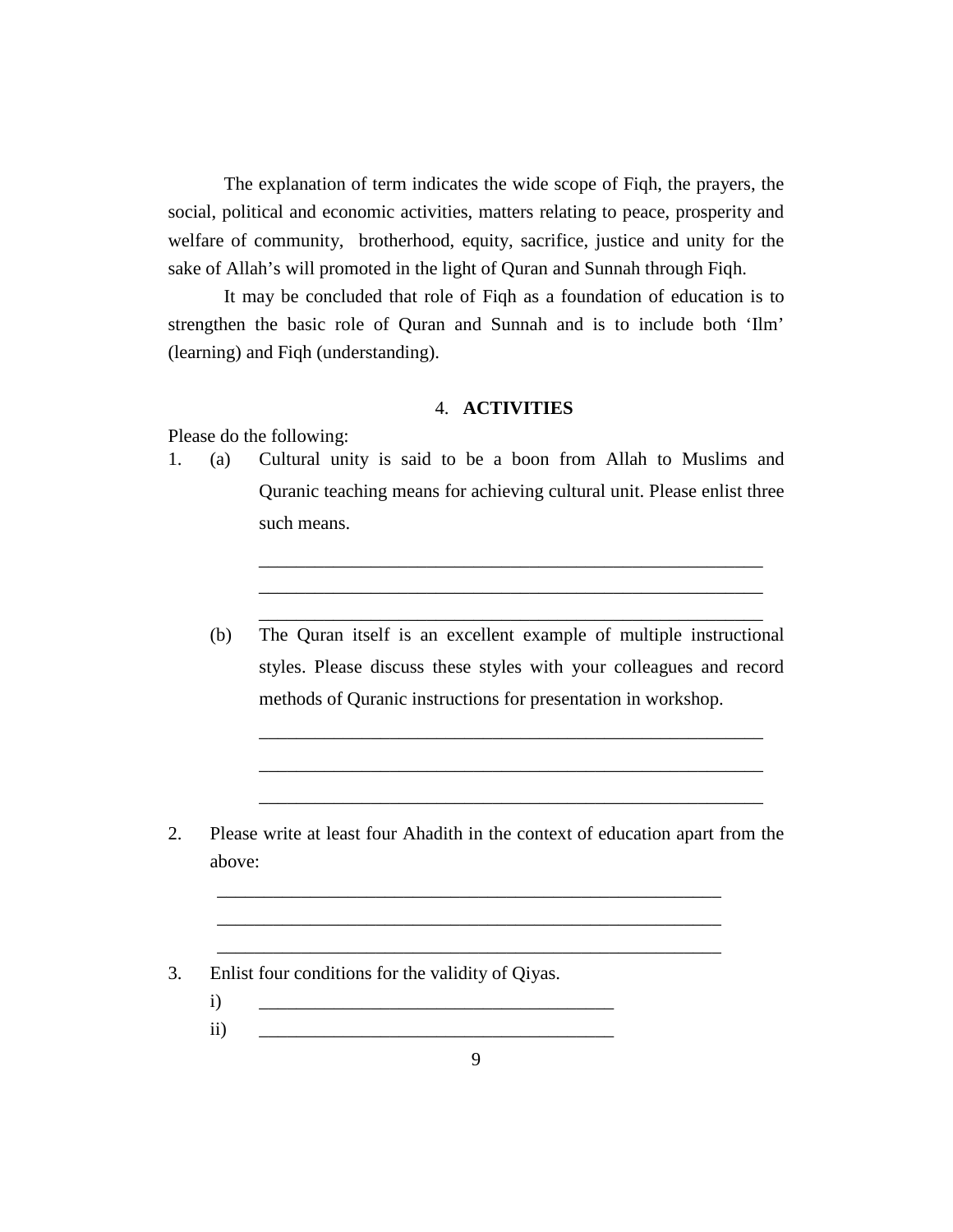- $\overline{\text{iii)}}$   $\overline{\phantom{...}}$
- iv) \_\_\_\_\_\_\_\_\_\_\_\_\_\_\_\_\_\_\_\_\_\_\_\_\_\_\_\_\_\_\_\_\_\_\_\_\_\_
- 4. a) Enlist the uses of fiqh in the pre-Islamic days.

b) Please enlist two features of Ilm which distinct it from Fiqh

\_\_\_\_\_\_\_\_\_\_\_\_\_\_\_\_\_\_\_\_\_\_\_\_\_\_\_\_\_\_\_\_\_\_\_\_\_\_\_\_

\_\_\_\_\_\_\_\_\_\_\_\_\_\_\_\_\_\_\_\_\_\_\_\_\_\_\_\_\_\_\_\_\_\_\_\_\_\_\_\_

\_\_\_\_\_\_\_\_\_\_\_\_\_\_\_\_\_\_\_\_\_\_\_\_\_\_\_\_\_\_\_\_\_\_\_\_\_\_\_\_

#### **5. EXERCISE**

Hopefully, you have read the material. Here is an exercise for this purpose.

- **Q. No. 1** By what other names is the Quran referred to?
- **Q. No. 2** What are the basic characteristics of the Holy Quran?
- **Q. No. 3** The Quran is regarded as the 'Mother of Books' What is the significance of this title in regard to education?
- **Q. No. 4** Can Sunnah be regarded as Tafsir to Quran?
- **Q. No. 5** Name some of the well known books on Hadith.
- **Q. No. 6** What is the difference between Sunnah and Hadith?
- **Q. No. 7** What are the primary and the derivative/subordinate sources of Islamic education?
- **Q. No. 8** What are the essential requirements of Qiyas?
- **Q. No. 9** Role of Fiqh as a Foundation of Education is to strengthen the basic role of Quran and Sunnah and to include both the (learning) and Fiqh (understanding). Discuss.
- **Q. No.10** Would the present system of education meet the requirement of Islamic Fiqah.

#### 6. **BIBLIOGRAPHY**

Al-Quran Aghnides, N P. (1981). An Introduction to Mohammedan Law, Lahore, Sang-e-Meel Publications.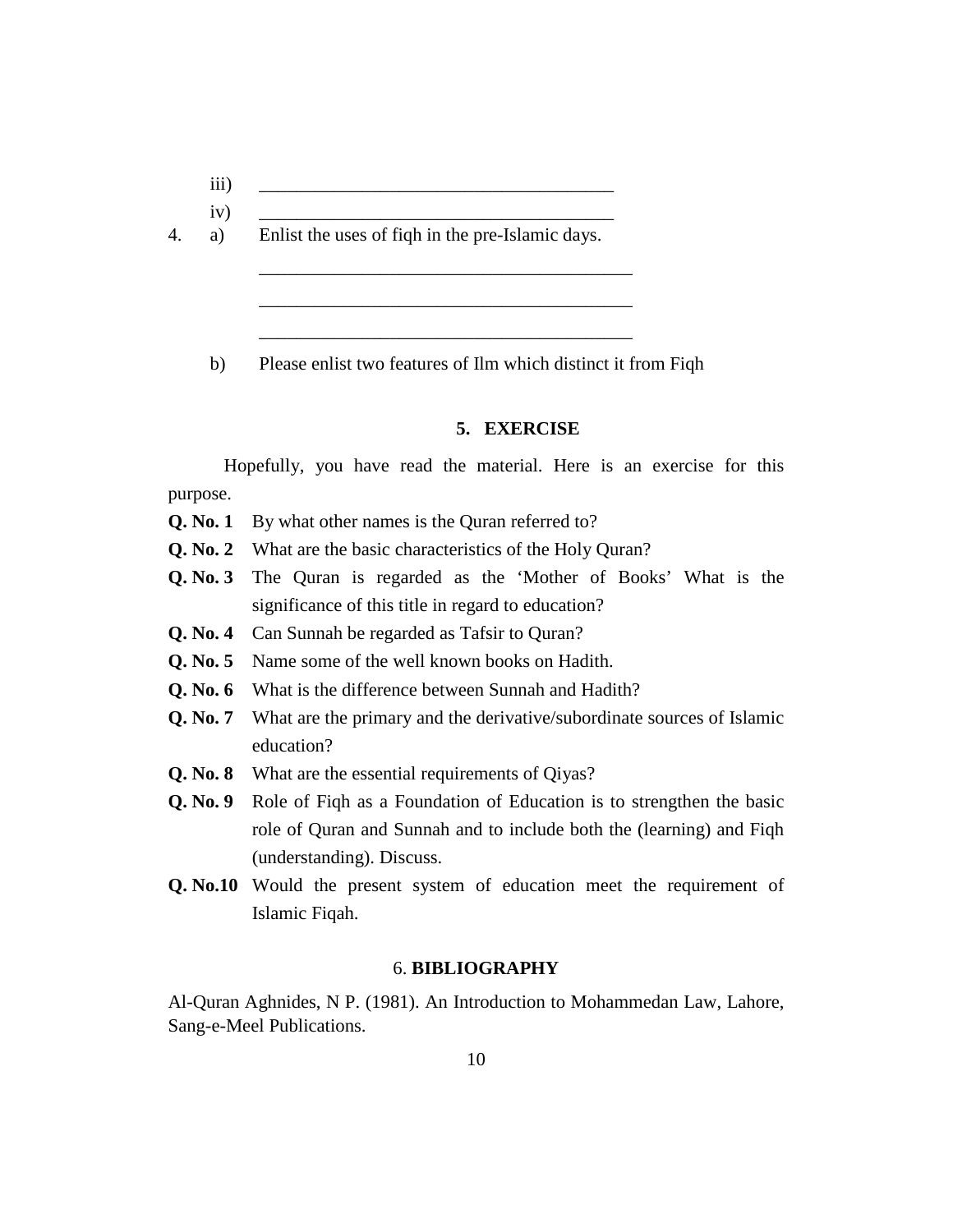Al-Saud Muhammad Al-Faisal (1979). The Glorious Quran is the Foundation of Islamic Education, In Aims and Objectives of Islamic Education; Jeddah, King Abdul Aziz University.

Bhattia, E,D. (1989). Studies in Islamic Law, Religion and Society, New Delhi, Deep and Deep Publications.

Chipa, A (1974). Beauty and Wisdom of the Holy Quran, Karachi, Sufi Textile and Printing Mills Ltd.

Hassan, A (1982). The Early Development of Islamic Jurisprudence, Islamabad, Islamic Research Institute.

Hossain, S.M.A (1979). Plea for a Modern Islamic University: Resolution of the Dichotomy, In Aims and Objectives of Islamic Education; Jeddah, King Abdul Aziz University.

Khan, M, H, U (1991). The Schools of Islamic Jurisprudence, Jurisprudence, Delhi, Kitab Bhavan.

Rahman, F (1966). Islam, London, Weidenfild and Nicolson.

Rizwani, R, H. (1980). Islam a Code of Social Life, Karachi, Islamic Seminary.

Ullah, W (1982). Muslim Jurisprudence and the Quranic Law of Crimes, Lahore, Islamic Book Service.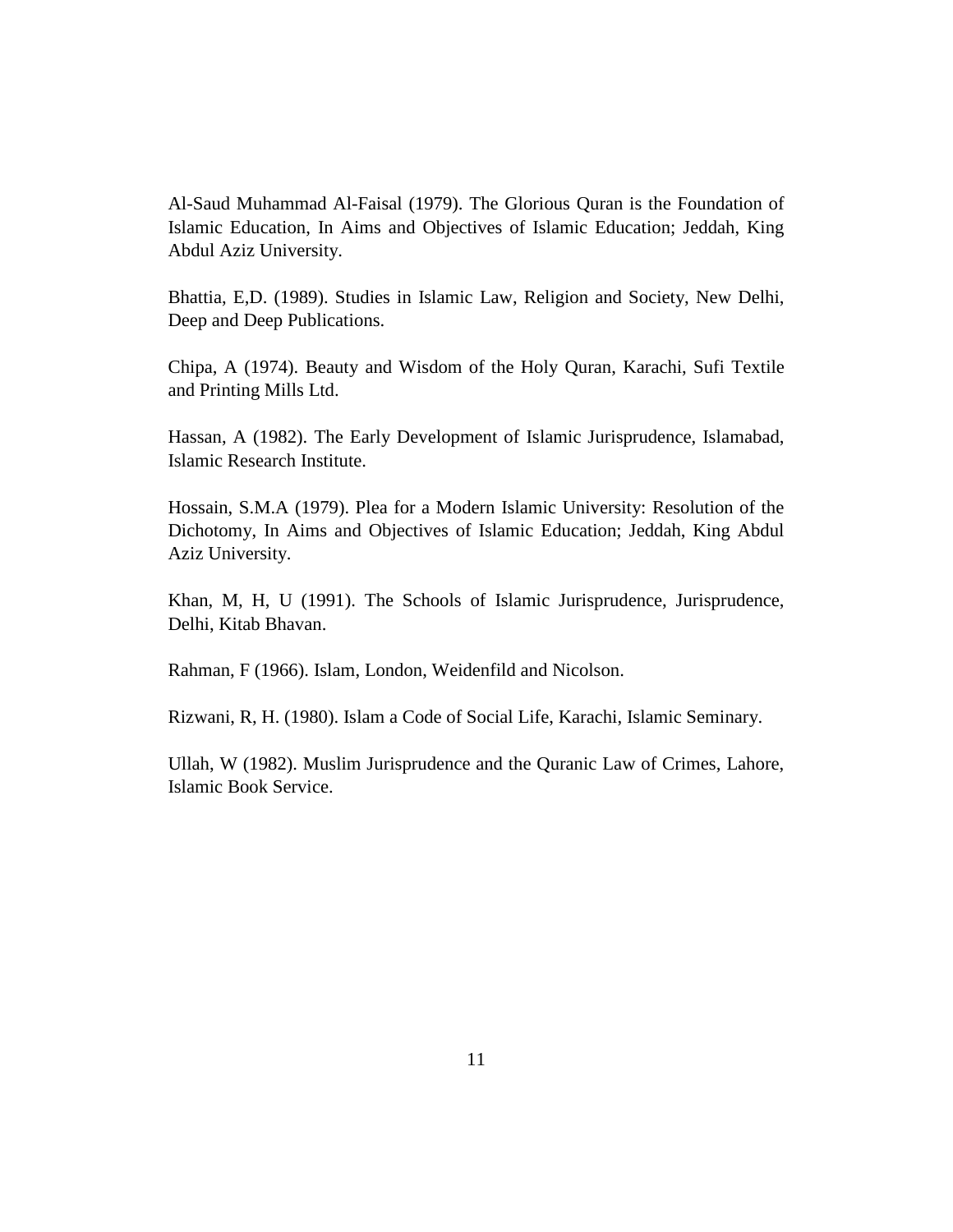**UNIT NO 2**

# **PHILOSOPHICAL FOUNDATIONS OF EDUCATION**

*Written By:* **Dr. M. MAHMOOD HUSSAIN AWAN** *Reviewed by:* **Dr. FAZAL-UR-RAHMAN**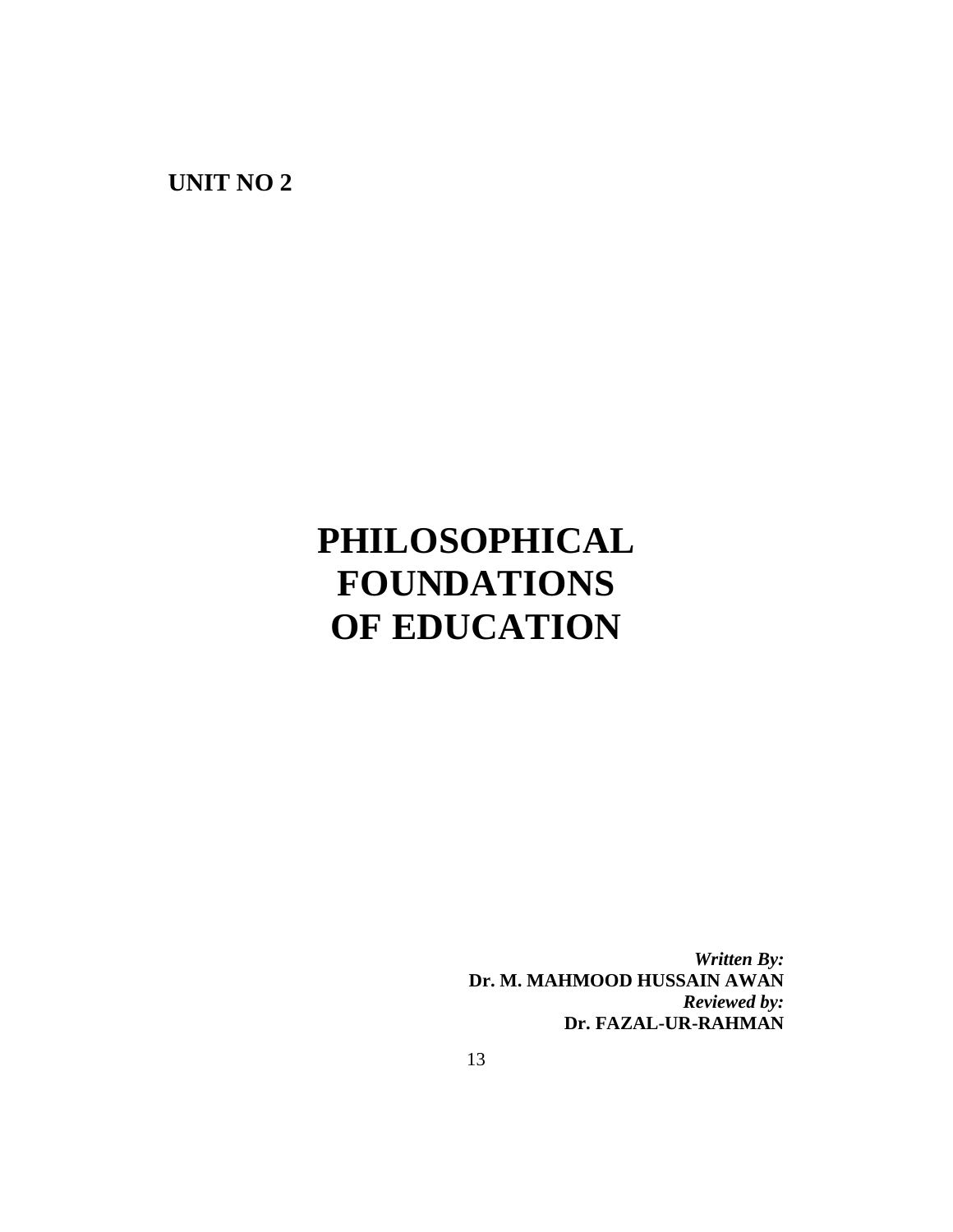#### **1. INTRODUCTION**

Philosophy, filos "ofy" is derived from two Greek words meaning Love of Wisdom. Philosophy has also been defined as "The science of things divine and human, and the causes in which they are contained". Philosophy has been called the mother of the sciences", and the science of sciences. Philosophy is really the study of all sciences, considering the relation of each to all the others, so it is known as the 'queen' and mother of them all. Herbert Spencer has defined philosophy "a system of completed and united knowledge. (Foster and Hughes, 1990)

The philosophy is also called pursuit of wisdom, the study of eternal truth, realities and general principles.

Socrates, Plato, Aristotle, Locke, Rousseau, Kant, Al-Farabi, Al-Ghazali, Al-Khaldoon, Dewey, Iqbal and others, all made significant contributions in the search of eternal truth and to find out answers to many complicated and important questions.

#### **2. OBJECTIVES**

After successful completion of the study material, hopefully you will be able to:

- discuss the basic concept, nature and scope of philosophy
- identify the need of educational philosophy
- discuss the following philosophical thoughts
	- i) Idealism
	- ii) Realism
	- iii) Naturalism
	- iv) Pragmatism
	- v) Essentialism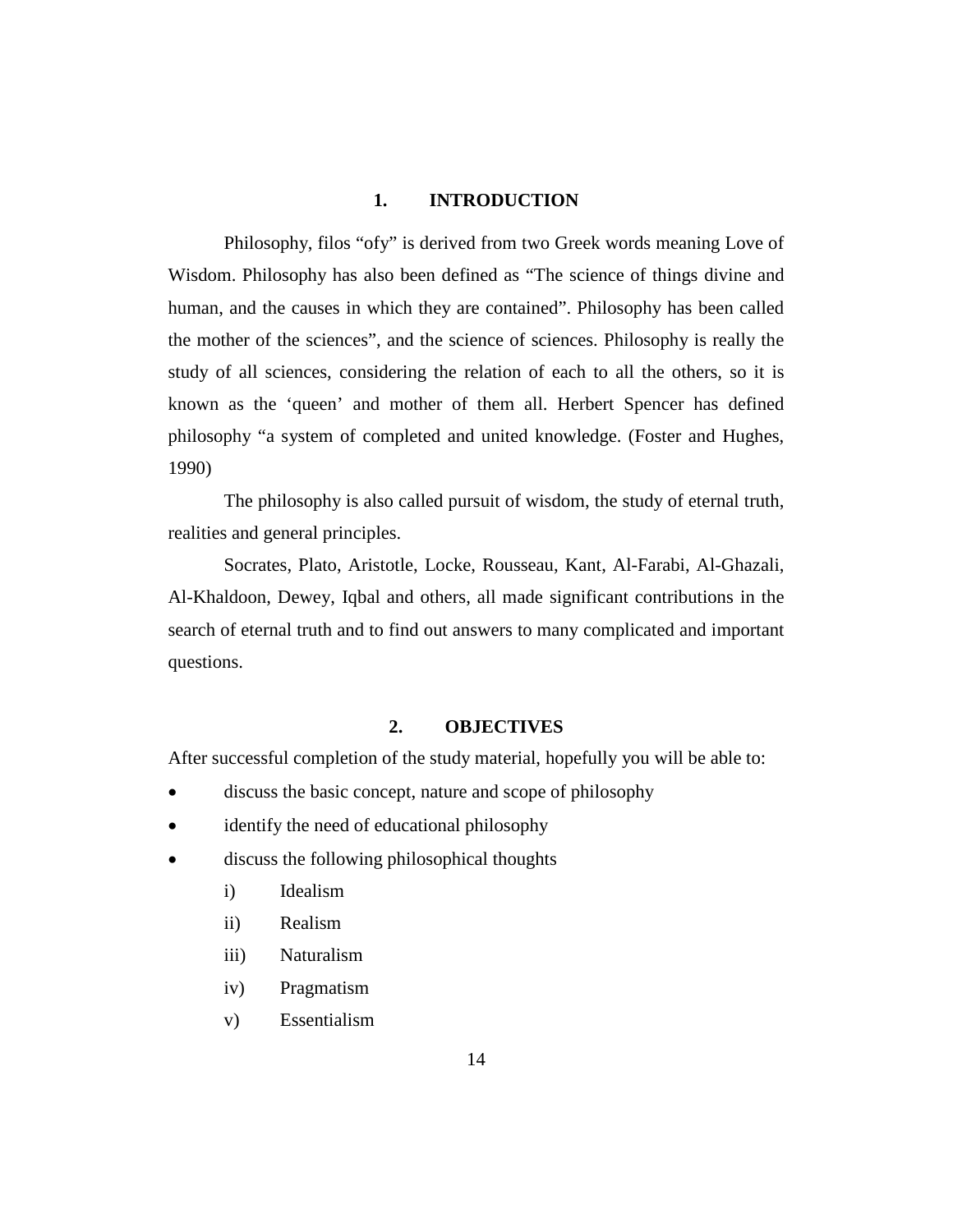- vi) Progressivism
- vii) Reconstructionism
- analyse the relevance of the above mentioned philosophical thoughts with.
	- **a)** Religious and moral development
	- **b)** Intellectual development
	- **c)** Social and civil obligations

#### **3. PHILOSOPHY AND EDUCATION**

Every system of education embodies a particular philosophy resulting from particular concepts, from which it cannot be isolated. Lobo (1974, p.1) says, "education comes from two Latin words "E" meaning 'out and 'ducere' meaning' to lead", naturally education is 'drawing out' or 'bringing out' the best of what a person is capable of". The function of philosophy is creative. It is to state the value, to set the goals, to point out the direction and to lead human being to new paths to attain the true status of self. The philosophy emphasises on achievement of knowledge, sense of good and evil, whereas, the education is a supreme need of an individual to bring the above mentioned desirable changes. It must inspire us to be human in this most inhuman society. Philosophy is an essential aid to education. When we apply philosophical thinking to education, we actually practice philosophy in education or we work within the discipline of philosophy in education.

The philosophy of education determines the aims and objectives of education. The aims and objectives of education differ according to the human order as they are embedded in the stream of history like any other perishable product of ages. As there are different aims and objectives of education, so there are different philosophies of education. These philosophies of education can be understood only in relation to their time and place. The educationists emphasize the experiences of whole society not the individual. These experiences become the values and norms of one generation that are transmitted to another generation. It is the task of educational philosophy not merely to reflect the spirit of the age in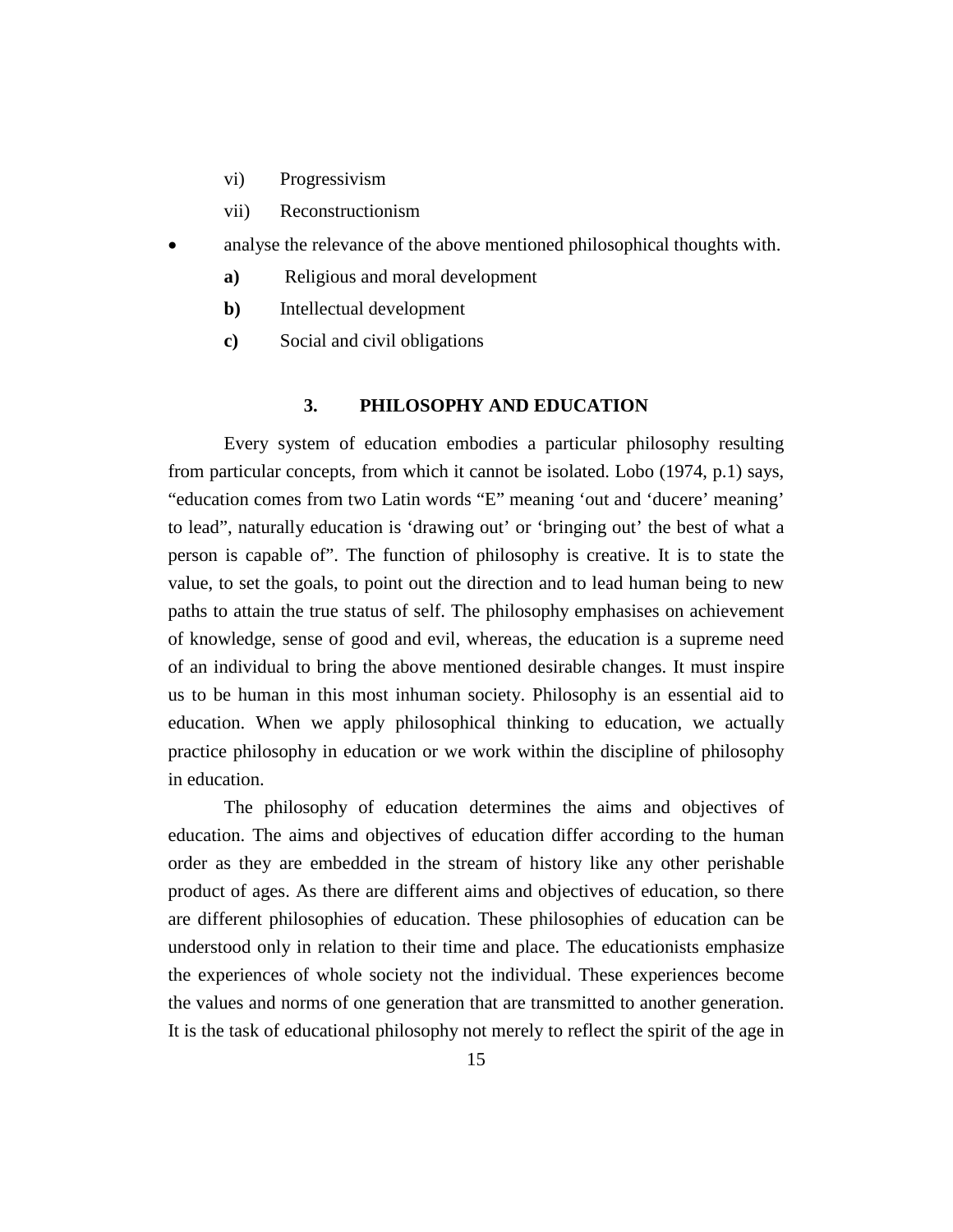which we live but to lead. It transmits to other generation. This transfer is a very gentle and continuous process. An understanding of different perspectives of educational philosophy may help you to work out your own plan of action or philosophy.

The scope of philosophy in education is unlimited. It formulates the aims and objectives of education, to achieve the set aim and objectives, proposes specific curriculum and methods respecting the cultural norms and values. Philosophy of education occupies a central place in philosophical thoughts. Dewey, (1963, p.328) infact, once suggested that philosophy may even be defined as the "general theory of education". Obviously teachers need to be prepared to defend what they are doing. To develop their own philosophy they need some knowhow of the philosophical thoughts.

If education develops capacities in the individual to enable him to control his environment, what conditions are favourable to the perfect growth of capacities? How can we avoid any danger of mis-direction towards wrong ends? What is the criterion for the educational worth of an experience? The aim of education in Islam is to produce a noble person. What is meant by noble in the tenets of Islam? How can such an individual be recognized? What would be the qualities of his knowledge, skills, and habits?

#### **4. MAIN PHILOSOPHICAL THOUGHTS**

For a teacher it is very important to know the thoughts of different philosophers, because without having a reasonable knowledge of the relevant philosophy one may not express his beliefs about education. Main philosophical thoughts are:

#### **4.1 IDEALISM**

Socrates (470-399 B.C) is the most honoured philosopher in the history of European philosophy. He gave a new turn from the crude fundamentally metaphysical nature of philosophy to predominantly humanistic. He emphasized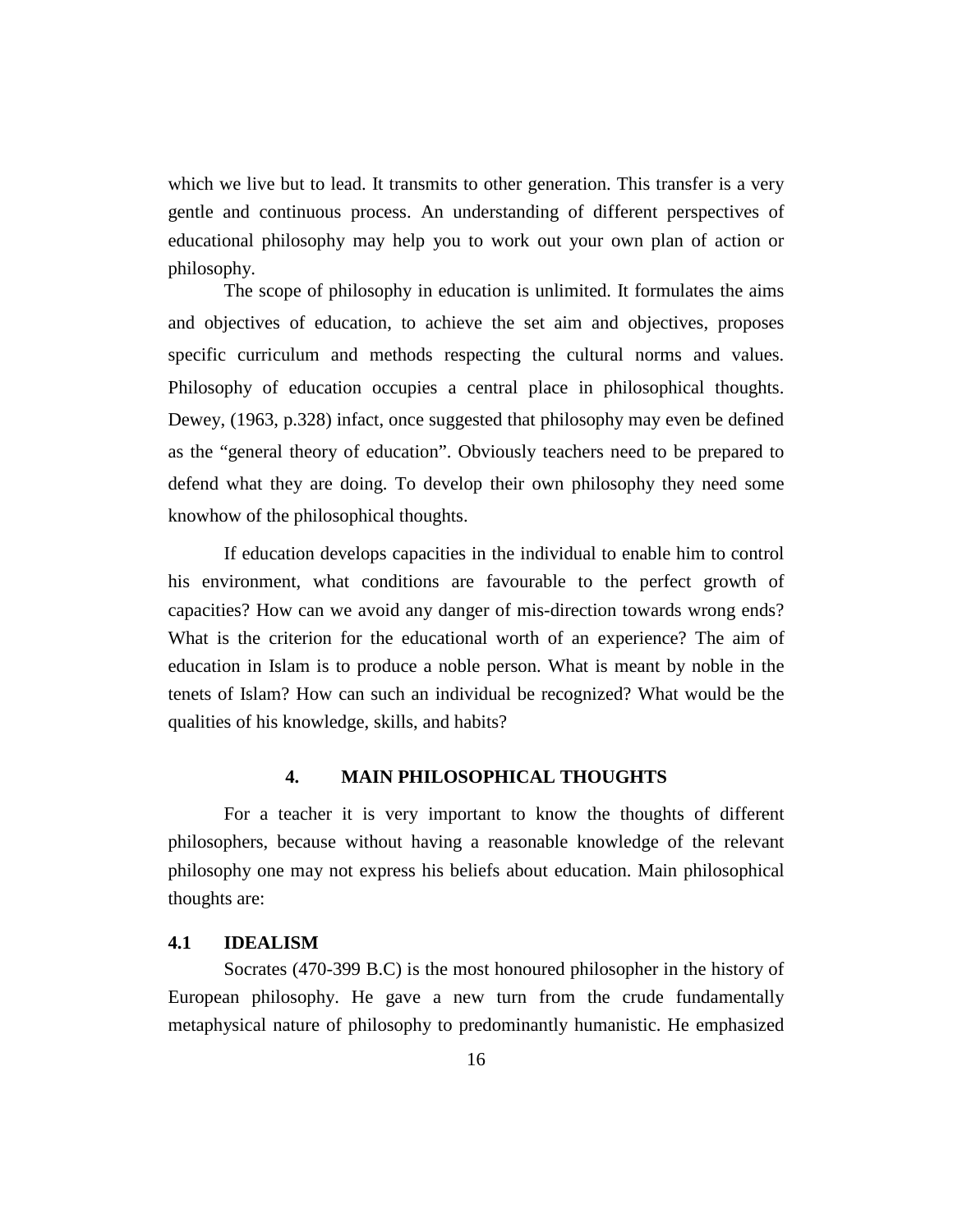on self-realization so he thought that the best way to reform the society was to teach virtue based knowledge instead of pure religion. He believed that truth, beauty and goodness govern human conduct. Most of his work is known through the writing of Plato.

Plato (427-347 B.C) is the most devoted pupil of Socrates. He is known as the mouthpiece of Socrates. His whole work depicts the inspirations which he derived from the personality and teaching of his teacher.

Platonic idealism derives its origin from Socratic teaching, who expresses the essence of a thing, which makes a thing what it is , and yet something that is free from all particular qualities. This concept, or the idea, as Plato refers to call it, is a sort of an 'Ideal'. Plato drew the conclusion that all visible things in this supersensible world reflect invisible models or archetypes in pure form. Such as universal concepts of truth, goodness, justice and beauty are realities which are not limited by time and space. Idealism holds that the idea is perfect (ideal) and everlasting, and its visible reflection is imperfect and transitory. An ideal never remains a single idea, it ramifies into a large number of different ideas, they constitute a system known as an ideology. Thus, an ideal is surrounded by ideas during the course of its application to the various aspects of natural human activity. Thus, all knowledge to the idealist is the result of creative thinking or discovery, not invention by human mind. He believes that the images appear to our senses, are all shadows of the real world of ideas, an invisible, immaterial mental world. However, individual examples are imperfect symbols of universal and eternal ideas but not the ideal as Plato phrased it 'laid up in heaven".

#### **4.2 REALISM**

The main assumption of realism is that, things can be known as they really are. As a matter of fact the embryonic philosophy of Plato was developed by Aristotle (384-322 B.C) into an educational theory, which was based on the assumption that the material not the 'ideatational' world is the real thing. Aristotle does not reject the 'ideas' but he believes them as construct of mind attached to the physical objects in the environment. The idealists recognize the contribution of the mind to process of knowledge and admit that knowing is an activity.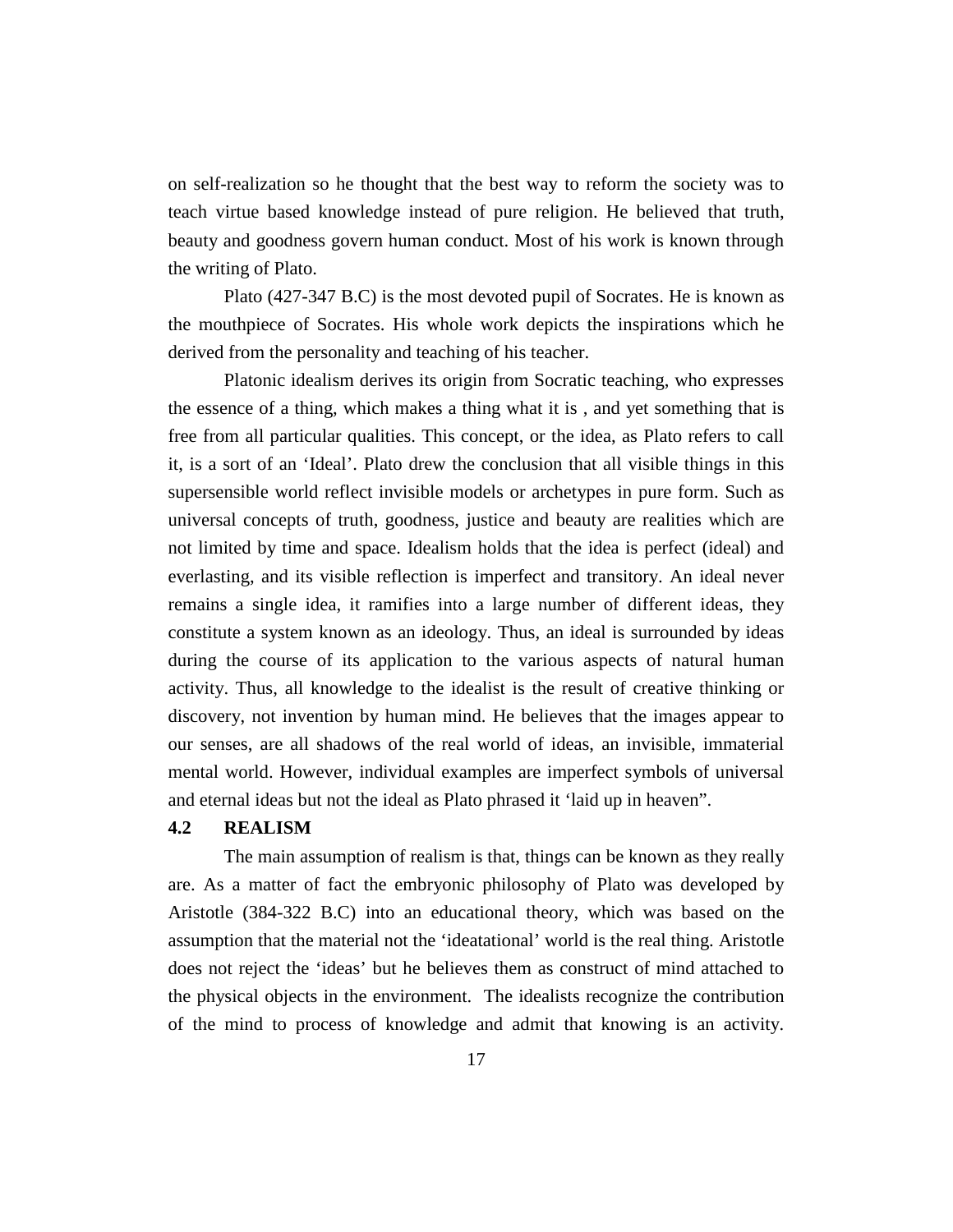Whereas, realists say that mind is distinct from the object of its knowledge; being independent of knowing. They define knowledge as a discovery and direct revelation.

Aristotle did not reject his teacher's conception of the existence of ideas, but he started with the visible world as the basic reality, viewing ideas as joined to things which appeals to common sense. To him thinking and knowing begin with one's sensation of objects in the environment. Therefore, there is hardly any object which may not be perceived. Being the historical predecessor of realism, Aristotle believes that mind does not make the world but rather takes it as it is. Realism is based on the reality of relationship. Thus, there is empirical knowledge that "whatever is", is a diversity; therefore, each thing has its own nature, which determines what it is and what it is to become.

The purpose of education as described by realists is to acquaint learners with the facts of the world so they can learn how to cope with it. From this point of view Aristotle recommended the compulsory education. Like his teacher Plato he is also concerned exclusively with the education of boys. He has a little view of female education.

#### **4.3 NATURALISM**

The desire to explain the development of society by the laws of nature or the ultimate explanation of all realities to be found in nature is called Naturalism. Naturalists believe that nature is the whole of reality. Everything comes from nature and returns to nature. Therefore, the children must be given experiences which fit their natural interests and impulses.

John Amos Comenius (1592-1670) and Jean Jacques Rousseau (1712- 1778) as mentioned by Basset (1978, pp. 28-29) stressed that natural processes should be allowed to take their course in the classroom. By visualizing the individual differences the children must be permitted and encouraged to develop according to their own nature.

Rousseau enthroned feeling above intellect. We should trust our feelings not our minds. Naturalists believe that nature is the best teacher, all good comes from nature. In short, naturalists permit and encourage an individual to do what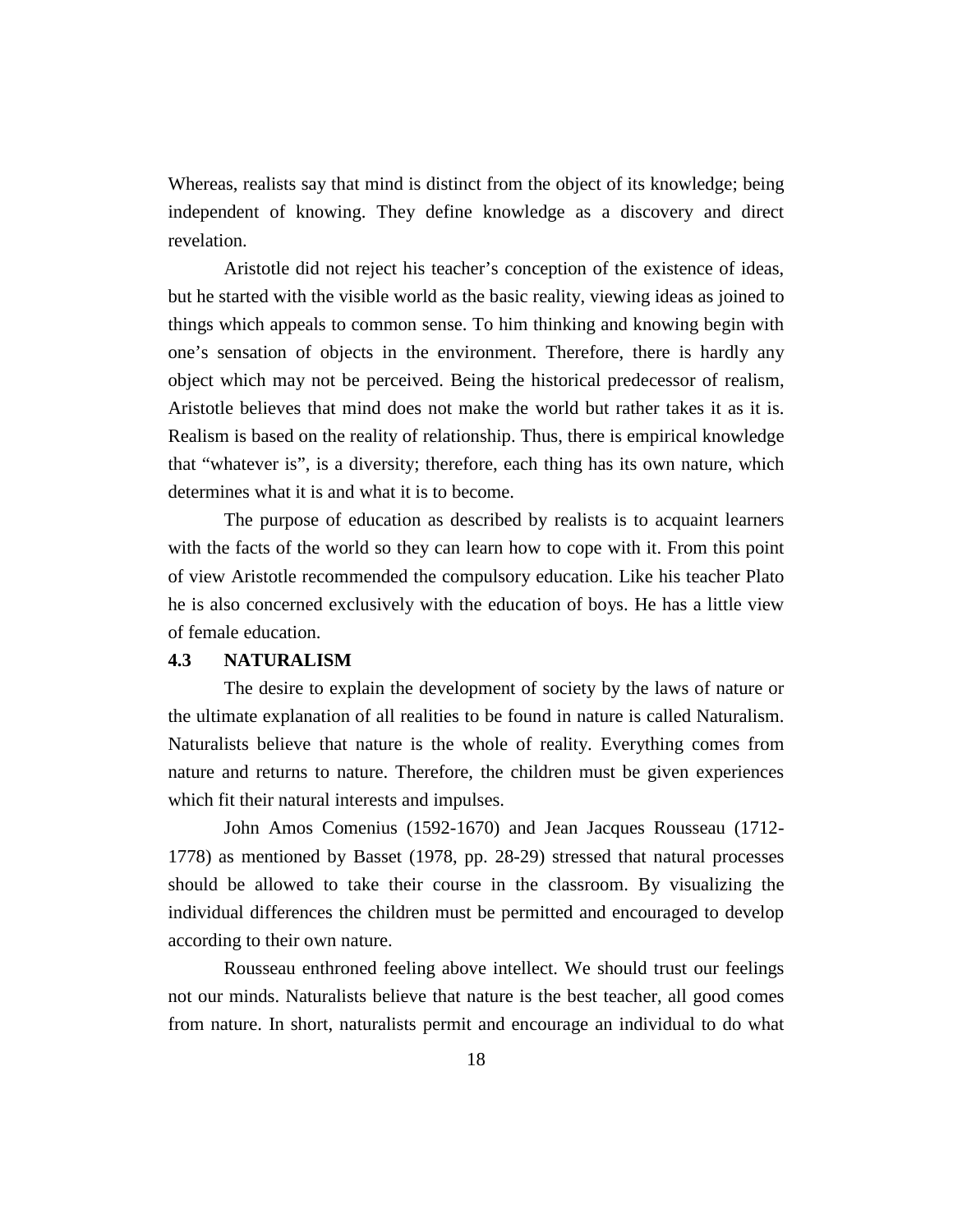comes naturally. Let us cast a hurried glance on the attempts of Rousseau, as discussed by Lobo.

We have already known some of the most fundamental characteristics of the naturalism. Since the ultimate nature and the fundamental characteristics of life remain the same, therefore, the aim of education is not only preparation for life, but participation in it according to the stages of human growth and development. Rousseau's most famous book the Emile (1762) tells a story of the education of a boy from infancy to adulthood. He divided these stages of growth as infancy, childhood, boyhood, adolescence and youth. As the requirements of education for each stage vary therefore, appropriateness of education for the particular stage must be kept in mind.

#### **4.4 PRAGMATISM**

Charles Sanders Pierce, William James and John Dewey in America, and F.C.S Schiller in England originated primarily pragmatism movement in philosophy. It is a polemic against absolute idealism. The absolutist's belief in the efficacy of the dialectic method for establishing knowledge and truth criticized by pragmatists. They say that the absolutist's conception of the world is far too abstract and remote from the world of concrete personal experiences very large in number, beyond imaginations and tangled with multifarious contradictions. The pragmatists, viewed idealism as a "monument of artificiality" a 'way of escape' from real world. We may thus assume that for the pragmatist, philosophy is not only intellectual pursuit but is also mostly related to human life and existence. They don't believe in ideas and beliefs which have no meaning to modify the conduct for decisive action of adjustment and readjustment according to the situation. That is why; the Dewey preferred to call it 'instrumentalism' or experimentalism.

In his point of view education is both process and product; it must be conceived as a continuing reconstruction of experiences. The study of following material will be very useful to understand the pragmatism and its contributions.

Dewey outlined three levels of an activity that would be used at the school for pre-school children. Firstly, he proposes exercises involving sensory organs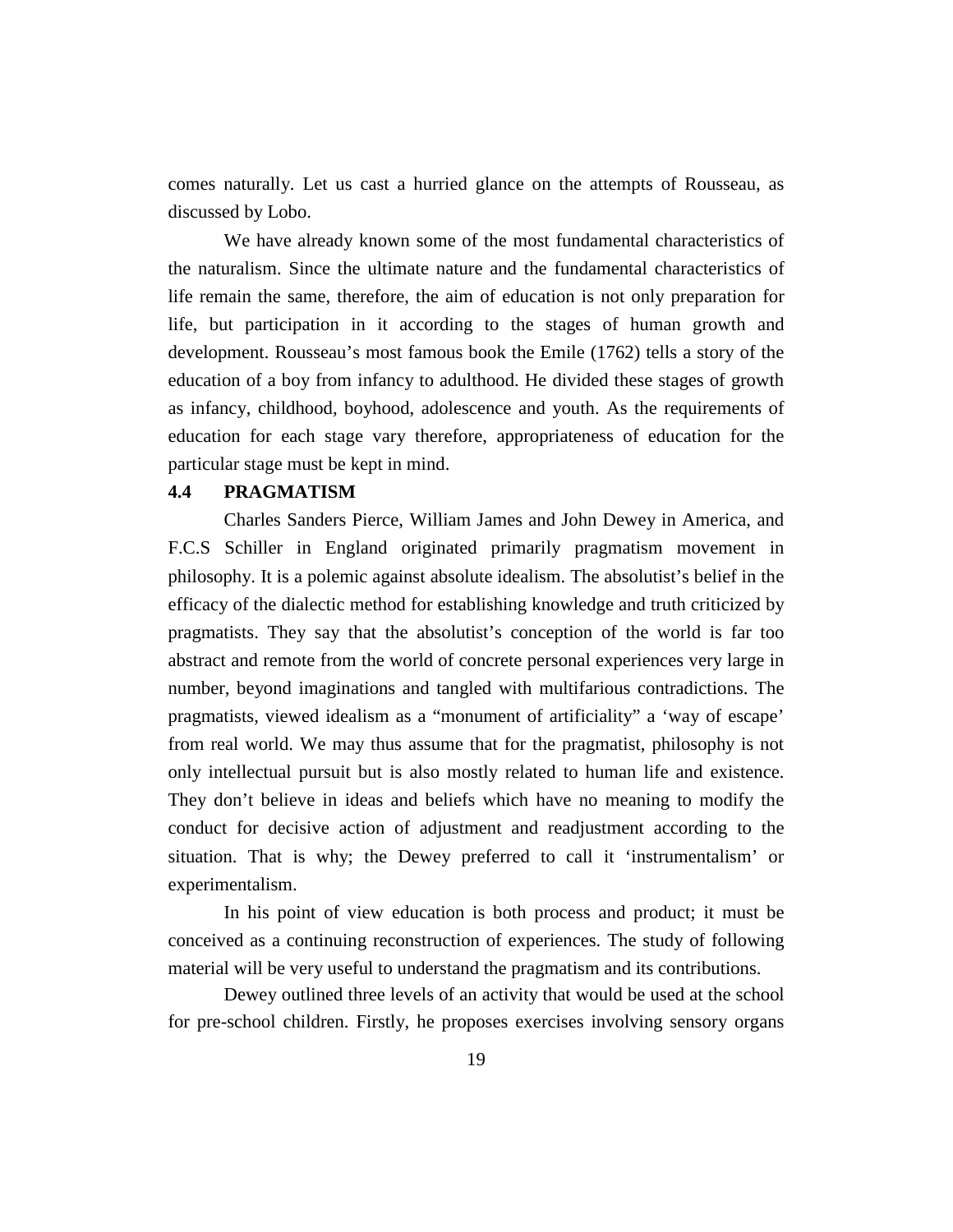and development of physical coordination. Secondly, materials and instrument available in the environment. Thirdly, children need to be involved in the activities promoting creative thinking. He believed that education is a social activity and provides school special environment for simplifying, purifying and integrating the social experiences to understand the cultural heritage to deal with their constantly changing environment.

However, there is no doubt that Dewey's concepts of learning by experience and by solving problems influenced the course of education not only in United States but throughout the world.

#### **4.5 ESSENTIALISM**

In 1930s "Essentialism began as an organized philosophical movement within education. It was basically a conservative movement in reaction to extreme variant of progressivism'. The term itself had been suggested by educational philosopher Michael Demiashkevich (1935). It is said to be the swing back or break-down of 'perennialism' with some reservations. Obviously, the cultural heritage has a controlling interest in the educational process; over long periods of time, some things from this heritage lose their essentiality and new essentials or off springs of the previous essentials surface, which demand change. For example, once in sub-continent, the study of 'Persian' and 'Sansikrat' was formally thought essential to the making of an educated person. It is no longer so regarded.

Essentialists believe that all youngsters should be taught all those essential things that amature adult needs to know, as a useful member of the society. These essential things may change from time to time. Essentialists do not emphasise on 'Truths' constantly coming down from generation to generation. "Essentialism dwells on the practical aspects of life and feels that the school should waste little time on engaging youngsters "who will constitute tomorrow's society, "in reflective speculations. Schools should teach youngsters factual information which they are to learn and retain" (Armstrong, 1981 p. 219).1 Essentialist place priority on essential subjects.

#### **4.6 PROGRESSIVISM**

Progressivism approaches the work of school from a separate perspective which is other that of idealism and realism. They view change as the essence of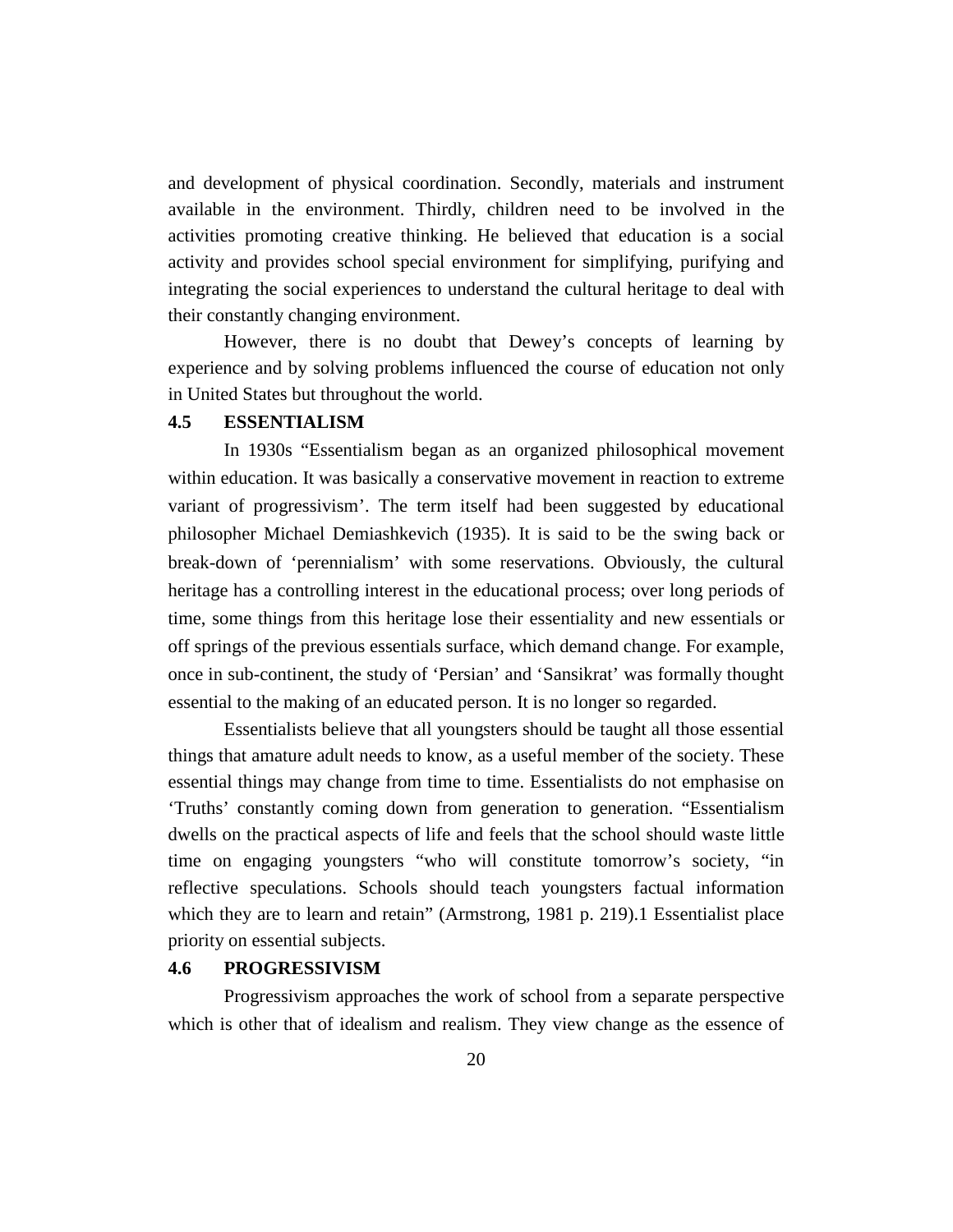reality. They believe in flexibility according to needs and interest of every pupil. They feel no single system may cater for the needs of students. Unlike idealist progressives do not believe that there are unchanged truths, therefore the experiences or activities framed should prepare them to accommodate to changing conditions. This view assumes that experience is primarily related to the nature of the student's experience, not to the nature of the external order. Thus the knowledge as a tentative explanation that may fit circumstances well and have practical significance is acceptable.

Progressivist, for the growth of individual's personality, offers the students, what is important to them to shape their individuality. Progressives view human being as basically good. Therefore, if people are allowed freedom, generally they will choose new, selected, and interpreted information, filter it into their minds and react with elements already there. It is assumed that it will turn out well for the people.

Progressives emphasise on conceiving youngsters' problems solving skills; for this purpose inductive approaches are particularly encouraged. Teacher may not provide learners with general explanation but requires them to use their own mind to work rather than the way the universe works.

#### **4.7 RECONSTRUCTIONISM**

Reconstructionism arose as a futuristic movement. They believe that society has been strained nearly to breaking point due to unnecessary expansion of atomic war gadgetories and wide spread public exploitation. These developments created adjustment problems to social, psychological and economic set up. The reconstructionists feel that the situation can be remedied by bringing great changes in educational system. To make the systematic adjustments to changing conditions revolutionary steps are proposed by reconstructionists. By devising the present educational techniques, they emphasise, on human resource development and a very effective institutional frame work which may build society afresh. Hence, it is imperative to have a team of qualified and trained manpower for the development of indigenous capability, rather than teaching outdated information. The school should prepare youngsters to reconstruct their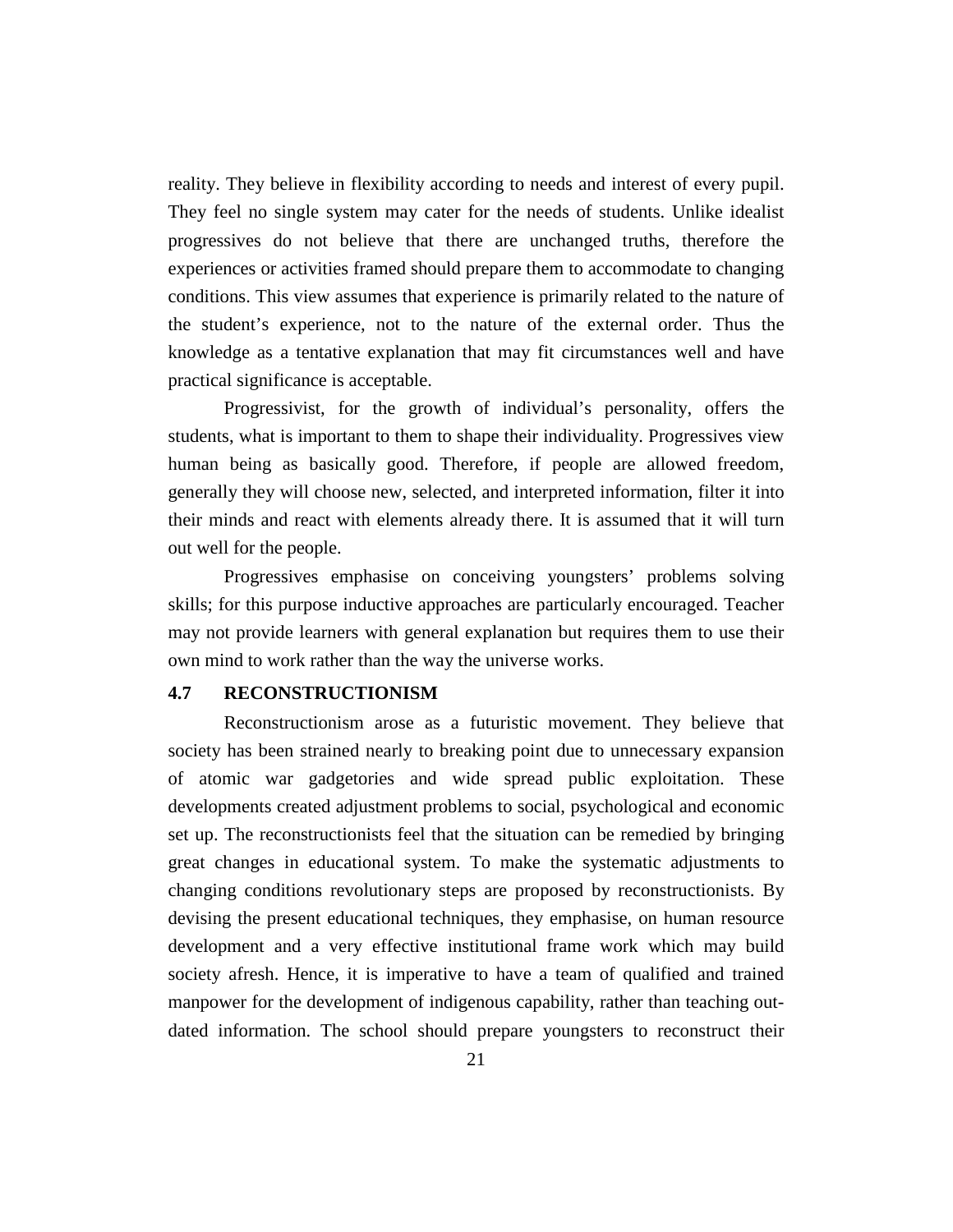society according to the change of conditions, to remain ahead in emerging situation. Reconstructionists favour the formulation and implementation of plans of action that are clearly directed towards the achievement of goals like human welfare and democratic decision making. There is an emphasis on practical approaches to moving the real society in the direction of reconstruction.

#### **5. ACTIVITIES**

\_\_\_\_\_\_\_\_\_\_\_\_\_\_\_\_\_\_\_\_\_\_\_\_\_\_\_\_\_\_\_\_\_\_\_\_\_\_\_\_\_\_\_\_\_\_\_\_\_\_\_\_\_\_\_\_\_\_\_ \_\_\_\_\_\_\_\_\_\_\_\_\_\_\_\_\_\_\_\_\_\_\_\_\_\_\_\_\_\_\_\_\_\_\_\_\_\_\_\_\_\_\_\_\_\_\_\_\_\_\_\_\_\_\_\_\_\_\_ \_\_\_\_\_\_\_\_\_\_\_\_\_\_\_\_\_\_\_\_\_\_\_\_\_\_\_\_\_\_\_\_\_\_\_\_\_\_\_\_\_\_\_\_\_\_\_\_\_\_\_\_\_\_\_\_\_\_\_

\_\_\_\_\_\_\_\_\_\_\_\_\_\_\_\_\_\_\_\_\_\_\_\_\_\_\_\_\_\_\_\_\_\_\_\_\_\_\_\_\_\_\_\_\_\_\_\_\_\_\_\_\_\_\_\_ \_\_\_\_\_\_\_\_\_\_\_\_\_\_\_\_\_\_\_\_\_\_\_\_\_\_\_\_\_\_\_\_\_\_\_\_\_\_\_\_\_\_\_\_\_\_\_\_\_\_\_\_\_\_\_\_ \_\_\_\_\_\_\_\_\_\_\_\_\_\_\_\_\_\_\_\_\_\_\_\_\_\_\_\_\_\_\_\_\_\_\_\_\_\_\_\_\_\_\_\_\_\_\_\_\_\_\_\_\_\_\_\_

\_\_\_\_\_\_\_\_\_\_\_\_\_\_\_\_\_\_\_\_\_\_\_\_\_\_\_\_\_\_\_\_\_\_\_\_\_\_\_\_\_\_\_\_\_\_\_\_\_\_\_\_\_\_\_\_ \_\_\_\_\_\_\_\_\_\_\_\_\_\_\_\_\_\_\_\_\_\_\_\_\_\_\_\_\_\_\_\_\_\_\_\_\_\_\_\_\_\_\_\_\_\_\_\_\_\_\_\_\_\_\_\_ \_\_\_\_\_\_\_\_\_\_\_\_\_\_\_\_\_\_\_\_\_\_\_\_\_\_\_\_\_\_\_\_\_\_\_\_\_\_\_\_\_\_\_\_\_\_\_\_\_\_\_\_\_\_\_\_

- **1.** "The republic" as its name implies, is a book on politics but it becomes a book on pedagogy as well". Please enlist the peculiar feature of 'Republic' to support the view point.
- **2. a)** Enlist the reading Idealist Philosophers:
	- **b**) Enlist the qualities of a realist teacher:
- **3.** Here is a draft table of activities, please propose activities according to the stages given below for this purpose.

| <b>Stage</b>     | <b>Proposed Activities</b> |
|------------------|----------------------------|
| <b>Childhood</b> |                            |
|                  |                            |
|                  |                            |
|                  |                            |
| <b>Boyhood</b>   |                            |
|                  |                            |
|                  |                            |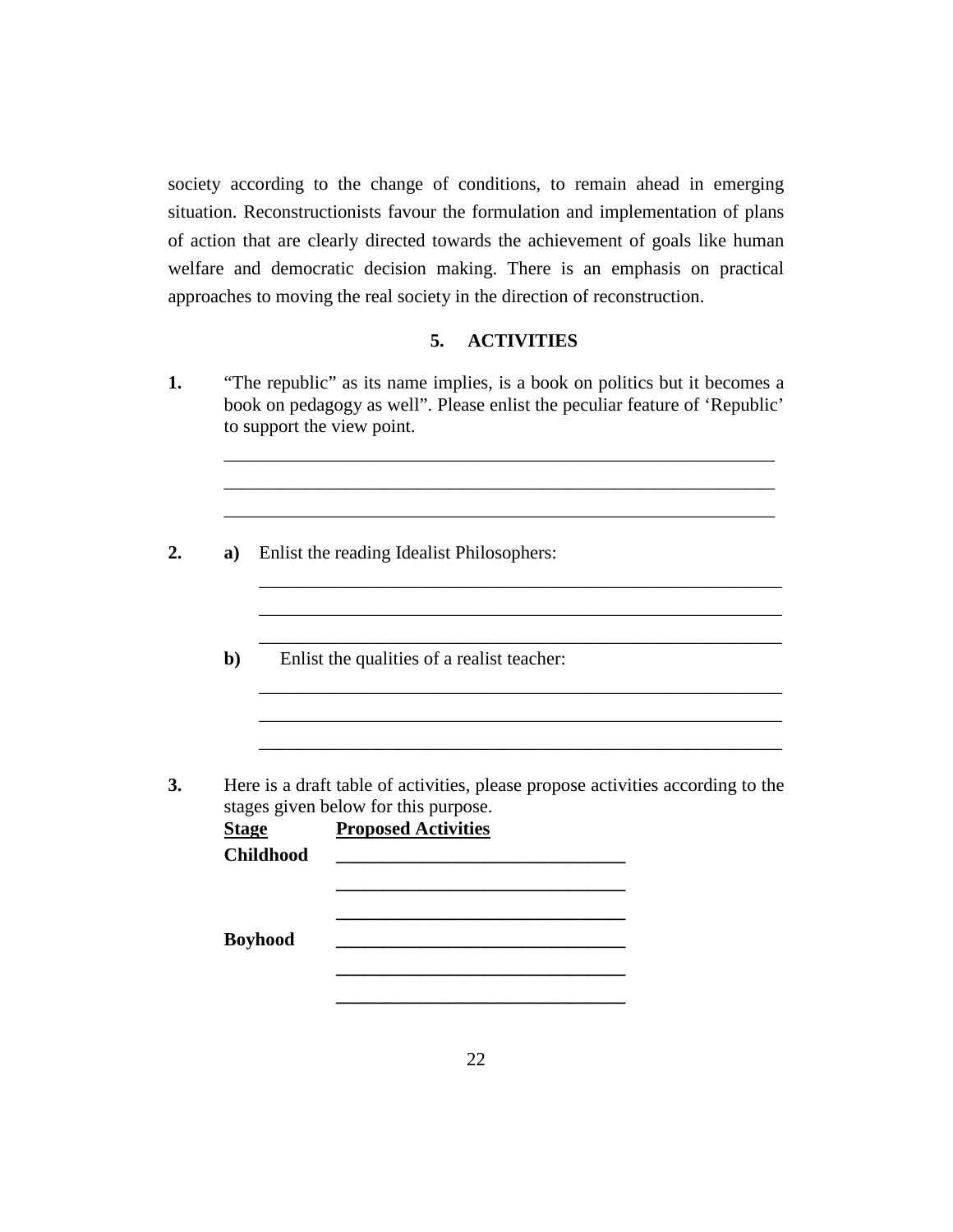| a)           | the control of the control of the control of the control of the control of the control of<br>List the principles of pragmatism:                                                                                                                             |
|--------------|-------------------------------------------------------------------------------------------------------------------------------------------------------------------------------------------------------------------------------------------------------------|
| $\mathbf{b}$ | Please write down the basic ideas of pragmatism in the following<br>lines:                                                                                                                                                                                  |
|              | By this time you may well have concluded the notion of 'essentialist'<br>education in the light of your own understanding. Please write down the<br>essentials recently emerged discipline in our education system which may<br>be considered as essential: |
| a)           | List the intrinsic values which influenced the progressivism:<br>$\mathbf{i}$<br><u> 1989 - Johann Barn, mars eta bat erroman erroman erroman erroman erroman erroman erroman erroman erroman err</u>                                                       |
|              | $\mathbf{ii}$<br>iii)<br>iv)                                                                                                                                                                                                                                |
| $b$          | Salient features of problem solving method are:<br>i)                                                                                                                                                                                                       |
|              | ii)                                                                                                                                                                                                                                                         |
|              |                                                                                                                                                                                                                                                             |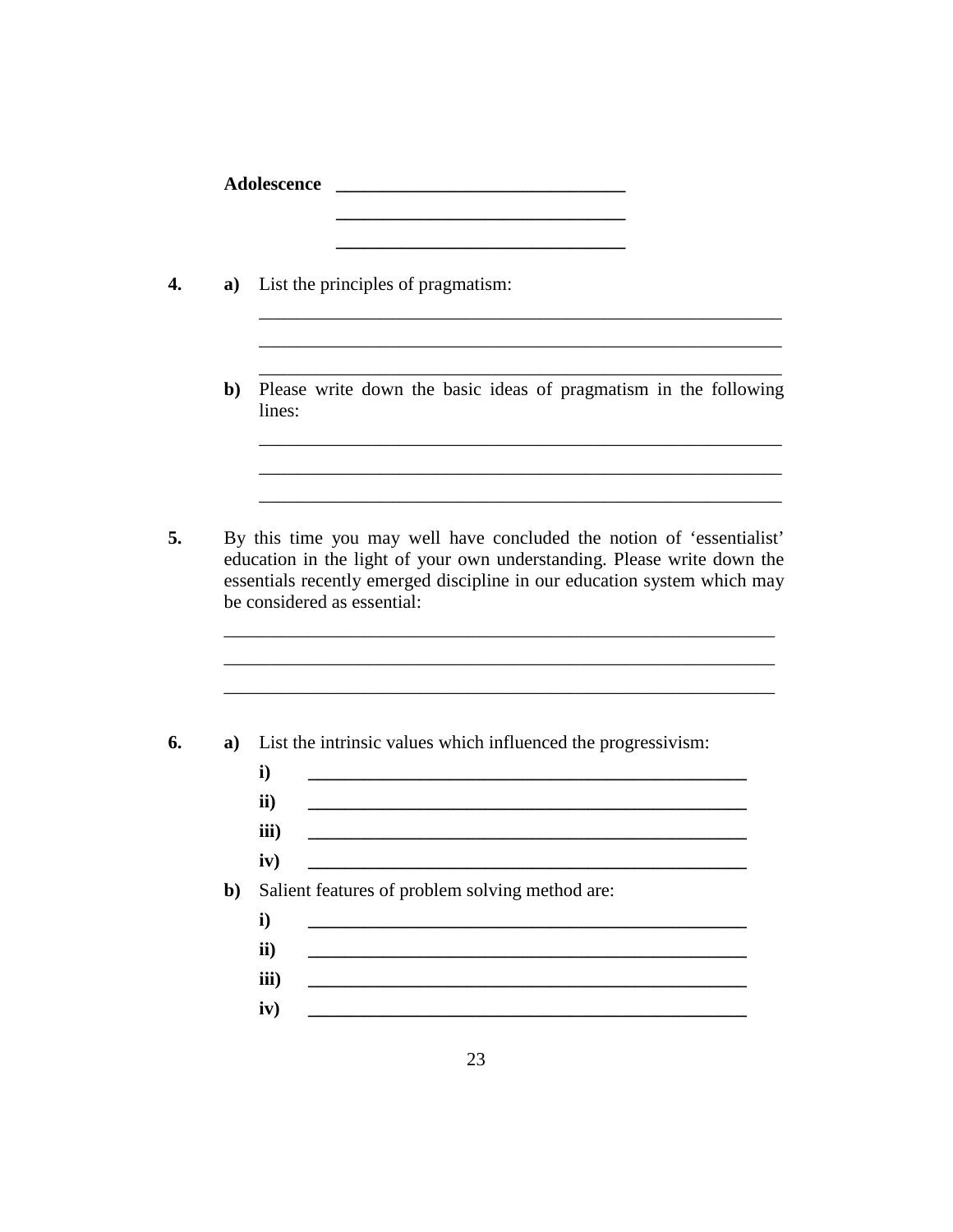



#### 6. **EXERCISE**

- **Q. No. 1** Define philosophy and critically examine the relationship of philosophy to education.
- **Q. No. 2** What do you understand by the term 'Idealism'? Please explain it.
- **Q. No. 3** Explain the Characteristics of 'Realism'.
- **Q. No. 4** How can Naturalist education fulfil the demands of rapidly expanding technological advancements?
- **Q. No. 5 "**Extreme in dividualism is anti-social, whereas individuals sacrifice their hopes for society? Discuss in the light of 'Pragmatism".
- **Q. No. 6** Discuss four cultural influences on 'Progressivism'.
- **Q. No. 7** Describe the aims of education in 'Essentialism'.
- **Q. No. 8** How Reconstructionism places emphasis squarely upon the ends of education? Please elaborate.

#### **7. BIBLIOGRAPHY**

Armstrong David G. & others P. (1981). Education An Introduction, New York, Macmillan Publishing INC.

Bassett T. Robert. (1978). Education for the Individual, New York, Harper and Row Publishers.

D. Forster Ellsworth & Laughlin Hughes James, ED. (1990). The New Education Encyclopedia, New Delhi, Akashdeep Publishing House.

Dewey John. (1963). Democracy and Education, New York, Macmillan.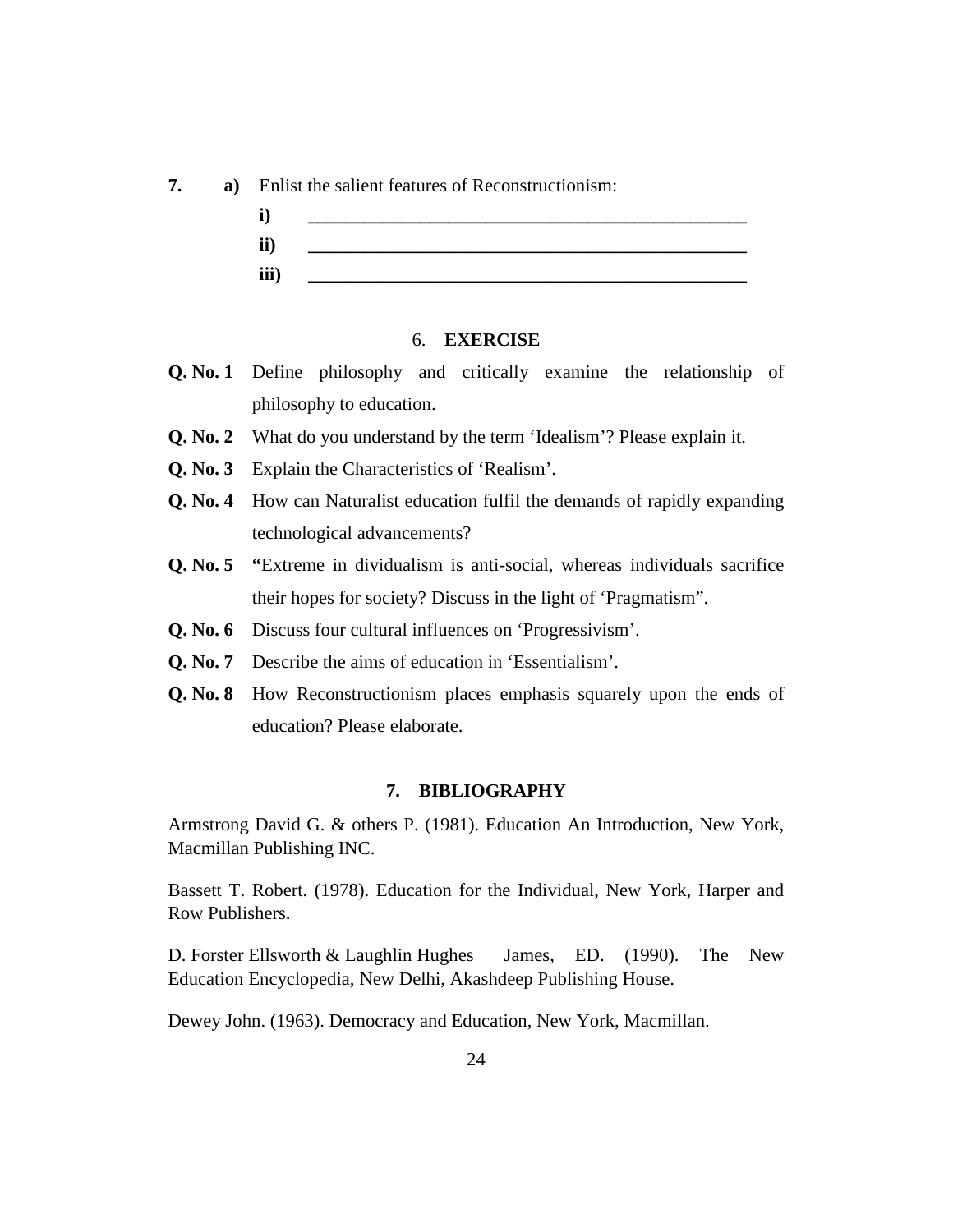Dewey John. (1974). Ways of Teaching, 2nd ed. Philadelphia: Lippincott.

Harry Schofield. (1982). The Philosophy of Education: An Introduction, Sydney, George Allen and Unwin.

Khalid Tanvir. (1975). Education; An Introduction to Educational Philosophy and History, Islamabad, National Book Foundation.

Radhakrishnan Sarvepalli, ED. (1953). History of Philosophy, Eastern and Western, London, George Allen and Unwing Ltd.

T. Lobo Anthony. (1974). Educational Ideas and Their Impact, Karachi, Rotti Press.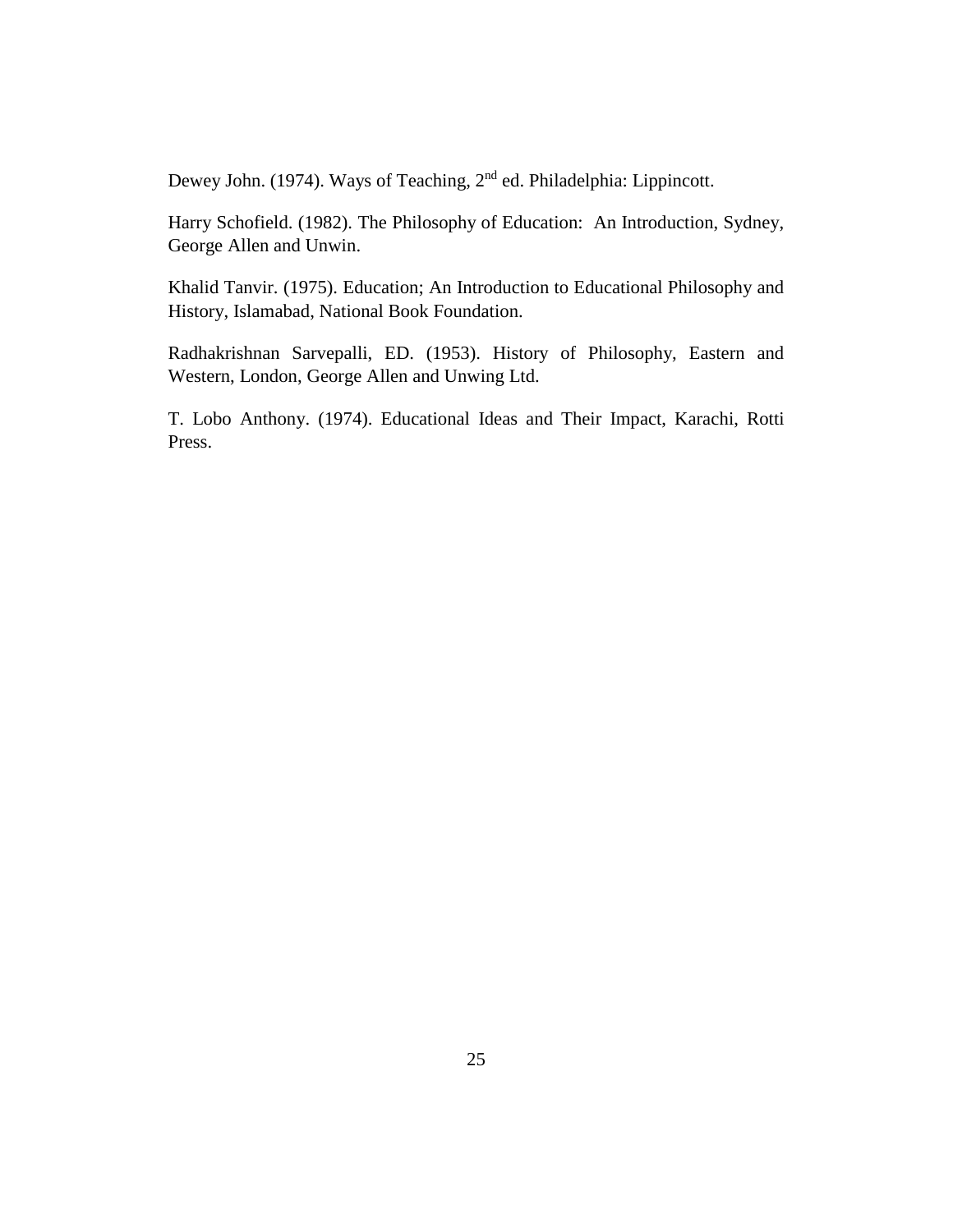**UNIT NO 3**

# **PSYCHOLOGICAL FOUNDATIONS OF EDUCATION-I**

*Written By:* **Dr. MUHAMMAD RASHID Dr. MUHAMMAD JAVED IQBAL** *Reviewed by:* **Dr. FAZAL-UR-RAHMAN**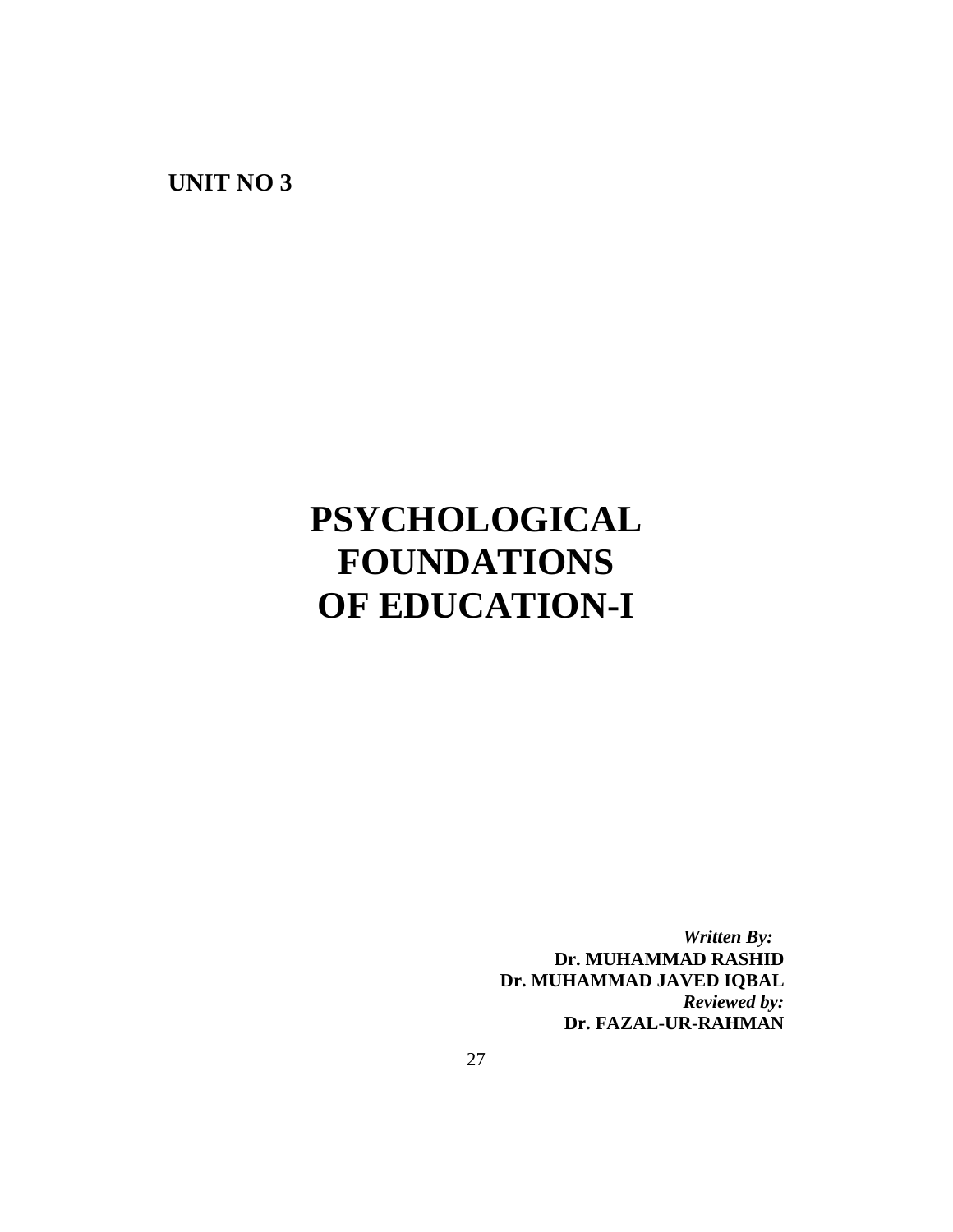## **1. INTRODUCTION**

Learning basically depends upon human maturation and motivation. Human development stages largely relate to the interaction of learning and maturation.

Learning is a multisensory process which occurs as a result of some intervention with the environment. It not only occurs in the classroom but also takes place continuously in our lives through interaction and experiences. It is not something which is 'correct'. If a student misspells a word. It shows only that he has learnt wrong spelling but learning is there. Moreover, learning does not have to be deliberate or conscious. So the fact is that different schools of psychology present different definitions of learning but share a few common ideas. For example, every definition of learning uses the terms 'change and experience'.

The human learning is an open system which is highly individual and complex organic process that allows the individual not only to adapt to his environment but also to change and shape them in an infinite number of ways.

## **2. OBJECTIVES**

After completion of this unit you will be able to:

- define learning
- differentiate between learning and maturation

# **3. LEARNING AND MATURATION**

Childs' behaviour is influenced and modified by interaction of maturation and environment. Maturation sets limit within which learning can occur. Since maturational processes are at present outside teachers' influence and control, learning remains as the major variable over which we as teachers can have some influence.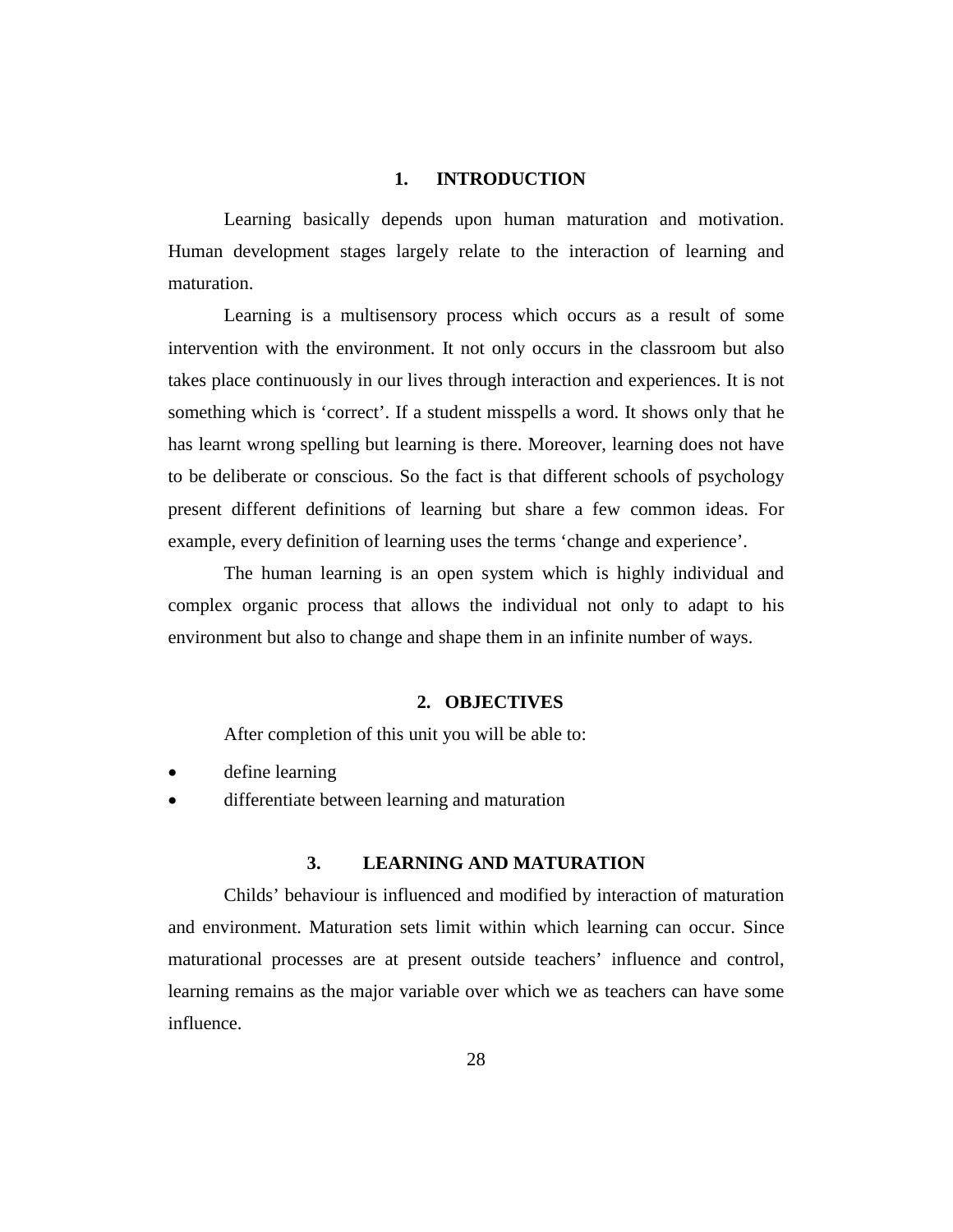# **3.1 Learning**

Learning is a process in human behaviour, it occurs in everything we do or think. It plays a control role in language we speak, our customs, our attitudes, our beliefs, our goals, our personality traits, both adaptive, and maladaptive. Learning can be defined as relatively permanent change in behaviour which occurs as a result of practice or experience.

If we analyse this definition, we find three important factors or elements in it:

- 1) Learning is change in behaviour which may be for worse or better.
- 2) This change occurs through practice or experience thus distinguishing it from maturation
- 3) It is relatively permanent in its nature.

It may be considered as the resultant of an individuals' attempt to solve a specific problem. As a teacher, a manager, and a facilitator, we will be looking at learning in this way. Learning is a process in which the person (student, parent, yourself) interacts with the effective environment to produce a stable change in the behaviours. If we analyse this definition we will find these four crucial elements:

- i) Person
- ii) Interaction
- iii) Environment and
- iv) Behavioural change

These are four pre-requisites to learning. The challenge for us as teachers is to develop ways to answer the following questions raised by Worell and Stilwell (1981, p.225) in our classroom.

What is the appropriate learning strategy for this particular individual with the distinctive educational goal in the different environment? For example, which learning strategy will improve student driving skill? In our classroom activities, we assess and balance learning strategies, student characteristics, educational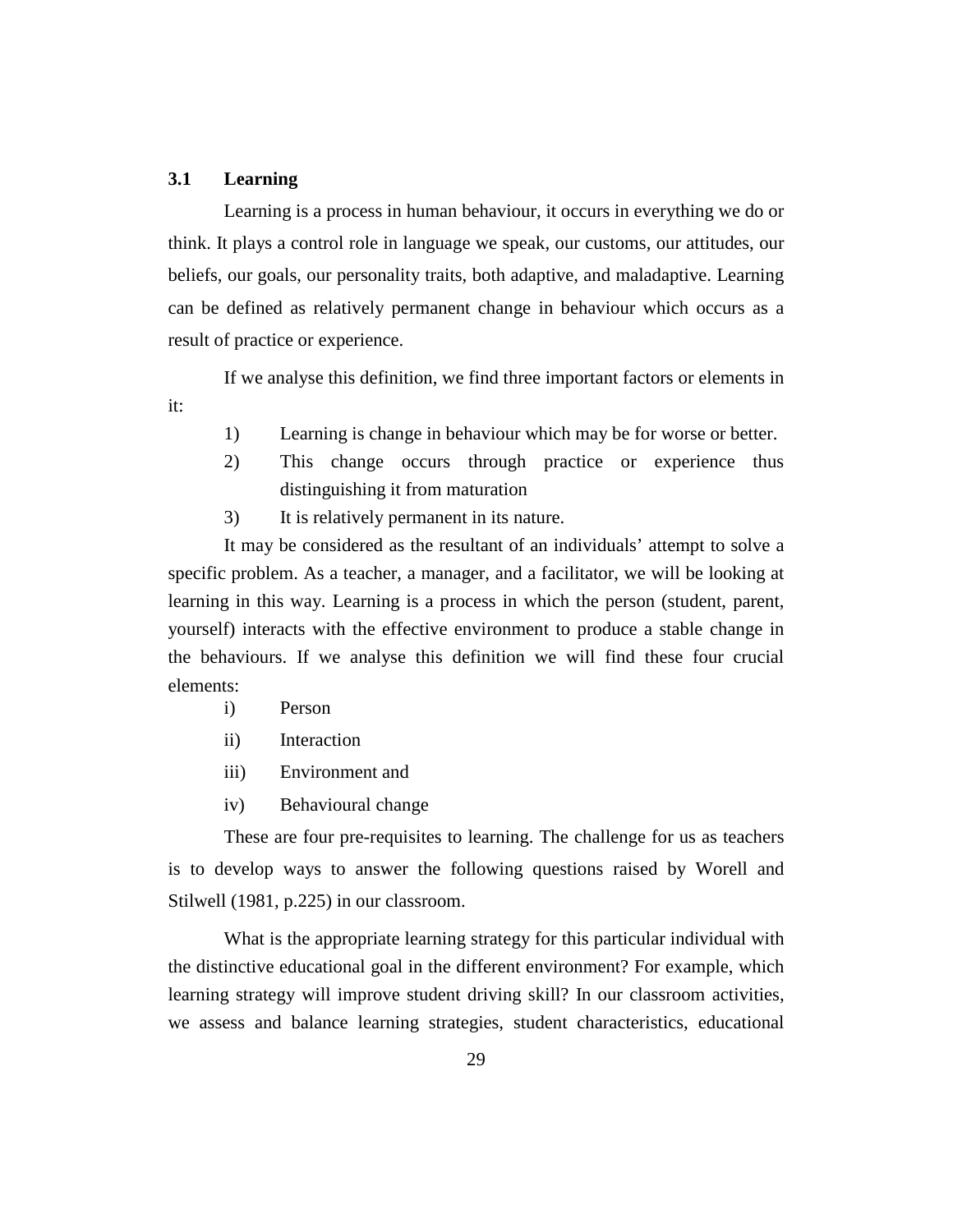goals, and uniqueness of classroom environment. This assessment can contribute in planning to facilitate a particular student or group behaviour change. This plan will be designed jointly and will challenge teachers abilities to manage, mediate, or facilitate a change for a classroom or a student in a sensitive manner. It is a fact that a teacher has to consider behaviour as well as behaviours. A person does not perform a single behaviour because people demonstrate a sequence of behaviours, often at the same time. Behaviour has a number of characteristics, understanding of these, facilitate, the classroom management, meditation, and learning process. The process of learning continues beyond the formal schooling. Worell and Stilwell (1981, pp.225-227) have listed characteristics of behaviour as:

- Behaviour of learning
- Behaviour is predictable
- Behaviour may be overt or covert
- Behaviour may be learned
- Behaviour may be appropriate or inappropriate
- Behaviour may be unlearned

# **3.2 Maturation**

Development in its most general psychological sense refers to changes that occur in human beings from birth to death. This is applied to all those which occur in orderly and remain for a long time. A temporary change for example due to illness is not considered to be a development. Human development is broken into number of aspects.

Some of these may be:

| Physical development:  | It deals with changes in the body.             |
|------------------------|------------------------------------------------|
| Cognitive development: | It refers to changes the ways a person thinks. |
| Personal development:  | It is used for changes in individuals'         |
|                        | personality.                                   |
| Social development:    | It refers to changes in the way a person deals |
|                        | with others.                                   |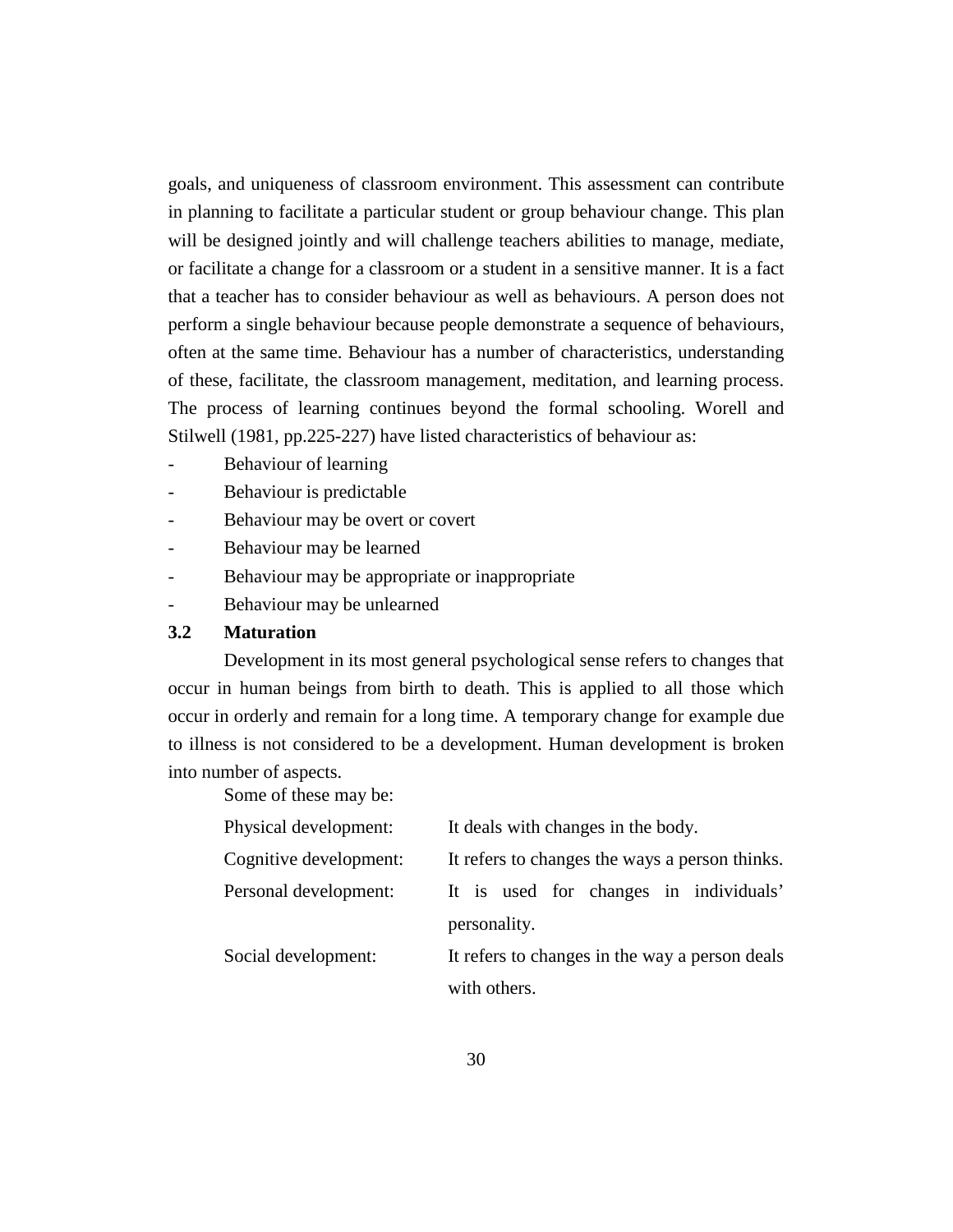Many of the changes involved in human development are simply result of growth and maturation. Maturation refers to the changes that occur maturely and spontaneously and are to a large extent, genetically programmed. Such changes are not usually affected by the environment but exception may be there, as maturation may be adversely affected by severe malmaturation or illness. Much of one's physical growth falls in this category of maturation. Other changes are brought with ones' interaction with the environment. Such changes comprise of persons' social development. But what about the development of thinking and personality? Most of the psychologists agree that both maturation and interaction with environment plays important role in these areas of development.

During the development, individual may or may not be learning new response patterns. Development includes what is learned from internal on external stimulation but also physical and structural changes that take place as growth proceeds towards maturity. Learning cannot occur until the appropriate physical structure develops.

It is important to note that before we proceed further that patterns of maturation for all children seem to essentially the same. However timing of development may vary. The pattern of learning to walk, for example is orderly sequence, i.e. creeping, crawling, standing-up, holding on to a chair or table, standing alone and waling- but exact time at which one will walk vary. Usually this time is about 15 months of age. If a child is very late in walk, his intelligence may be low but this is a complex matter. At the same time gifted children may be slow in walking if they lack motivation or not given chances to walk or over weight etc.

All parts of a human being does not develop and mature at the same rate. Growth follows a cycle where some areas develop more rapidly, some more slowly, and some sport or increase dramatically, all in short time.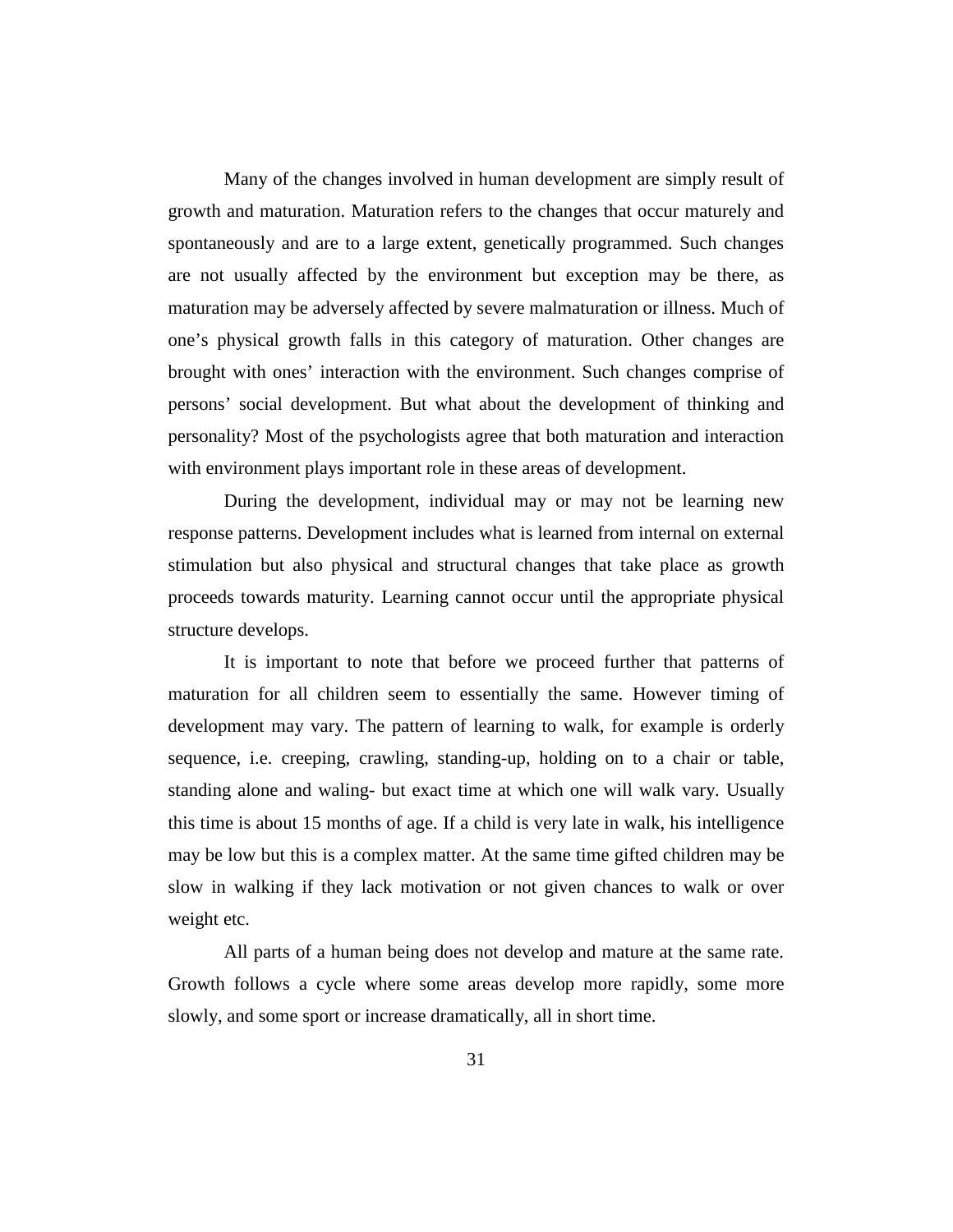# **3.3 Learning and Maturation**

Maturation emphasises the influence of variables which are internal to the organism while learning always results from interaction with the environmental conditions. Learning is a change in performance as a function of practice and this is in the direction which satisfy the present motivating conditions of the individual cognition in human development. It is broad and inclusive concept that refers to the mental abilities involved in acquisition, processing, organising and use of knowledge. Major processes, that fall under these, are according to Mussan et-al (1984, p.219) detecting, interpreting classifying and remembering information, evaluating ideas, inferring principles, deducing rules, imaging possibilities, generating strategies, fantasizing and dreaming. The developmental psychologists ask two major questions in this regard.

- (i) What major changes in cognitive function occur as children grow?
- (ii) What factors, account for these changes?

There are two different theoretical approaches to these questions. First is piaget influential theory which is problem solving and gives attention to perception, memory, fantasy and dreaming. The second is usually called information process approach. This approach focuses on age changes in perception, memory, inference, evaluation, and use of rules.

It is a fact that maturation of brain cannot be separated from consequence of active experiences. Jean Piaget, mentioned four stages of cognitive development. These include:

| Sensorimotor stage         | 0-18 months                |
|----------------------------|----------------------------|
| Pre operational stage      | 18 months - 7 years        |
| Concrete operational stage | $7-12$ years               |
| Formal operational stage   | above 12 years             |
| T <sub>1</sub>             | $\ddotsc$ , 1, 11, 1, 1, 1 |

These age limits are approximate but all children go through these. No child skips from sensorimotor stage to concrete operational stage. This is because each stage builds on, and is derivative of, accomplishment of the previous one. At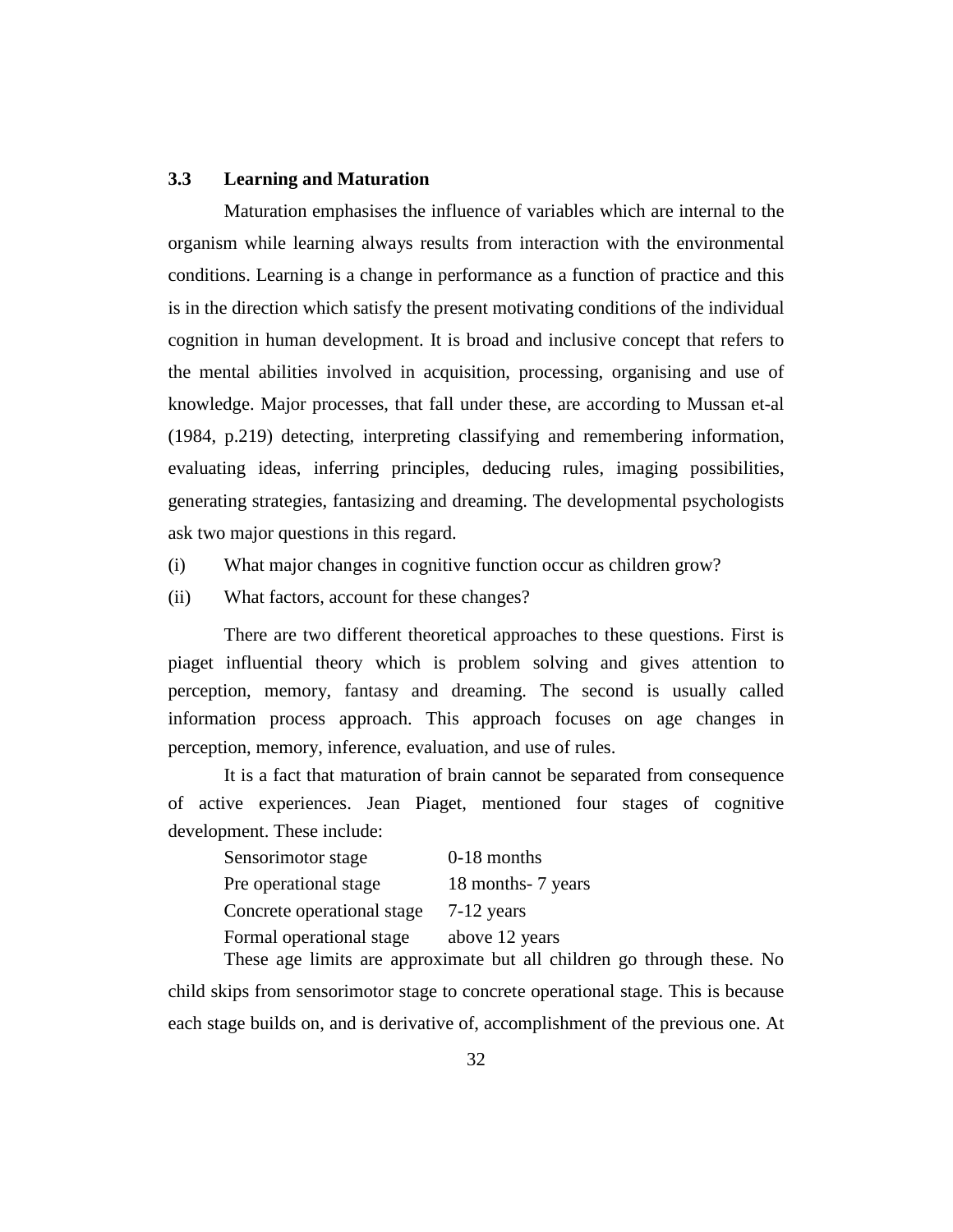each stage, more different, more adaptive cognitive capabilities are added to what has previously been achieved.

## **3.4 Maturation and Learning in Human Infant**

Human infant grows so rapidly that some patterns of behaviour emerge almost overnight. As infant cannot remove himself from restricted environment, it is relatively easy to control experimentally many of environment impacts which he might receive otherwise.

McGraw Theory of Maturation interprets that behaviour patterns of human infants are controlled by following developmental levels in neuromuscular maturation.

- 1) Behaviour mediated by subcortical or nuclear mechanisms.
- 2) Diminution of overt behaviour as a result of cortical inhibition.
- 3) Voluntary behaviour as cortical control centres more complete.
- 4) Smooth performance as various neural centres become integrated.

From these theoretical interpretations the following principles are drawn:

- 1) Training in any particular activity before neural mechanisms have reached a certain state of readiness is futile.
- 2) Exercise of newly developing function is inherent in the process of growth, and if ample opportunity is afforded at the proper time, specific achievements can be advanced beyond the stage normally expected.
- 3) Periods of transition from one type of neuromuscular organization to another are inherent part of development and are often characterized by disorganization and confusion.
- 4) Sports, regression, frustrations and inhibitions are an integral part of organic growth, and there is reason to believe that they also function in the development of complex behaviour activities.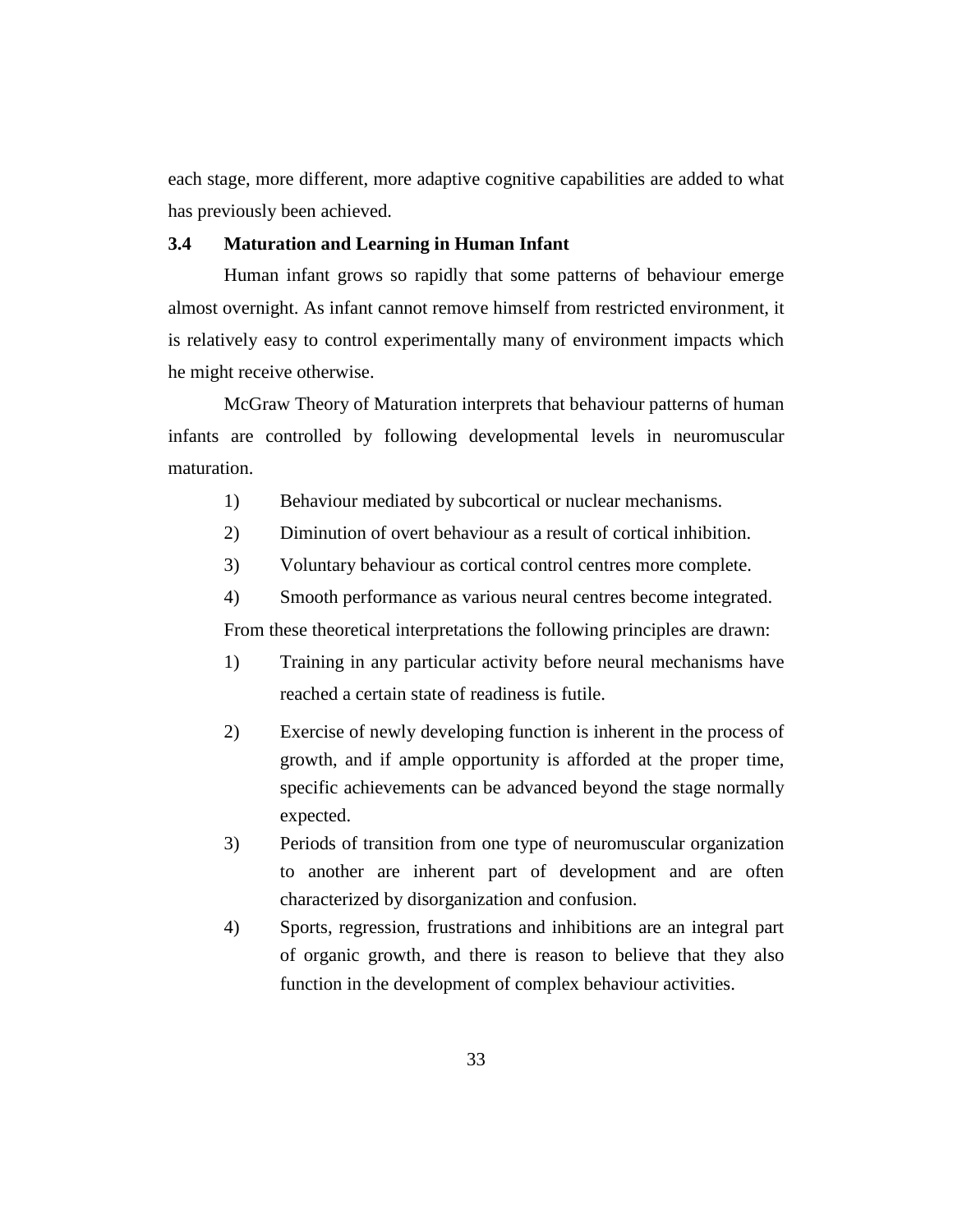- 5) Maturation and learning are not different processes, merely different facts of fundamental process of growth.
- 6) Evidence that a child is ready for a particular educational subject is to be found in certain behaviour signals, or behaviour syndromes, which reflect the maturity of neural mechanisms. (Thomposon, 1962, pp.115-116).

## **3.5 Maturation and Learning in Pre-school Aged Children**

Human behaviour becomes more complex as age increases, maturational processes are more highly differentiated and environmental factors increase. All these make it difficult to identify the factors of maturation and learning as infant moves into pre-school age group. In our culture it is not possible to conduct environmental restriction experiments with older students which have sufficient duration so effects of maturation alone can be traced out.

A number of experts suggest that children go through critical period during which learning opportunities are specially effective and beyond which are less effective, innate releasing mechanisms become functional on maturational basis. If opportunities to learn during a given developmental period do not occur, children may fail to learn a given behaviour pattern.

#### **3.6 Maturation and Learning in Elementary School Children**

As children become older, individual differences in abilities are magnified, different rates of psychological growth result in larger absolute differences in achievement levels as children grow. This increasing divergence in abilities with advancing chronological age by itself a poorer and poorer criterion for approximating the maturational – experiential level of older children. As child becomes older, need for special scales becomes more and more apparent so that his developmental status can be determined in various aspects of psychological growth. This includes intelligence tests, social maturity, motor abilities, reading readiness, academic achievements, and emotional maturity etc. Such instruments measure a combination of maturational status and experimental background.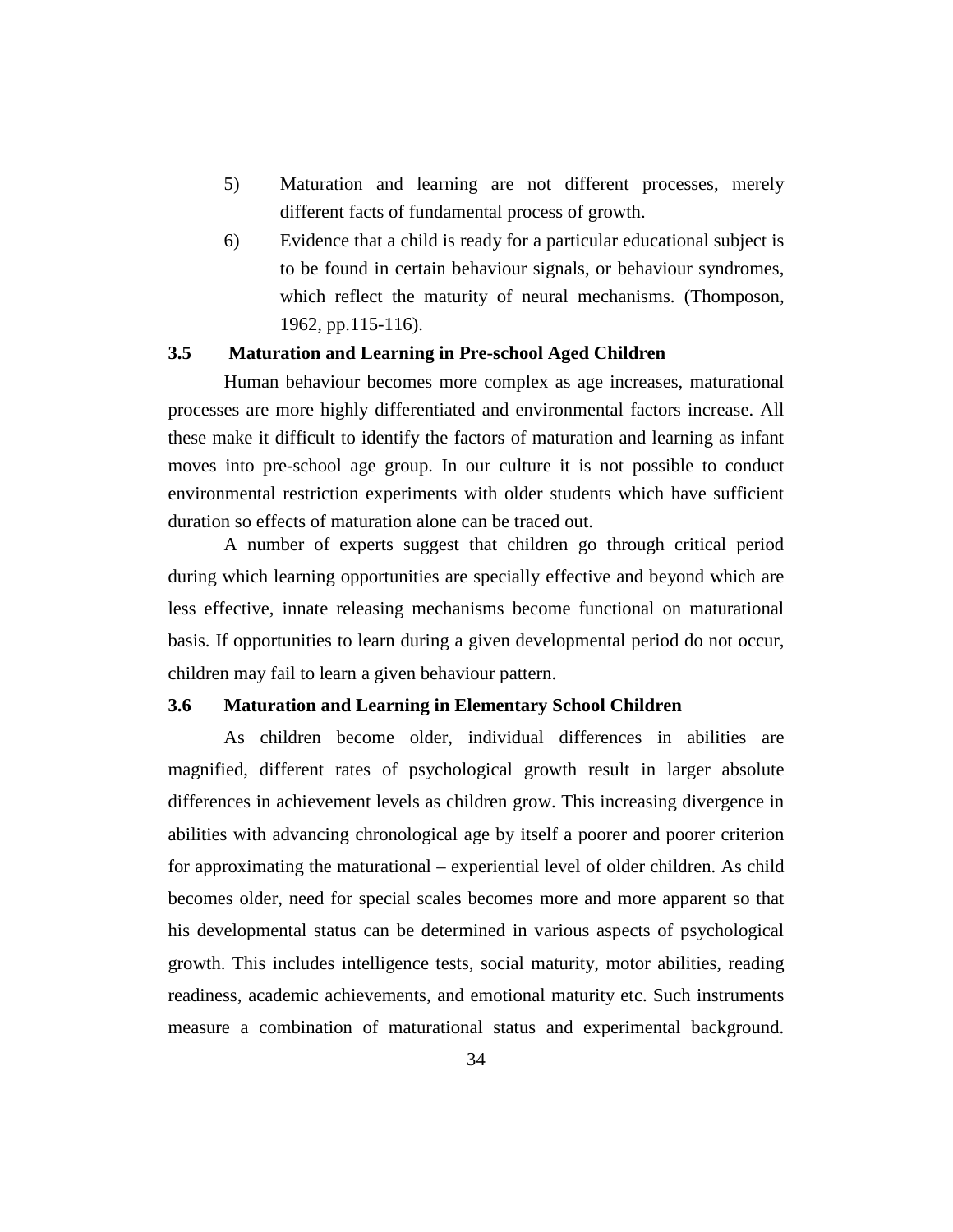Because maturational status and result of previous learning have been so interwoven that maturation and learning cannot be separated, so a new term "Readiness" has been coined by the psychologists. Readiness means, that child is capable of successfully mastering the learning activity and this appears to be the most appropriate time to introduce a new experience.

The elementary school child's development in different abilities makes provision for more learning. This versatility increase with increase in age allows the child to adjust with complex environment outside the home. But this greater latitude in learning raises a problem also that what learning experience will best promote the immediate and long term adjustment of the children to the demands of our Pakistani society.

# **4. ACTIVITIES**

- 1. Select 10 students of your class, locate maturational differences among them.
- 2. Observe the students during recess. Find the events where you think that achievement is maturation based.
	- 3.

#### **5. EXERCISE**

- **Q. No. 1** Why Maturation is an important variable for psychological study?
- **Q. No. 2 "**Training in any particular activity before the neural mechanisms have reached a certain state of readiness is futile". Discuss.
- **Q. No. 3** Practice is relatively more effective in certain types of activities when it occurs at high level of maturational level. Why? Enrich your answer with examples.
- **Q. No. 4** Among development psychologists jean piaget has influenced the learning process the most. Write down the implications of his stage development theory on designing teaching with examples.
- **Q. No. 5** Differentiate between genotype and phenotype.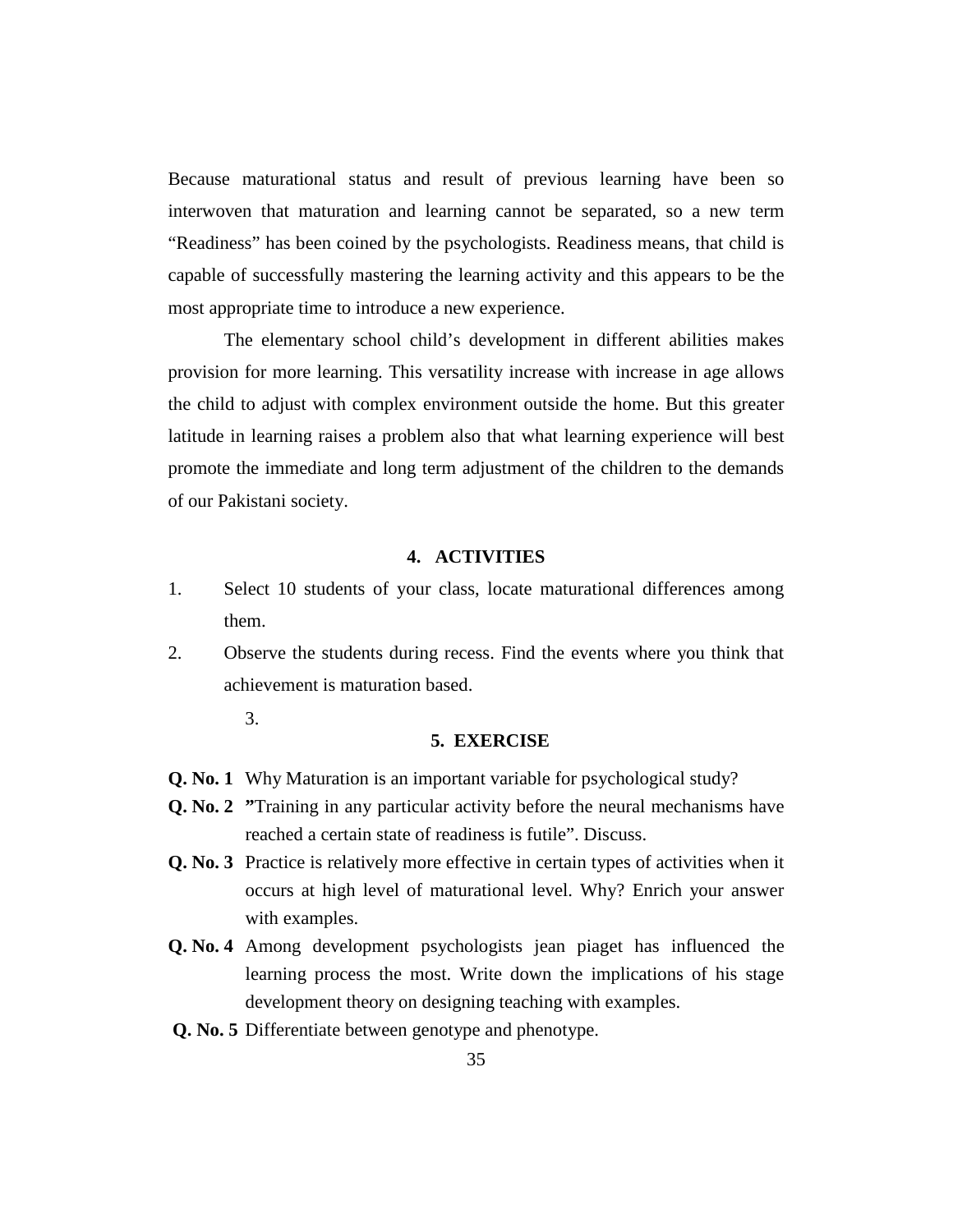# **6. BIBLOGRAPHY**

Bloom, B.S. et-al. (1956). Texanomy of Educational Objectives Handbook: Cognitive Domain, New York, McKay

Clifford, M.M. (1981). Practicing Educational Psychology Boston. Houghton, Mifflin Co.

Drew, C.j. et-al. (1986). Mental Retardation: A Life Cycle Approach Third edition, Columbos, Merrill Publishing Company

Groom, H. (ed). (1983). Manual on Terminology and Classification in Mental Retardation. Washingtion D.C American Association on Mental Deficiency.

Hussen, P.H.et. (1984). Child Development and Personality, sixth edition. Harpr & Row Publishers.

Joyce, B and Weil. (1986). Models of Teaching, 3<sup>rd</sup> edit. Engle-wood M.Cliffs N.J. Prenctice – Hall.

Kirk, S.A. and Gallagher, j.j. (1986). Educating Exceptional Children, Fifth edition. Boston. Houghton, Mifflin Company.

Marlan, S.C. (1972). Education of Gifted and Talented Washington, D.C., U.S. Printing Office

Messick, S. (1984). The Nature of Cognitive Styles; Problems and Promise in Educational Practice. Educational Psychologiest.

Reigeluth, C.M (ed). (1983). Instructional Design Theories and Models: An Overview of Thier Current Status. Hillsdley N.J; Elbaum

Ripple, E.R. et-al. (1982). Human Development. Boston. Houghton, Mifflin Company.

Slavin, R.E. (1994). Educational Psychology, Fourth edit. Boston: Allyn adn Bacon.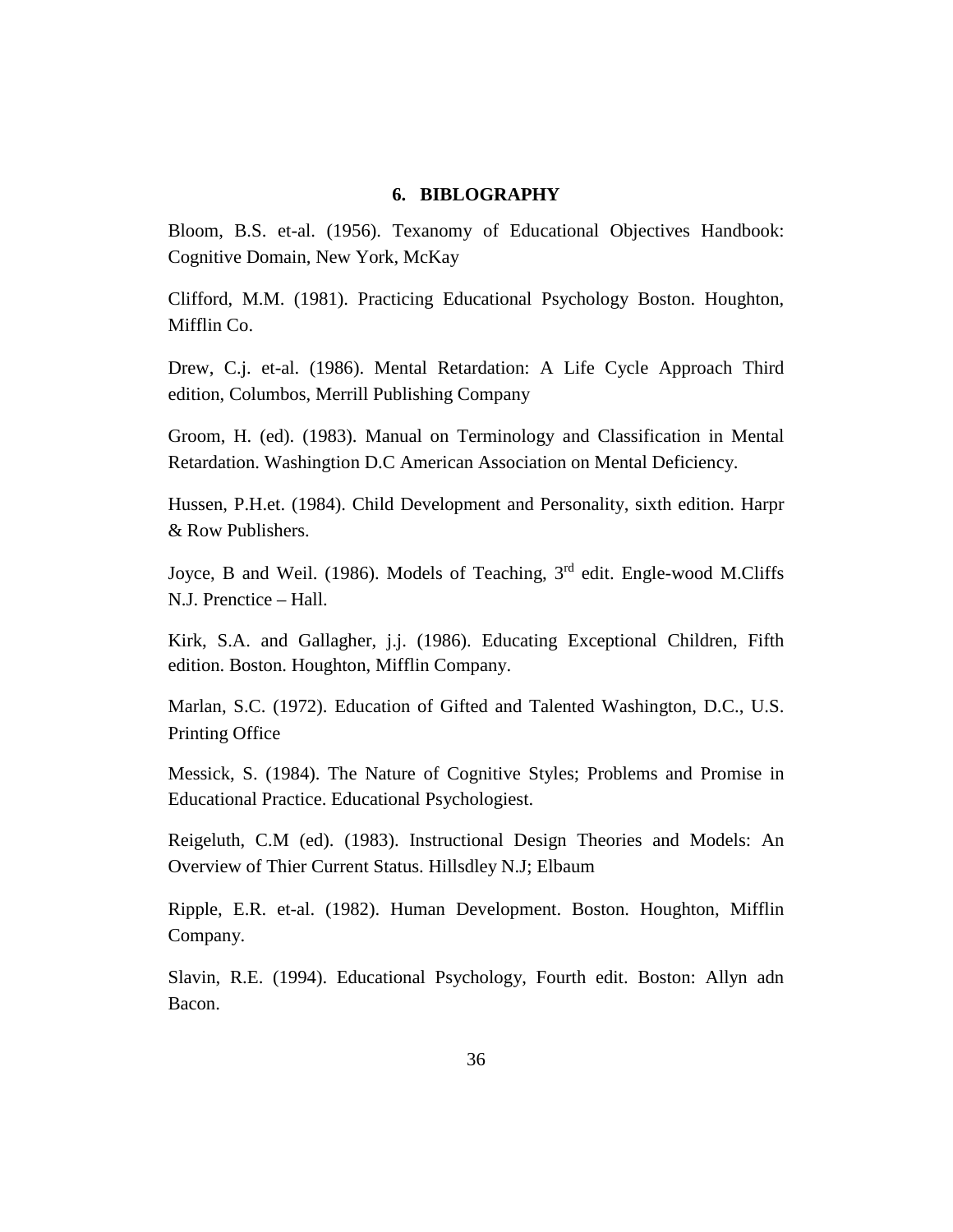Skpungin, S. (ed). (1981). Guide Lines for Public School Programme Serving Vissually Handicapped Children Second edition. New York. American Foundation for Blind.

Stanley, J, (1979). Identifying and Nurturing the intellectually Gifted in George, W. et-al, Educating the Gifted: Acceleration and Enrichment. Baltimore: John Hopkins University Press.

Stein, M..K. et-al. Instructional Issues for Teaching Students at Risk in R.E. Slavin, N.L. et al. (Eds) (1994). Effective Programmes for Students at Risk, Boston. Allyn & Bacon.

Thorndike, E.L et-al. Intelligence and its Measurement: A Symposium in Tylar, K.E. (1969). Intelligence: Some Recurring Issues. New York: Van Nostrand Reinhold Company.

Wilson, John, A.R Et-al. (1974). Psychological Foundations of Learning and Teaching. New Youk. McGraw-Hill Book Company.

Woolfolk, A.E. & Nicolich, L.M. (1980). Educational Psychology for Teachers. Newjersey. Prentice-Hall. Englewood.

Worell, Juchith & Stilwell, W.E. (1981). Psychology for Teacher and Students, McGraw-Hill Company.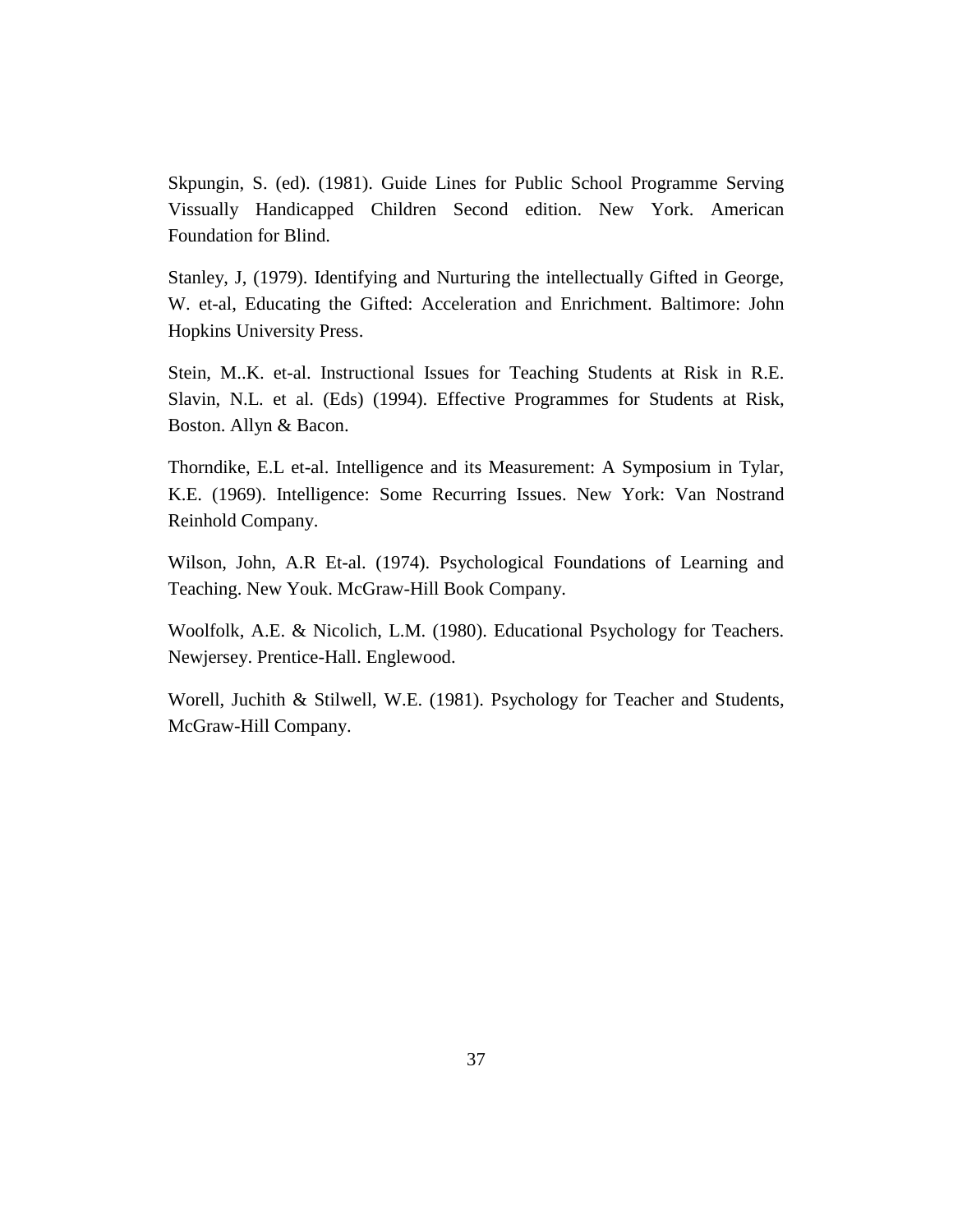**UNIT NO 4**

# **PSYCHOLOGICAL FOUNDATIONS OF EDUCATION-II**

*Written By:* **Dr. MUHAMMAD RASHID Prof. Dr. MUHAMMAD JAVED IQBAL** *Reviewed by:* **Dr. FAZAL-UR-RAHMAN**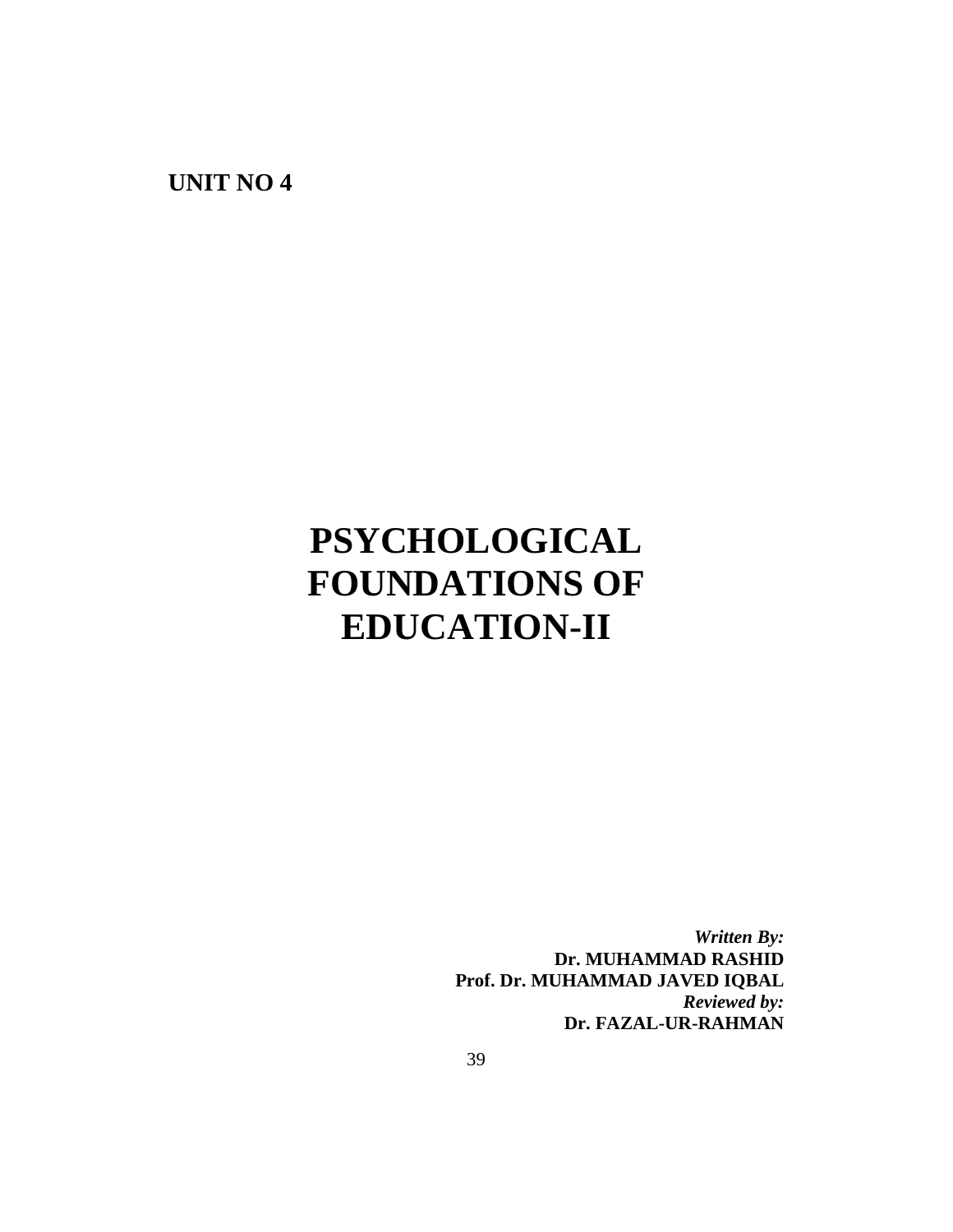# **1. INTRODUCTION**

The children in the classroom differ in their physical, social, economic and academic background. The teacher has to encounter these differences in their teaching strategies. Individual difference may be cognitive, sensory and nonsensory. Besides these differences children may face behaviour problems, communication disorders and emotional problems. The school is particularly important for these exceptional children who need very special kind of assistance to become a productive member of the society.

Teacher assesses these individual differences by:

- **Screening**
- Diagnosis, classification and placement
- Instructional planning
- Pupil evaluation
- Programme evaluation

Learning environment for exceptional children vary from least restrictive (regular classroom) to most restrictive environment (residential/institutional). If the individual difference from norm is high, then teaching strategy may require the development of Individualized Education Programme (IEP).

# **2. OBJECTIVES**

After completion of this unit you will be able to:

- demonstrate the ability to provide learning environment according to specific individual differences
- explain the role of psychology in instructional strategy.

## **3. INDIVIDUAL DIFFERENCES AND LEARNING**

We are all aware of how children of the same age vary physically. Some are tall and thin, others are short and chubby, with lots of variations in them.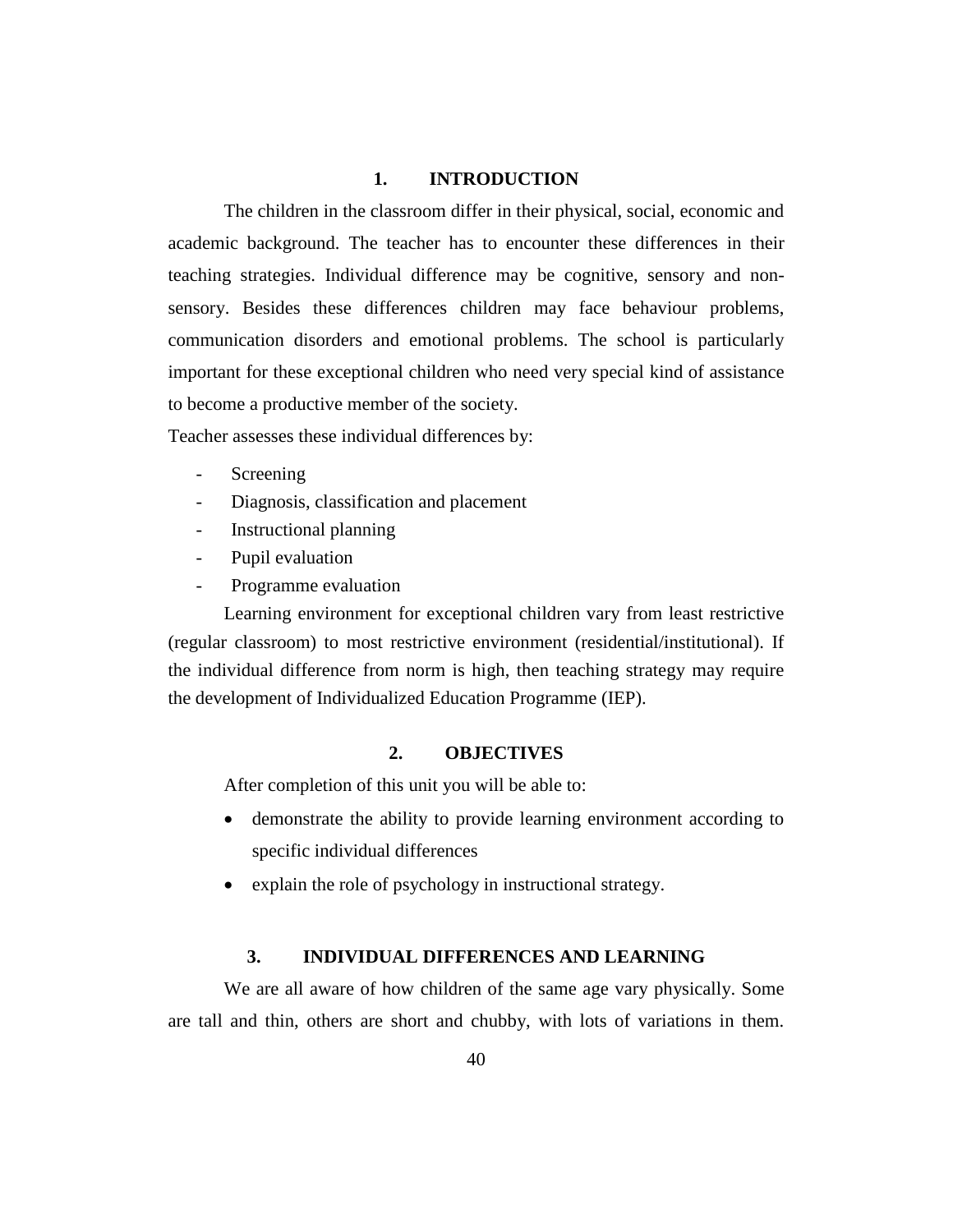Variation is found also in intelligence, emotional maturity and social development.

Individual differences can create a problem for classroom teacher. If a third grade lesson is designed for a student having intellectual development of 8 years. What is presented to a child having cognitive abilities of 12 years or 5 years? Lesson becomes too easy or too difficult. At the same time a child with 8 years cognitive abilities may create emotional problems.

Each student who comes into the classroom has a particular background of learned experiences, special capabilities, and expectancies about school so each student reacts differently to teaching strategies and teachers personal style. Every student is unique individual with a particular set of reaction patterns. These are the variations in any given characteristics which we observe are called individual differences.

What is implication of these range of individual differences for learning? Many teachers use the normal curve of distribution to determine their instructional objectives and experiences for student learning. It means that most of the students will fall into the average range of achievements. Bloom (1956) describes a master learning approach in which learner is expected to meet a set of learning objectives. After assessing entry behaviours teachers adjust their objectives accordingly and provide such learning experiences so that objectives can be achieved.

The cognitive differences of the individuals have been described as cognitive style that may be related to learning. Messick (1976) has defined cognitive styles are the characteristics way of organizing and processing information and experiences. Although cognitive styles are classified as personality traits, they also reflect consistent differences in cognitive functioning and this reflects both differences in ability and personality.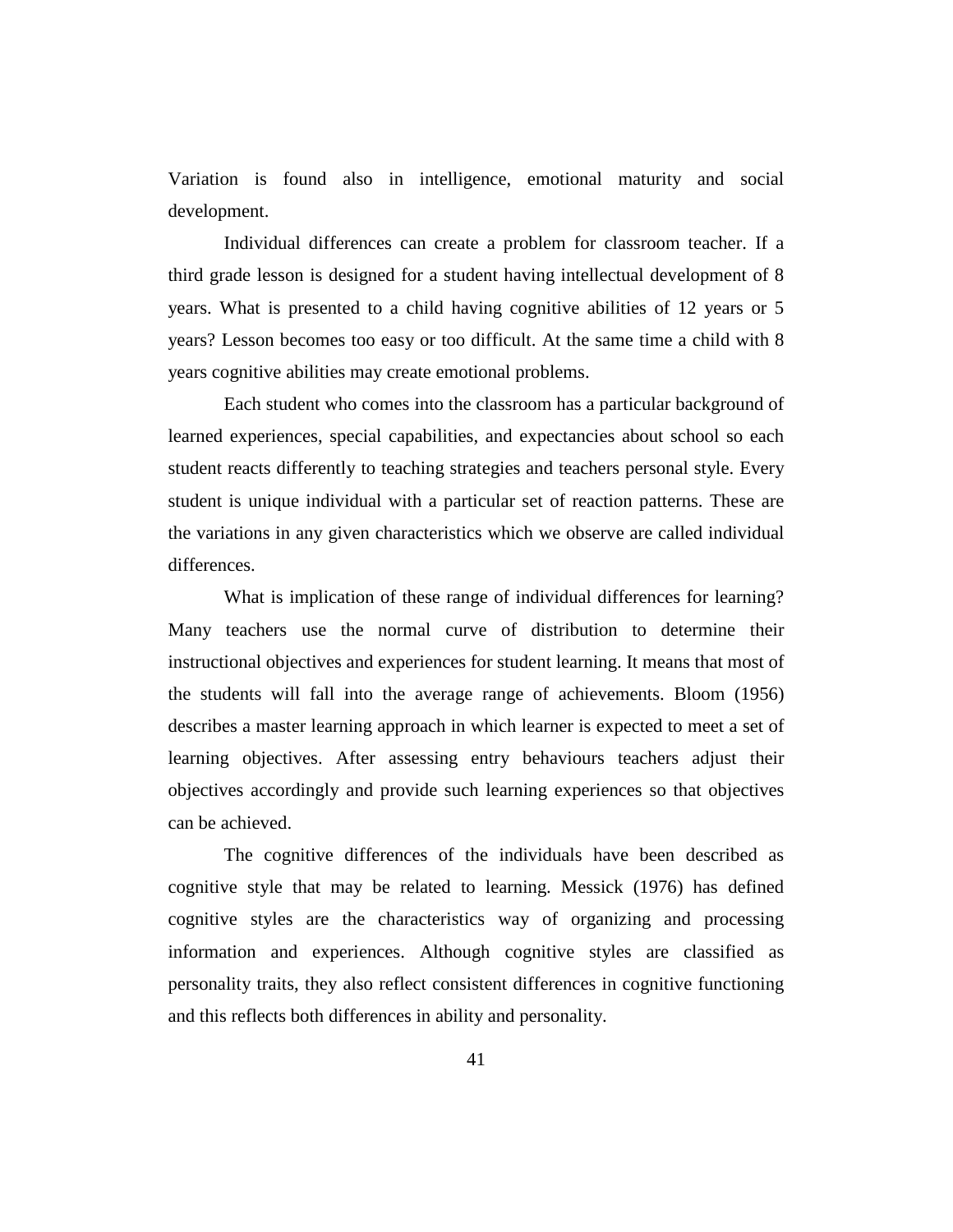Our schools are not well organized to deal with such differences. Usually children start with first grade at about same time, move one grade per year, use the same text books, follow the same curriculum and follow the same standards. Teachers usually forget the individual differences, become intolerant to the students who lag behind or move ahead.

So when students in the same classroom are remarkably different, it is difficult for the teacher to help them reach their potential without some assistance.

The development and use of tests and measurement can determine various levels of development. For a specific case, it can be diagnosed why a particular student is not progressing satisfactorily. If tests are administered to a population, we can see the inter individual differences in a school system, a state, a nation. Differences may be in the following areas.

## **3.1 Academic Performance**

In any academic level, there is range of academic performance. Without introducing other dimensions, teacher faces three different groups:

- 1) Those performing at grade level
- 2) Those performing below grade level, this group requires remediation
- 3) Those performing above the grade level and this group demands greater challenge

## **3.2 Academic Aptitude**

Individual differences are not only apparent in academic performance but also in academic aptitude. The measure of this aptitude can provide information to teachers about student population and how many students are performing below their potential.

Historically intelligence tests are used for academic aptitude. These measure development of memory, association, reasoning, classification and mental operations which are very important to learning. Those who score high on intelligence test usually do well in school.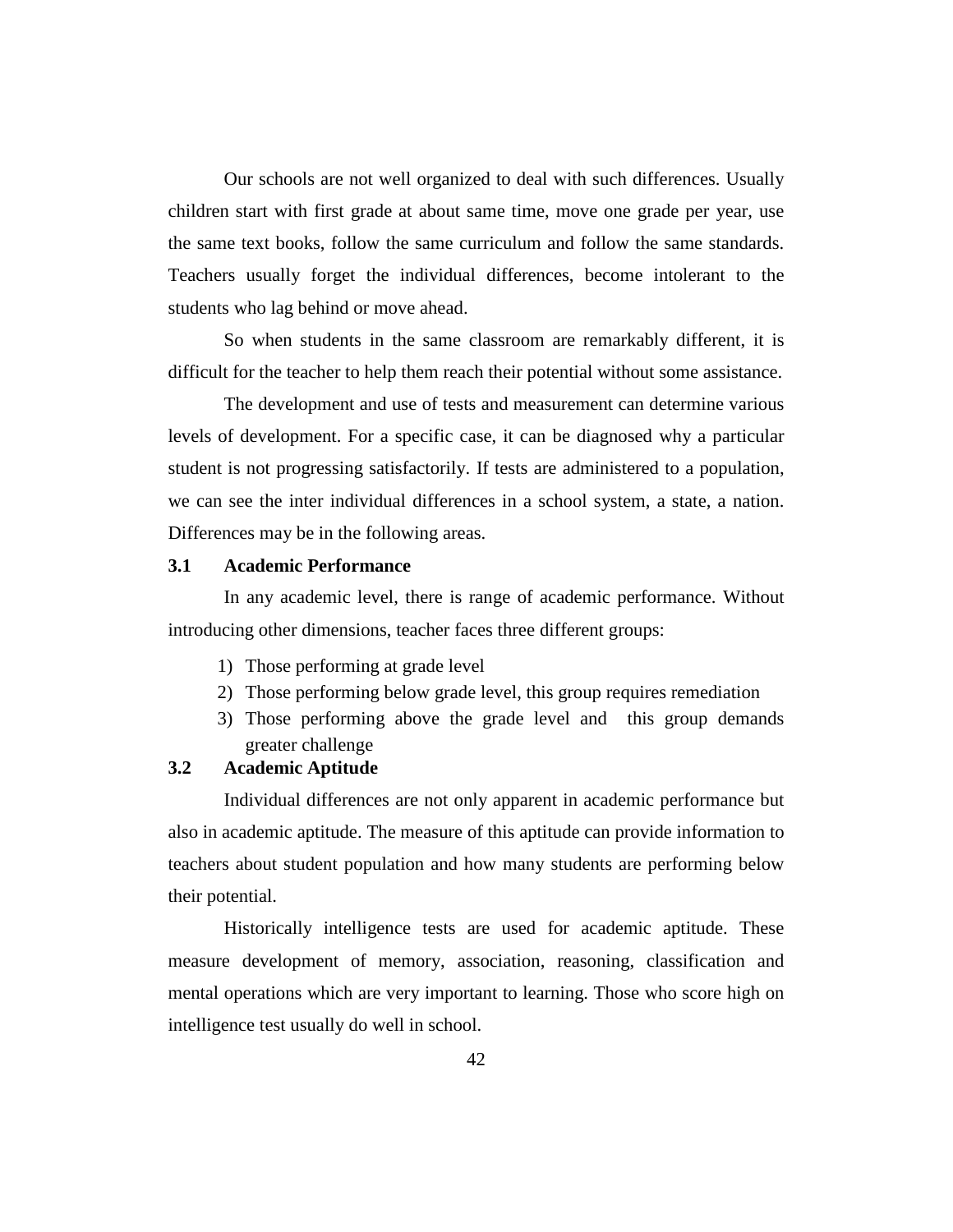## **3.3 Intraindividual Differences**

The differences in the abilities within the child provide us information we need for individualized programmes. These programmes adapt to the strengths and weaknesses of the individual child. Intra individual differences can show up in any area: intellectual, psychological, physical, or social. For example child may develop physically according to norm but may not be able to relate socially to pears. For teachers, it is just as important to know the child's unique pattern of abilities and disabilities as it is to know how the child compares with other students.

1) Is there any discrepancy in the development?

2) Is this discrepancy in achievement?

Now let us study some of the major classes of individual differences in relation to physical and mental development.

## **3.4 Gifted and Talented**

This group of individual difference is traditionally referred to people with intellectual gifts. Each culture defines giftedness in its own way but this type of person is blend of individual ability and societal need or reaction. Sidney Marland (1972, p.10) defined these as:

"Gifted and talented children are those identified by professionally qualified persons who, by virtue of outstanding abilities, are capable of high performance. These are children who require differentiated educational programmes and services beyond those normally provided by the regular programme in order to realize their contribution to self and society. Children capable of high performance include those with demonstrated achievement and/or potential ability in any of the following areas:

- 1) General intellectual ability
- 2) Specific academic aptitude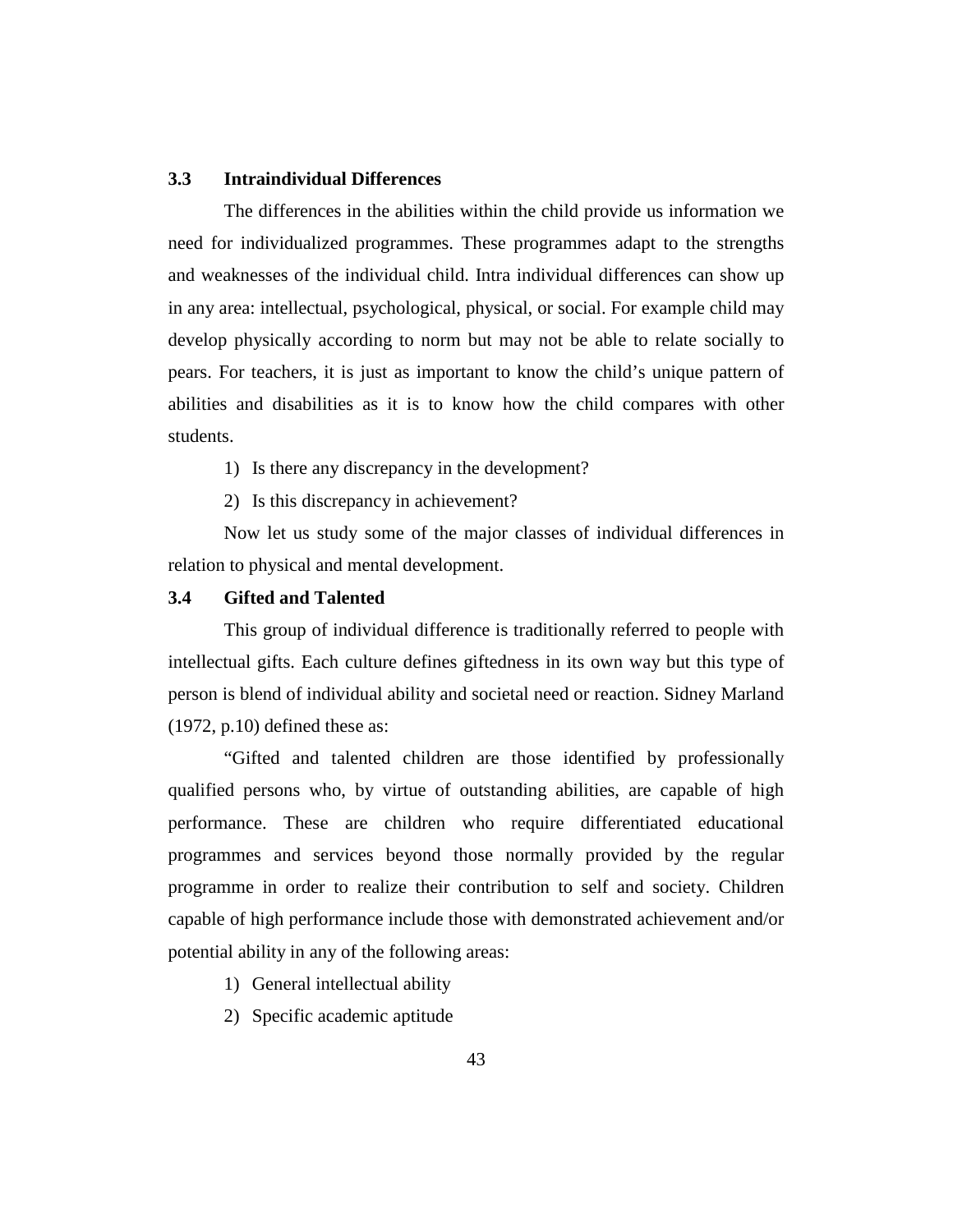- 3) Creative or productive thinking
- 4) Leadership ability
- 5) Visual and performing arts"

Lewis Termon, a professor of Psychology conducted a longitudinal study on characteristics of intellectually gifted students. His findings as reported by Kirk and Gallagher (1986, p.77) are:

\_\_\_\_\_\_\_\_\_\_\_\_\_\_\_\_\_\_\_\_\_\_\_\_\_\_\_\_\_\_\_\_\_\_\_\_\_\_\_\_\_\_\_\_\_\_\_\_\_\_\_\_\_\_\_\_\_\_\_\_\_\_\_\_\_\_

| <b>Characteristics</b>    | <b>Findings</b>                                             |
|---------------------------|-------------------------------------------------------------|
| Physical:                 | Above average in physique and health, mortality rate 80     |
|                           | percent that of average.                                    |
| Interests:                | Very interested in abstract subjects (literature, history,  |
|                           | mathematics), broad range of interests.                     |
| Education:                | Rates of college attendance eight times that of general     |
|                           | population; achieved several grades beyond age level        |
|                           | throughout school career.                                   |
| Mental health:            | Slightly lower rates formal adjustment and delinquency;     |
|                           | prevalence of suicide somewhat lower.                       |
| Marriage-family:          | Marriage rate average; divorce rate lower than average. The |
|                           | group's children obtained an average IQ score of 133.       |
| <b>Vocational Choice:</b> | Men chose professions (medicine, law) eight times more      |
|                           | frequently than did the general population.                 |
| Character tests:          | Less prone to overstatement or cheating; appeared superior  |
|                           | on tests of emotional stability.                            |

There are many ways to provide learning environment to the gifted children. Most of these are designed to provide chances for these children get together for a some time.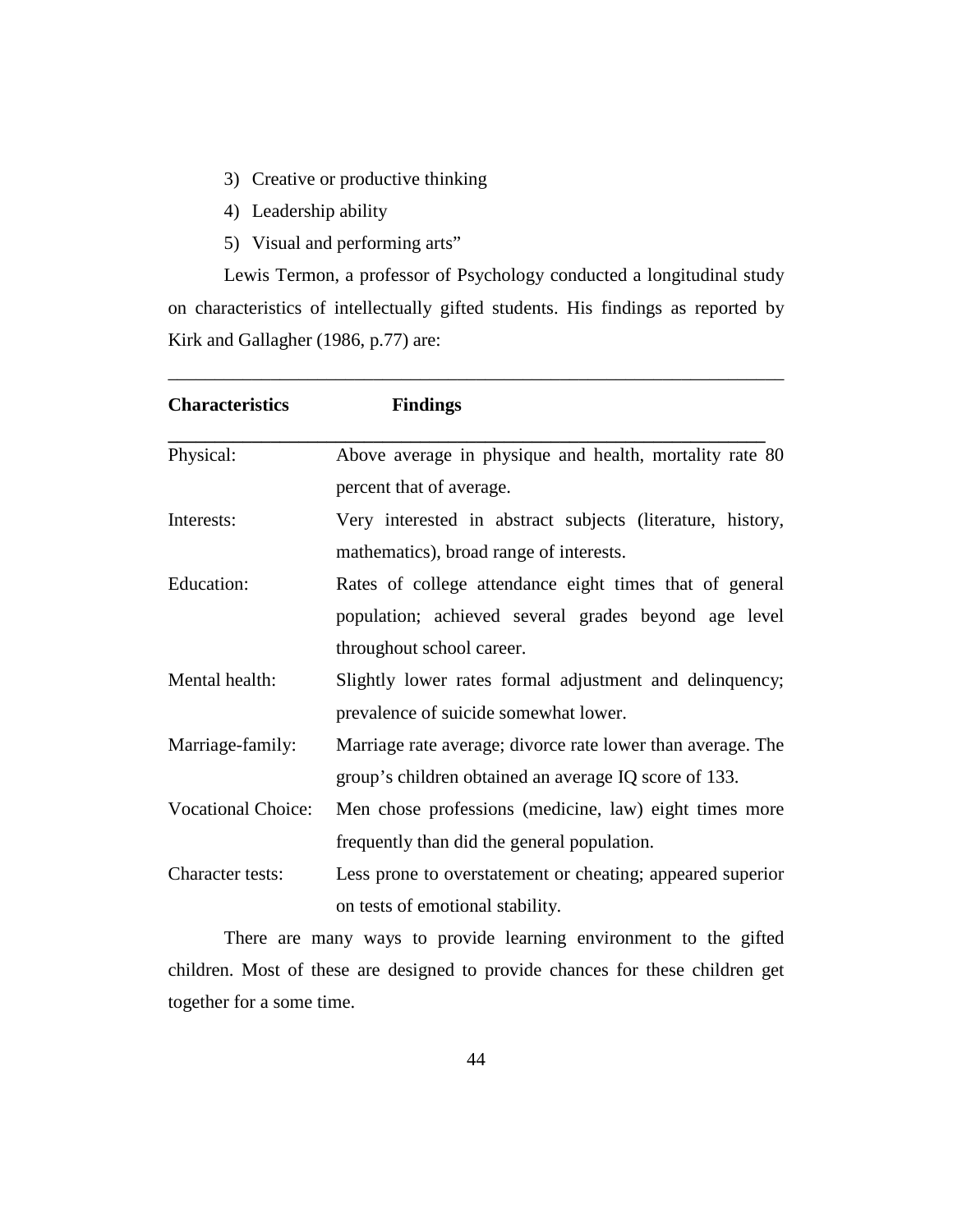There are seven methods to change the learning environment and these are given below:

- 1) Enrichment classroom
- 2) Consultant teacher
- 3) Resource room pull-out
- 4) Community mentor
- 5) Independent study
- 6) Special class
- 7) Special school

Student acceleration is a method used by teachers for providing better learning environment. In this process, students are allowed to pass through educational system as quickly as possible. Stanley (1979) proposes these styles:

- Early school admission
- Skipping grades
- Telescoping grades
- Advanced placement
- Early college admission

## **3.5 Mental Retardation**

In contrast to our earlier discussion, there is class of children who have significantly subaverage general intellectual functioning. Most common definition of this class of individual differences is by American Association on Mental Deficiency (AAMD)

"Mental retardation refers to significantly subaverage general intellectual functioning of existing concurrently with deficits in adaptive behaviour and manifested during the developmental period" (Grossman, 1983, p.1).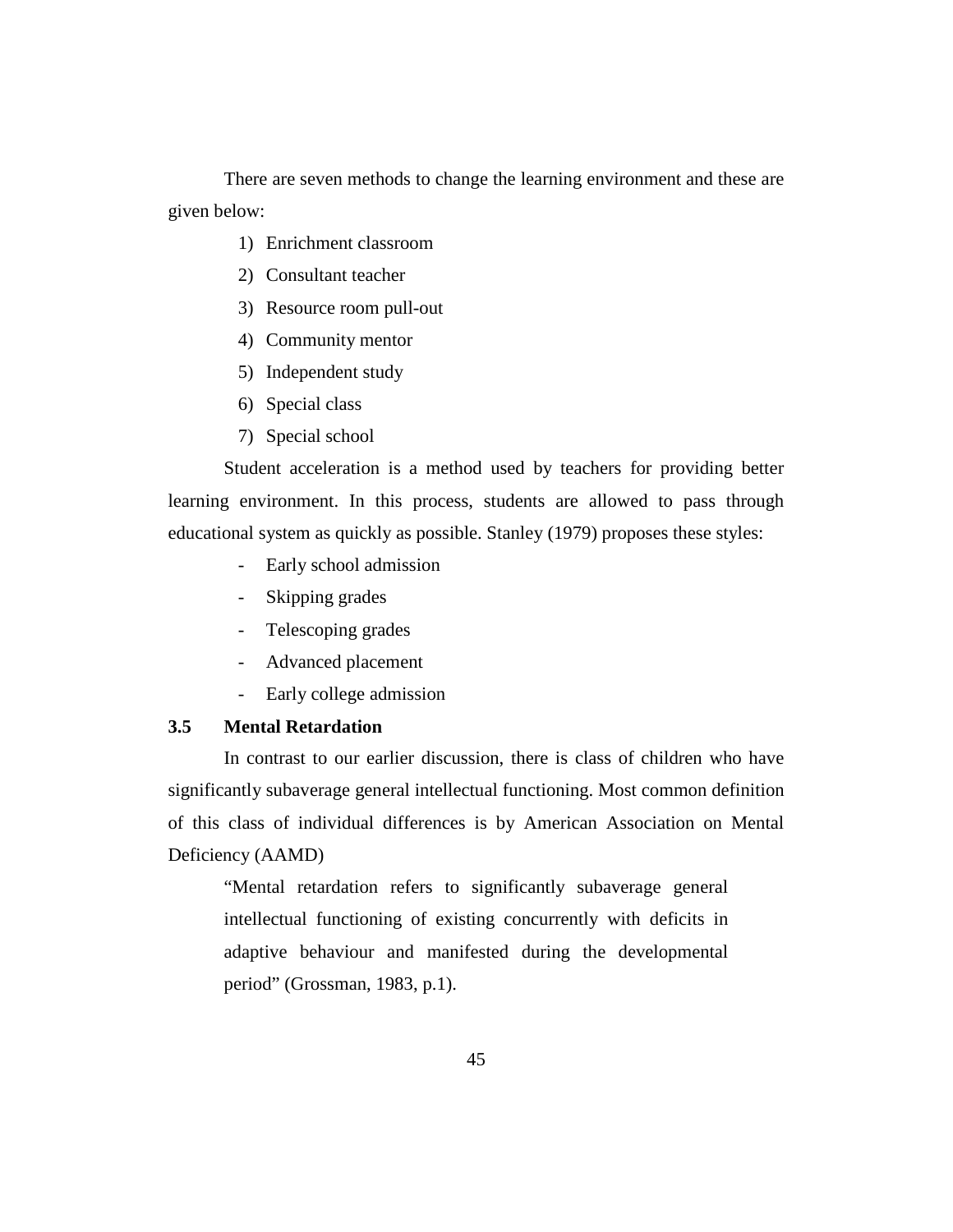Students who score between-2 standard deviation and-3 standard deviations on intelligence scale are considered mildly mental retarded if they perform low social adaption also. If performance is below-3 standard deviation but who are capable of responding to test are said to be moderately retarded.

If we use I.Q. level then classification is as:

Mild I.Q. score of 50-55 to 70

Moderate I.Q score of 35-40 to 50-55

Severe and profound I.Q. Score below 35

The most distinguished ability of this group of children is their limited ability of cognition. The memory capabilities of children with mental retardation are deficient in comparison to their age rate. The deficiency is proportional to the mental retardation. Drew et-al (1986) concluded that retarded children are less able to grasp abstract concepts as proposed to concrete concepts when compared with children of normal intelligence. So deficiency in educational achievement is obvious. This deficiency is also due to general language deficiency which these students face.

Learning environment has been given special emphasis now-a-days. The major emphasis is on least restrictive environment and mainstreaming. There may be four types of environments for mentally retarded children:

- 1) Regular class
- 2) Resource room
- 3) Special class
- 4) Residential institution

But the question is, does the type of environment make a difference in the level of academic achievement, social adaptation, or cognitive development in mild and moderately retarded children? Unfortunately research answer is "does not make a striking difference in any dimension". The impact of mainstreaming or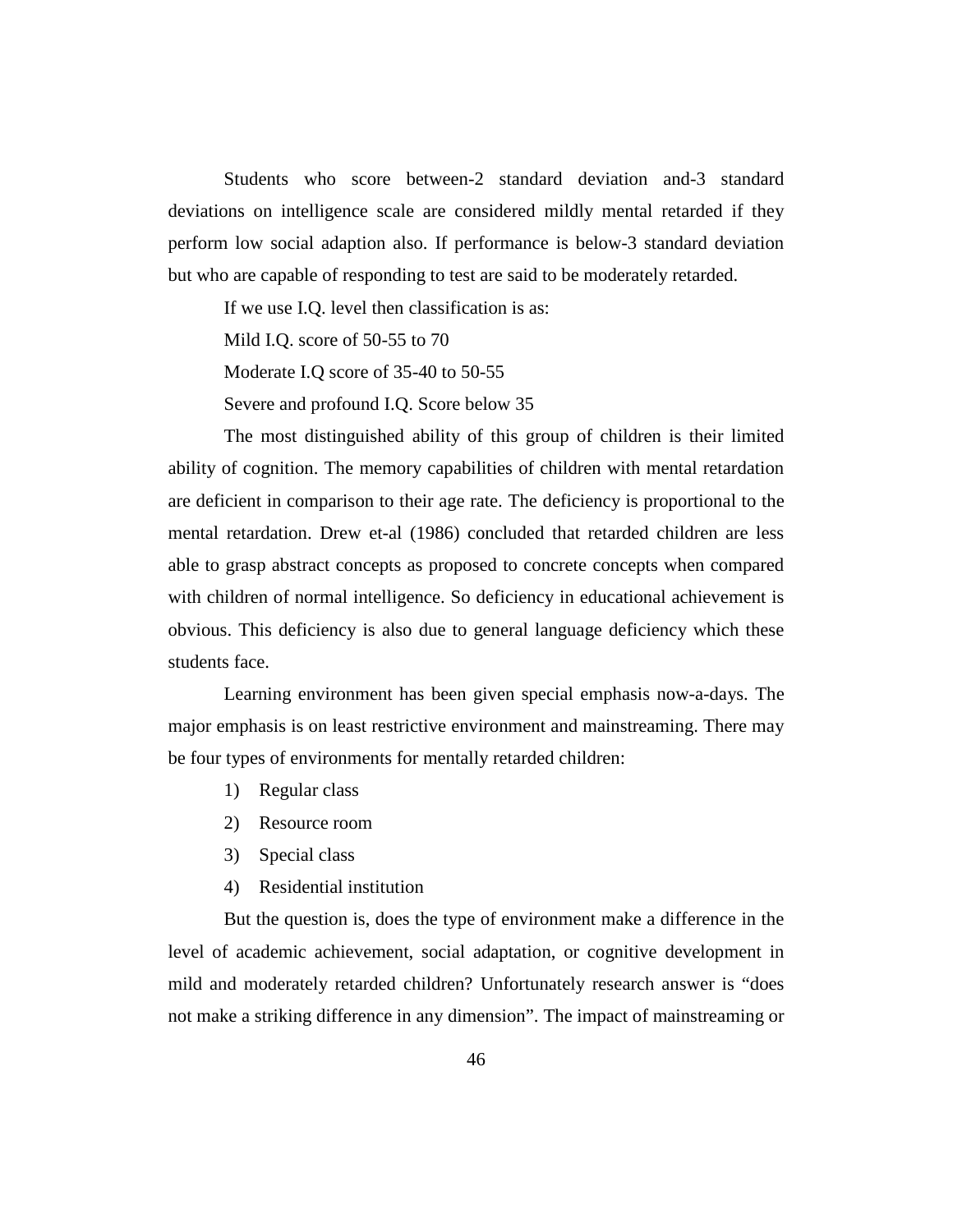special class depends upon what type of disability or handicapping condition is involved. Usually children with behaviour disturbance problems seem to get benefit but children with mild mental retardation do less well in these settings.

#### **3.6 Children with Visual Impairments**

This term visually handicapped describes all degrees of visual impairment: from severe visual impairment to the total blindness. Major classification of visual impairment is:

| <i><b>Classification</b></i> | <b>Level of Vision</b>                                      | Level of disability                                                                              |
|------------------------------|-------------------------------------------------------------|--------------------------------------------------------------------------------------------------|
| Low Vision                   | <b>Severe</b>                                               | Performs visual tasks at a reduced level of<br>speed, endurance and precision even with<br>aids. |
|                              | Profound                                                    | Has difficulty with gross visual tasks; cannot<br>perform most detailed visual task.             |
| <b>Blind</b><br>Near blind   | Vision is unreliable – relies primarily on<br>other senses. |                                                                                                  |
|                              | <b>Blind</b>                                                | Totally without sight – relies exclusively on<br>other senses.                                   |

**(**Source: Educating Exceptional Children by Samual A. Kirk and James J.

Gallagher p. 167 Houthton Moughton Mifflin Company Boston).

Many psychologists have tried to investigate the intellectual development of the visually handicapped children. Studies indicate:

- Blind children retain specific experiences as normal children do but their experiences are less integrated.
- Blind score about the same on scales of arithmetic, information vocabulary and numerical ability but less on comprehension and similarities.
- Vocabulary of blind tends to be limited towards definition, sighted children use richer meanings.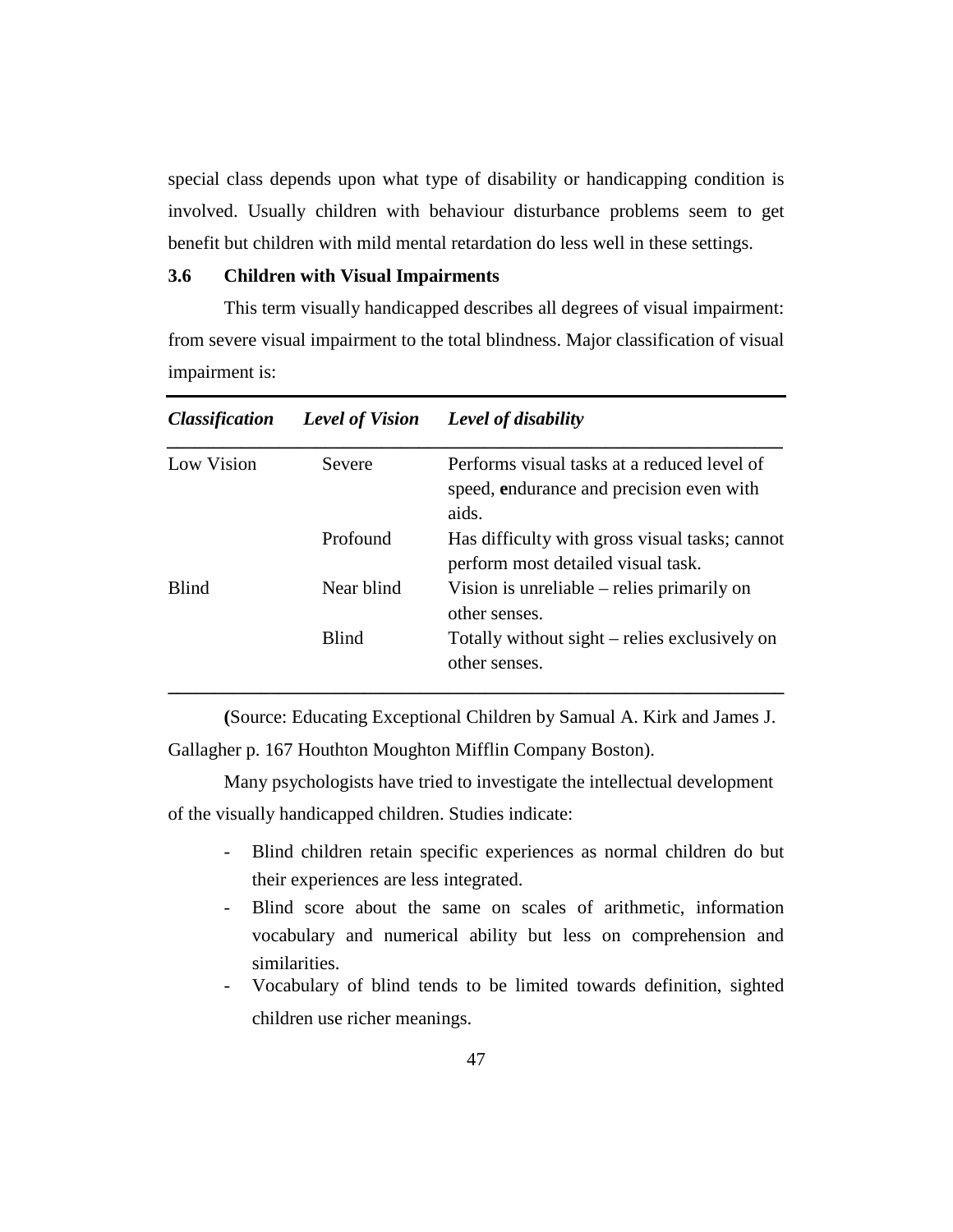Theme of learning environment provision is to bring visually impaired children closer to normal by least restrictive environment. Spungin et-al (1981) proposed these type of services:

- Pre-school programme
- Teacher Consultant
- Itinerant Teacher
- Resource room
- Special Class
- Special School Programme

Mainstreaming remained part of educational programme in one or other form in this century. If we place blind children in the normal class the teacher of normal class will need assistance from consultant, resource room. This help will be required more when the number of visual impaired students increase or degree of impairment increases.

## **3.7 Children with Hearing Impairment**

This group of children is somewhat heterogeneous. Several factors like degree of hearing loss, time at which hearing loss occurred and the type of loss are involved in this group of individual differences. Range of hearing loss comprises of mild, moderate, moderately severe and profound. Frisina as quoted by kirk and Gallagher (1986, p.212) describes the physical and educational dimensions of hearing impaired persons as.

"A deaf person is one whose hearing is disabled to an extent... that precludes the understanding of speech through ear alone, with or without the use of hearing aid.

A hard of hearing person is one whose hearing is disabled to an extent... that makes difficult, but does not preclude that understanding of speech through ear alone, with or without a hearing aid".

The second important factor is at what time hearing loss occurred i.e. prelinguigual deafness, post linguigual deafness.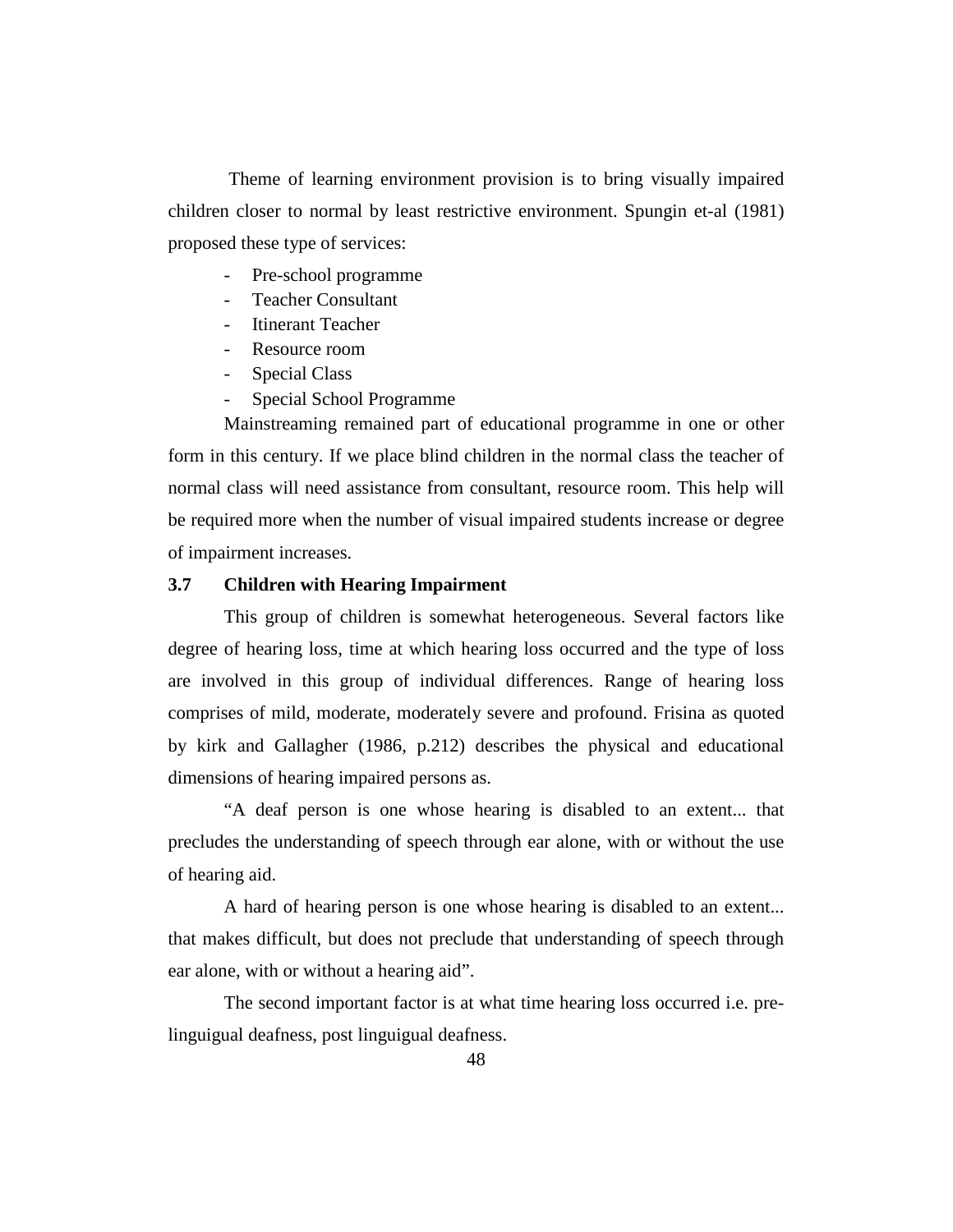As deaf children usually score significantly below the grade level in school especially in upper grades, one has to think whether these children are cognitively deficient or not? It is a fact that learning problem stems from language difficulties not from cognitive disabilities:

For all children, cognition and language in dynamic interaction are probably most important factors in the learning process.

Teachers of deaf may differ on the methodology of early education, but all agree on importance of early education. The primary objectives of this may:

- To develop language and communication skills
- To give deaf children opportunities to share, play and take turns with other children
- To help the children use their residual hearing
- To develop readiness in basic language, reading, and arithmetic. (Kirk and Gallager, 1986, p.233)

At elementary and secondary level, ideally mainstreaming of learning environment is recommended but mainstreaming at secondary level is difficult as deaf lag behind their age mates in grades.

#### **3.8 Children with Physical Handicaps**

This group of physical difference is one of the smallest size but most heterogeneous group. Some physical handicaps are very obvious but some are subtle. Some are result of disease but some are caused by injury. This group is very diversified but can be grouped into two categories. Physical disabilities or health impairments Physical disability results from a condition like cerebral or a spinal cord injury that interferes with the childs' ability to use his or her body. Health impairments is comprised of physical conditions that affect a youngsters' educational performance, including limited strength. Vitality or alertness due to chronic or acute health problems such as heart condition, tuberculosis, and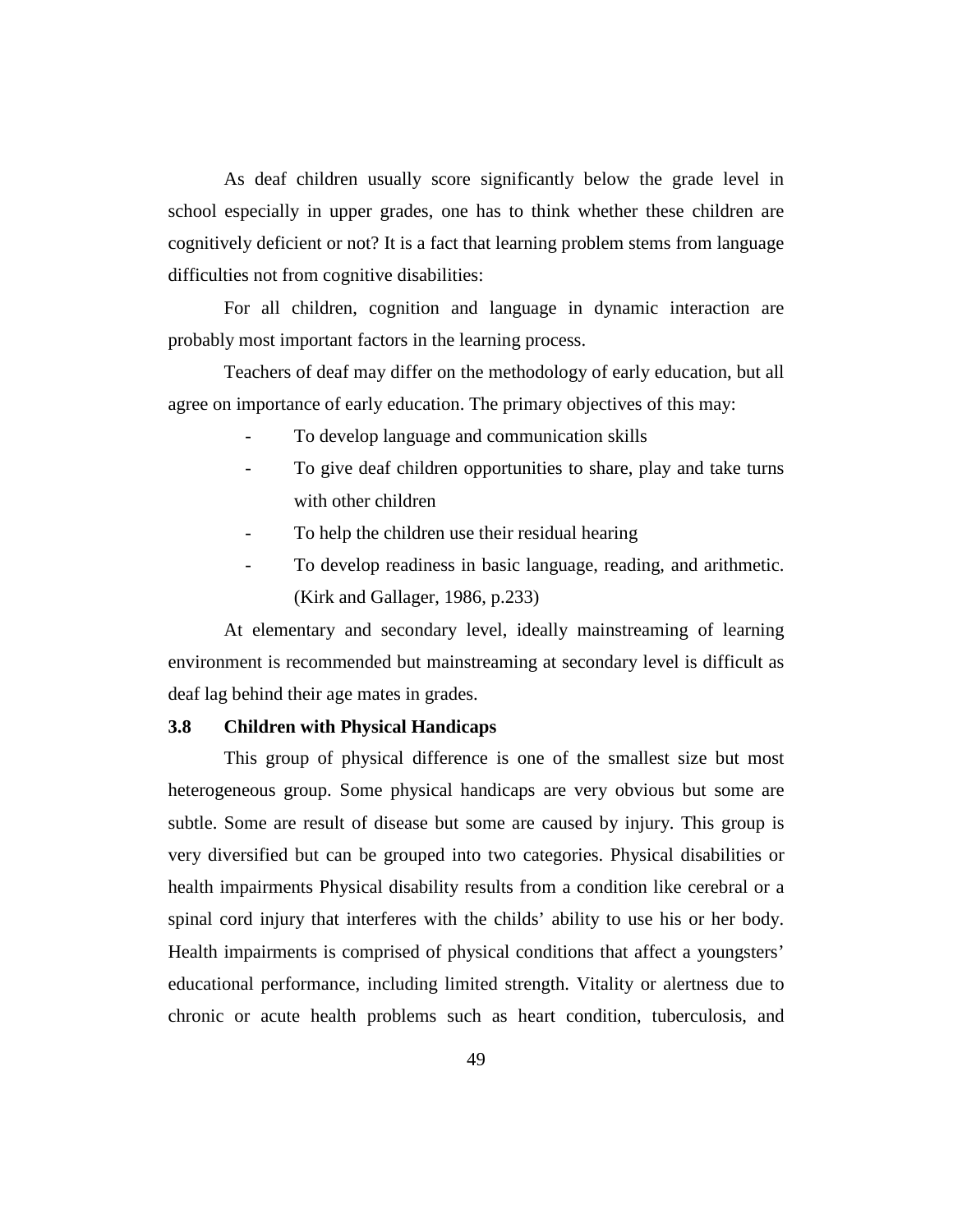rheumatic fever, nephritis, asthma, sickle cell anaemia, haemophilia, epilepsy, lead poisoning, leukemia, or diabetes. Usually when a physical condition makes a student unable to participate in routine activities – the child is said to be physically handicapped. This does not mean that a child cannot learn but it places a special responsibility on teachers as they have to provide/manage the requisite learning environment so that objectives may be achieved.

Children with physical handicaps have many kinds of conditions. These children carry differences as well as similarities. Each usually affects one system of the body particular musculoskeletal system (muscles, bones, joints) or neurological system (brain, spinal cord, and nerves) or cardiopulmonary system (heart and lungs).

Physically handicapping conditions can stem from factors affecting prenatal development, from later injury or from disease. The cause of condition and the age at which the condition develops influence the kind of problems that children with physical handicaps experiences.

As it is varied group, a variety of learning environment is used to meet the individual differences of the students. Individualization requires continuum of learning environment. This implies to provide opportunities of learning in regular classrooms, resource rooms, special classes, special schools, perhaps at home and hospital also according to their individual differences. As for curricular changes for children with physical handicaps who have normal intelligence the focus is on emotional adjustment, motor, health, and other selfcare skills. Students with only physical handicaps can achieve their potential in regular class because they share the same opportunities and experiences.

# **4. INSTRUCTIONAL STRATEGIES AND PSYCHOLOGY**

Classroom is a world where uncertainty prevails as a teacher is never sure which student will show up. School day may be full of interruptions and unforeseen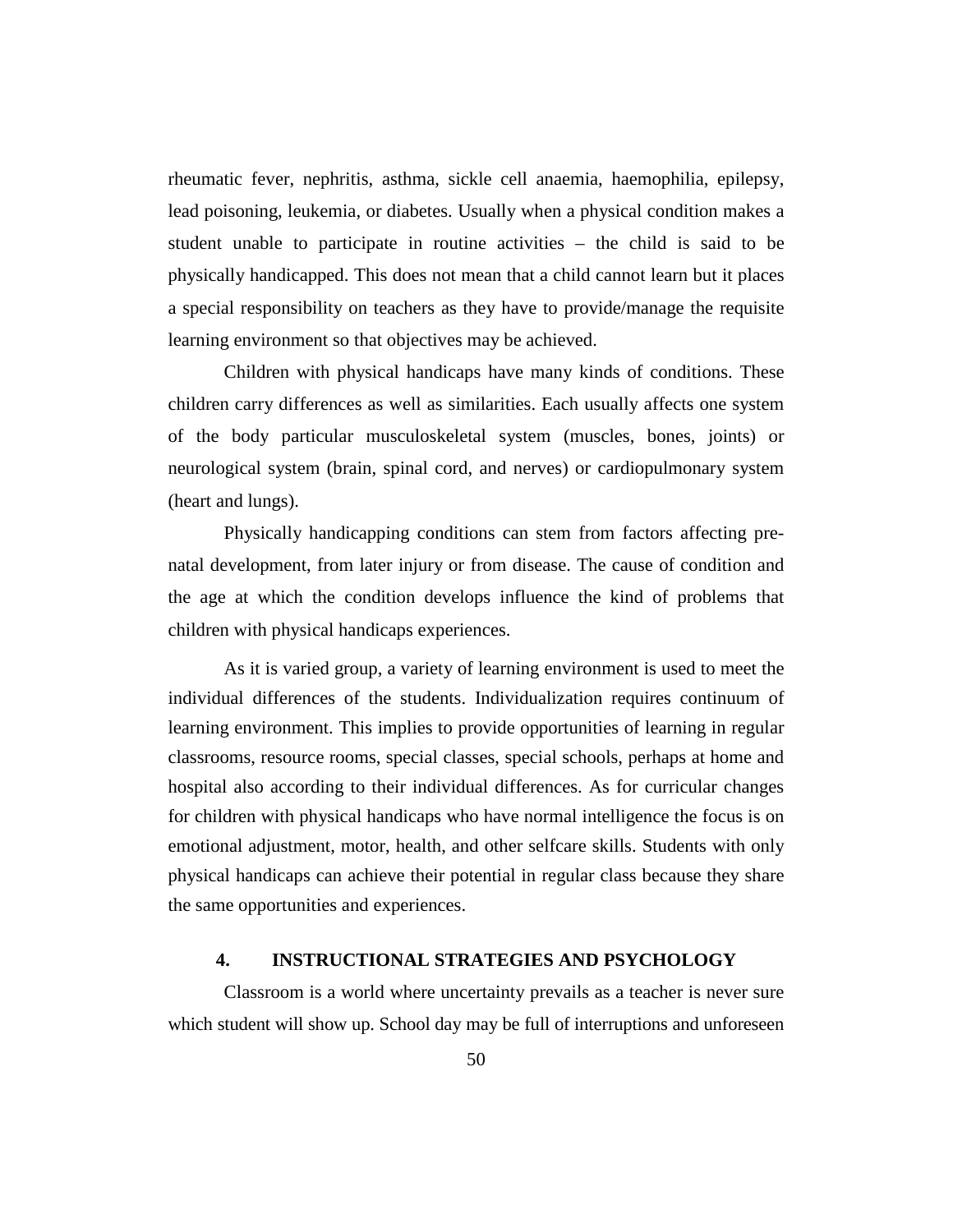events. To deal with these, teacher takes decisions and in this regard psychology helps the teacher especially in choosing the instructional strategy. These instructional functions are as:

- 1) Daily review and checking homework
- 2) Presentation
- 3) Guided practice
- 4) Correctives and feedback
- 5) Independent practice (seat work)
- 6) Weekly and monthly review

Educational psychology is social science which tries to explain teaching learning process. It tries to solve the problems involved in scientific basis. Teaching strategies are used to accomplish goals, i.e. desirable ends. Educational goals primarily deal with learning, memory and transfer of cognitive, social and moral behaviours. Due to increasing effectiveness, it is recommended that teacher should formulate objectives and goals within scientific problem solving framework and teaching strategies should be selected accordingly.

Effective instruction is more than effective lectures. Carroll (1983) describes teaching in terms of management of time, resources, and activities to ensure student learning. The model proposed by Carroll has five elements:

- 1) Aptitude: Students general abilities to learn
- 2) Ability to understand instruction: It is students' readiness to learn a particular lesson. This relates to abilities, but also to the knowledge of pre-requisite skills or information needed to understand the lesson.
- 3) Perseverance: The amount of time students is willing to spend on learning. Perseverance is mostly product of student's motivation.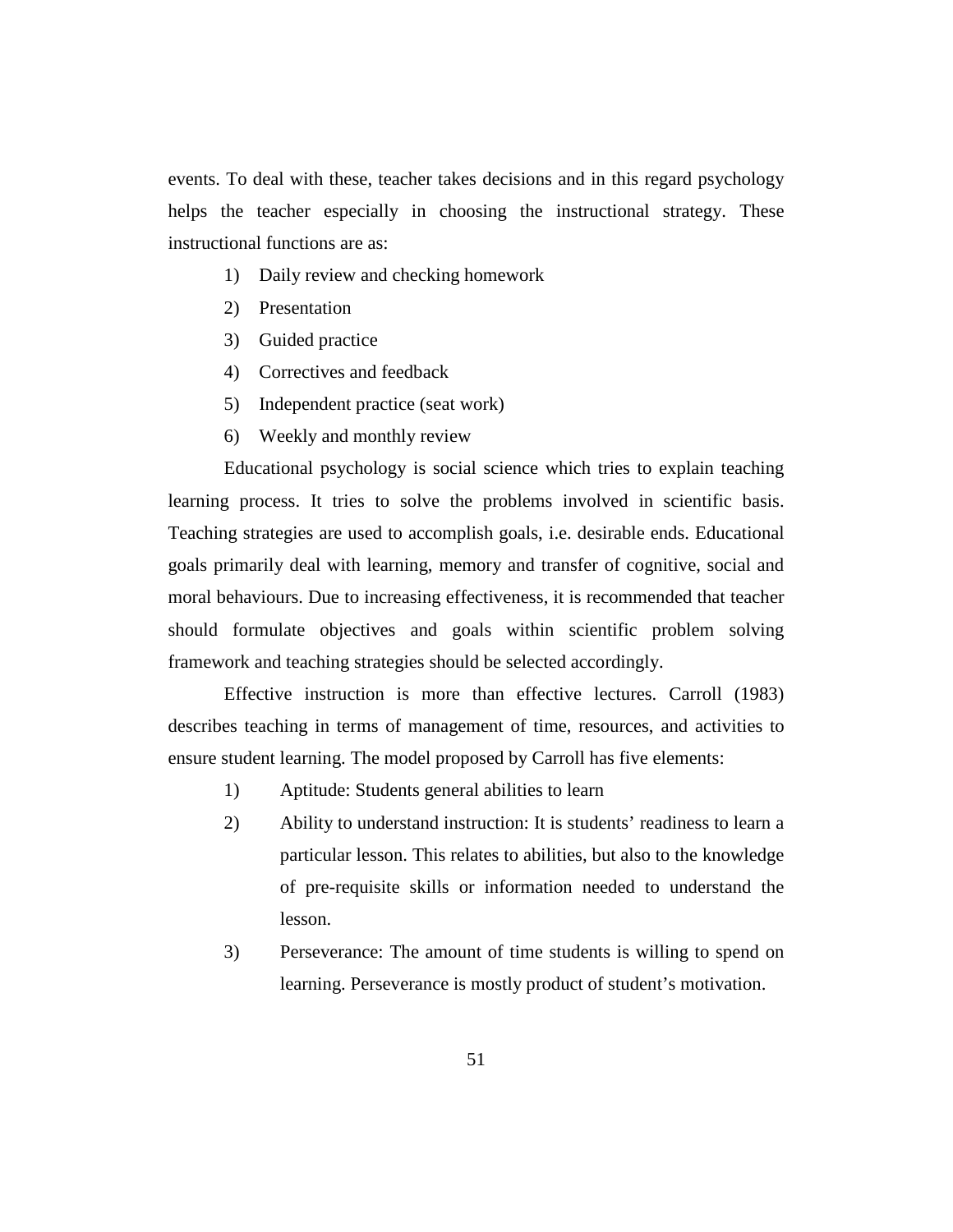- 4) Opportunity: The amount of time allowed for learning. Opportunity relates to the amount of time teachers spend on teaching a particular skill or concept.
- 5) Quality of Instruction: The effectiveness with which a lesson is actually delivered. Quality of instruction is high if students learn the material presented to them according to abilities and level of prior knowledge and skills.

Carroll discussed these elements in terms of (1) time actually spent on learning and (2) time needed to learn, and established following relationship.

Degree of Learning  $= f$  (time spent/Time needed).

Carroll mixes two kinds of elements: (1) those that are directly under the control of the teacher (2) those that are characteristics of student over which teacher has little control. Ability to understand instruction depends upon partly on the quality of the student and partly upon teacher. While opportunity (time) and quality of instruction are directly under the control of teacher or school.

To deliver effective lesson is the heart of teachers craft. Some aspects of lesson presentation are learned on jobs. But psychologists have studied the elements which contribute towards effective teaching. Effective teaching uses many methods and strategies. Teacher may use discovery, direct instruction, discussion, cooperative learning or other strategies.

There are times when the most effective and efficient way to teach students is direct instruction. In this teacher presents lesson information directly to students, structures class time in such a way that already clearly defined objectives may be reached efficiently. This strategy is useful when well defined subject matter is to be mastered. But not very appropriate when deep conceptual change is objective or exploration and discovery are objectives of instruction. A brief detail of the parts of direct instruction are as follows: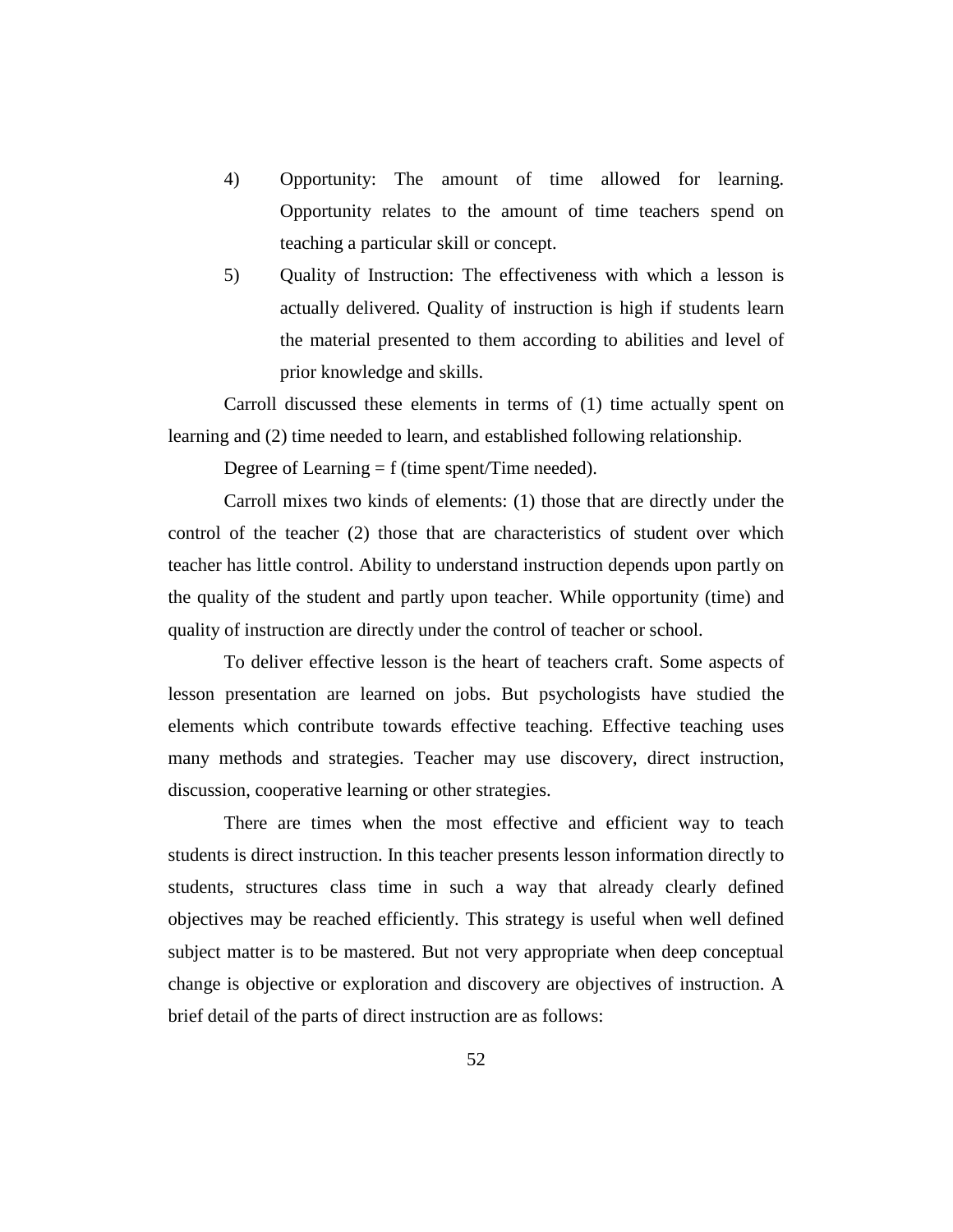- 1. State learning objectives and orient students and lesson
- 2. Review pre-requisite
- 3. Present new material
- 4. Conduct learning prob
- 5. Provide independent practice
- 6. Assess performance and provide feedback
- 7. Provide distributed practice and review

Another method of instruction is cooperative learning. This refers to instructional methods in which students work together in small groups. There are many different approaches in these methods. Most of the methods involve students in four member mixed ability groups, but some use dyads while some use varying size of group.

An effective co-operative learning method is called Student Teams-Achievement Divisions (STAD). According to Slavin (1994, p.288) STAD consists of a regular cycle of teaching, cooperative study in mixed ability groups and quizzes, with recognition or other rewards provided to teams whose members most exceed their own past records.

Regular cycle of STAD activities are as follows:

- Teach: Present the lesson
- Team study: student work on work sheets in their teams to master the material
- Test: students take individual quizzes
- Team recognition: Team scores are computed on the basis of team members improvement scores, and certificates, a class newsletter or a bulletin board recognizes high scoring team (Slavin, 1994, p.288)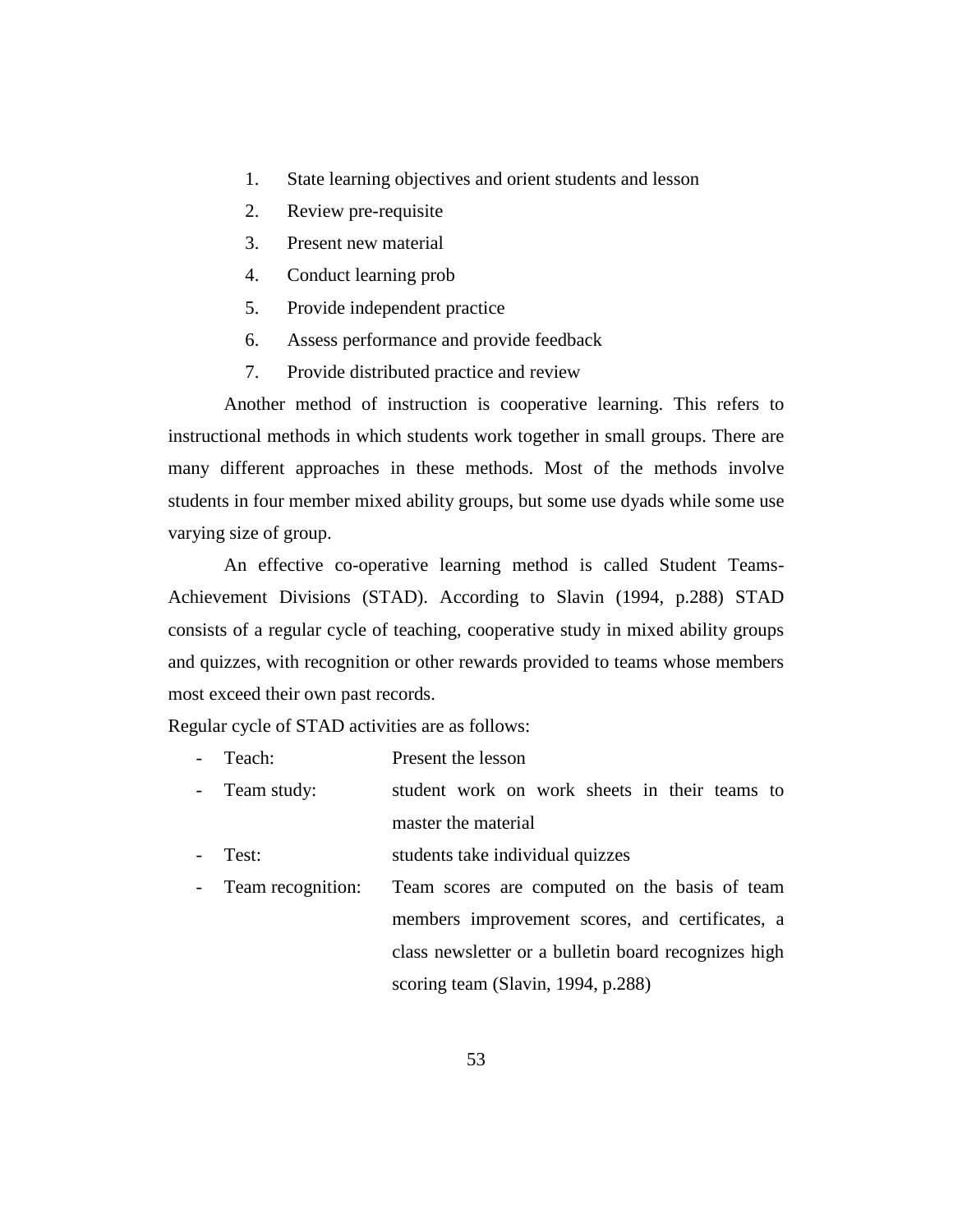Dozens of instructional models/strategies are available. Bruce Joyce and Marsha Weil (1986) has listed 20 models but there are other models/strategies also.

# **5. COGNITIVE TEACHING STRATEGIES AND THE TEACHER**

By these teachers can prepare students to learn new material by reminding them of what they already know. Teachers can use questions, can help students to develop linkage and recall new information. Detail of this is as:

# **(a) Making Learning Relevant/Activating Prior Knowledge**

Effective teaching includes making learning relevant, prior knowledge elaborating, organizing of information and using question techniques. The eight instructional events as designed by Slavin (1994, p.266) are:

- 1. Activating motivation
- 2. Directing attention
- 3. Stimulating recall
- 4. Providing learning guidance
- 5. Enhancing retention
- 6. Promoting transfer of learning
- 7. Eliciting performance
- 8. Providing feedback

These eight events are paired with Gagne' Learning Phases:

- 1. Motivation phase
- 2. Apprehending phase
- 3. Acquisition phase
- 4. Retention phase
- 5. Recall phase
- 6. Generalization phase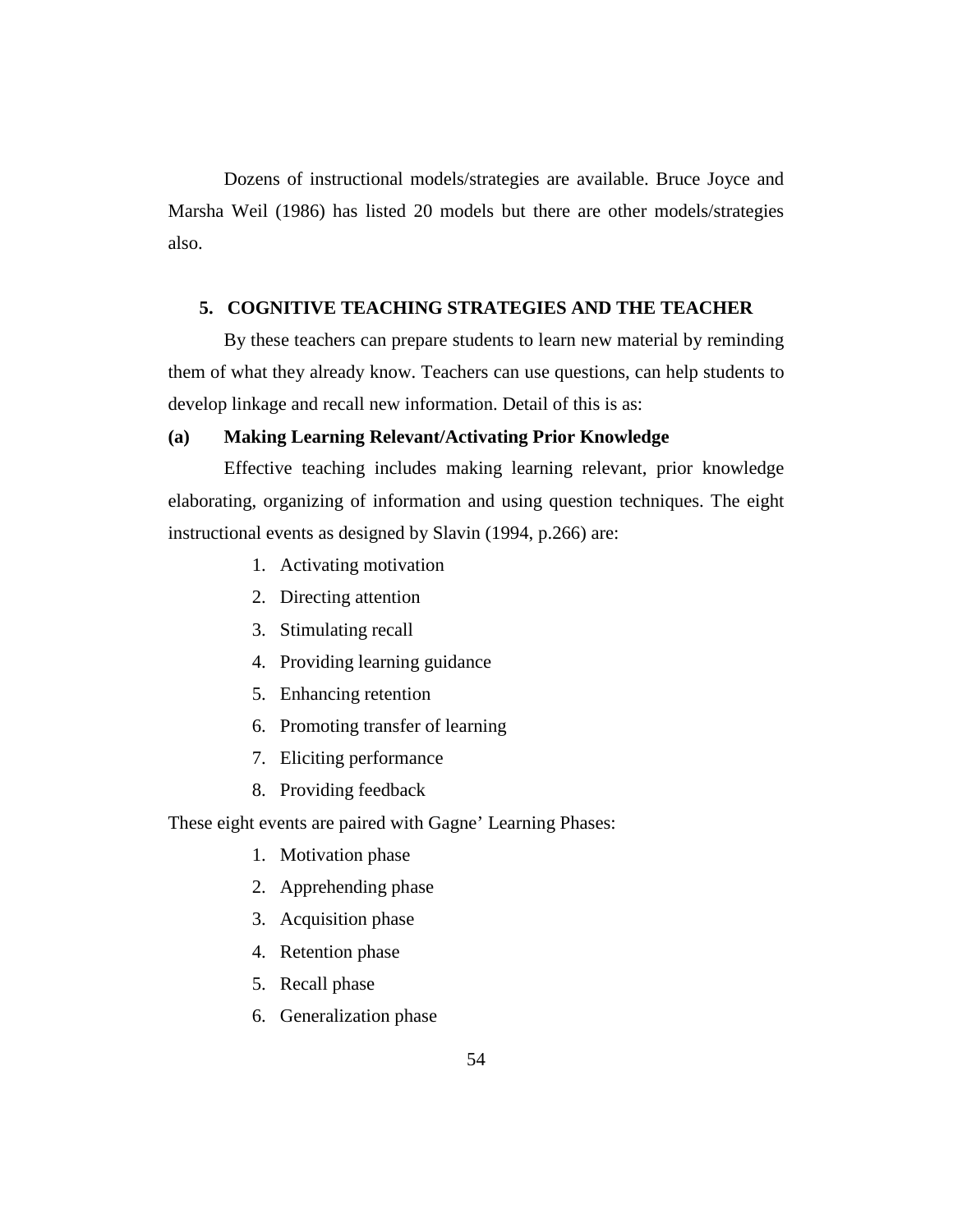- 7. Performance phase
- 8. Feedback phase

#### **(b) Advance Organizers**

It was developed by Ausubel. Advance organizers increase students' understanding of certain kinds of material. Methods that activate can be counter productive if prior knowledge is weak or lacking. Researches on advance organizers has pointed out a principle that activating prior knowledge enhances understanding and retention.

## **(c) Analogies**

Analogies like advance organizers can contribute in developing understanding of the students. For example, a teacher can introduce a lesson on human body disease fighting mechanism by telling on image of battle and consider it is analogy for the body's' fight.

#### **(d) Elaborations**

Elaboration is a process of thinking about material to be learned in a way that connects the materials to information or ideas already in the learners' mind (Reigeluth, 1983). The principle which elaborates the information is easier to understand, remember and apply. So students can be asked to think of connections between ideas or' relate new concepts to their lives. So elaboration is process of thinking about new material in a way that helps to connect it with existing knowledge.

#### **6. ACTIVITIES**

- **1.** Design some acceleration and enrichment strategies for gifted children on a specific topic.
- **2.** Mentally retarded children are usually low on intelligence. Think of five measures to help mild mentally retarded children while teaching arithmatic.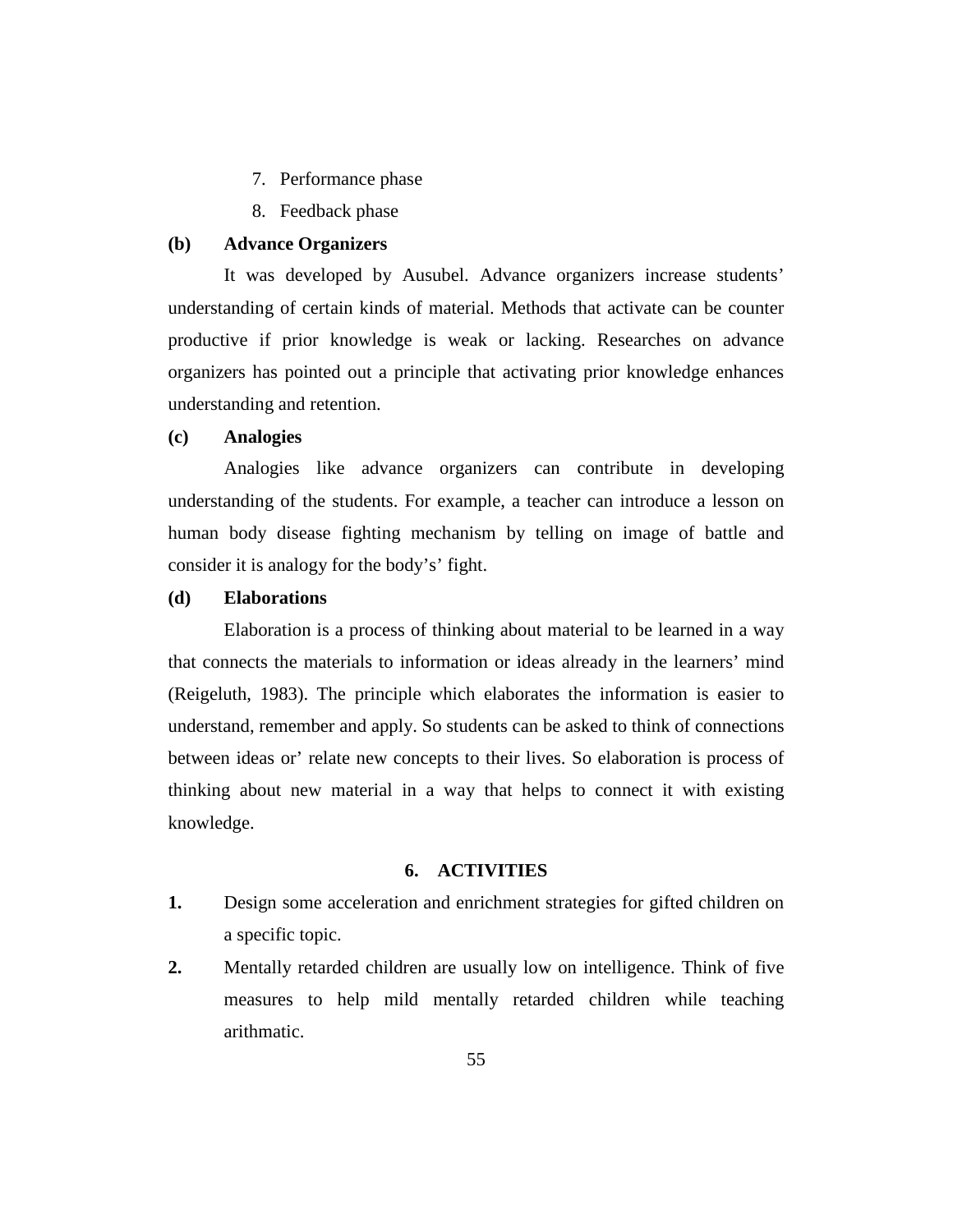- **3.** Analyse the causes of low academic achievement from low achievers of your class. Sensory deprivation may be one cause of low achievement. How a partial visually impaired child can be assisted in learning in normal class.
- **4.** First step in Direct instruction is "to state learning objectives and orient students to lesson". Translate this statement in written form keeping in view any topic of your interest and discuss its implications with your colleagues.
- **5.** Enlist and discuss with your classfellows, the role of psychology in enhancing the level of learning.

## **7. EXERCISE**

- **Q. No. 1** Discuss critically any five definitions of intelligence
- **Q. No. 2** Gifted children fall above 2 standard deviations on I.Q. curve. How a teacher can accommodate their individual differences in a normal class?
- **Q. No. 3** Why mental retardation needs special adaption and support programme so that potential of these children may be optimized.
- **Q. No. 4** Enlist the pitfalls of discussion strategy. ?
- **Q. No. 5** Psychology helps teachers to make their teaching strategies effective. How?

#### **8. BIBLOGRAPHY**

Bloom, B.S. et-al. (1956). Texanomy of Educational Objectives Handbook: Cognitive Domain, New York, McKay

Clifford, M.M. (1981). Practicing Educational Psychology. Boston. Houghton, Mifflin Co.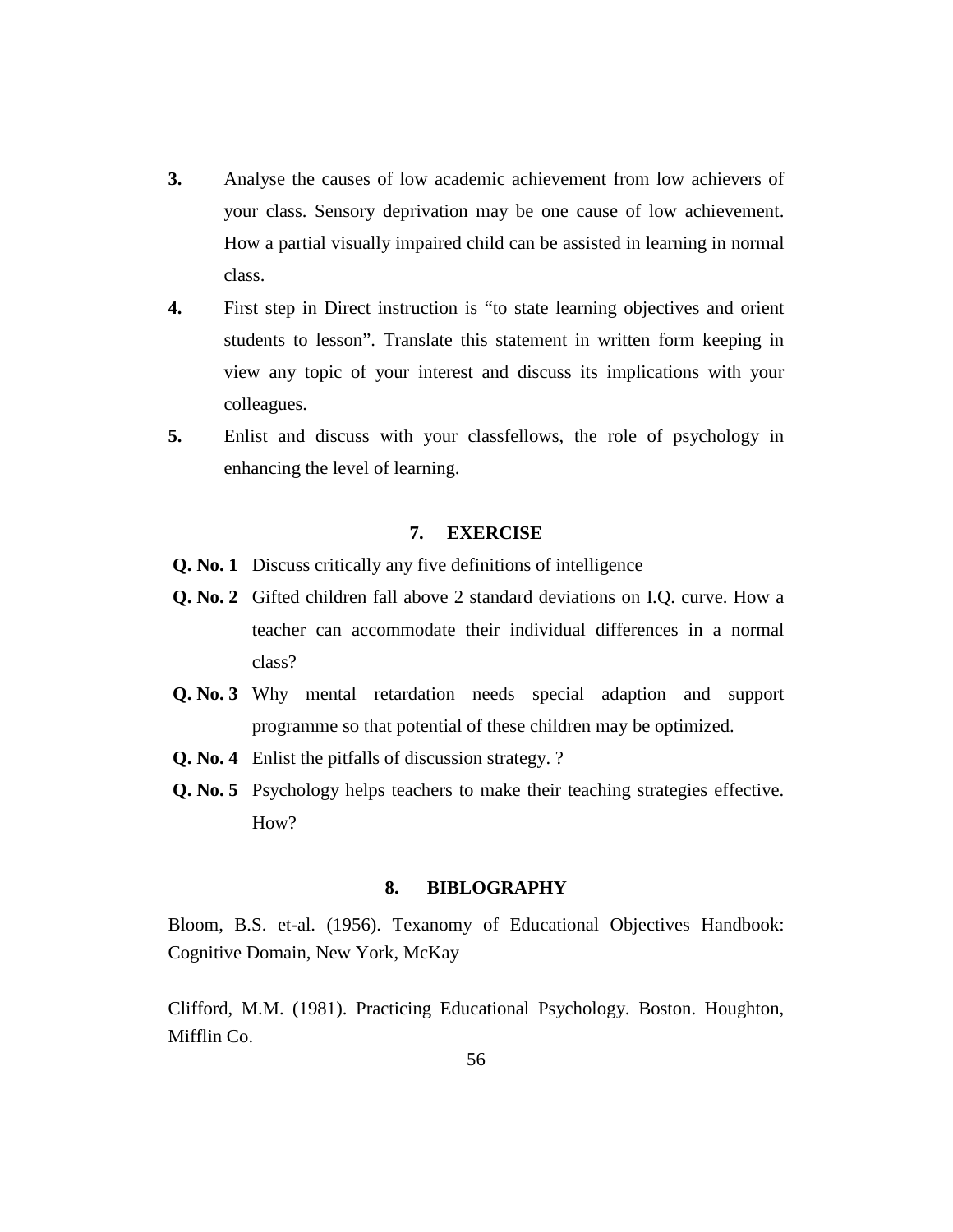Drew, C.j. et-al. (1986). Mental Retardation: A Life Cycle Approach. 3rd edition, Columbos, Merrill Publishing Company

Groom, H. (ed). (1983). Manual on Terminology and Classification in Mental Retardation. Washingtion D.C American Association on Mental Deficiency.

Hussen, P.H.et. (1984). Child Development and Personality. 6th Edition. Harpr & Row Publishers.

Joyce, B and Weil. (1986). Models of Teaching, 3<sup>rd</sup> edit. Engle-wood M.Cliffs N.J. Prenctice – Hall.

Kirk, S.A. and Gallagher, j.j. (1986). Educating Exceptional Children. 5th edition. Boston. Houghton, Mifflin Company.

Marlan, S.C. (1972). Education of Gifted and Talented. Washington, D.C., U.S. Printing Office

Messick, S. (1984). The Nature of Cognitive Styles; Problems and Promise in Educational Practice. Educational Psychologiest.

Reigeluth, C.M (ed). (1983). Instructional Design Theories and Models: An Overview of Thier Current Status. Hillsdley N.J; Elbaum

Ripple, E.R. et-al. (1982). Human Development. Boston. Houghton, Mifflin Company.

Slavin, R.E. (1994). Educational Psychology, Fourth edit. Boston: Allyn adn Bacon.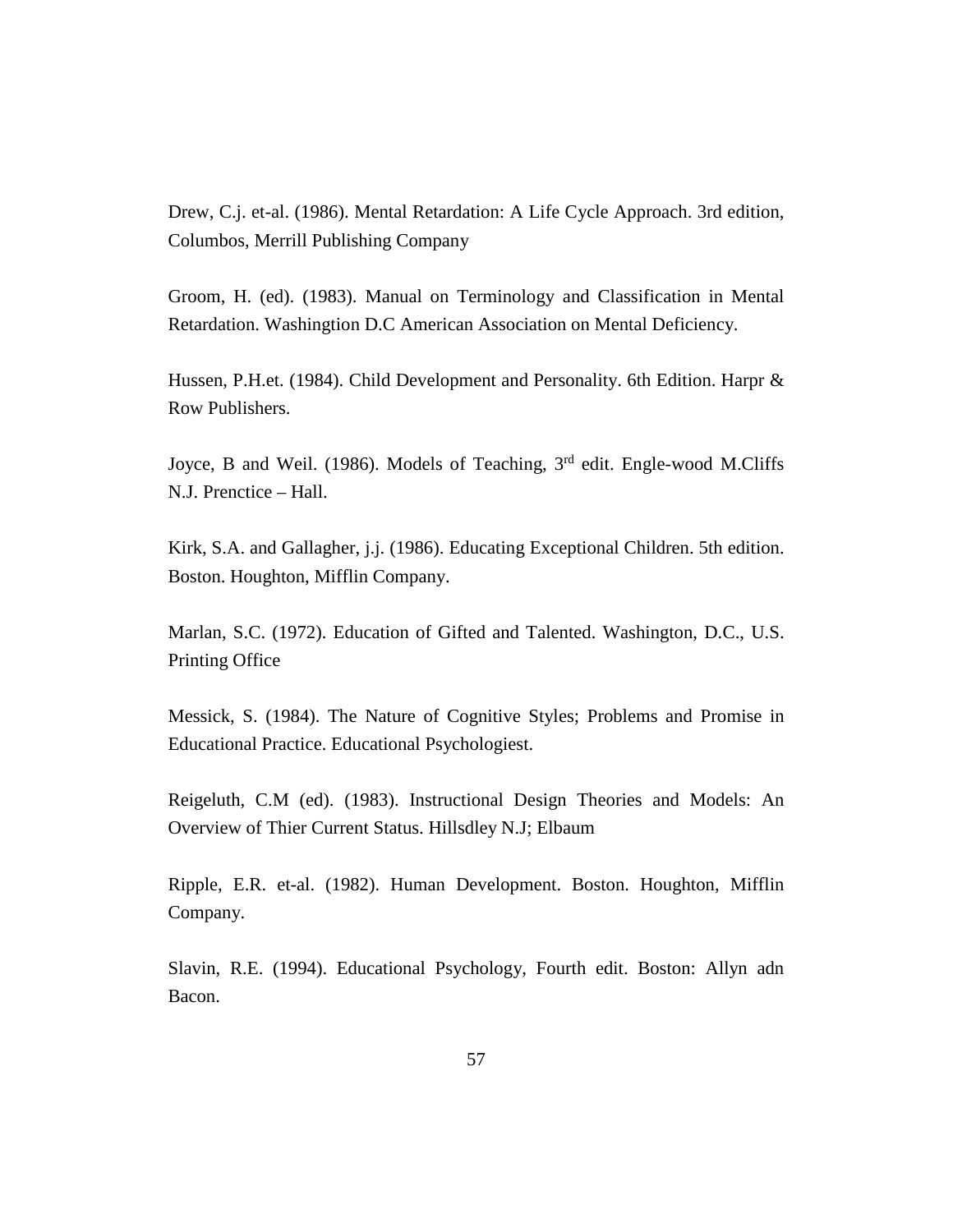Skpungin, S. (ed). (1981). Guide Lines for Public School Programme Serving Vissually Handicapped Children. 2nd edition. New York. American Foundation for Blind.

Stanley, J, (1979). Identifying and Nurturing the Intellectually Gifted. In George, W. et-al, Educating the Gifted: Acceleration and Enrichment. Baltimore: John Hopkins University Press.

Slavin, N.L. et al. (Eds) (1994). Effective Programmes for Students at Risk. Boston. Allyn & Bacon.

Thorndike, E.L et-al. Intelligence and its Measurement: A Symposium in Tylar, K.E. (1969). Intelligence: Some Recurring Issues. New York: Van Nostrand Reinhold Company.

Wilson, John, A.R Et-al. (1974). Psychological Foundations of Learning and Teaching. New Youk. McGraw-Hill Book Company.

Woolfolk, A.E. & Nicolich, L.M. (1980). Educational Psychology for Teachers. Newjersey. Prentice-Hall. Englewood.

Worell, Juchith & Stilwell, W.E. (1981). Psychology for Teacher and Students. McGraw-Hill Company.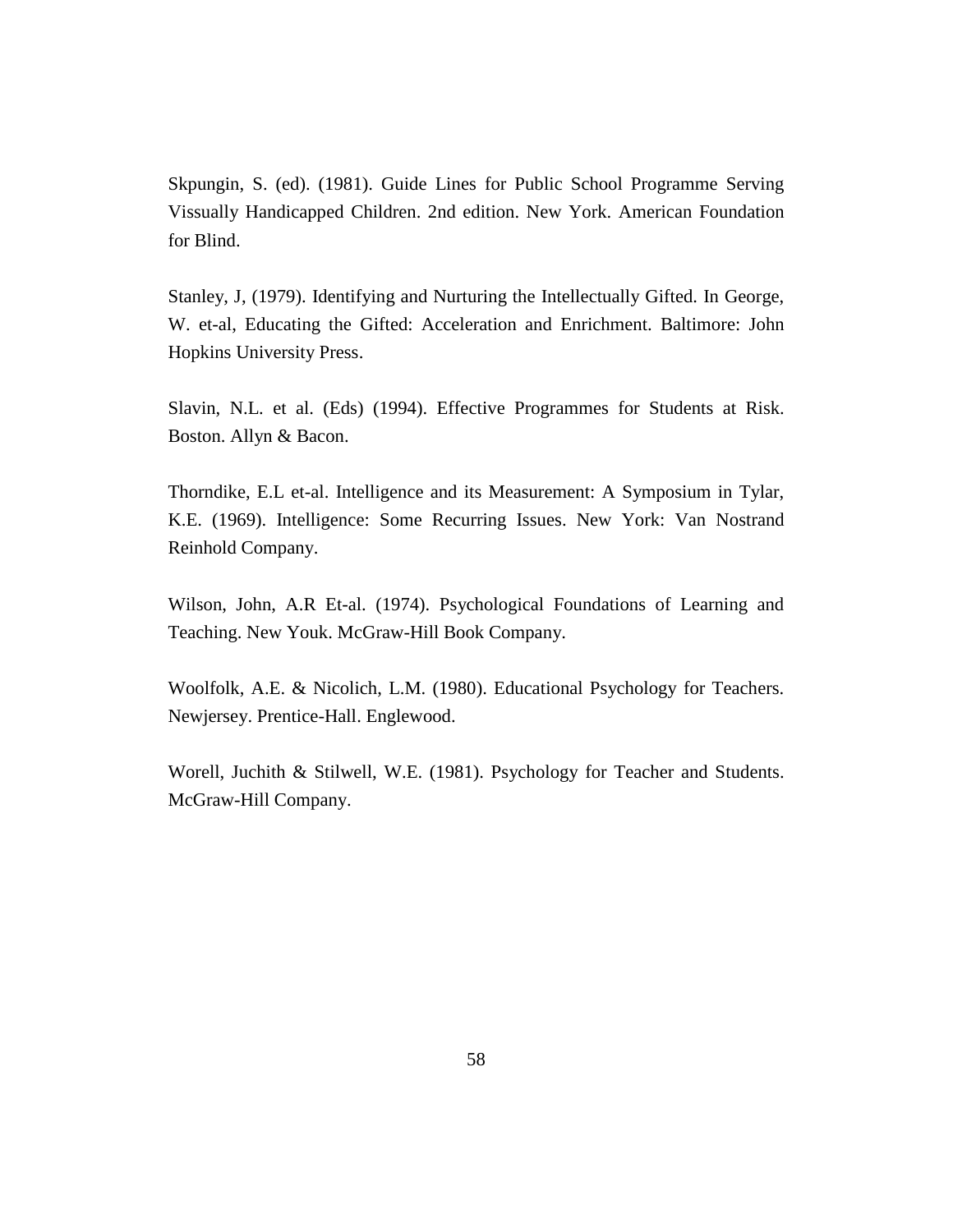**UNIT NO 5**

# **SOCIO-ECONOMIC FOUNDATIONS OF EDUCATION**

*Written By:* **Dr. MUHAMMAD RASHID Prof. Dr. MUHAMMAD JAVED IQBAL** *Reviewed by:* **Dr. FAZAL-UR-RAHMAN**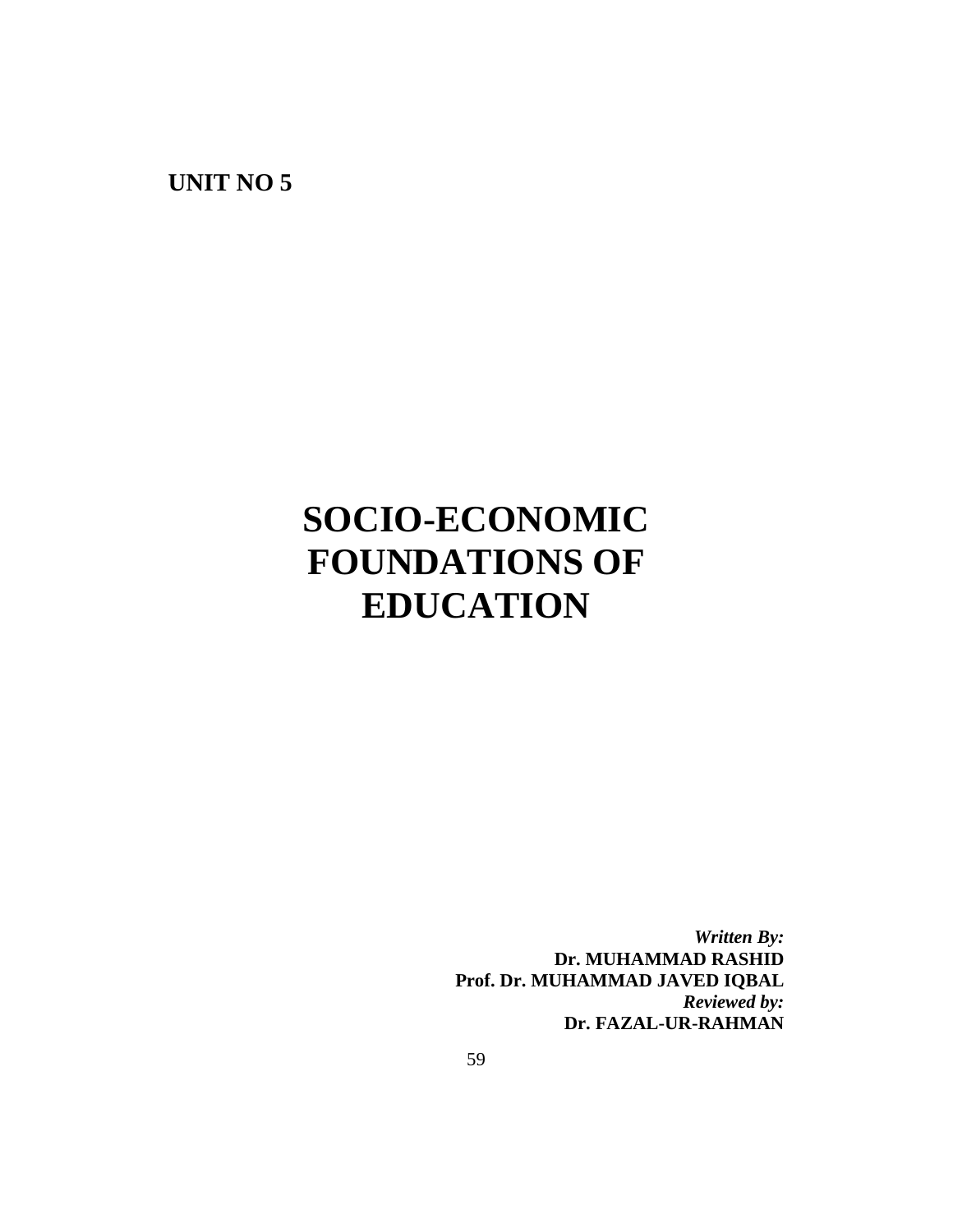# **1. INTRODUCATION**

Education is obviously reflection of the social, cultural and political conditions prevailing outside. It reflects the society but it has within it the seeds of dynamics of change and thus can keep pace with the fast changing world. The schools thus are not blind followers of the dictates of the society but when it degenerates they can improve it and enthuse it with new vistas of thought and new horizons of desirable ideals.

The school has to give up its ivory tower isolation. It must be closely linked with the society. The starting point of educational reform must be the relinking of the school to life and restoring the intimate relationship between them which has broken down with the development of the formal tradition of education.

However, effort has been made in this unit to highlight the socio-economic foundation of education.

## **2. OBJECTIVES**

After studying the unit, it is hoped that you will be able to:

- explain the concept of society and culture;
- identify the social conditions and their impact on education;
- discuss the economic conditions and education; and
- describe the relationship of politics with education

#### **3. CONCEPT OF SOCIETY AND CULTURE**

Society, according to Zais (1976) is:- "a collection of individuals who have organized themselves into a distinct group". Zais also describes culture as, "a kind of social cement that consists of the characteristic like habits, ideals, attitudes, beliefs and ways of thinking of a particular group of people".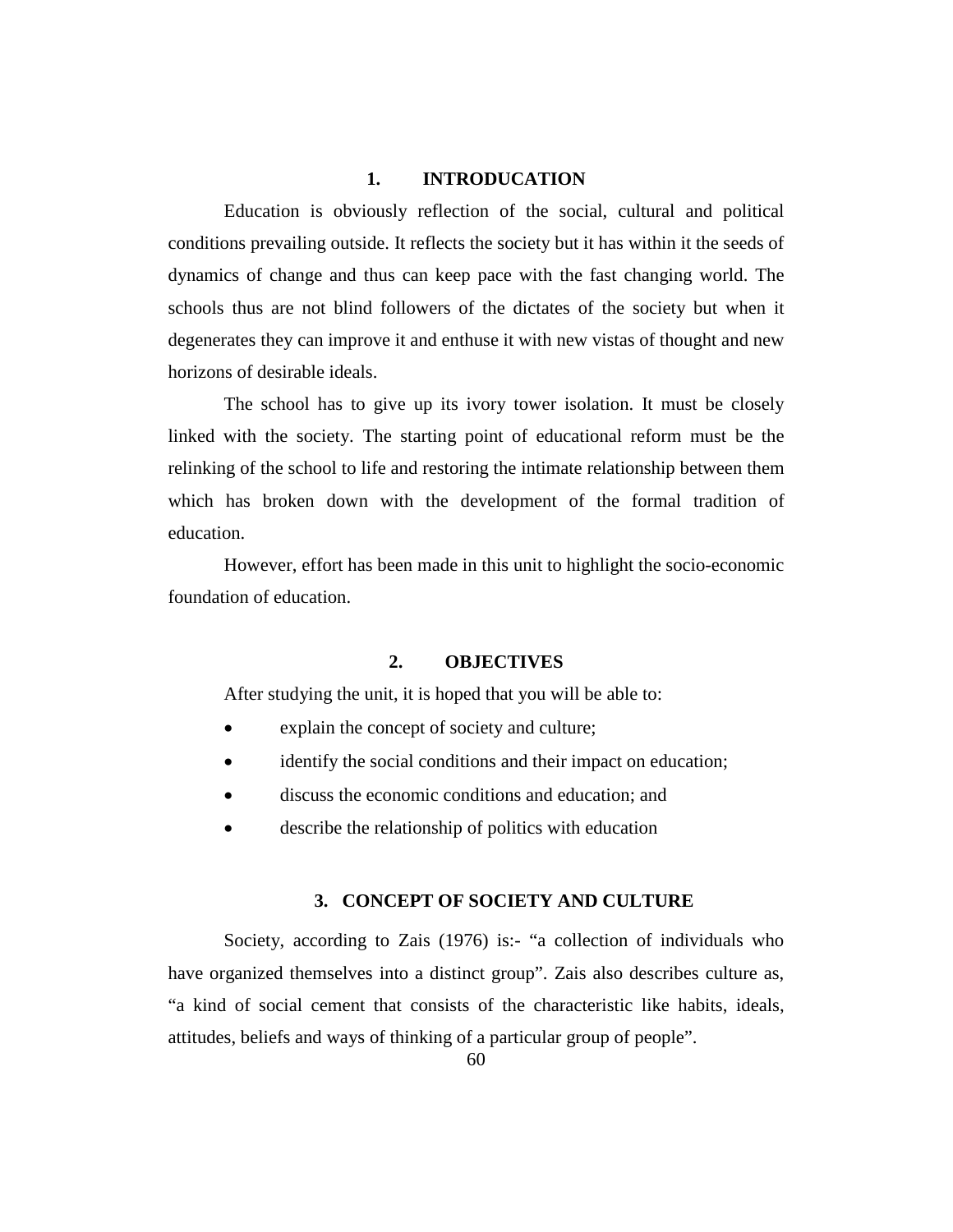Reynolds and Skilbeck (1976) argue that the idea of culture is rather elusive, that rather than being a thing it is a process.

They regard it as the field of interaction between (1) men's social relationships and conventions, (2) the symbolic forms available to them for focusing on and coordinating experience and (3) their systems of belief, value and actions".

Thus although 'society' and 'culture' are not the same thing, they are interdependent.

The word 'culture' has two distinct meanings. In popular usage it tends to refer to some sort of "high" culture, reflecting minority tastes in such areas as music, performing arts and literature. Thus a link is made with minority tastes, social position and elitism.

It is more technical usage, anthropologists and sociologists refer to culture in a descriptive but as far as possible, value-free way. They considered Culture, more than a collection of mere isolated bits of behaviour. It is the integrated sum total of learned behaviour traits which are manifest and shared by members of a society. A culture, as we have seen, defines an accepted way of life in a society.

Therefore, it suggests that such a way of life is preferred, or valued over any other. Cultural norms provide guidance to individuals about what they ought or ought not to do.

Nevrtheless, it is hard to interpret the values of an individual, not to mention a society.

Are our values displayed in what we do, or what we say we believe in?

# **4. SOCIAL CONDITIONS AND EDUCATION**

Education starts from the cradle and continues throughout life. It should enable an individual to sublimate the basic instincts and develop healthy attitudes towards life. The educative forces of the school exert active influence towards social control and change. The concept of democracy and word citizenship should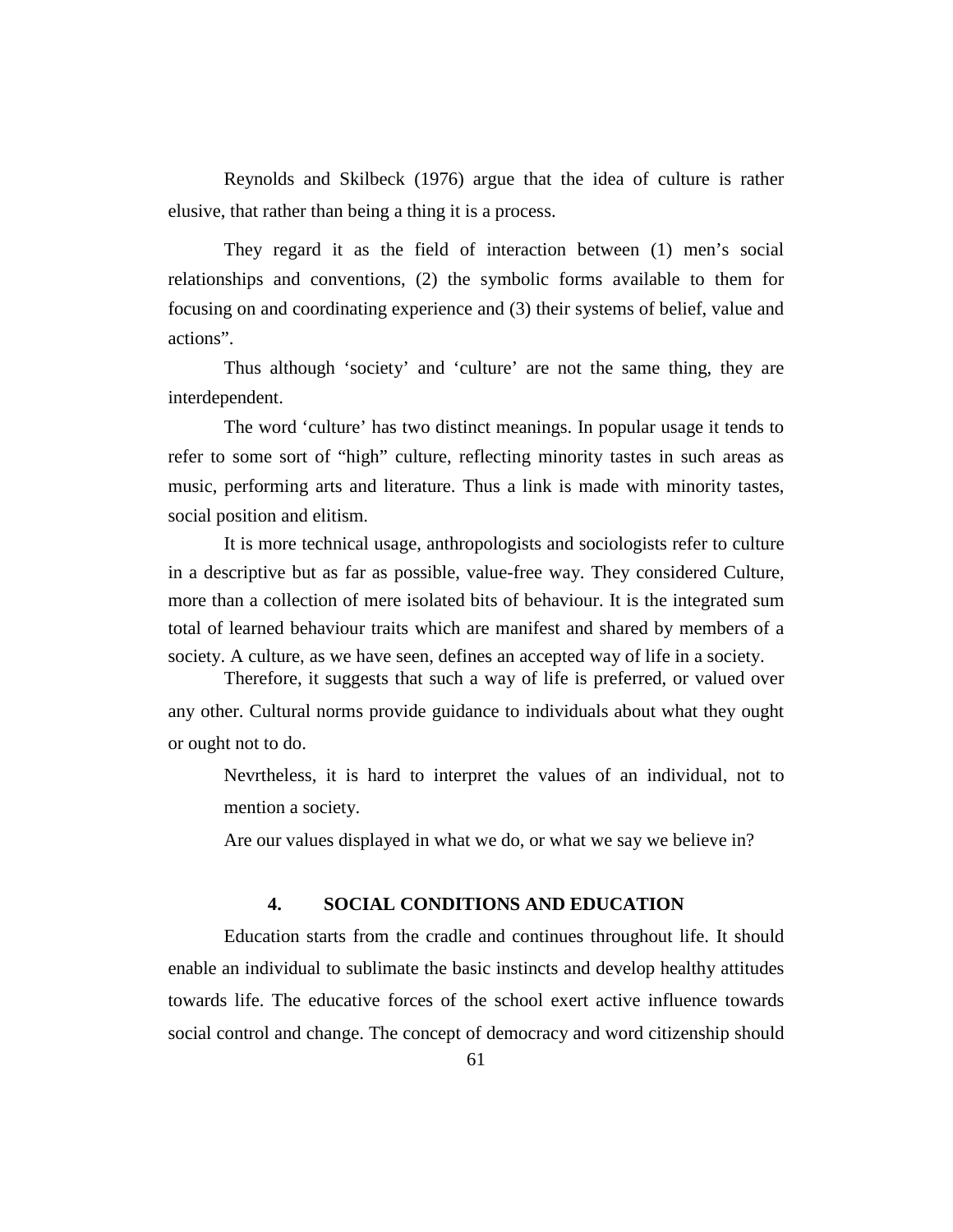be fostered through education. Various agencies of education contribute to social change at various stage of life.

Family is the first unit of social life. Social experience in the family in early childhood proves a basis for the development of personality and culture. The family plays a great role in aiding or subverting the larger social process through effective or ineffective social control. Likewise, missions and cultural centres also play their roles in the process of social change and social control.

The mass media of communication, like public opinion, radio, press and television are the agencies of social change.

Social schools whether part-time or full time need to be started for training the cultivators who work in the fields and classes should be held in the evening or other suitable time so as to allow them to go on as usual with their daily routine work. Education for the rural population should cater to the demands of the various operations involved in efficient agriculture. The illiterate peasants can be trained in the task of mechanized cultivation, manuring and fertilization, as well as irrigation and other operations. Programs of social and civic education should be planned so that they are made conscious of their rights and obligations.

Education is expected to change the values and attitudes of the people and to create in them an urge or the necessary motivation for social change. It is generally believed that education will provide necessary training in skills and occupations and thus produce the needed competent personnel for manning the different specialized jobs in modern industrial, business, educational and research establishments.

Education is considered to be an important instrument of assisting people in knowing their weaknesses and enabling them to gain necessary knowledge in order to achieve progress in various spheres of their life in a systematic or consistent manner.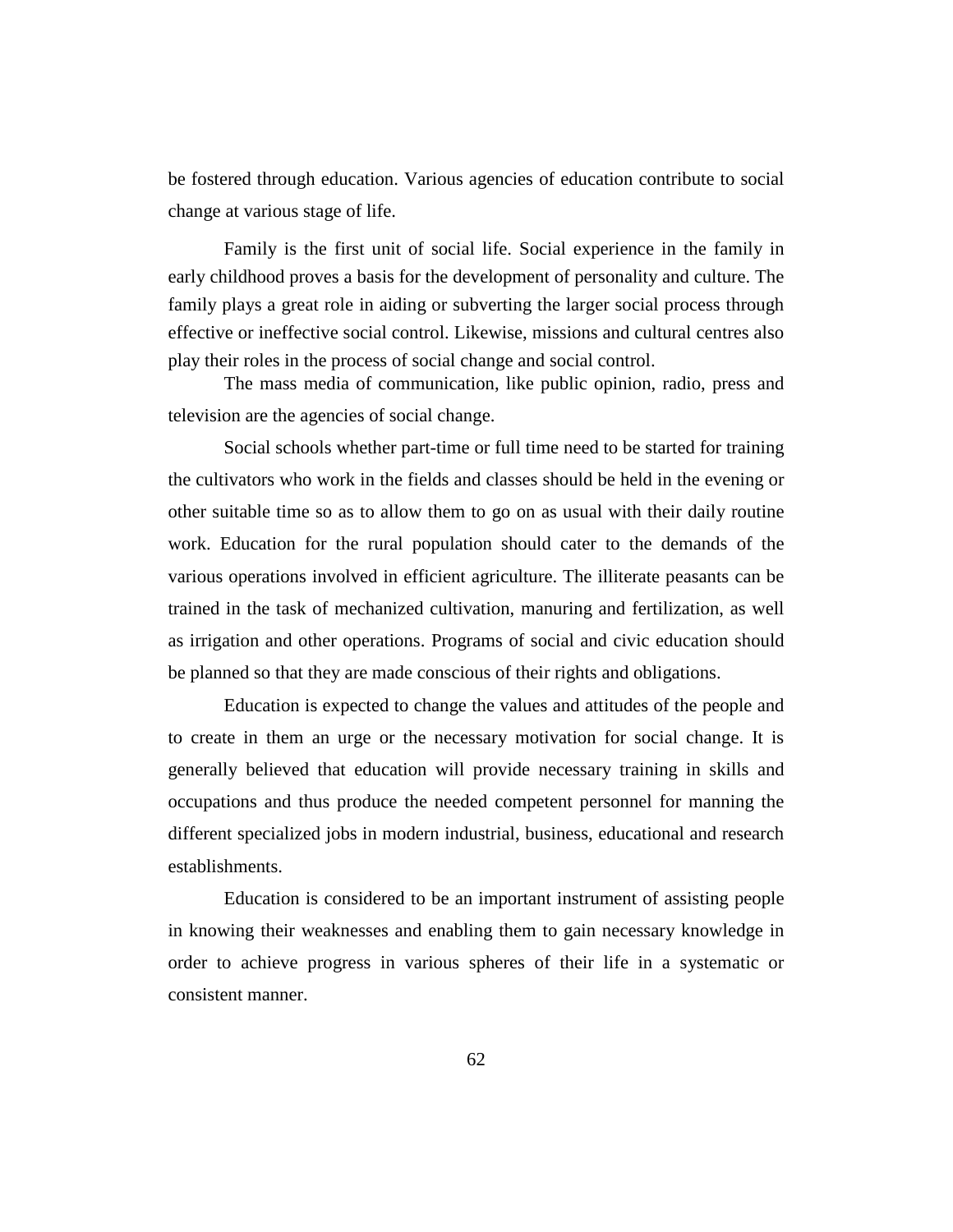# **5. ECONOMIC CONDITIONS AND EDUCATION**

Socio-economic condition of a country has a great bearing on the educational system of a country. Two points must be understood very clearly. The first is that schools are a part of society and not apart from it. Secondly schools can be understood only with an understanding of the society they reflect.

The relationship between education and society has been summed up by the International Commission on the Development Education (1972) as, "In our view, there is a close correlation simultaneous and delayed between changes in the socio-economic environment and the structures and forms of action of education, which we believe makes a functional contribution to historical movements. Moreover, it seems to us that through the knowledge it provides of the environment in which it operates, education may help society to become aware of its problems and provided that efforts are centred on training 'complete men' who will consciously seek their individual and collective emancipation, it may greatly contribute to changing and humanizing societies".

The International Commission on the Development of Education (1972) has again observed, "The social demand for education is constantly increasing. Pupil on the one level strive for the level above. Parents generally want their children to have a higher degree of education than they had themselves. Education is regarded as the primary instrument in social mobility. In developing countries, university degrees and diplomas often take on the value of substitutes for titles and privileges customarily recognized in ancient feudal-style societies, whose social structures survived despite changes in regime. These considerations of prestige and form sometimes strongly influence the orientation given to educational systems and the resources allocated to different disciplines".

It is hard to conceive of society developing without a renewal in education. This is valid for all societies of whatever type, whatever their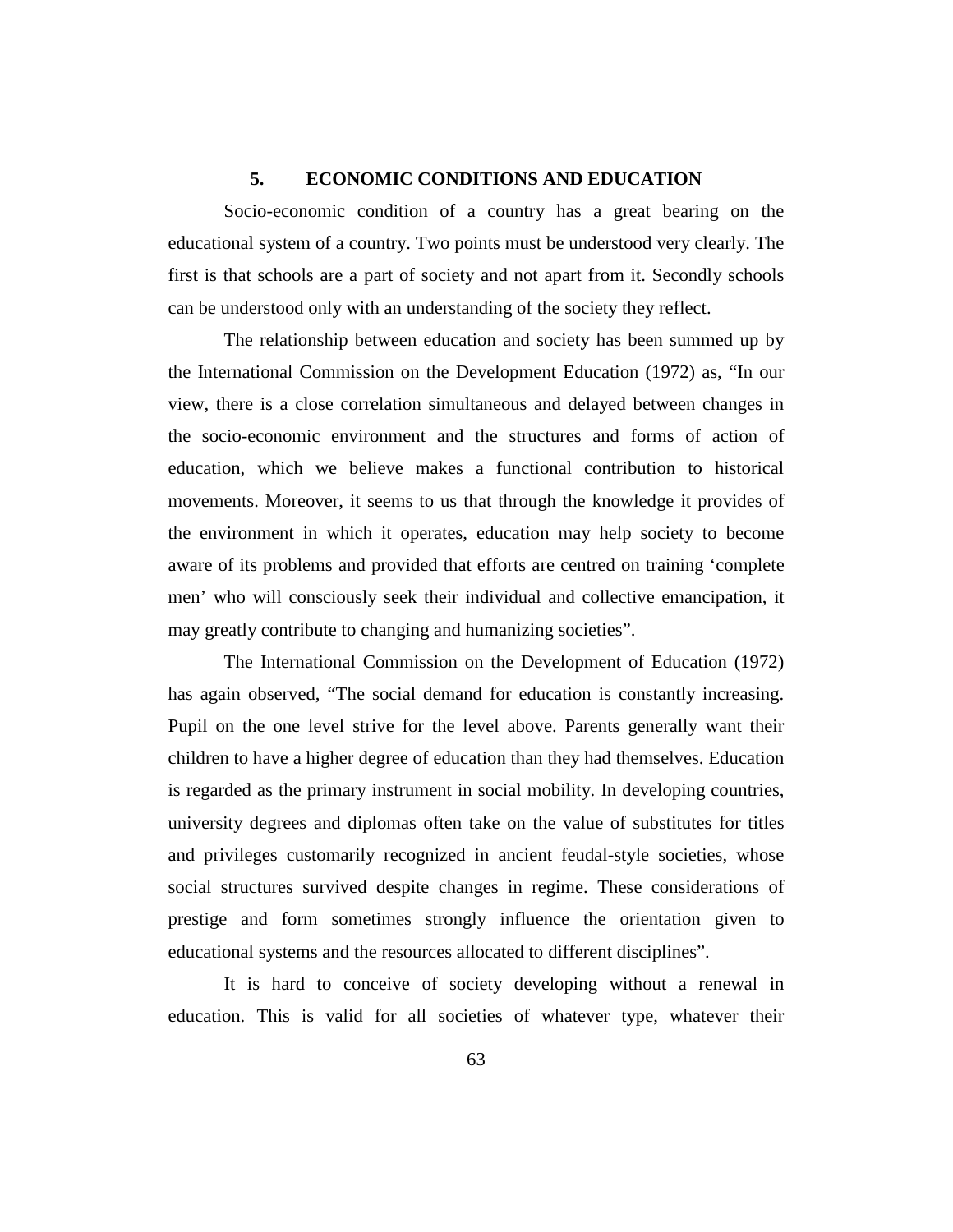predominant doctrine and however, they envisage their future-whether reformist or revolutionary".

In Pakistan, the upper middle class in approximately ten to fifteen per cent of the population may be found in this category. The children of this category also attend public and expensive schools. Similarly, the lower middle class. This class is represented by government subordinates, school teachers, shopkeepers etc. Their children generally strive very hard at school and often do very well in their performance. In many cases students coming from these families feel frustrated when they find that they are denied equality of opportunity in education and society also.

The condition of the lower classes are appalling. It is estimated that about 50% of the people belong to this category. Peons, domestic workers, sweepers, labours, petty craftsmen, landless farmers etc, come in this category. They live in over-crowded conditions, huts or temporary shelters. Their children usually study in schools, where there are no adequate building and furniture facilities.

Pakistani society demands admission and recruitment in educational institutions without discrimination not only on grounds such as class, colour, but also on sex. At present, a vast majority of 180 million Pakistani population live in rural areas. Educational facilities in rural areas are very less than the urban areas. Education of women in some areas is less than the urban areas. There is due need to put stress on the education of women.

A United Nations Report on community development points out that the key to success in community development lies in the "intelligent participation of women". A woman who has benefitted from a well-planned functional literacy programme is clearly going to be an asset in moving her whole family unit forward on the road to socioeconomic emancipation. Also the failure to draw girls and woman into the educational mainstream poses a serious obstacle to socio-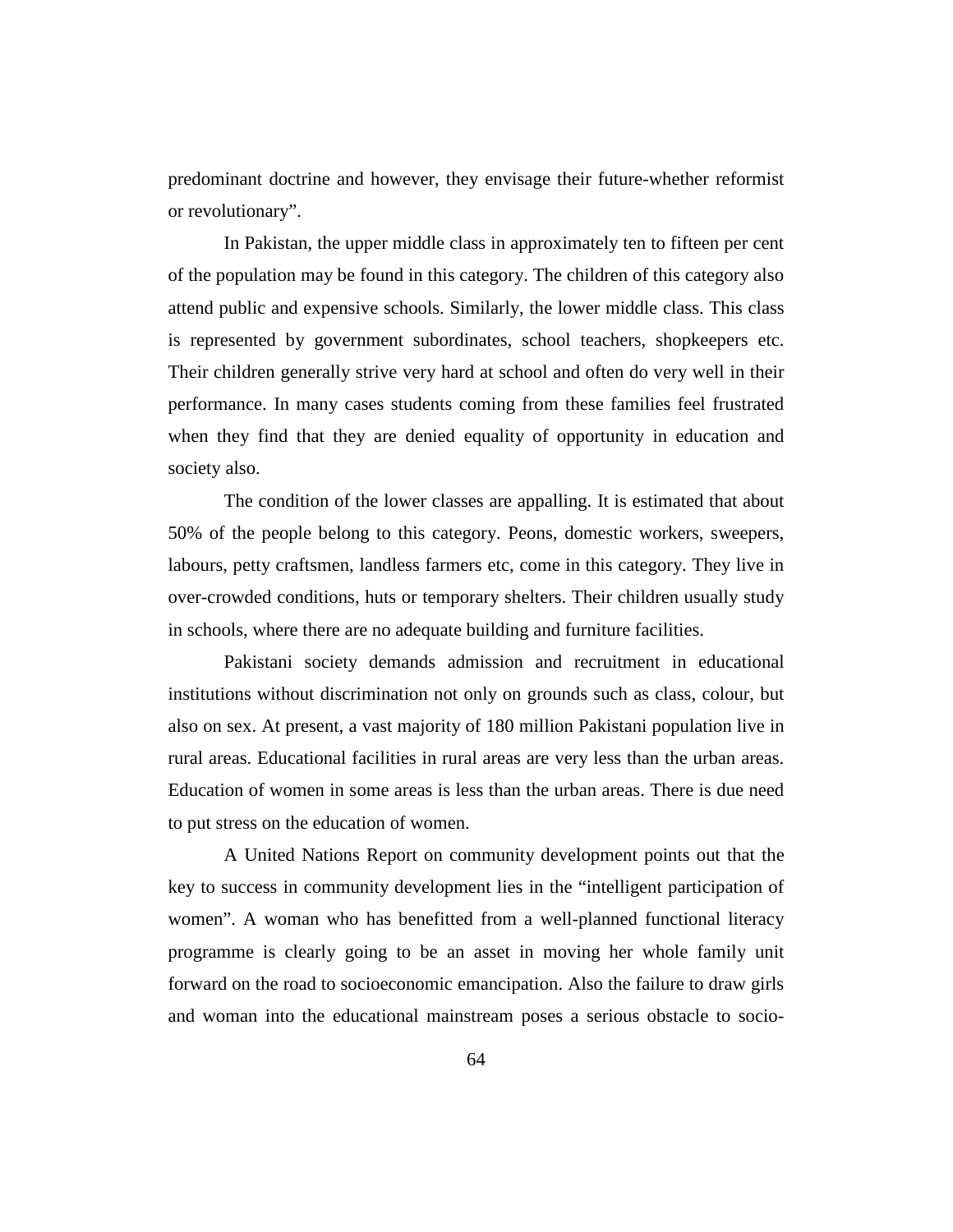economic development. On the other hand, the experience of technologically advanced countries give a clue to likely future developments. In fact, there are, already indications that women may be called upon to participate actively in a vide variety of jobs which must be done in a rapidly developing economy. It would, therefore, seem imperative to re-define the role of women in a developing economy in the context of the adaptive demands of modernization.

The Education Policy 1992 greatly stresses that one of the social objectives of education is to equalize opportunities enabling the backward or underprivileged classes and individuals to use education as a level for the improvement of their conditions. The policy suggested various reforms in this connection.

National Education Policy 1998-2010 also took note of the unproductive educational system and suggested a new educational pattern based on science and mathematics and work experience so that education should be modernized and productively increased and the educational system geared to the economy and manpower needs of the country.

#### 6. **POLITICS AND EDUCATION**

Educational system operates in a political context. All major decisions are made by politicians, either nationally or locally and are part of complicated relationship between local and central government. The over-riding power of elected members of parliament and local councillors to decide the allocation of resources, the structure of school system, the procedures relating to the appointment and promotion of teachers, their pay and conditions of service have never been challenged as usually it is part of responsibility of government.

What is the role of education in society? For this, it is necessary to place education basically in political perspective. A perspective which demonstrates its ultimate purpose as reinforcement of established patterns of power. Political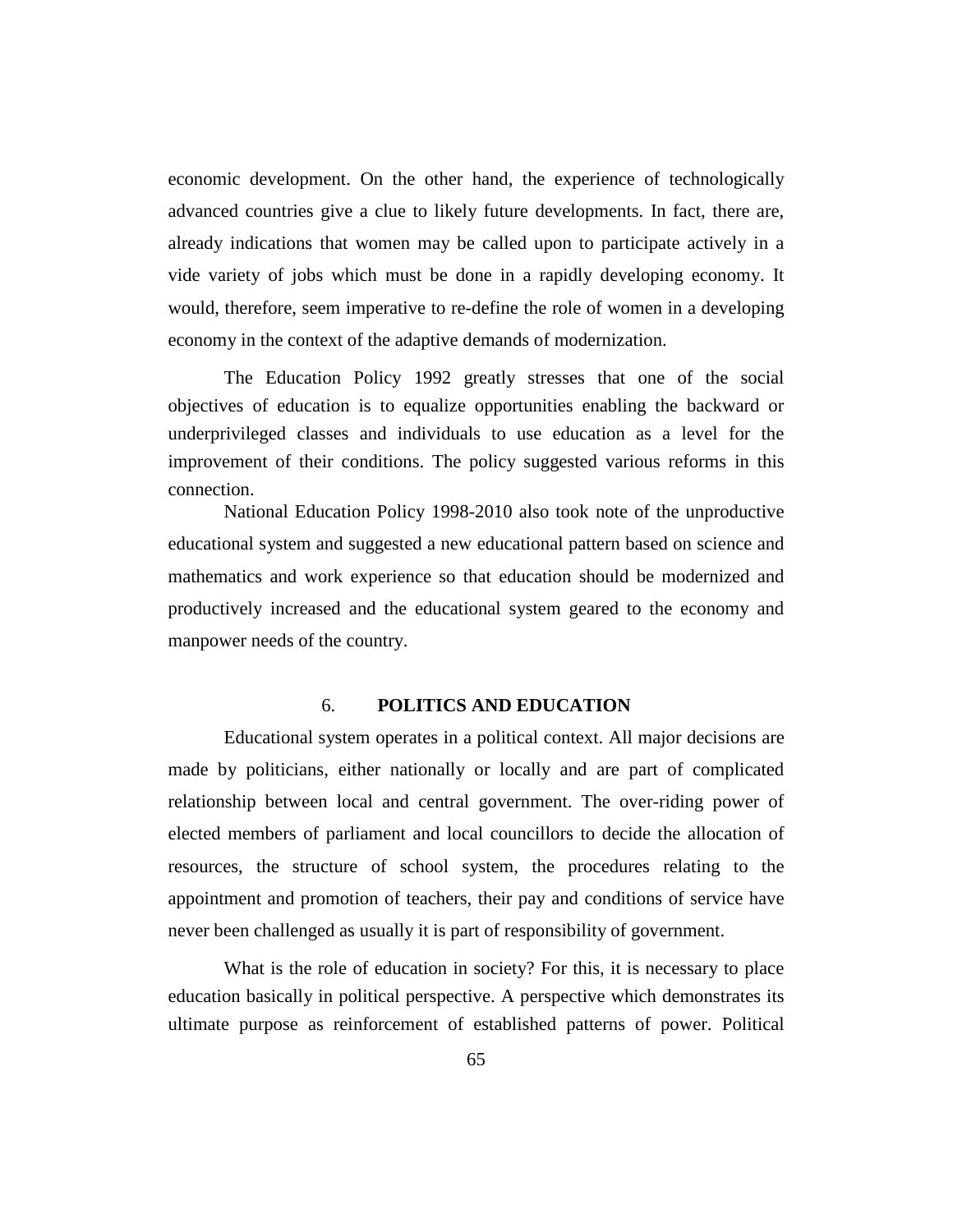scientists have not studied drastically the links between formal education and the political order. Obviously the future citizen is socialized into particular societal norms, and presumably he will act they dictate as long as his socialization has been successful and has the means to structure of his behaviour. In other words political socialization is not a neutral process, but it has cultural and ideological biases. This is a fact that politics and education has positive correlationship.

If socio-cultural forces influence the education, then ideological pressures determine the direction of the influence. According to Tapper and Selter (1978, p.3) the most significant linking of class, education and politics is found in that literature which describes the context within which behaviour is acquired as ideologically biased.

#### **7. ACTIVITIES**

- 1. Schools have to give up their ivory tower isolation. For this arrange a discussion among our five colleagues and record the recommendations.
- 2. Social experience in the family in early childhood provides the base for the development personality. Select two students of your class, observe their patterns of personality and establish cause and effect relationship between their pattern of personality and family experiences.
- 3. Society wishes to change itself through education. Observe the behaviour of students and examine whether education is contributing towards desired direction or not. Support your answer with observed events.
- 4. Socio-economic system of any culture influences the educational system. Survey the conditions of a part of your town and find out how this is affecting education.
- 5. Discuss and suggest some ways to improve internal efficiency of the educational institutions with the head of your institution.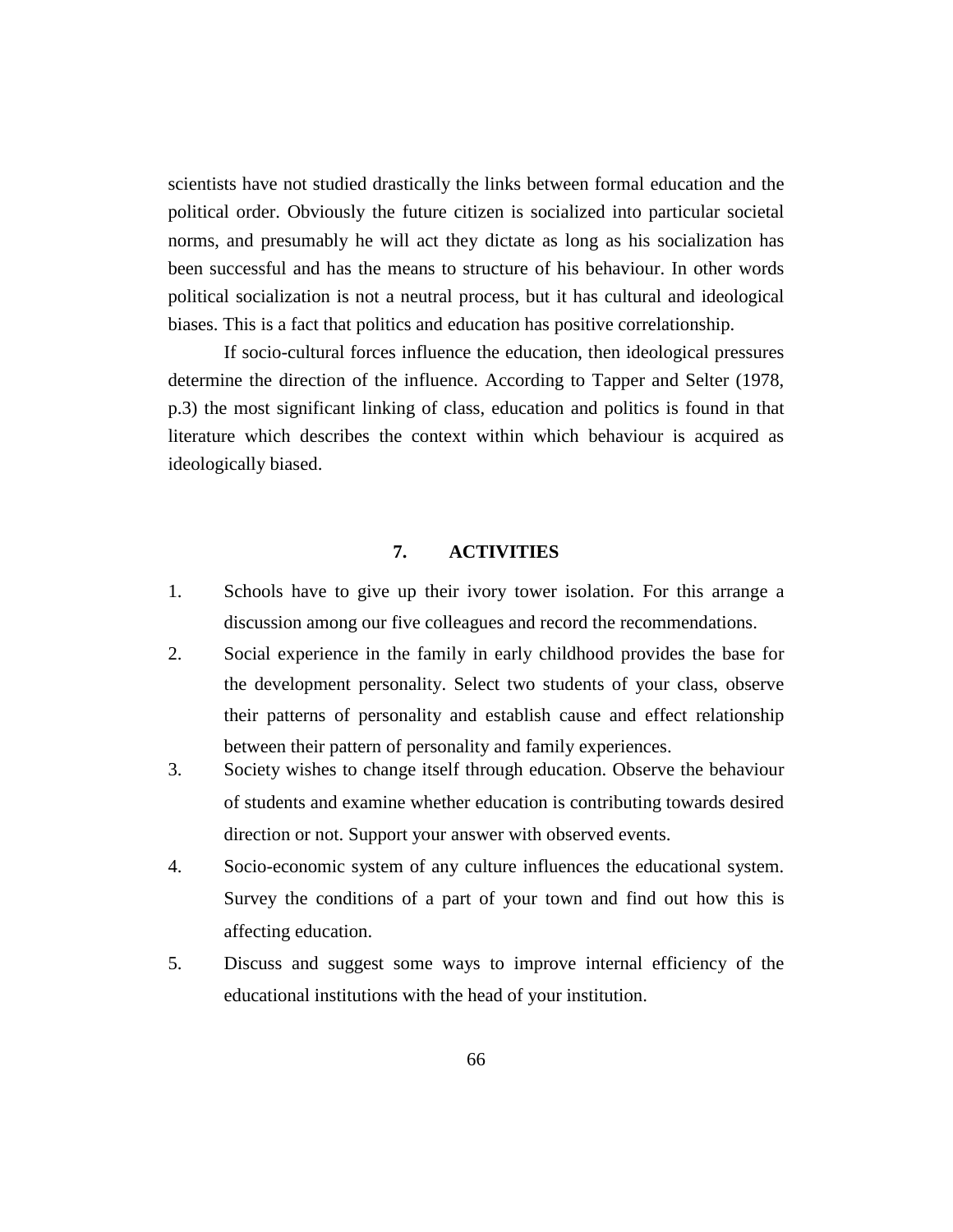#### 8. **EXERCISE**

- **Q. No. 1** Education is expected to change the attitude of people in a desired way. How can a teacher contributed in this regard?.
- **Q. No. 2** Education is reflection of the social, cultural and political conditions prevailing in the society. How?
- **Q. No. 3** Culture is "a kind of social comment that consists of the characteristic habit, ideals, attitudes, beliefs and ways of thinking of a particular group of people". Discuss.
- **Q. No. 4** Society and culture are inter-dependent. Why?
- **Q. No. 5** Community development also depends upon intelligent participation of women. Suggest five ways of women participation in community development.
- **Q. No. 6** Educational policy 1992 has critized the unproductive educational system. Enlist the recommendations of this policy so that educational system can be modernized and made productive.
- **Q. No. 7** Ideological pressures determine the direction of the influence of sociocultural pressure. Elaborate with examples.
- **Q. No. 8** By spending 2% of G.N.P. on education, can we evolve as an industrial country?. Support your answer with facts and logic.

#### 9 **BIBLIOGRAPHY**

Davitz, J.R. & Samuel, B. (1970). Psychology of the Educational Process New York. McGraw Hill Book Company.

Govt of Pakistan. (1992). National Education Policy, Islamabad. Ministry of Education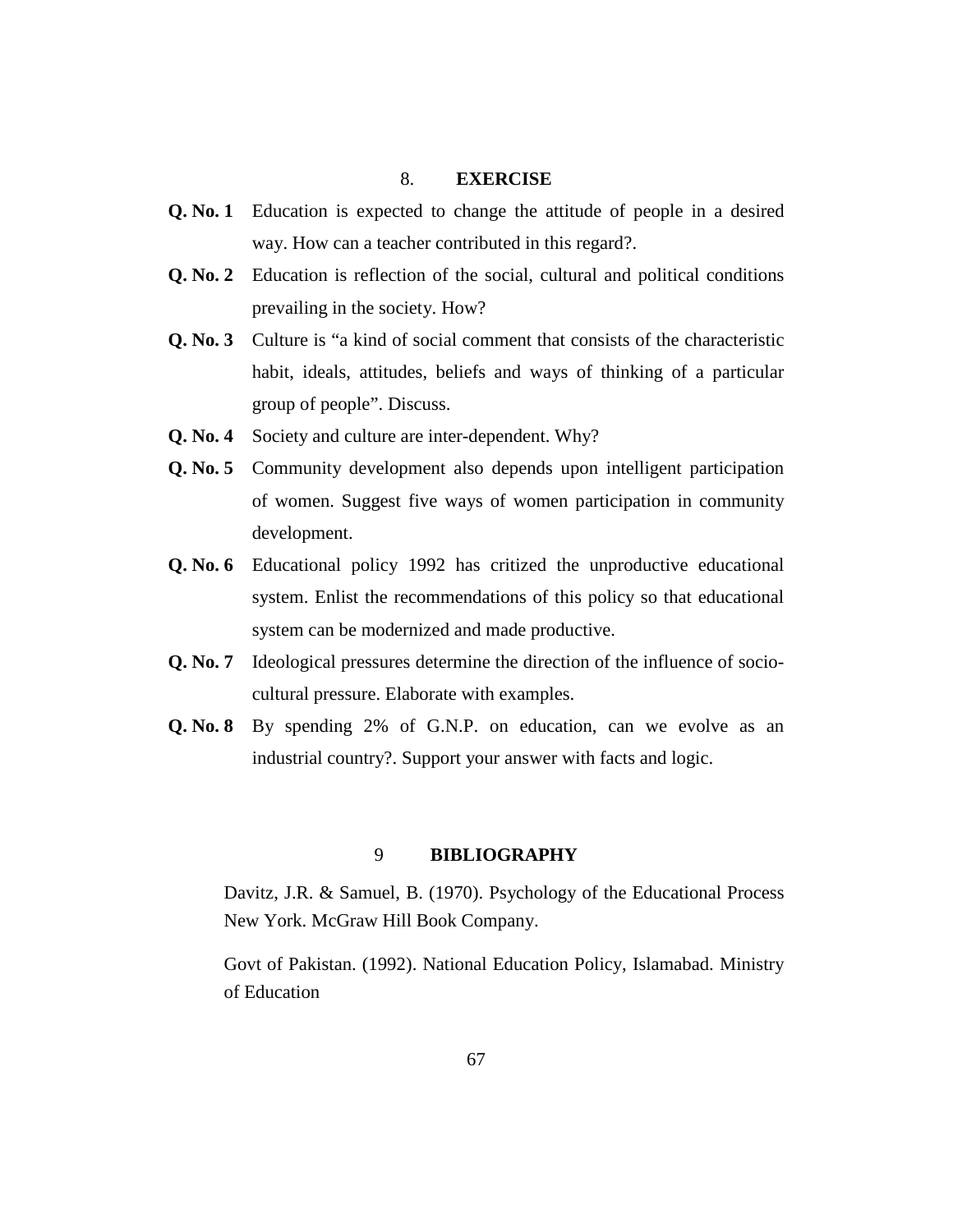Govt of Pakistan. (1998). National Education Policy (1998-2010), Islamabad Ministry of Education.

Hayes, L.D. (1987). The Crises of Education in Pakistan, Lahore., Vanguard.

Kneller, George F. (Ed). (1987). Foundations of Education, New York. John Wiley and Sons Inc.

Morris, Charles. (1976). The School and Cultural Development, Quoted in Zais, R.S. Curriculum: Principles and Foundations. New York. Harper and Row Publishers.

Muessing. (1976). Curriculum and Culture Sydne, Quoted in Zais R.S. Curriculum: Principles and Foundations. New York. Harper and Row Publishers.

Reynold & Skilbeck. (1976). Culture and Classroom,. London. Open Book Sarema, Swaroop. N.R. (1993). Philosophical and Social Foundations of Education, Mearut. R. Lall Book Depot.

Tapper, T & Salker B. (1978). Education and Political Order, London. Macmillan press Ltd.

Zias R.S. (1976). Curriculum: Principles and Foundations, New York. Harper and Row Publishers.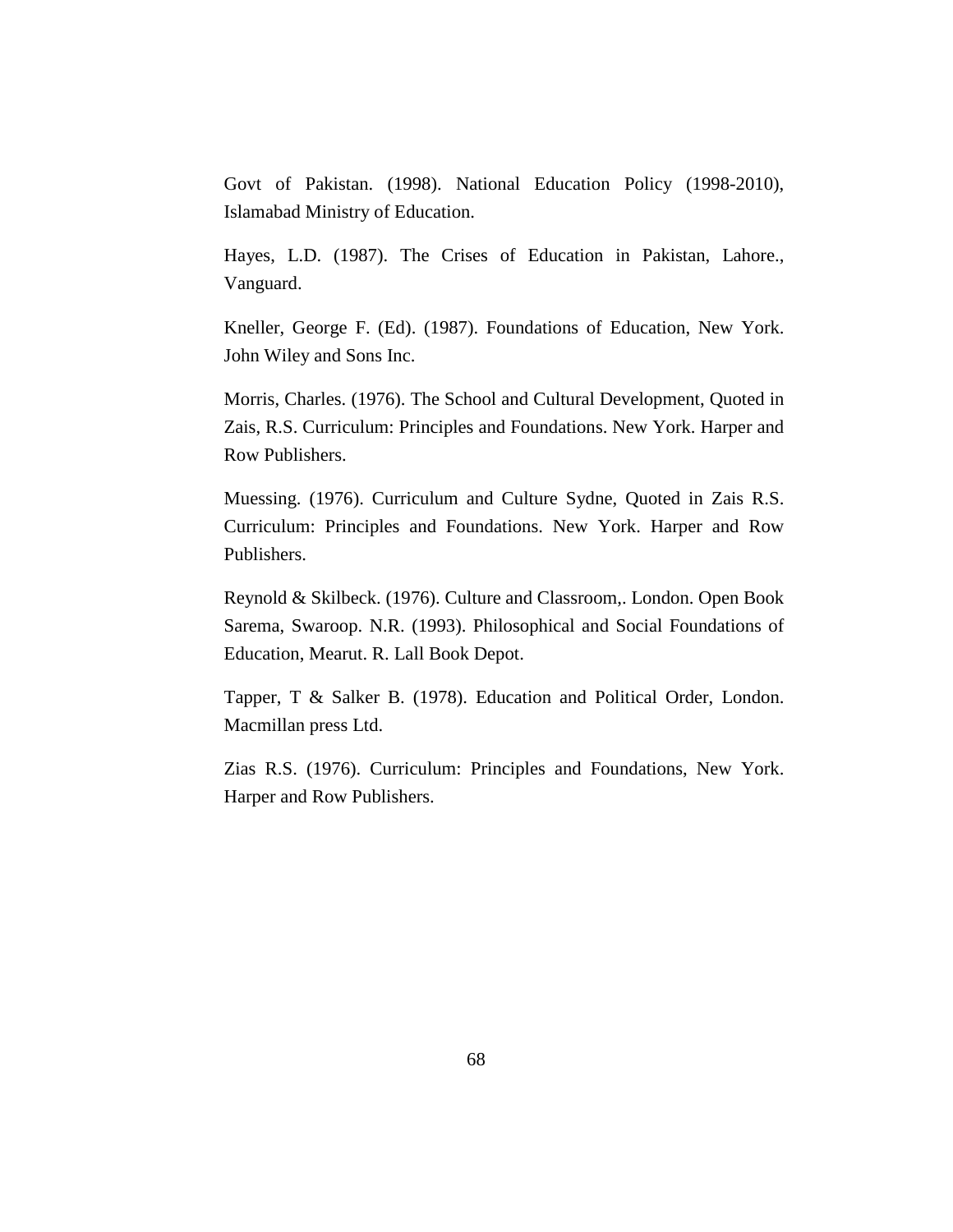**UNIT NO 6**

# **AIMS OF EDUCATION**

*Written By:* **Dr. MUHAMMAD RASHID Dr. MUHAMMAD JAVED IQBAL** *Reviewed by:* **Dr. FAZAL-UR-RAHMAN**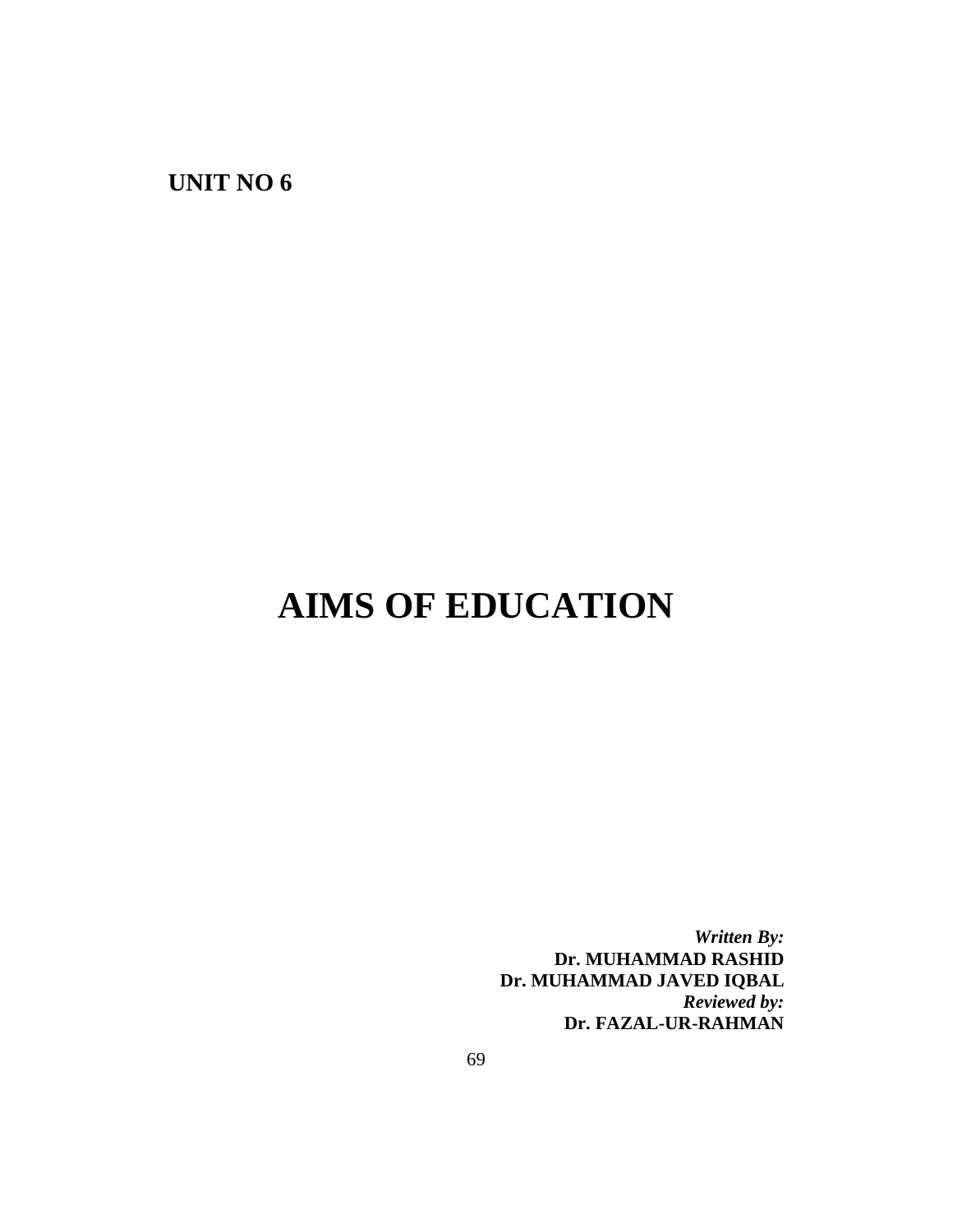#### **1. INTRODUCTION**

A philosophy for aims, goals, and objectives is essential for an educational system. It provides direction to educational programmes. These are the outcomes expected from school.

Educational goals are reviewed continuously by the leaders and the stake holders in educational process as well as by the society in general. The scope of the entire education can be found in these goals. There are many conceptualization of educational goals. They may be ultimate goals or immediate ones. Ultimate goals are those goals which guide school experiences over long duration while immediate (proximate) goals are those that guide a school for relative short duration.

The process of learning is classified in different ways. For example cognitive learning process can be classified in terms of thinking (e.g. memory, generalization, discrimination, convergent thinking, divergent thinking) or by type of learning (e.g., acquisition, retention, transfer). The way in which categorization is made depends upon the learner and the situation.

Many theorists have attempted to identify specific types of learning and their component parts. This classification is known as taxonomy usually practised models are Bloom et-al, Gagne and Guilford. But most commonly practised model is of Bloom et-al. The purpose of taxonomy is not just to list but rather to enable the educator to identify precisely different kinds of objectives and to measure the success of learning outcomes.

Educational goals reflect to some degree a philosophical position. Each goal reflects philosophical, sociological and cultural peculiarities of the community and society. But usually discrepancy occurs between curriculum planning and curriculum implementation. Usually statement of goals and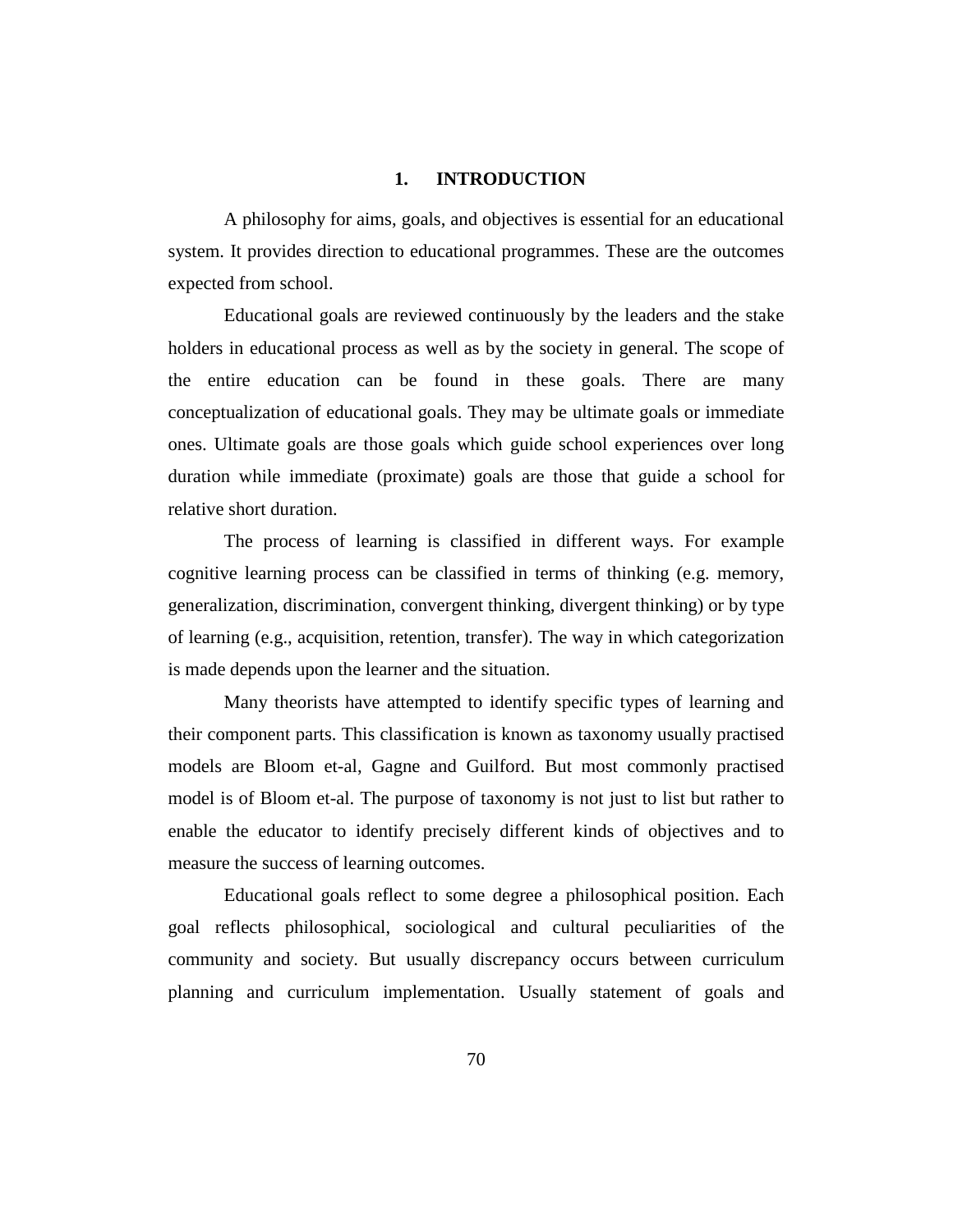objectives do not become operative in the classroom. For this, objectives are designed in operational terms and these are guided by aims and goals.

#### **2. OBJECTIVES**

It is hoped that, after studying of this unit, you will be able to:

- offer a reasonably precise definition of aims, goals and objectives.
- analyse objectives using Bloom's et-al approach.
- discuss process of stating behavioural objectives.
- highlight the influence of Report of Commission on National Education 1959 on our educational system.
- highlight the aim of National Education Policy, 2009
- summarise the aims of National Educational Policy, 1998-2010.

#### **3. AIMS, GOALS AND OBJECTIVES**

Teaching is a practical activity and like any practical activity it must have some aim or set of aims. Aim provides purpose to teaching, this is the kind of definition which allows us to talk about success or failure, quality, improvement etc. If sailing has no aim, then one might successfully sink. In the same way a clear conception of aims of education are necessary both for understanding of the enterprise and for assessing or designing any research on it. If we do not know the aim of education, how can we assess whether any person has been successfully educated, whether the way we are educating the children is effective and whether this is appropriate research or not. Quina (1989 p.38) defines as:

Aim: To intend, to determine a course, purpose, intention, plan. Goal: The end towards which effort is directed. A condition or state to be brought about through a course of action.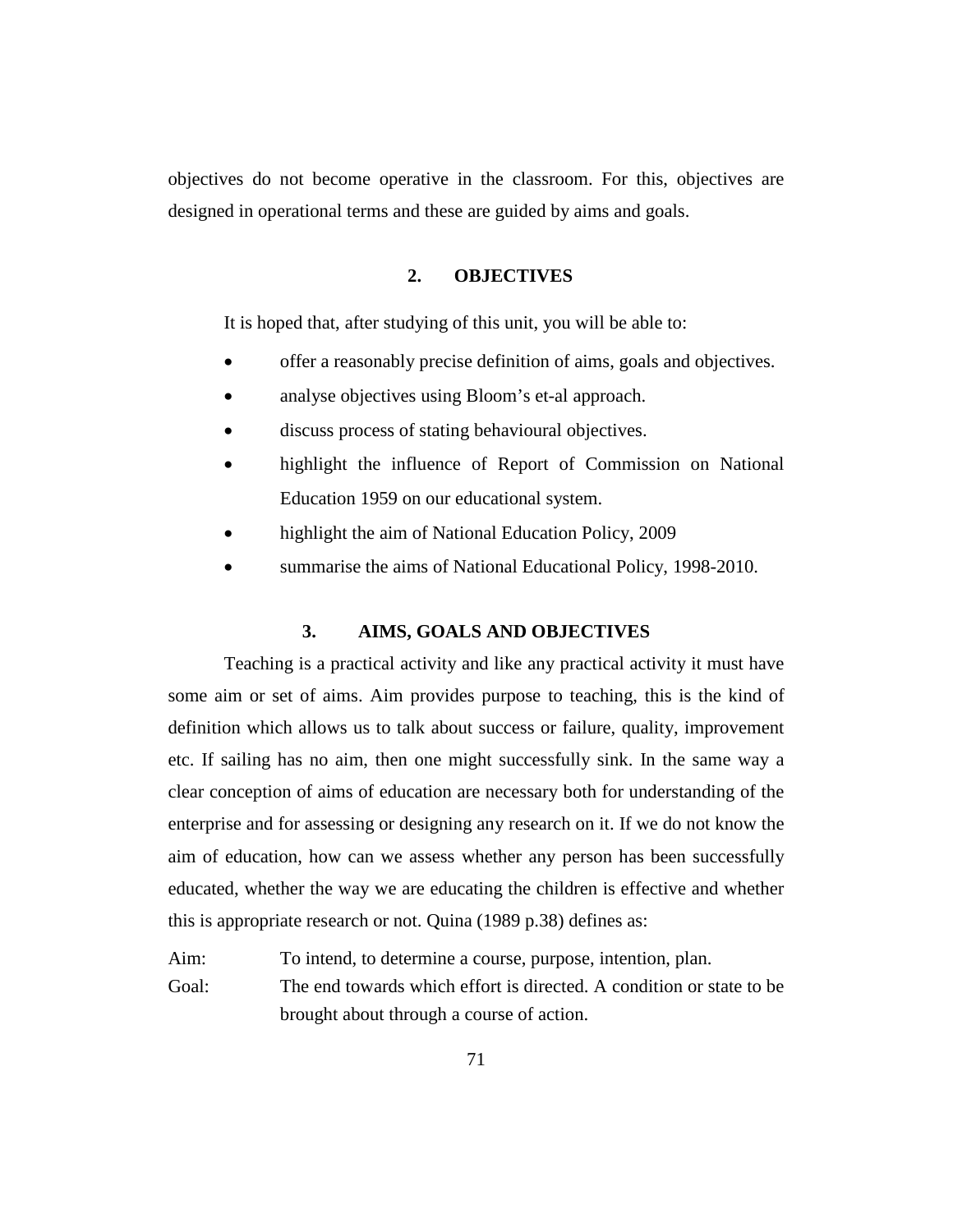Objective: Something towards which effort is directed, goal or object, boundary, limit".

Aims refer to general statements that describe expected life outcomes based on some value scheme borrowed from philosophy consciously and unconsciously. They are not directly related with school. Aims are starting point and provide overall direction and guidance to education. They provide direction to policy makers at different levels national, provincial and local.

Curriculum goals refer to school outcomes as a whole, they are removed for immediate classroom assessment. So they lie in between middle of the aimsobjectives and represent different aspects or major constituents of aim. So goals are derived from aims. An aim indicates the direction while a goal points the actual destination. Several goals may be derived from an aim.

Leonard and Utz (1974, p.88) mentioned that goals serve two main purposes.

- 1. They help us to put concepts in writing and indicate what the learners must know at the end of a course (terminal goals).
- 2. They help the teacher and other concerned to bridge the gap between and aim at a specific objective.

Grounlund (1978) believes that objectives should be stated first in general terms (understand, appreciate etc). The teacher should clarify the meaning of this objective by listening a few sample behaviours that would be acceptable as evidence that the student has reached the objective. Thus Grounlunds' system is often used for writing objectives.

So aims are intention, the most broader concept, while goal is end, some what narrow, and objective is time limited end. Certain philosophers have exercised to make distinction between objectives, goals, purposes and aims, not to mention differentiating between, for example the aim conceived for target of the enterprise and the aim conceived of as the endeavour.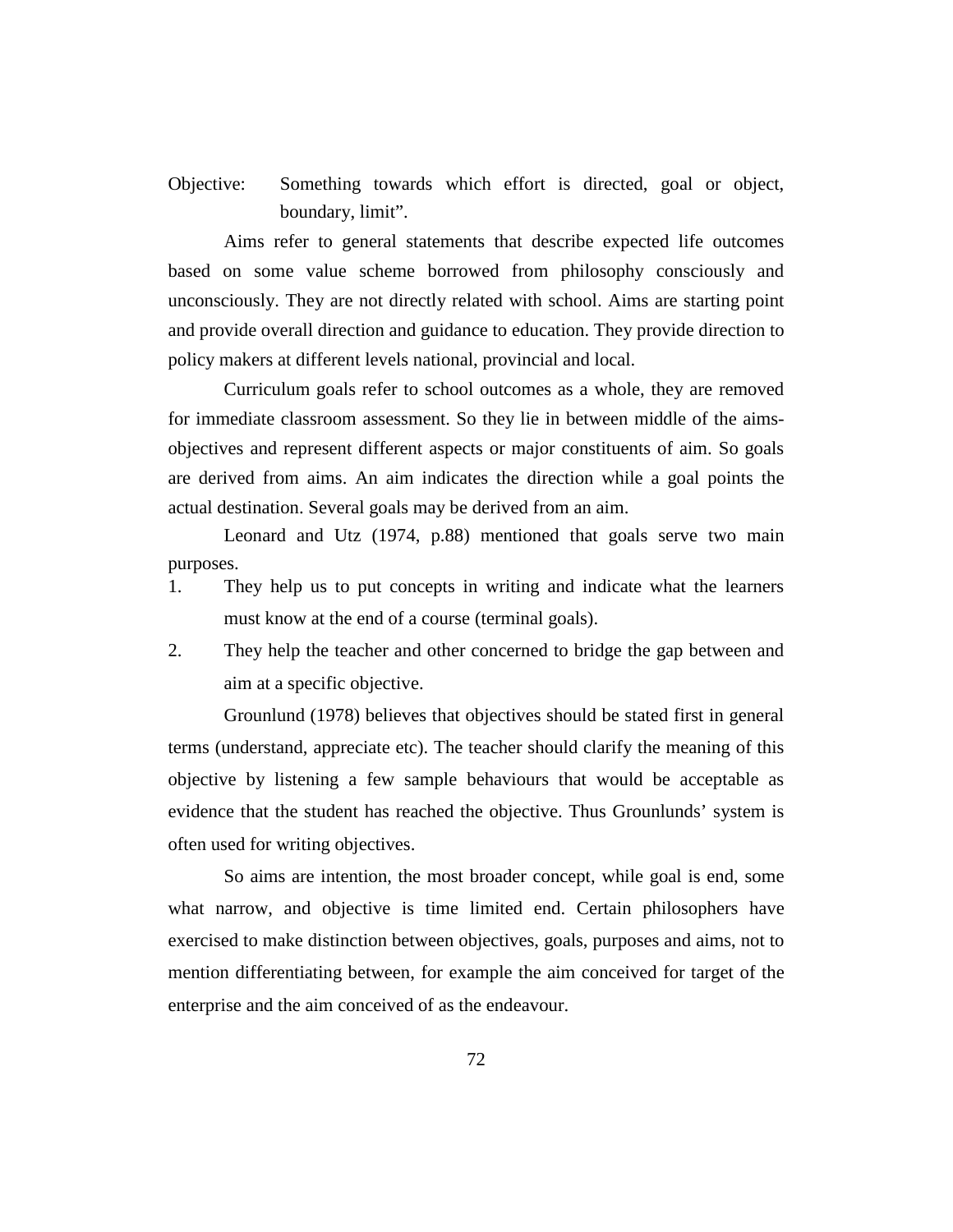All educational programmes are based on aims, goals and objectives. Romiszowski (1981) refers to aims, goals and purpose as a general statement of intent, stated in in-put terms – for example, to teach History, to spread the gospel or in process terms – for example, to solve mathematical problems. The statements are not stated in a systematic way.

However, Davies (1976) makes a distinction between aims and goals. He states that aims "carry a greater probability that they will not be achieved, and there is almost an implicit feeling about them that they will somehow be very difficult to implement". Likewise, the term "aims" is used to signify a statement providing direction to the educational enterprise at a level of specificity and detail which is intermediate between the limits indicated by the goals.

The "goals" as being general objectives express an observable strategy, that "represent an attempt to operationalise the thinking represented by aim, to make it more practical and less theoretical" (Davies, 1976); that is "goals" are inferred descriptions or hypotheses. However, in clear terms the "goals" signifies overall general "goals" that are designed to provide a global direction to educational enterprise as a whole. "Goals" are usually stated in broad comprehensive terms.

An objective is more specific and describes definite activities. It provides both the teacher and the student with a great deal of concrete help and direction. According to Bloom (1956), "objectives are not only the goals towards which the curriculum is shaped and towards which instruction is guided, but they are also the goals that provide the detailed specification for the construction and use of evaluative techniques".

While discussing aims, goals and objectives, Goraha (1993, p.101) concludes that in Pakistan "aims being mainly concerned with the major stages of Education; while terms goals, was used to refer to overall statements of the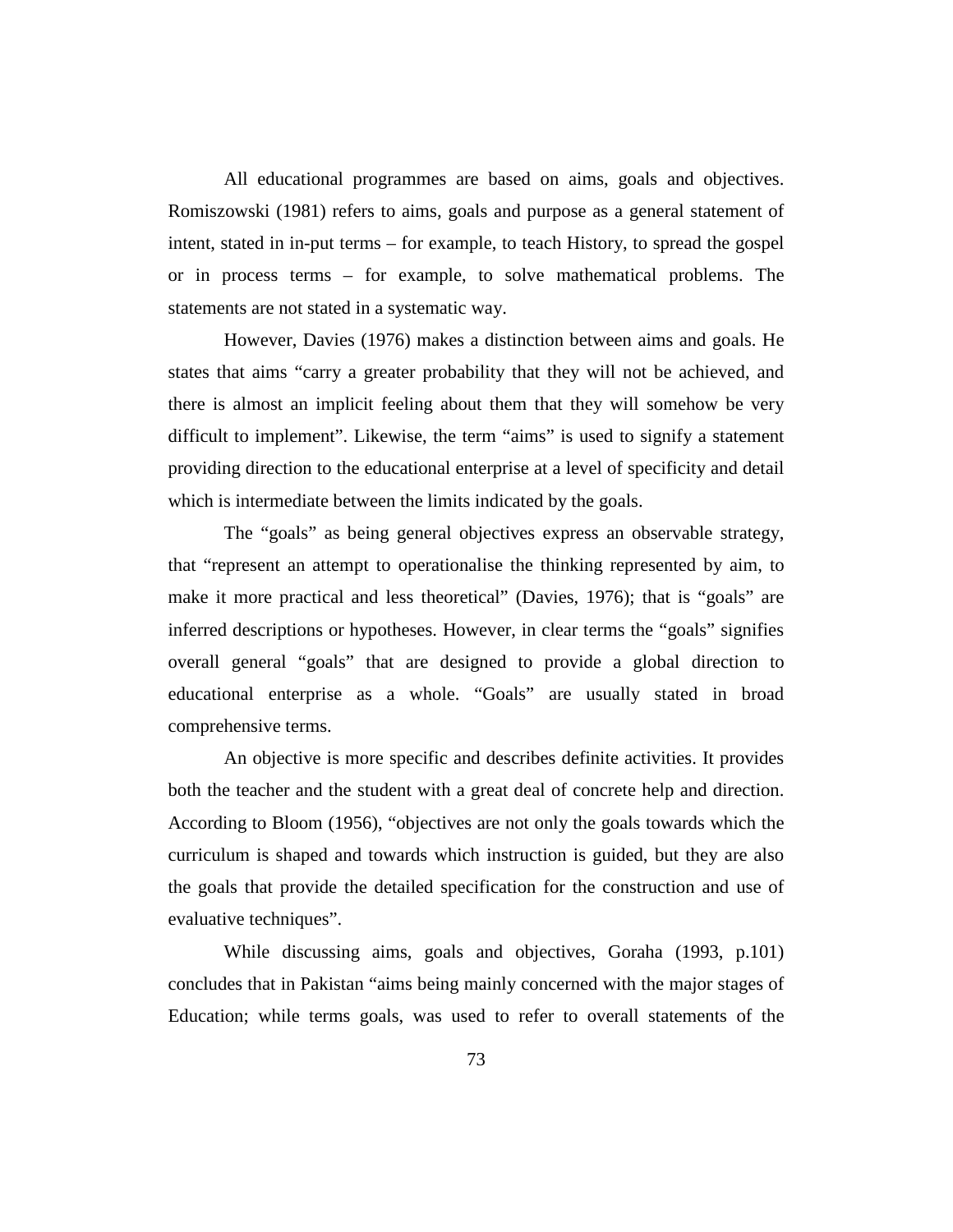purposes of Pakistan education. On the other hand, most of the curriculum experts, and philosophers accept that aims are more general than goal.

The general point is that goals are useful guides for teachers and students but are not so specific in their nature as to design instruction or give much direction to the student learning. So more specific statements, instructional objectives are formulated for classroom situations. The development of instructional objectives is a necessary step in translating educational goals into reality.

Some instructional designers insist that learning objectives be stated carefully early in the planning, specifically right after the goal or statement of general purposes is formulated for a topic. Sequentially, this may be correct, but in actual practice it does not always work. While some writers can write their learning objectives immediately, many people cannot enumerate detailed objectives at this point. The reason is that their own thinking about what to include in the unit may not yet be clear. It is for this reason that the subject content and task analysis element is placed in the instructional design plan preceding the element of learning objectives.

Moreover, objectives have the following advantages in systematic instructional planning, and hence we need objectives, because:

- (a) Objectives form the framework for any instructional program built on a competency base, where student mastery of learning is the hoped for outcome.
- (b) Objectives inform students what will be required of them. By knowing what to expect, students can better prepare their work.
- (c) It helps the planning team to think in specific terms, and to organize and sequence the subject matter.
- (d) Objectives indicate the type and extent of activities that are required for successfully carrying out the learning.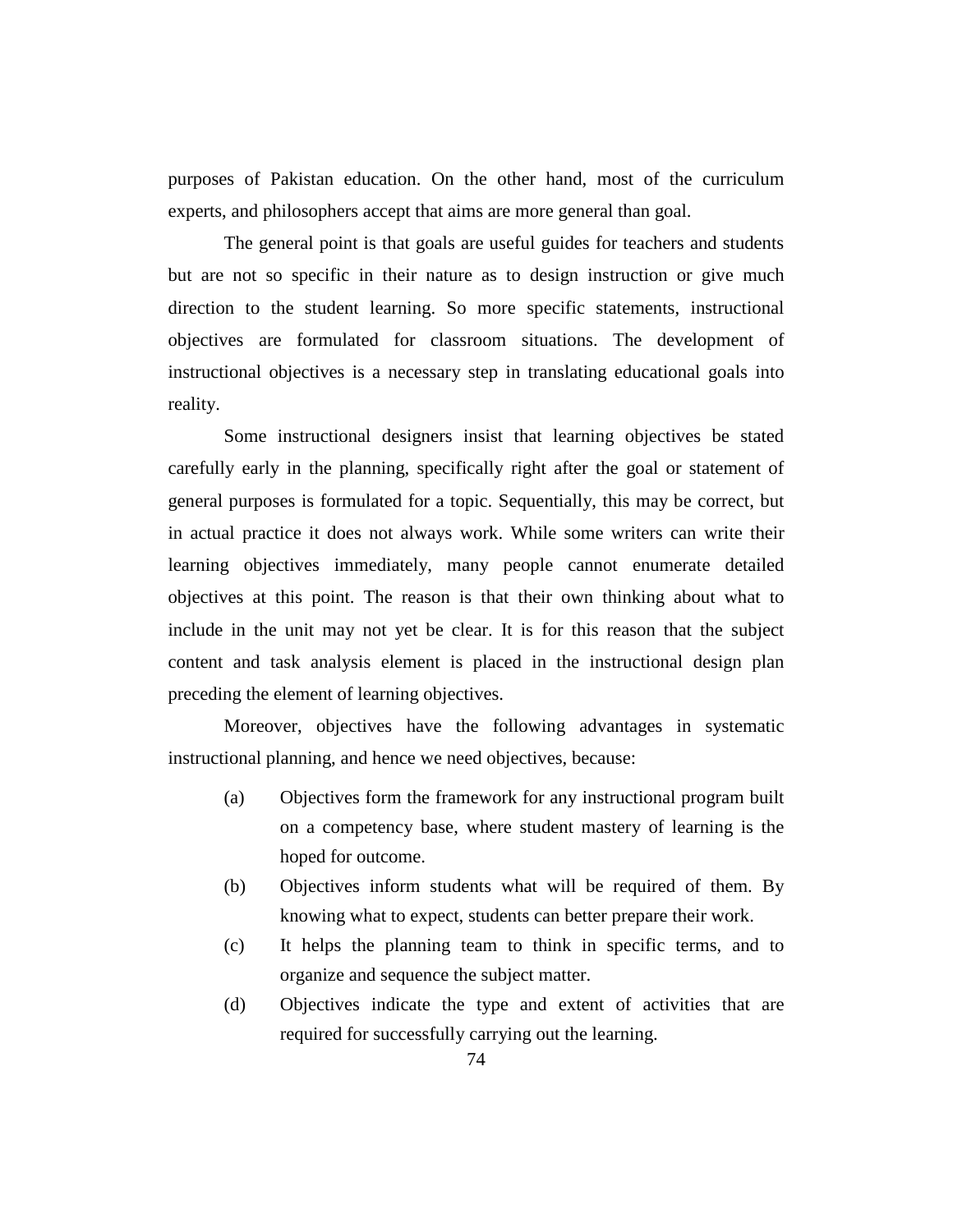- (e) Objectives provide a basis for evaluating both the students' learning and the effectiveness of the instructional program
- (f) Objectives provide the best means for communicating to your colleagues, parents and others what is to be taught and learned.

An instructional objective is sometimes called behavioural objective. This is according to Slavin (1994) a statement of skills, or concepts, students are expected to know it in the end of some period of instruction. Barrow and Milburn (1990) states behavioural objectives as aims or goals of instruction intended to change the observable behaviour of learners. Such objectives are pre-specified, they determine in advance the performances of students, strategies of teachers, and methods of students assessments in a particular course or a lesson. These often also indicate the conditions under which the desired change of behaviour occur and state the minimum standard of performance by which required behaviour is to be judged. Those who advocate the use of behaviour claim that there is difference between teacher stated goals and actual student achievement in the classroom. To improve instructional techniques, general educational goals should be broken into specific instructional objectives designed to elicit behavioural change that may be insured and monitored. For example, in place of general statement of aim such as be able to solve problems in algebra" we write be able to solve linear equations with two variables".

Another important reason for stating objectives sharply relates to the evaluation of the degree to which the learner is able to perform in the manner desired. Tests and examinations are milestone which tell the degree of achievements of goals to students and teachers. This is only possible if goals are clear to both (teachers and students). If it is not so, tests are irrelevant, unfair, and useless. For this writer or programmer must have a clear picture of his instructional intent. This will make him able to select test items those clearly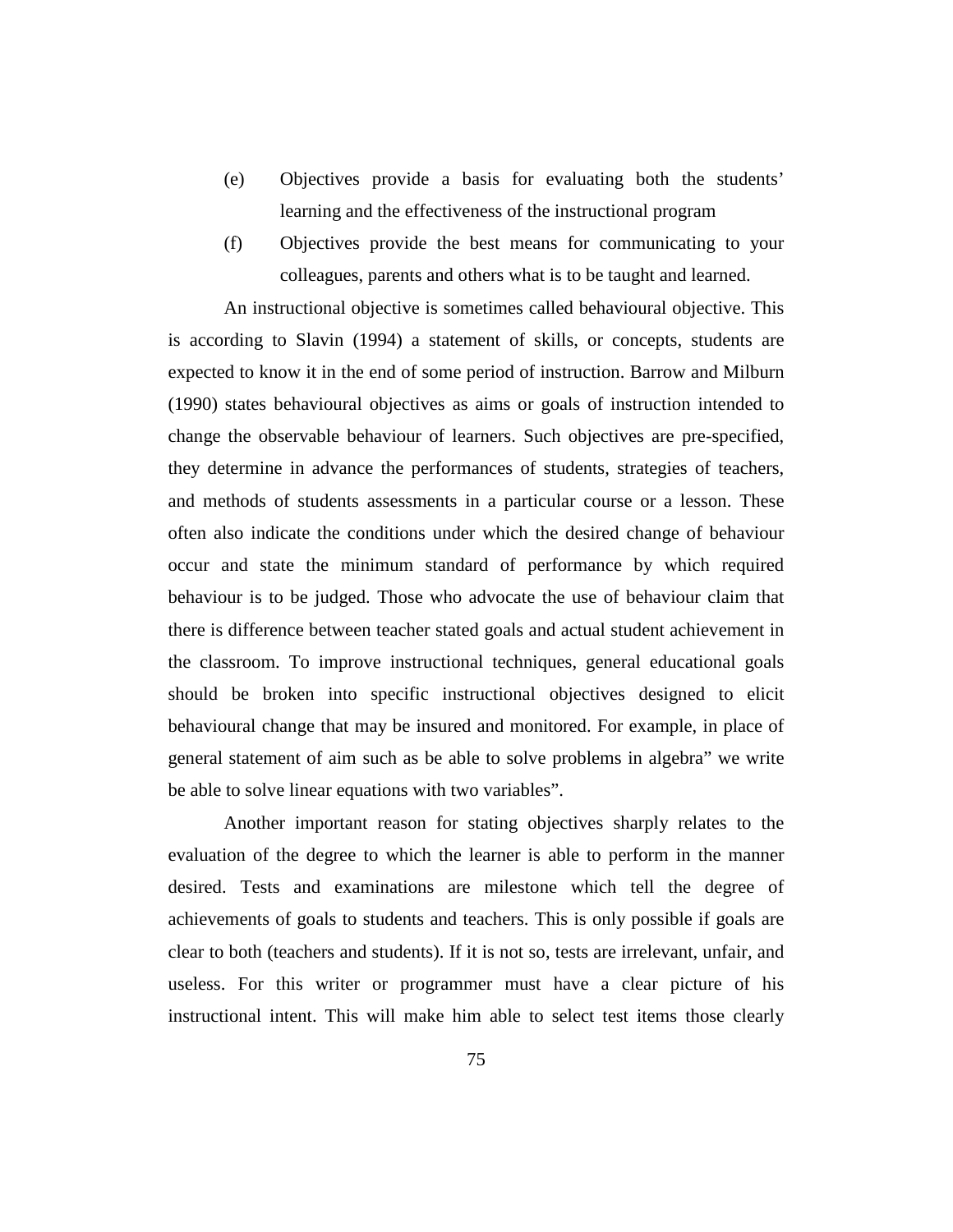reflect the students ability to perform desired skills, demonstration of acquisition of desired information.

If objectives are clearly defined, and provided to students also, they can evaluate their achievement so can also organize their objectives.

#### **4. QUALITY OF MEANINGFUL OBJECTIVES**

An instructional objective, sometimes called behavioural objective is a statement of skills on concepts which students are expected to know at the end of some period of instruction. Typically an instructional objective is to be stated in such a way that it should make clear how objectives will be measured. So it is desired to be stated in the learner's behaviour. But how one should write it to maximize the probability of achieving it. What are the characteristics of a meaningfully stated objective?

An objective is meaningful when it conveys to the reader the intention of instruction. According to Mager (1962) objective is meaningful to the extent it conveys to other a picture (of what a successful learner will be like) identical to picture the writer has in mind. Since statement is collection of words and signs, various combination styles may be used, to express our intention. A meaningfully stated objective is that which succeeds in communicating our intention, the best statement is the one that excludes the greatest number of possible alternatives to our goal.

Unfortunately we use "loaded" words which are open to large range of interpretations, e.g.:

| Words open to a<br><b>Range of interpretations</b> | Words open to a       |  |
|----------------------------------------------------|-----------------------|--|
|                                                    | fewer interpretations |  |
| To know                                            | To write              |  |
| To understand                                      | To recite             |  |
| To appreciate                                      | To identify           |  |
| To grasp the significance of                       | To solve              |  |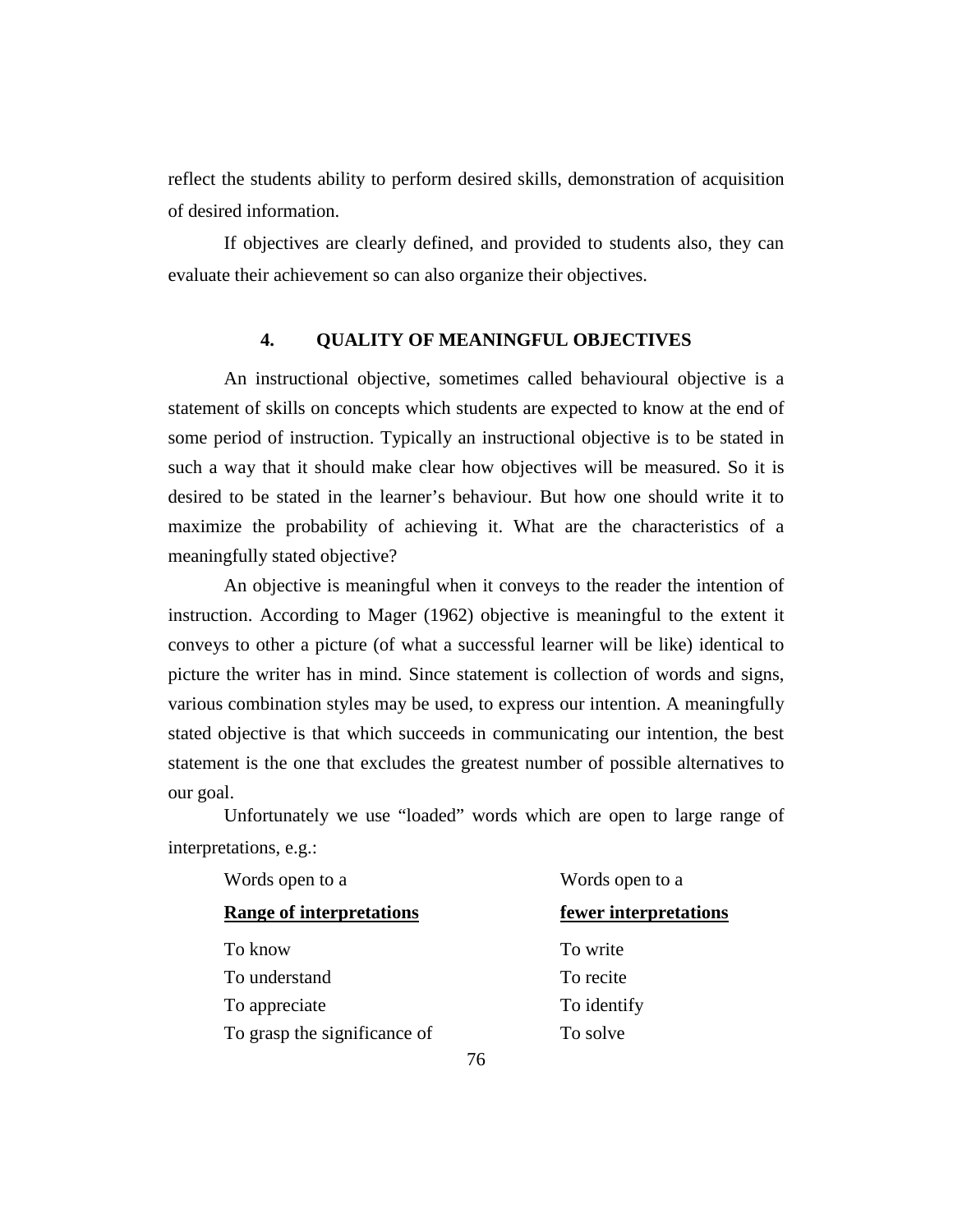| To enjoy   | To list    |
|------------|------------|
| To believe | To compare |

What does a teacher mean when he says to a learner to know something. Do you mean just to recite, to solve, to construct. It seems right to include words as 'understand' and 'appreciate' in a statement of objective. But this is not explicit enough to be useful until it indicates how teacher intends to sample the understanding or appreciation. This can be solved only if we indicate what the learner will be doing when understanding and appreciating is there. Thus the statement which best communicates the terminal behaviour is a desired one.

How we as teachers will write objectives which will describe the behaviour of the learner. There may be many schemes, one as proposed by Mager (1962) is:

- Identify the terminal behaviour.
- Try to define the desired behaviour further by narrating conditions, under which behaviour will occur.
- Specify the criteria of acceptable performance, how well the learner must perform to be considered acceptable:

#### **5. TAXONOMIES OF OBJECTIVES**

"The science of classification in general and any specific classification respecting its rules i.e. taxonomy of educational objectives".

A taxonomy is a kind of hierarchical organization of knowledge. If one understands all the concepts of taxonomy, this understanding covers all aspects of that knowledge.

The relationship among the items of a taxonomy are hierarchical as there are superordinate, subordinate and coordinate concepts in taxonomies. There are other hierarchies which are not based on inclusive relationship.

#### **Blooms' Taxonomy:**

Bloom and his fellow researchers published a Taxonomy, educational objectives (cognitive domain) which influenced the practice of education to a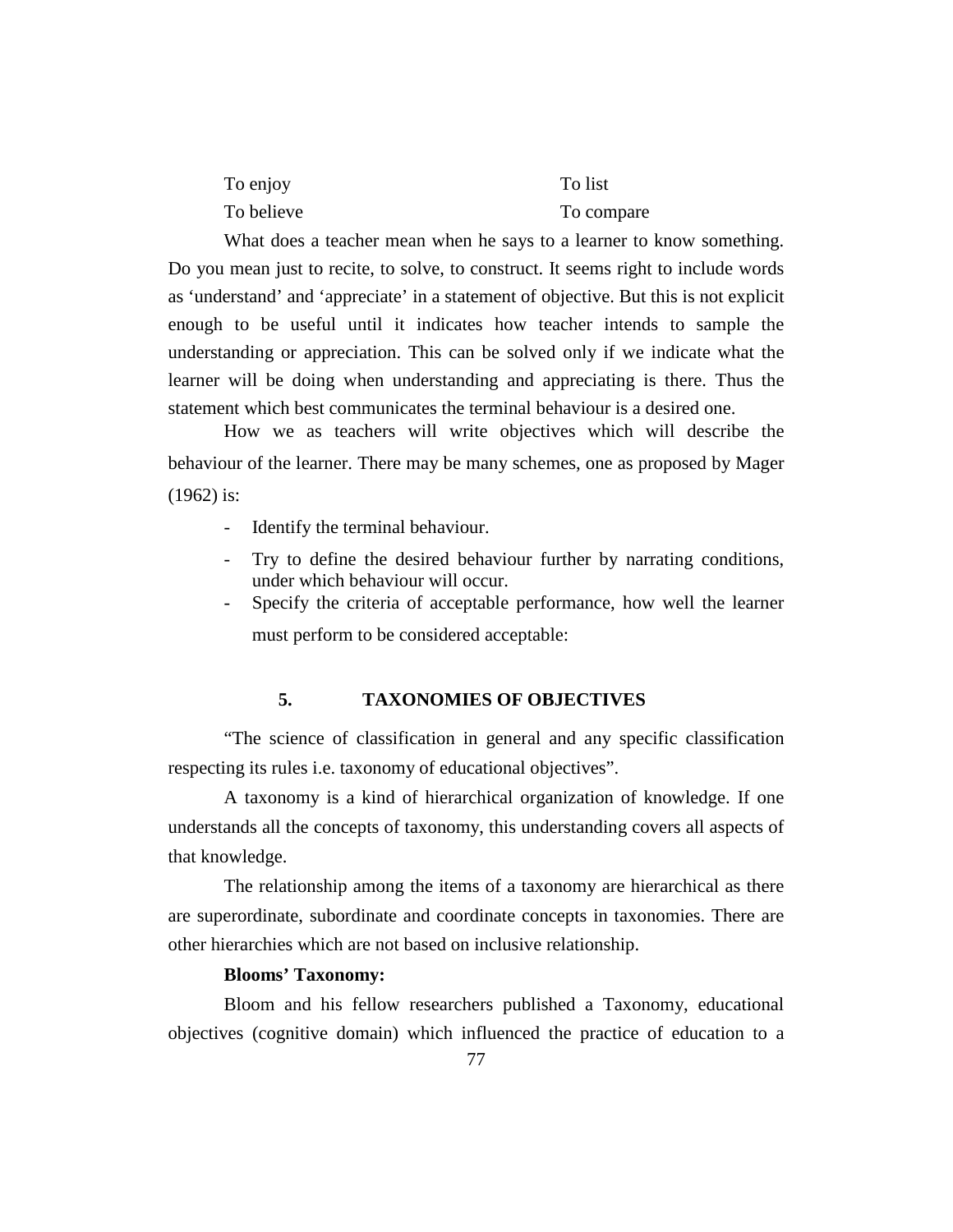large extent. Bloom and his colleagues categorized objectives from simple to complex, or from factual to conceptual. These are actually logical in nature. Bloom (1958) details the cognitive domain as:

#### (A) **Cognitive Domain**

#### 1. **Knowledge**

It is the ability to memorise, recall or otherwise repeat information presented earlier. It is the lowest level in this taxonomy.

For example: list the main tools required to wire a three-way switch.

#### 2. **Comprehension**

It is an ability to interpret or restate the information or the knowledge. For example: Describe the purpose for each of the three wires used in connecting a switch.

#### 3. **Application**

Application is an ability to use or apply knowledge, information, theories, principles or laws to new situations.

For example: Sketch the procedure used when wiring a three-way switch.

#### 4. **Analysis**

It is an ability to divide complex knowledge into its separate parts and to recognise the relationship of those parts.

For example: Calculate the lengths of wire needed in connecting a three way switch to a junction box.

#### 5. **Synthesis**

It indicates the ability to bring together separate elements of knowledge to form new patterns or whole.

For example: Collect all materials needed to carry out the wiring of a three-way switch.

## 6. **Evaluation**

Evaluation means the ability to make judgements or appraisals based on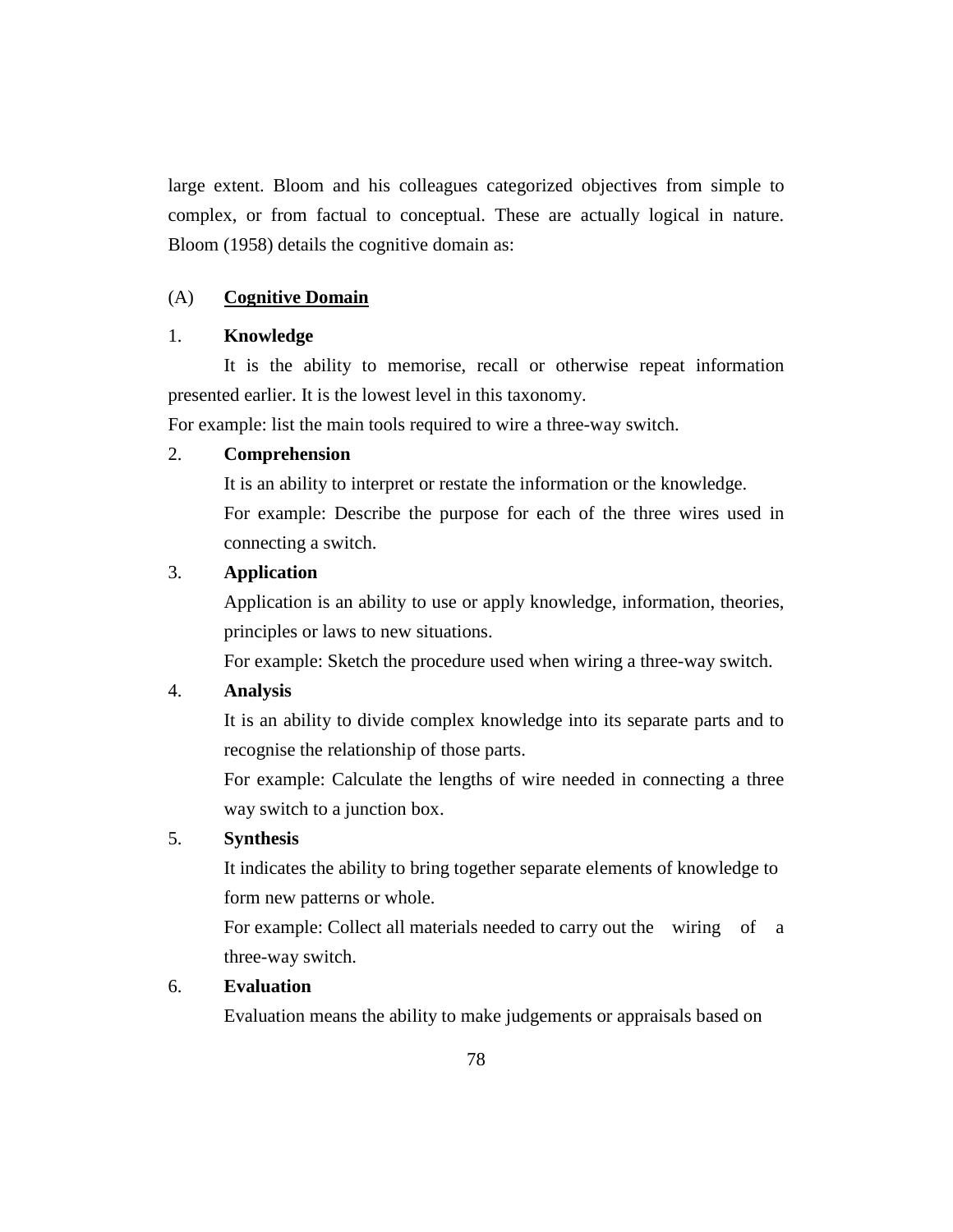knowledge or given criteria.

For example: Evaluate the quality of three-way switch connections with that of a standard product.

## **B. Affective Domain**

For making distinctions between affective behaviours, Krothwohl designed affective domain of objectives. In this domain, interests, attitudes, values, and appreciation are included. Following is short version of this taxonomy.

1. Krathwohl (1964) has organized the affective domain as:

## **Receiving**

The lowest level begins with the student merely receiving stimuli and passively attending to it. It extends to his more actively attending to it. Examples: a student listens attentively to an announcement of a forthcoming meeting for the formation of an ecology action group.

## 2. **Responding**

Willing to react to an event through some form of participation. Example: the student attends the ecology action group meeting. Further be able to reply, answer, following, approve, obey, find pleasure in, etc.

## 3. **Valuing**

Willing to accept an event through the expression of a positive attitude. Example: the student helps the group to formulate plans and draw up a list of activities in which to engage. He/she will accept attain, assume, support, participate, continue, etc.

## 4. **Organisation**

When encouraging situations to which more than one value applies, willingly organises the values, determines the inter-relationship, and accepts some as dominant – i.e. more important to the student.

Example: when the next meeting of the group is scheduled, the students decide to attend, rather than viewing a television program that interests the student or attending a school athletics event. It means that the student will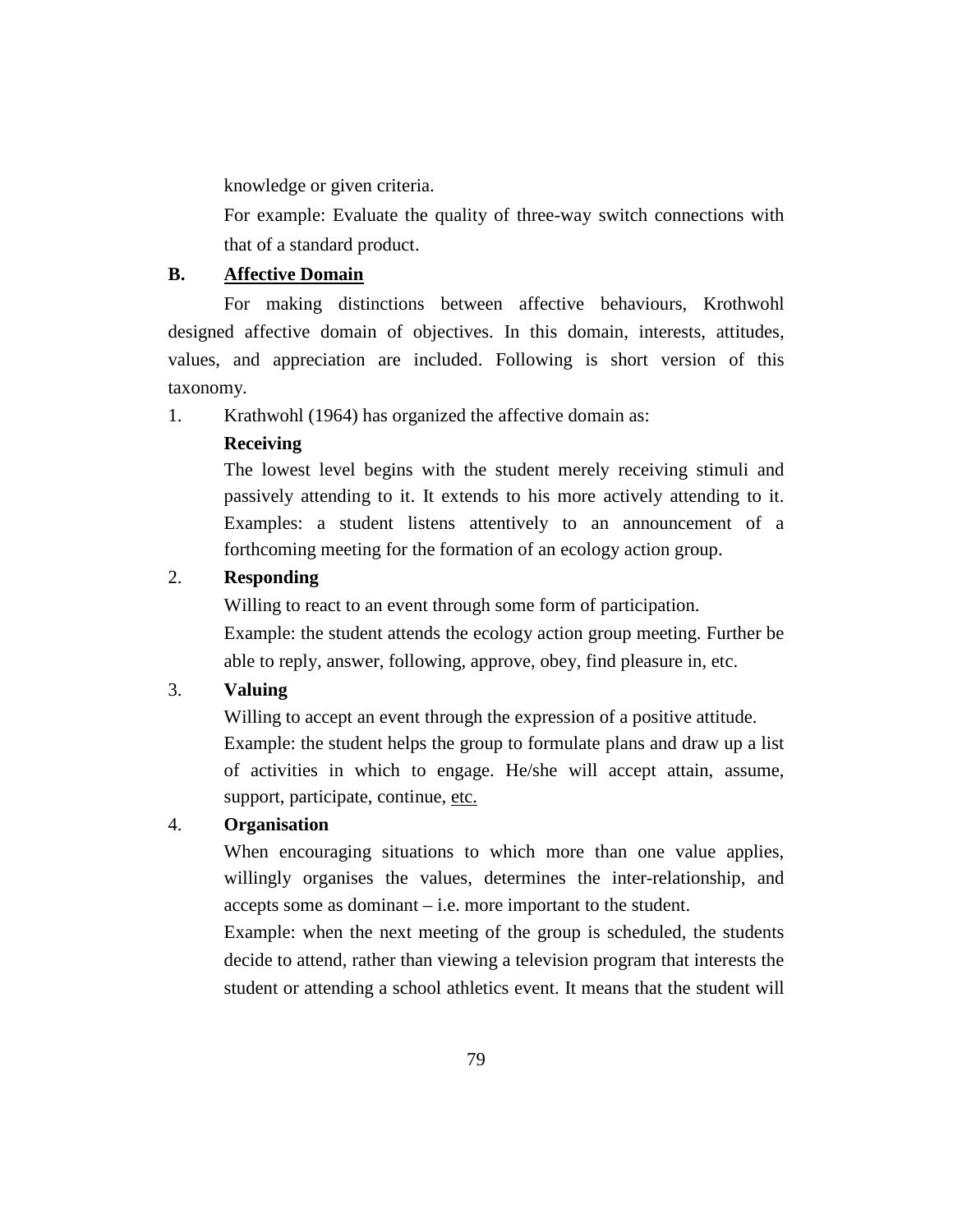be able to organise, select, judge, decide, identify with, develop a plan for, weigh alternatives.

## 5. **Characterisation**

The highest level in the taxonomy is the student's organisation of the values into a system which is a characterisation of himself. It consistently acts in accordance with values the student accepts and incorporates the behaviour as a part of his or her personality.

Example: to continue an active participation in the ecology action group program for many years. The student believes, practices, continues to, carries out, becomes part of his or her code of behaviour.

#### **(C) Psychomotor Objectives**

These objectives involve physical performance or skill. This domain was not presented by Bloom et-al. But can be adapted to physical activities. Harrow, Simpson and others described this taxonomy for psychomotor objectives. The main elements of Harrows' taxonomy are as:

#### 1. **Reflex Movement**

These include involuntary muscle responses to stimuli. Such movements are instinctive and not learned. For example, stiffen, extend, flex, or stretch arms and legs.

#### 2. **Basic Fundamental Movements**

Body movement patterns are developed during early life. They build upon reflex movements and are basic to all normal psychomotor activities: Examples: crawl, walk, run, jump, reach and grasp.

#### 3. **Perceptual Abilities**

Observing and interpreting stimuli in the environment to which a person is exposed, requiring a movement for adjustment. Perceptions involve kinaesthetic awareness, like a change in body balance, visual or auditory discriminatin, tactile or sense of touch discrimination and coordination of eye-hand and eye-foot movements. Examples of such movements are turn, bend, balance, catch an object, kick a ball, perform a simple dance.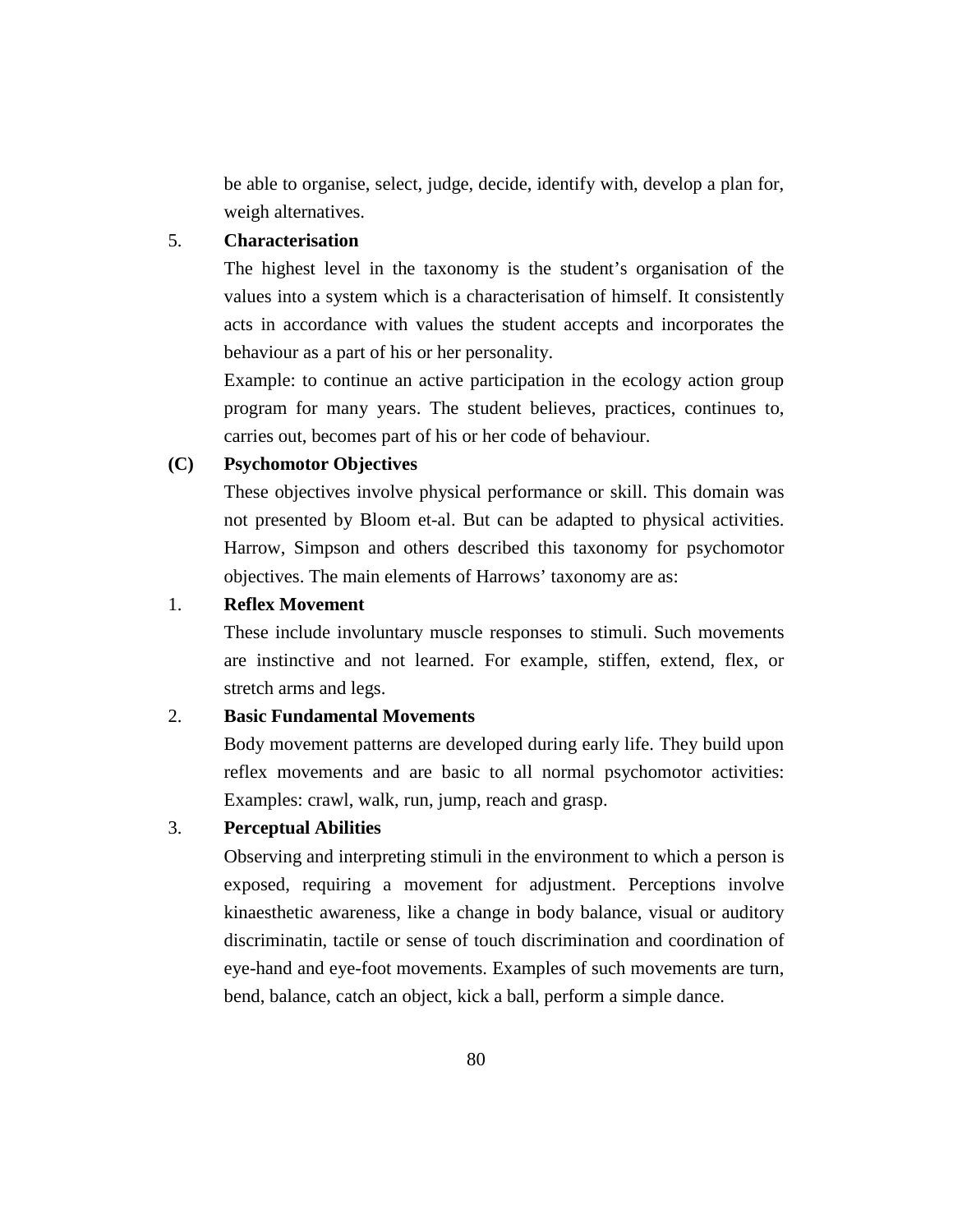#### 4. **Physical Abilities**

These include endurance, strength flexibility and agility of movements. Highly skilled movements cannot be developed without a satisfactory foundation in these abilities. Examples: endure physical activity for a long time, make quick motions, stop and restart a movement and moving of heavy objects.

#### 5. **Skilled Movements**

Performing complex actions efficiently. Actions are normally based upon basic fundamental movements and use both perceptual abilities and simple, compound or complex physical abilities which with practice result in skilled movement performed with ease and proficiency. Examples: play a musical instrument, use a hand tool, assemble parts, operate a vehicle, adjust a machine.

#### 6. **Non-discursive Communication**

Physical movements that communicate feelings which are both reflective and learned. They include expressive movements like posture, gestures, facial expressions, and interpretive movements that are aesthetic or creative in form. Examples: changes in facial expression, physical expressions of emotions and feelings.

In short, Taxonomy is not perfect both logically and empirically, still it is useful and helpful for teachers. It organizes thinking in far better way than when teachers do not use taxonomy. This practical gain nullifies the criticism.

#### **6. AIMS AND CURRICULUM**

Any instructional system becomes increasingly efficient when teachers think what is to be taught. This means that there is positive relationship between effectiveness of an instructional scheme and educator's concern that the right goals are being sought. Educators at levels are concerned with curriculum. Curriculum is defined by different experts in different ways because they have different perception of what curriculum should be. Some see it as a list of subjects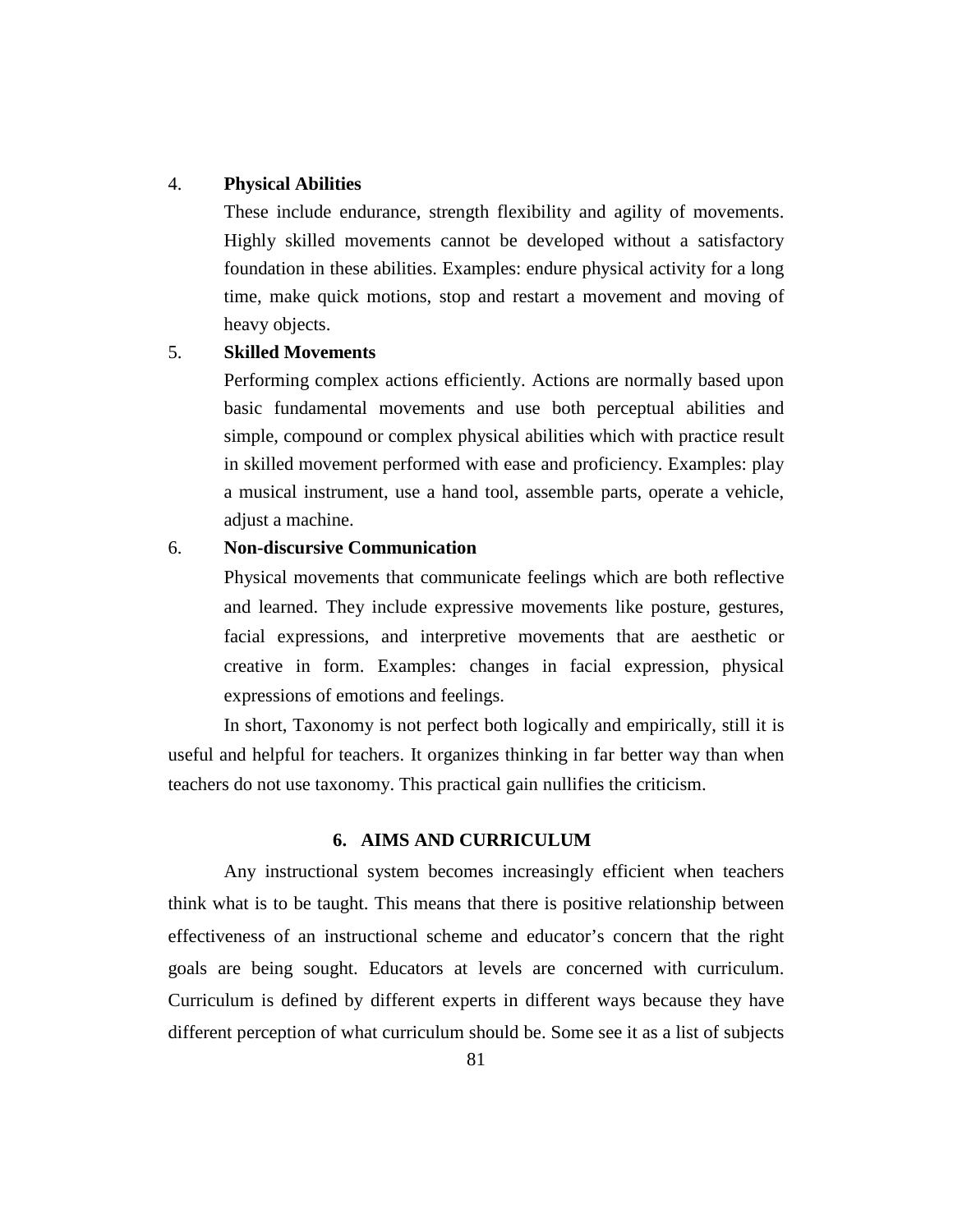to be studied. Others think it as an entire course content while some visualize it as set of planned learning experiences.

Where does curriculum document come from? Naturally it is the reflection of culture. In a society like ours, decisions regarding curriculum development process reflect the competing forces which intend to influence future generations.

In curriculum process the first phase is the selection of aims, goals and objectives. One of the major difficulties of curriculum process is the translation of general aims to specific objectives of the classroom. The aims are expected outcomes expressed as patterns or categories of behaviour. These are kinds of behaviour which the educator hopes the students will exhibit as a result of the education they receive.

Classroom teachers are not usually involved in formulating aims and goals for curriculum. One exception is that a teacher who becomes a part of subject syllabus committee contributes in formulating goals. A teacher is principally concerned with interpretation and translating goals in operational objectives i.e. when organizing and carrying out learning experiences. It is important while writing objectives to reflect upon the functions they would serve. Firstly objectives provide direction to the curricular activity and to anyone interested in educational process such as students, teachers, administrators, parents, etc. If learner and teachers know what is expected of them, it is more likely that they may struggle to achieve it.

Secondly, a function of objective is to provide base for a rational and logical curriculum planning. If teachers are aware of what is expected from learners, they are able to plan appropriate content, learning activities and evaluation strategies. Such an approach is clearly superior than any haphazard approach to the selection of curriculum experiences.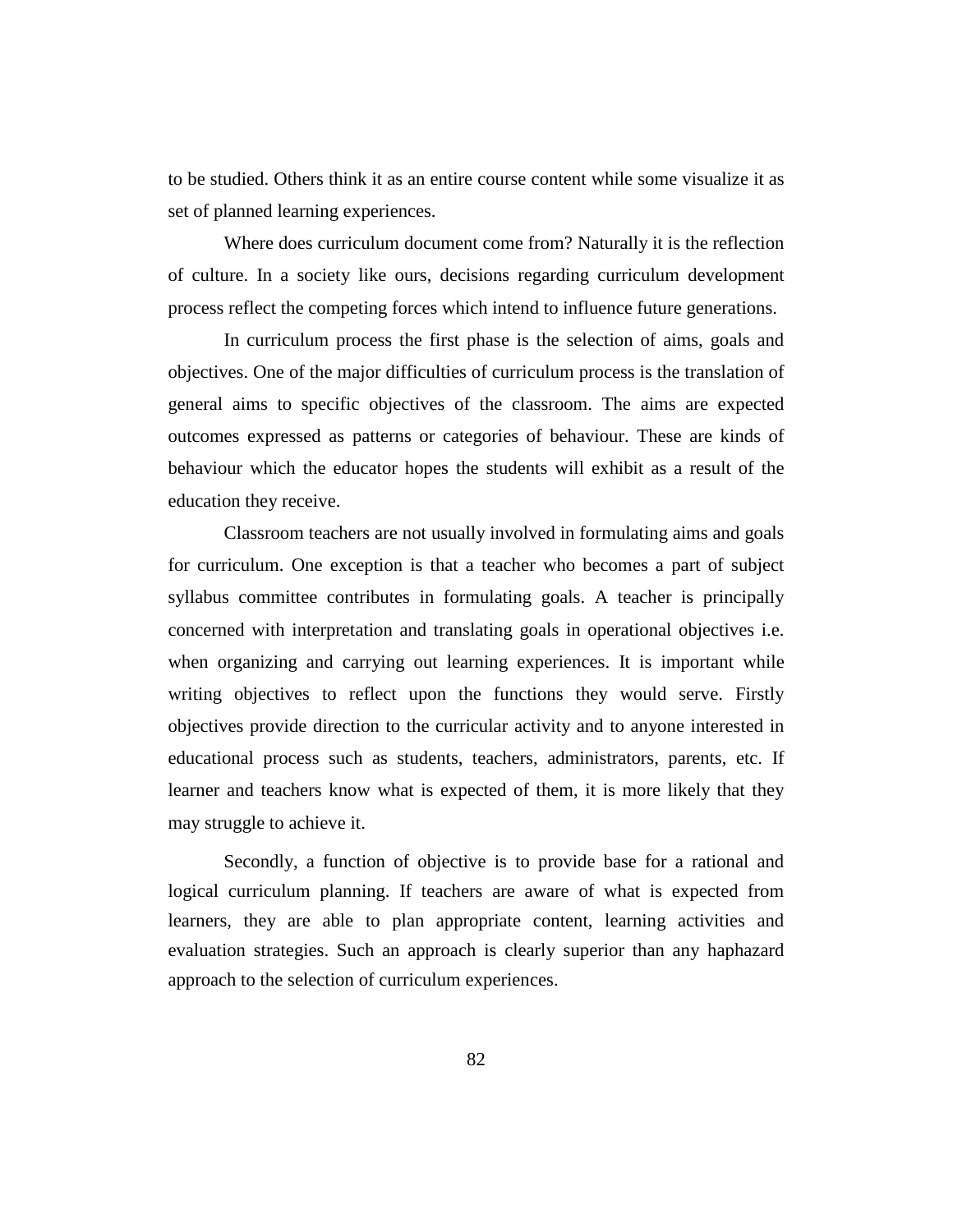Thirdly an important function of objective is to provide a base for student assessment. Assessment is a necessary activity, but its true value is frequently over looked. In simple terms, assessment is valuing the students on stated objectives. The functional value of objectives must be kept in mind while stating them.

#### **6.1 General or Unit Objective**

These are guide for preparing a unit or selection of curriculum. For example, a typical unit would cover a term, a semester or a year. General objectives represent a translation of goals into a more specific direction for action. But these are more general than instructional objectives. A unit/lesson may have four to five objectives and these indicate the nature of that course. Typically, a curriculum such as syllabus will have a list of general objectives following from previously stated goals and teachers have to translate these into specific classroom action.

#### **6.2 Specific or Instructional Objectives**

We as teachers when prepare objectives for a lesson, are actually writing instructional or specific objectives. These are precise statements which relate to small time and content, manageable by us. These are derived from unit/lesson objectives or sometimes from goals.

#### **6.3 Behavioural Objectives**

These are intended outcomes of learner's observable behaviour and are outcomes of instruction seen in terms of student's behaviour. According to Mager (1962) criteria for writing behavioural objectives are:

- 1. A description of student observable, terminal behaviour (observable behaviour).
- 2. A statement of important conditions under which the behaviour is to occur. (Conditions)
- 3. A definition of the standard of acceptable performance (standard).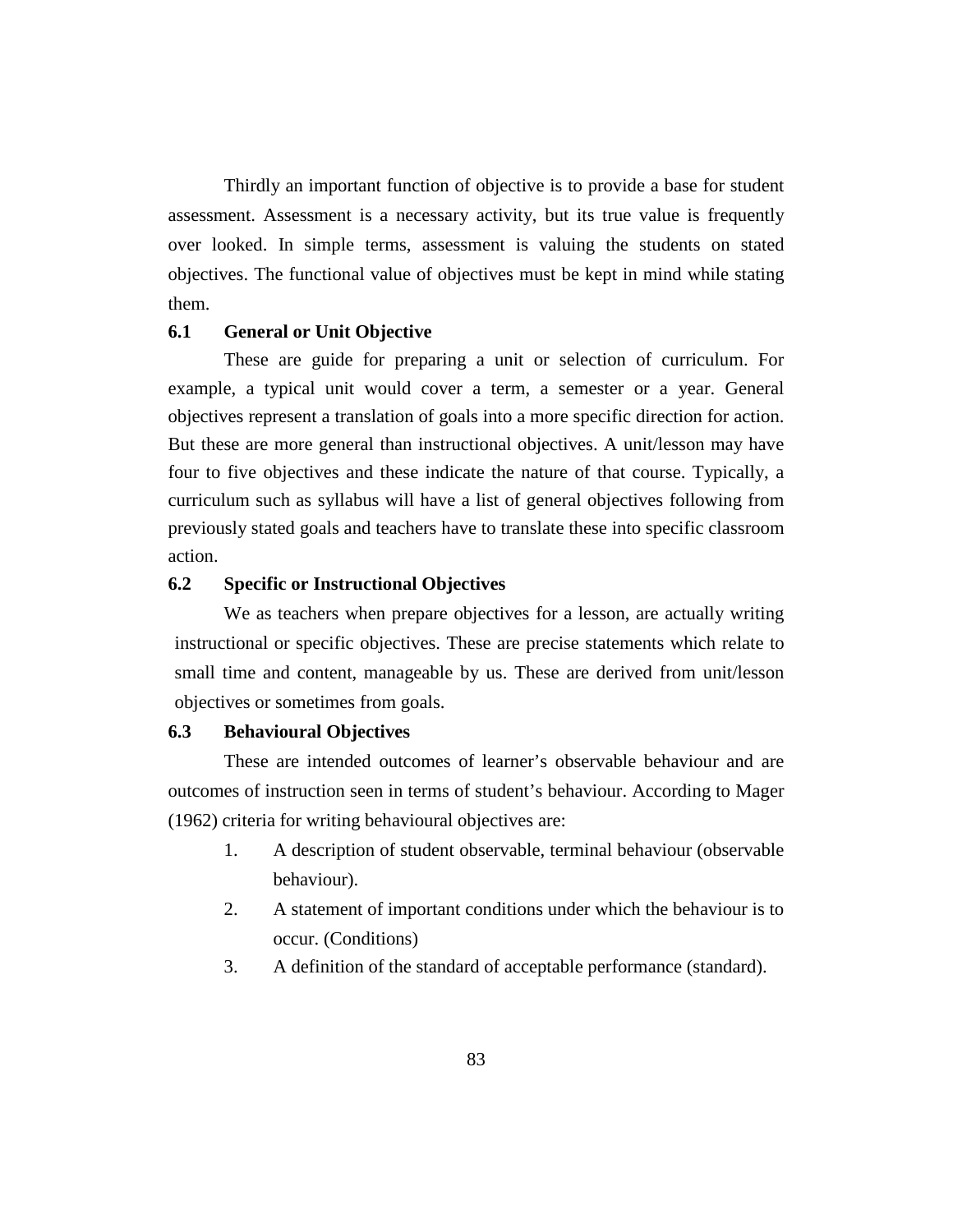#### **6.4 Features of Effective Objectives**

Here question arises what are the features of effective objectives? This is an important question because objectives play a vital role in curriculum development.

Characteristics of effective objectives as listed by experts are:

#### 1. **Comprehensiveness**

Objectives should cover aims and goals which these objectives represent. Aims and goals provide broad purposes, while objectives provide specific intentions to cater this. Objectives must be comprehensive.

## 2. **Consistency**

Alongwith comprehensiveness, objectives should be consistent with each other as well with the aims from which they come. They must also have positive correlation with each other. Usually confusion arises within schools when objectives are developed without consideration of school goals or aims.

## 3. **Attainability**

Objectives must be attainable. While designing objectives, one must consider the level of student's competency, time, resources so that objectives of the curriculum may be attained.

#### 4. **Suitability**

Curriculum developers agree that objectives must satisfy the student's needs. What are their needs? Are the developed objectives suitable to their needs? Are the objectives suitable to learners maturation? Are the objectives suitable to learners social set up?

## 5. **Validity**

Objectives must represent the reality they support. Objectives should state what we want them to state. This criterion is important when applied to assessment of students learning. What is measured is indeed a part of the curriculum?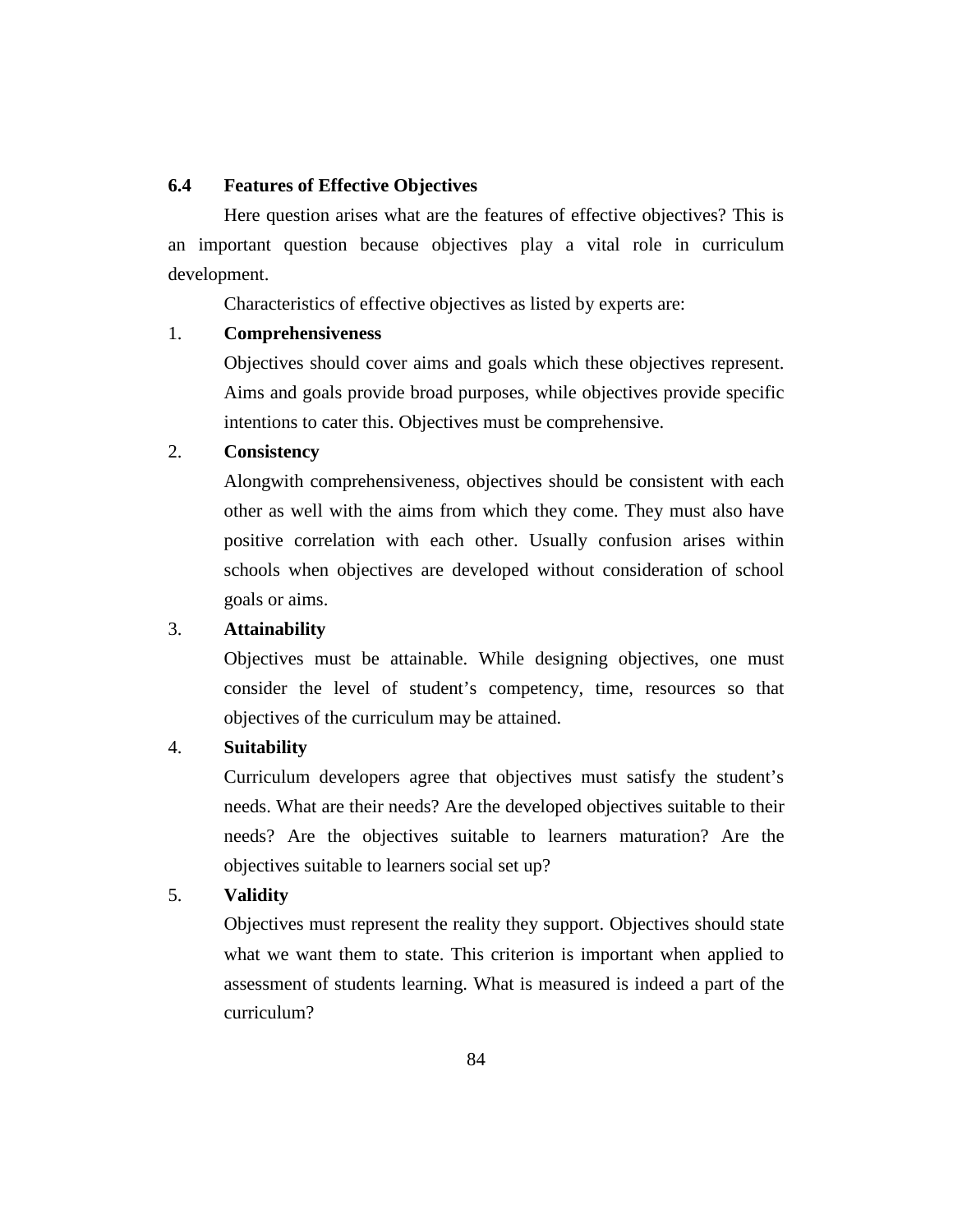#### 6. **Specificity**

Objectives must be understandable to all concerned, for this, statements of objectives should be free of ambiguity. If objectives lack specificity, they are to be misunderstood.

#### 7. **Measurability**

As you are aware, the criterion of determining the quality of an educational institution depends very much on the extent to which it achieves the objectives it has set for itself. The objectives must be translated into specific and operational definitions.

#### 8. **Unambiguous**

The objectives should have their exact, real and true meaning. If the objectives are clearly defined, then the students know exactly what they are trying to do. However, the objective should be unambiguous.

Idealists, naturalists and realists all agree that education has always had aims which are outside the education process. According to them, education is growth.

Educational aims in Islam are perfect as educational ideals. They according to Siddique (1986), p.25) perform these normative functions as:

- 1. Give direction to the educative process and determine the role of teacher.
- 2. Motivate the students to accomplish through and determine the character and direction of their experience.
- 3. Provide the educator with a criteria of evaluating the educative process.

## (i) **Objectives of Educational System as Determined by Commission on National Education (1959)**

This report contains the following objectives:

To reorient and reorganize the education in Pakistan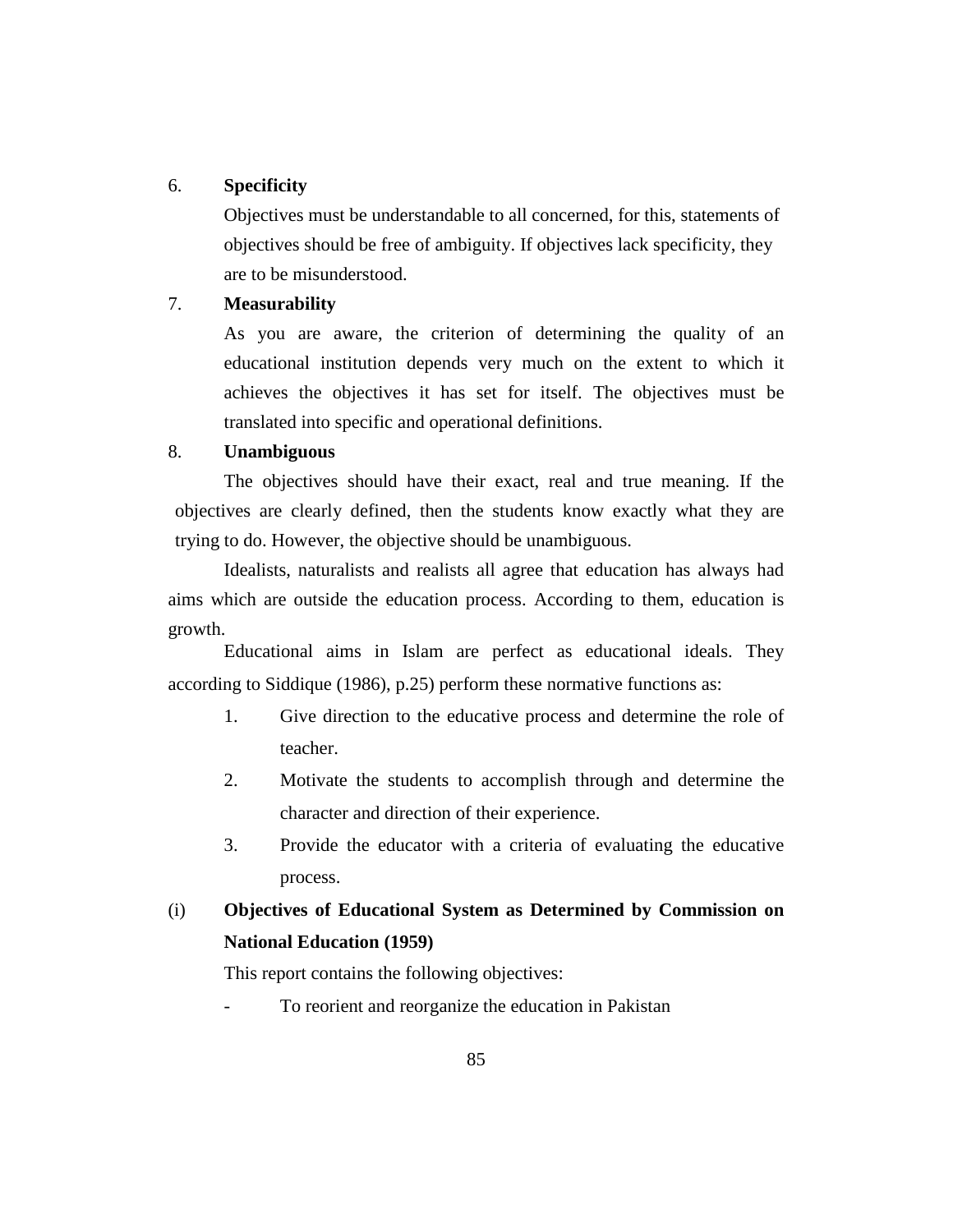- To meet the individual and collective needs and aspirations of the people of the country.
- To equip all the people to lead productive public lives and full personal lives according to their talents and interests.
- To play a fundamental part in the preservation of the ideals which led to the creation of Pakistan and strengthen the concept of a nation.
- To strive to create a sense of unity and of nationhood among the people of Pakistan.
- To create a social welfare state according to our concept of justice and brotherhood.
- To provide training to a leadership group in engineering, skills of government, and commercial development.
- To fulfil the need for scientists, engineers and technicians.

#### (ii) **The Education Policy 1972-1980**

This policy has enlisted these objectives:

- 1. Ensuring the preservation, promotion and practice of the basic ideology of Pakistan and making it a code of individual and national life.
- 2. Building up national cohesion by promoting social and cultural harmony compatible with our basic ideology through the conscious use of the educational process.
- 3. Building up and nurturing the total personality of the individual, dynamic, creative and capable of facing the truth as it emerges from the objective study of reality: an individual able to comprehend fully the nature of technical and social change and having deep concern for the improvement of society.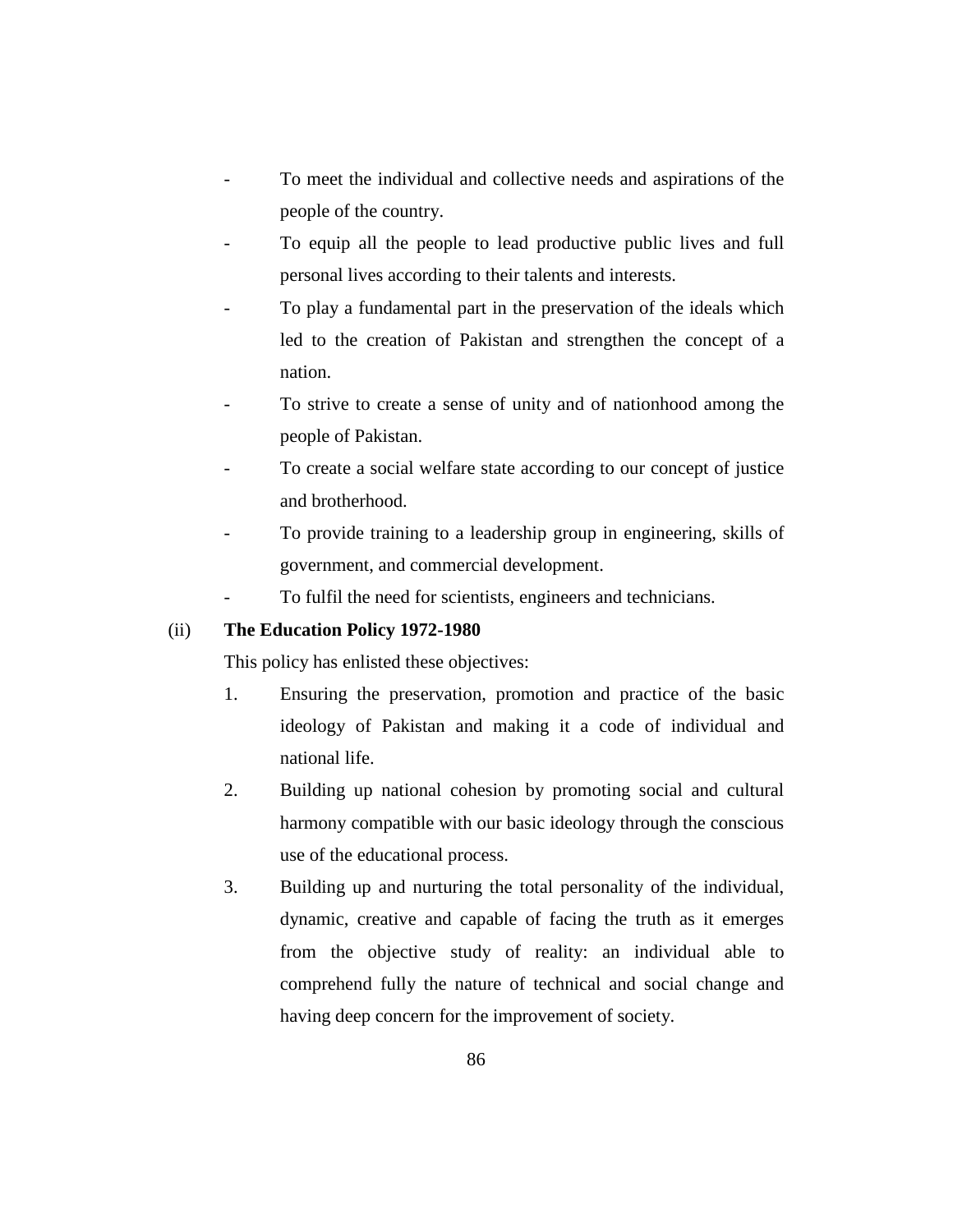- 4. Mobilizing the youth for leadership roles through participation in programs of social service and environmental improvement, and by inculcating in them the dignity of labour.
- 5. Eradicating illiteracy within the shortest possible time through universalisation of elementary education and massive adult education program.
- 6. Equalizing access to education through provision of special facilities for women, under-privileged groups and mentallyretarded and physically handicapped children and adults in all areas in general and the backward areas in particular.
- 7. Designing curricula relevant to the nation's changing social and economic needs compatible with our basic ideology and providing a massive shift from general education to more purposeful agrotechnical education.
- 8. Providing a comprehensive program of studies through the integration of general and technical education and by keeping options open for transfer from one course of study to another.
- 9. Providing academic freedom and due autonomy to educational institutions within the framework of national objectives and requirements.
- 10. Ensuring active participation of teachers, students and representatives of parents and the community at large in educational affairs.
- 11. Generally promoting the welfare, dignity and sense of responsibility of teachers and students.

#### (iii) **National Education Policy (1979)**

**"**Educational policy reflect aspirations of a nation and embody principles of actions derived from philosophic choices considered most suitable for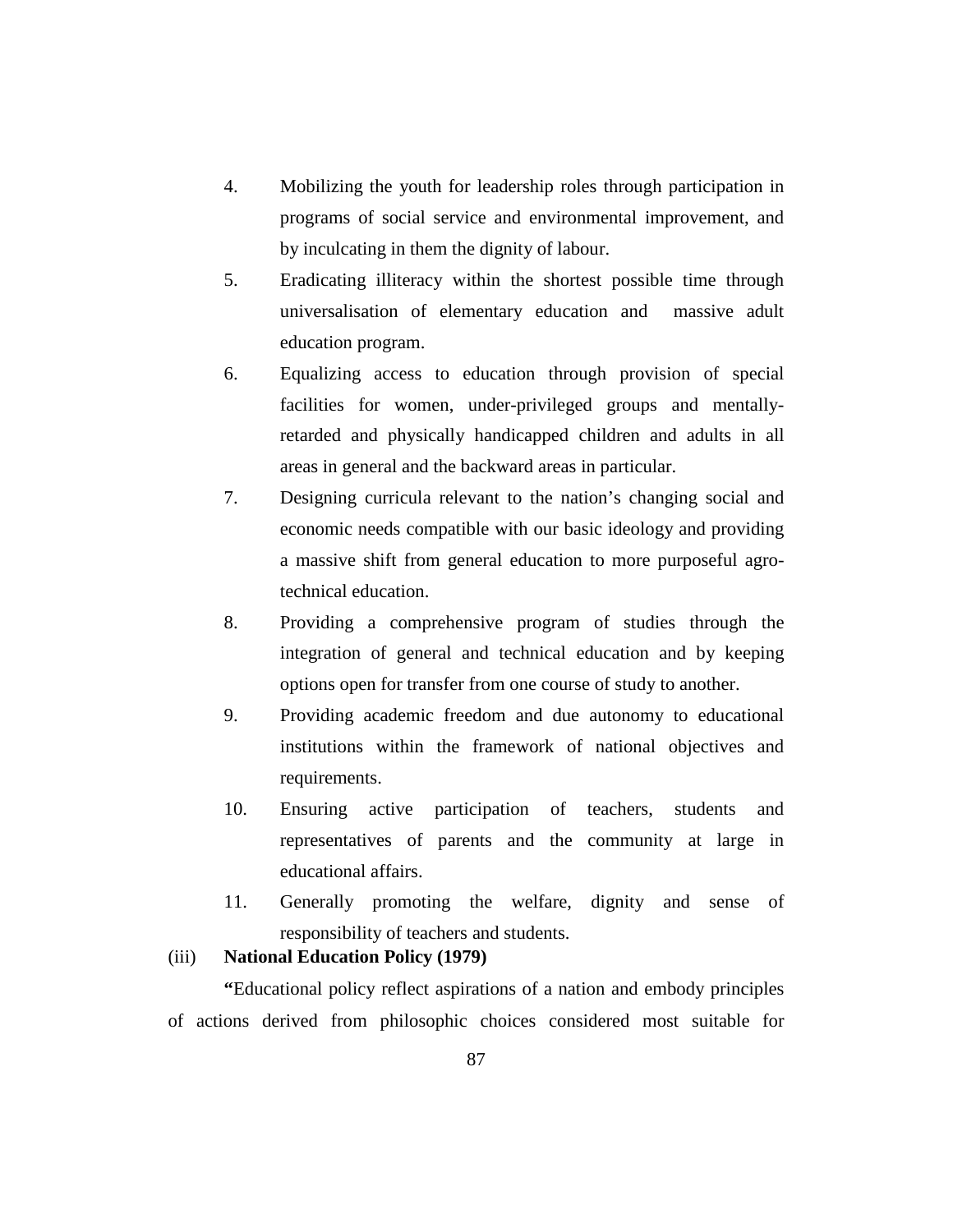achievement of goals" is the opening sentence of this policy. Aims are provided under the "National Aims of Education and their Realization". While introducing aims, policy states that aims should be consistent with national faith, ideology and aspirations. So these aims are being listed here:

- **a)** To foster in the hearts and minds of the people of Pakistan in general and the students in particular a deep and abiding loyalty to Islam and Pakistan and a living consciousness of their spiritual and ideological identity thereby strengthening unity of the outlook of the people of Pakistan on the basis of justice and fairplay.
- **b)** To create awareness in every student that he, as a member of Pakistani nation is also a part of the universal Muslim Ummah and that it is expected of him to make contribution towards the welfare of fellow Muslims inhabiting the globe on the one hand and to help spread the message of Islam throughout the world on the other.
- **c)** To produce citizens who are fully conversant with the Pakistan movement, its ideological foundations, history and culture so that they feel proud of their heritage and display firm faith in the future of the country as an Islamic state.
- **d)** To develop and inculcate in accordance with the Quran and Sunnah, the character, conduct and motivation expected of a true Muslim.
- **e)** To provide and ensure equal educational opportunities to all citizens of Pakistan and to provide minorities with adequate facilities for their cultural and religious development enabling them to effectively participate in overall national effort.
- **f)** To impart quality education and to develop fully according to their capacity, each individuals potentialities, through training and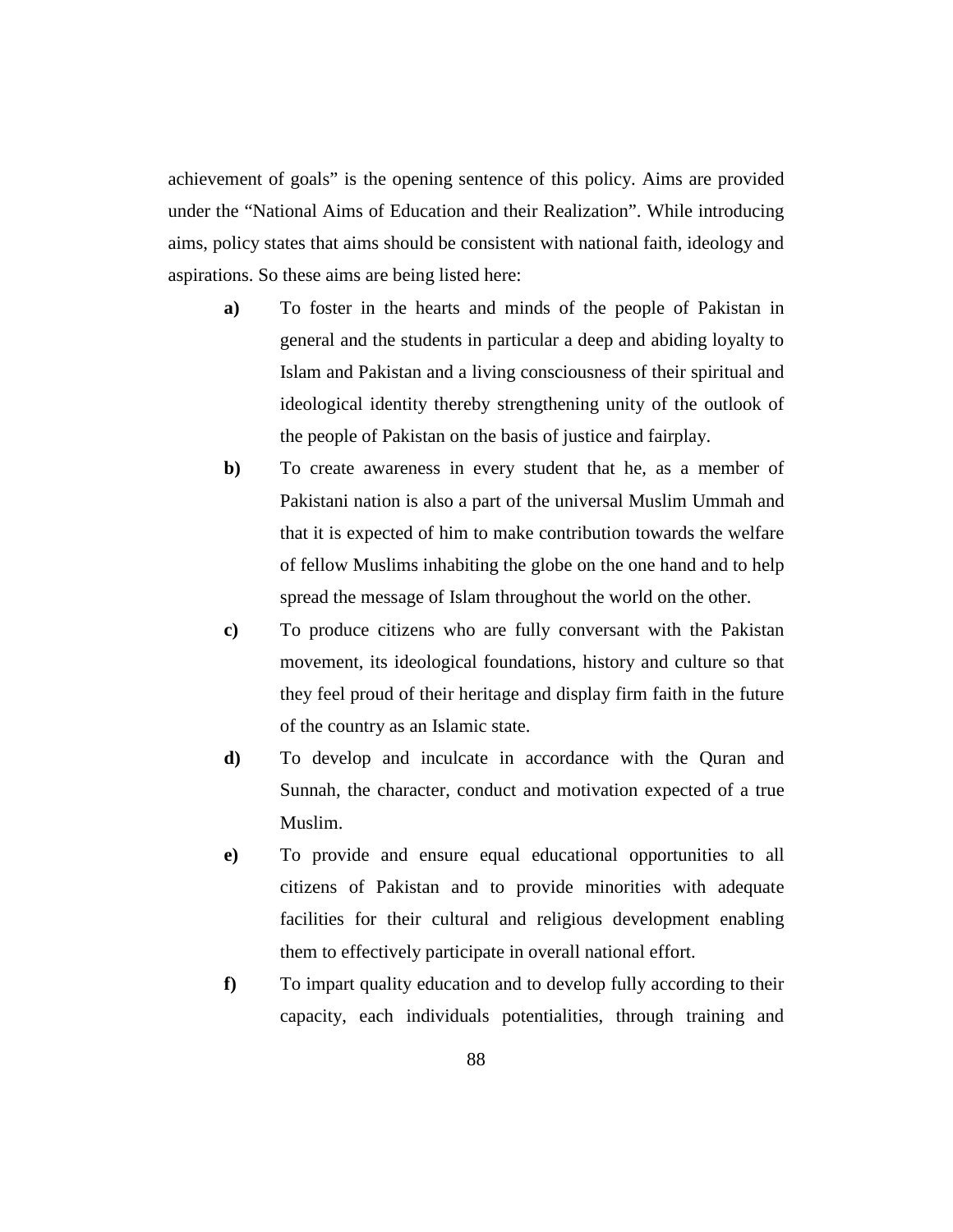retraining and to develop the creative and innovative faculties of the people with a view to building their capability to effectively manage social, natural and productive forces, consistent with the value system of Islam.

- **g)** To provide a minimum acceptable level of educational literacy and fundamental education to all citizens of the country particularly the young, irrespective of their faith, caste and creed in order to enable them to participate productively in total national effort.
- **h)** To create interest and love for learning and discipline among the young and to ensure that every student is imbued with the realization that education is a continuous and a life-long process.
- **i**) To promote and strengthen scientific, vocational and technological education, training and research in the country and to use this knowledge for socio-economic growth and development thereby ensuring a self-reliant and secure future for the nation.

#### **(iv) National Education Policy (1992)**

First chapter of this policy is devoted to 'content and conceptual framework'. It has recognised that efforts were made in 1959, 1972 and 1979 but financial resources, poor appreciation of educational priorities, inadequate delivery system and population pressure remained barrier to the full execution of desired change. National Education Policy 1992 has listed the following aims:

- 1. To ensure the preservation, promotion and practice of the basic ideology of Pakistan and making Islam a code of individual and national life for the purpose of reformation of the society, its development and national cohesion.
- 2. To stimulate creative interest in the study of man and nature, and to build up and nurture the total personality of the individual so as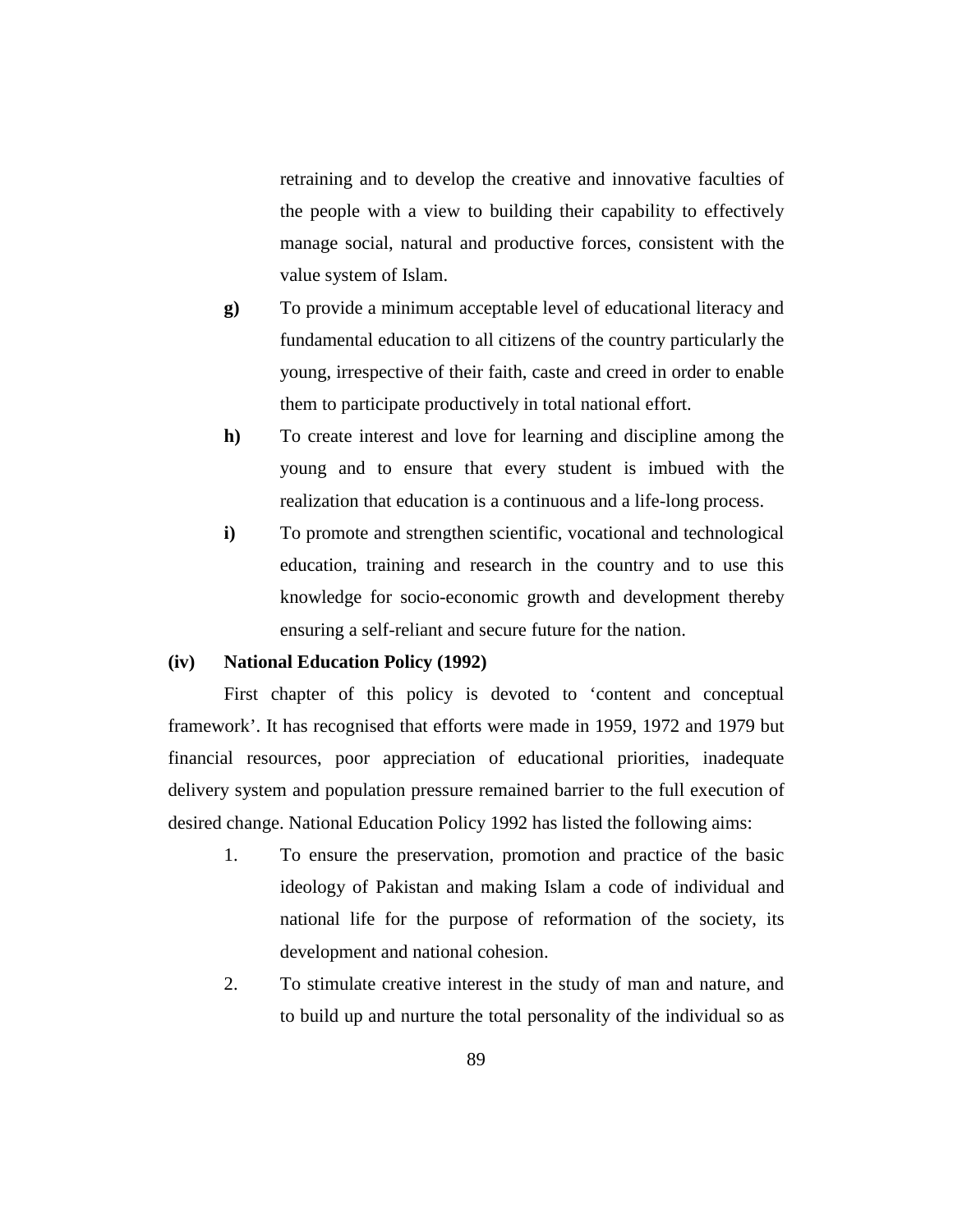to make it dynamic, creative, critical and capable of facing the truth as it emerges from the objective study of reality, and to enable the youth to earn an honourable living for themselves and contribute to the development of the country.

- 3. To mobilize the youth for national service through participation in programs of social service and environmental improvement, to inculcate in them respect for the dignity of labour, and to develop in them a sense of beauty, grace and harmony.
- 4. To equalize access to education through provision of special facilities for (a) women, (b) poor and (c) mentally retarded and physically handicapped children and adults in all areas in general and backward areas in particular.
- 5. To eradicate illiteracy within the shortest possible time through (a) universalization of primary education, and (b) a massive adult education program.
- 6. To redesign curricula relevant to the nation's changing social and economic needs and providing a massive shift from general education to more purposeful agro-technical, scientific and professional education.
- 7. To provide academic freedom and due autonomy to higher education institutions within the framework of national objectives and requirements.
- 8. To ensure the active participation of teachers, students and representatives of parents and the community at large in educational affairs.
- 9. To promote the general welfare, dignity, status and sense of responsibility of teachers, and students and to encourage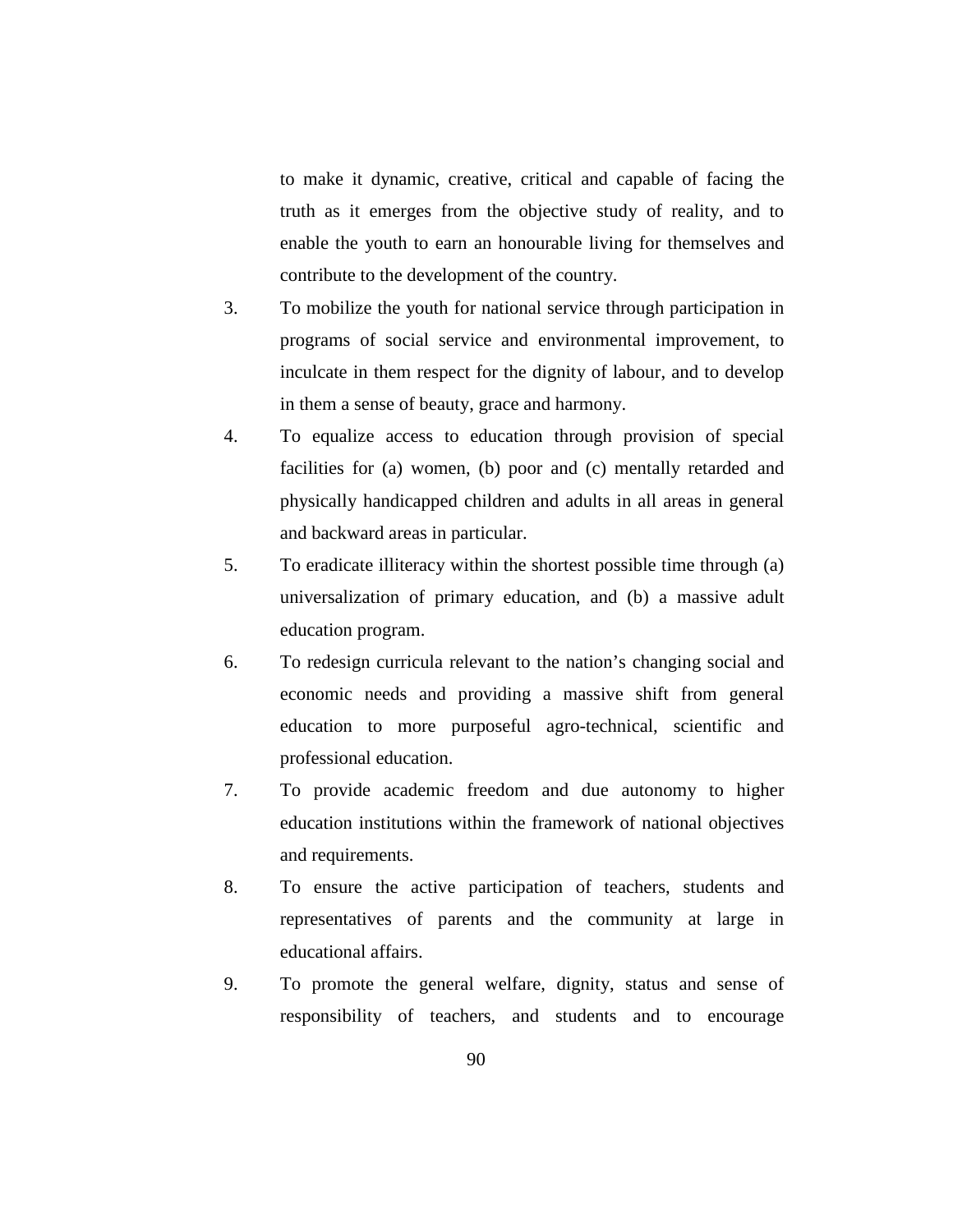professionalism as well as ensure accountability of the academic community.

- 10. To create in people a capacity for self-learning and self-reliance so that their learning process continues throughout life.
- 11. To obviate ethnic prejudices and superstitions, discourage consumerism, fanaticism and sectarianism, and to promote national cohesion.
- 12. To emphasize and promote research in higher education institutions.

#### **(v) National Education Policy (1998-2010)**

This policy is framed in the perspective of historical developments, modern trends in education, training and emerging requirements of the society in terms of National integrity and socio-economic development. Chapter 2 of this policy details the aims, and objectives of the policy. Here are the objectives of the policy (pp.6-8)

- 1. To make the Quranic principles and Islamic practices as an integral part of curricula so that the message of the Holy Quran could be disseminated in the process of education as well as training. To educate and train the future generation of Pakistan as true practising Muslims who would be able to enter the next millennium with courage, confidence, wisdom and tolerance.
- 2. To achieve universal primary education by using formal and nonformal approaches to provide a second opportunity to school dropouts by establishing basic education community schools all over the country.
- 3. To meet the basic learning needs of children in terms of learning tools and contents.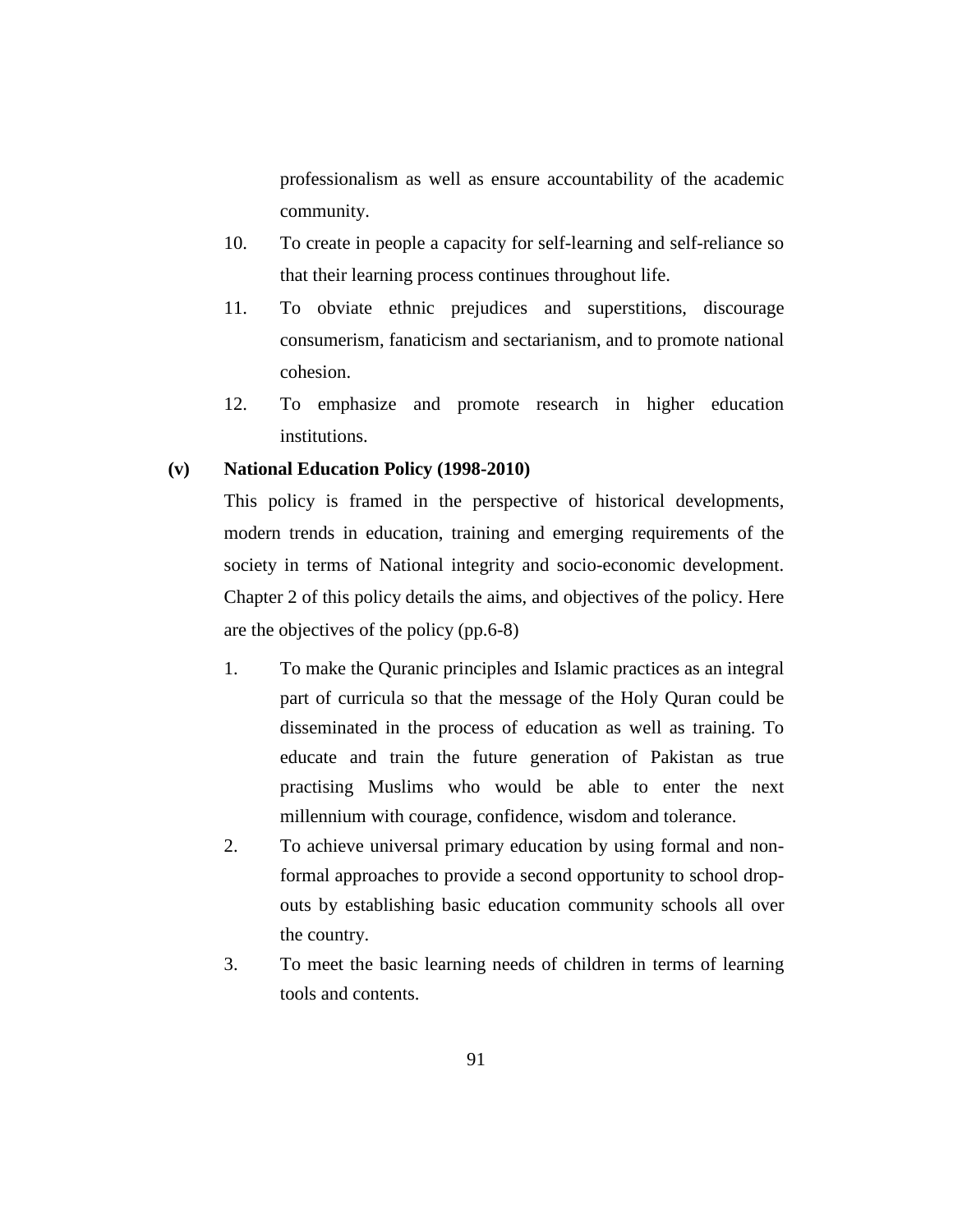- 4. To expand basic education qualitatively and quantitatively by providing the maximum opportunities for free access to every child. The imbalances and disparities in the system will be removed to enhance access by increasing the number of middle and secondary schools.
- 5. To ensure that all the boys and girls, desirous of entering secondary education, get access to schools.
- 6. To lay emphasis on diversification so as to transform the system from supply-oriented to demand-oriented. To attract the educated youth to the world of work at various educational levels so that they may become productive and useful citizens and contribute positively as members of society.
- 7. To make curriculum development a continuous process and to make arrangements for developing a uniform system of education.
- 8. To prepare the students for the pursuit of professional and specialized education.
- 9. To increase the effectiveness of the system by institutionalizing inservice training of teachers, teacher trainers and educational administrators. To upgrade the quality of pre-service teacher training programs by introducing parallel programs of longer duration at post-secondary and post-degree levels.
- 10. To develop a viable framework for policy, planning and development of teacher training programs, both in-service and preservice.
- 11. To develop technical and vocational education in the country for producing trained manpower, commensurate with the needs of industry.
- 12. To improve the quality of technical education so as to enhance the chances of employment of Technical and Vocational Education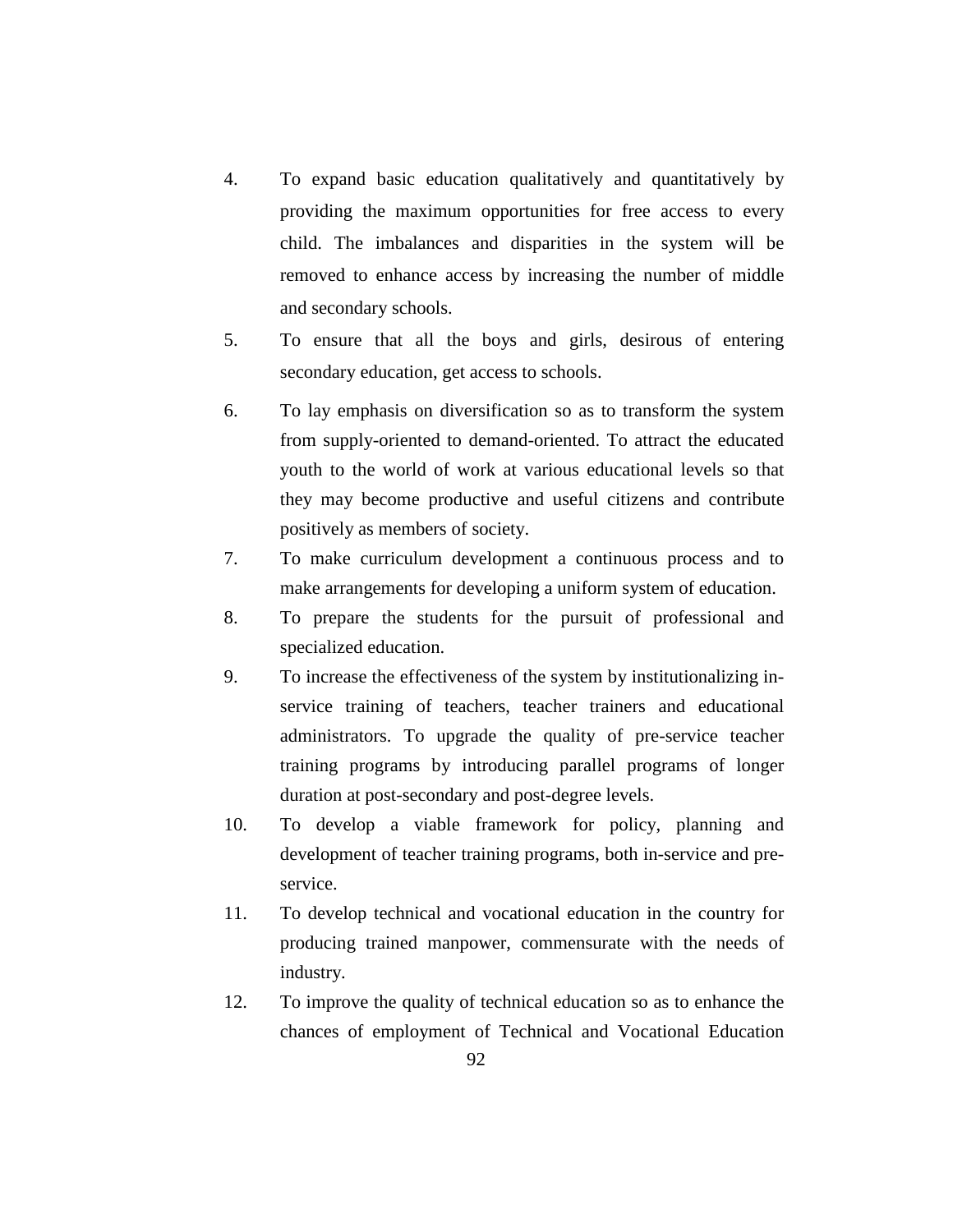(TVE) graduates by moving from a static, supply-based system to a demand-driven system.

- 13. To popularize information technology among children of all ages and prepare them for the next century. To emphasize different functions of computers as a learning tool in the classroom. To employ information technology in planning and monitoring of educational programs.
- 14. To encourage the private sector to take a percentage of poor students for free education.
- 15. To institutionalize the process of monitoring and evaluation at all levels. To identify indicators of quality and to adopt corrective measures during the process of implementation.
- 16. To achieve excellence in different fields of higher education by introducing new disciplines/emerging sciences in the universities, and transform selected disciplines into centres of advanced studies, research and extension.
- 17. To upgrade the quality of higher education by bringing teaching, learning and research process in line with international standards.

The mission of the objective is to transform Pakistani nation into an integrated cohesive entity so that Pakistan can compete the challenges of  $21<sup>st</sup>$ Century.

#### **(vi) National Education Policy (2009)**

Education is a vital investment for human and economic development and is influenced by the environment within which it exists. Changes in technology, employment patterns and general global environment require policy responses. The National Education Policy 2009 was an attempt to address such changes. The aims and objectives of the policy are: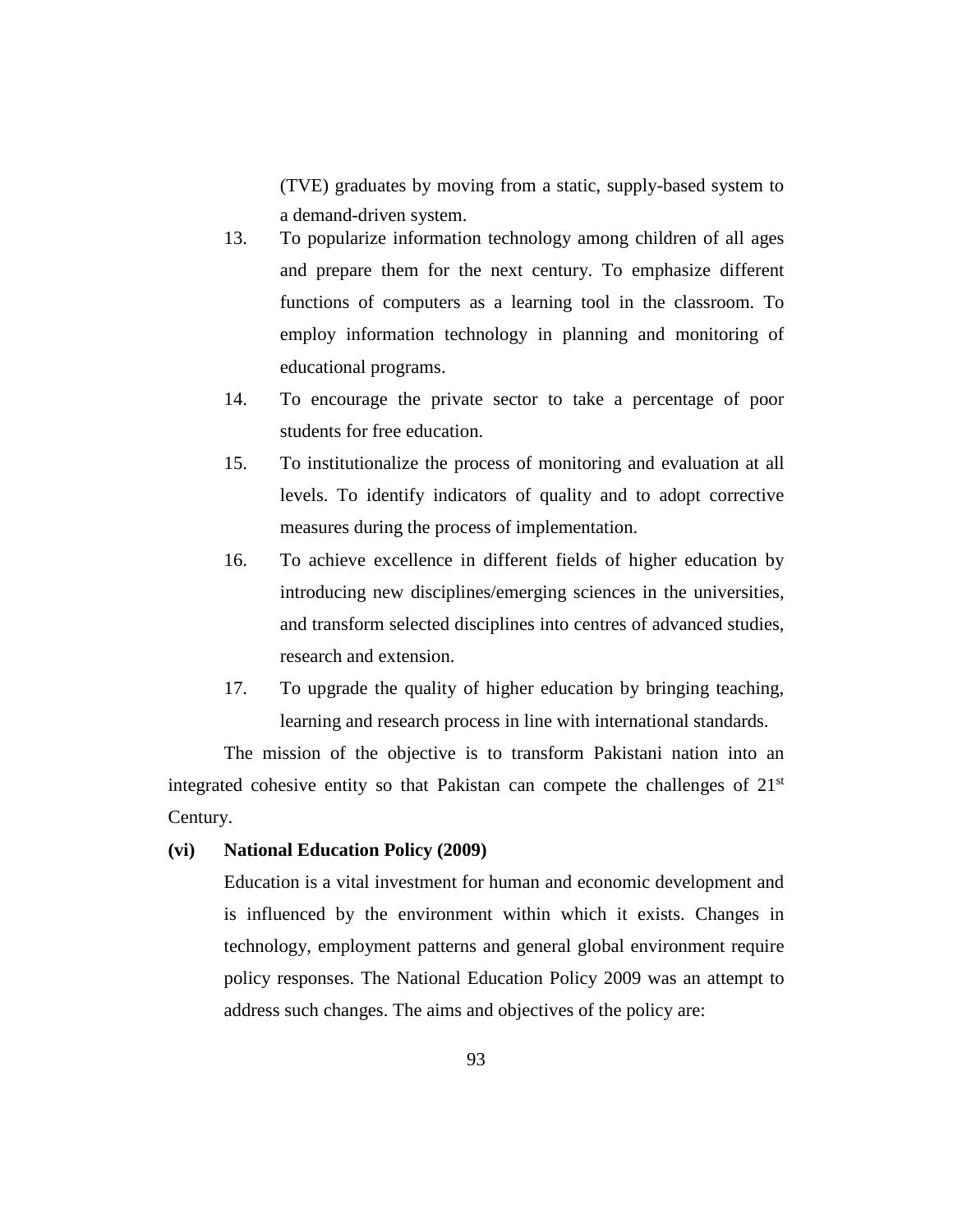- 1. To revitalize the existing education system with a view to cater to social, political and spiritual needs of individuals and society.
- 2. To play a fundamental role in the preservation of the ideals, which led to the creation of Pakistan and strengthen the concept of the basic ideology within the Islamic ethos enshrined in the 1973 Constitution of Islamic Republic of Pakistan.
- 3. To create a sense of unity and nationhood and promote the desire to create a welfare State for the people of Pakistan
- 4. To promote national cohesion by respecting all faiths and religions and recognise cultural and ethnic diversity.
- 5. To promote social and cultural harmony through the conscious use of the educational process.
- 6. To provide and ensure equal educational opportunities to all citizens of Pakistan and to provide minorities with adequate facilities for their cultural and religious development, enabling them to participate effectively in the overall national effort.
- 7. To develop a self reliant individual, capable of analytical and original thinking, a responsible member of society and a global citizen.
- 8. To aim at nurturing the total personality of the individual: dynamic, creative and capable of facing the truth as it emerges from the objective study of reality.
- 9. To raise individuals commitment to democratic and moral values, aware of fundamental human rights, open to new ideas, having a sense of personal responsibility and participation in the productive activities in society for the common good.
- 10. To revive confidence in public sector education system by raising the quality of education provided in government owned institutions through setting standards for educational inputs, processes and outputs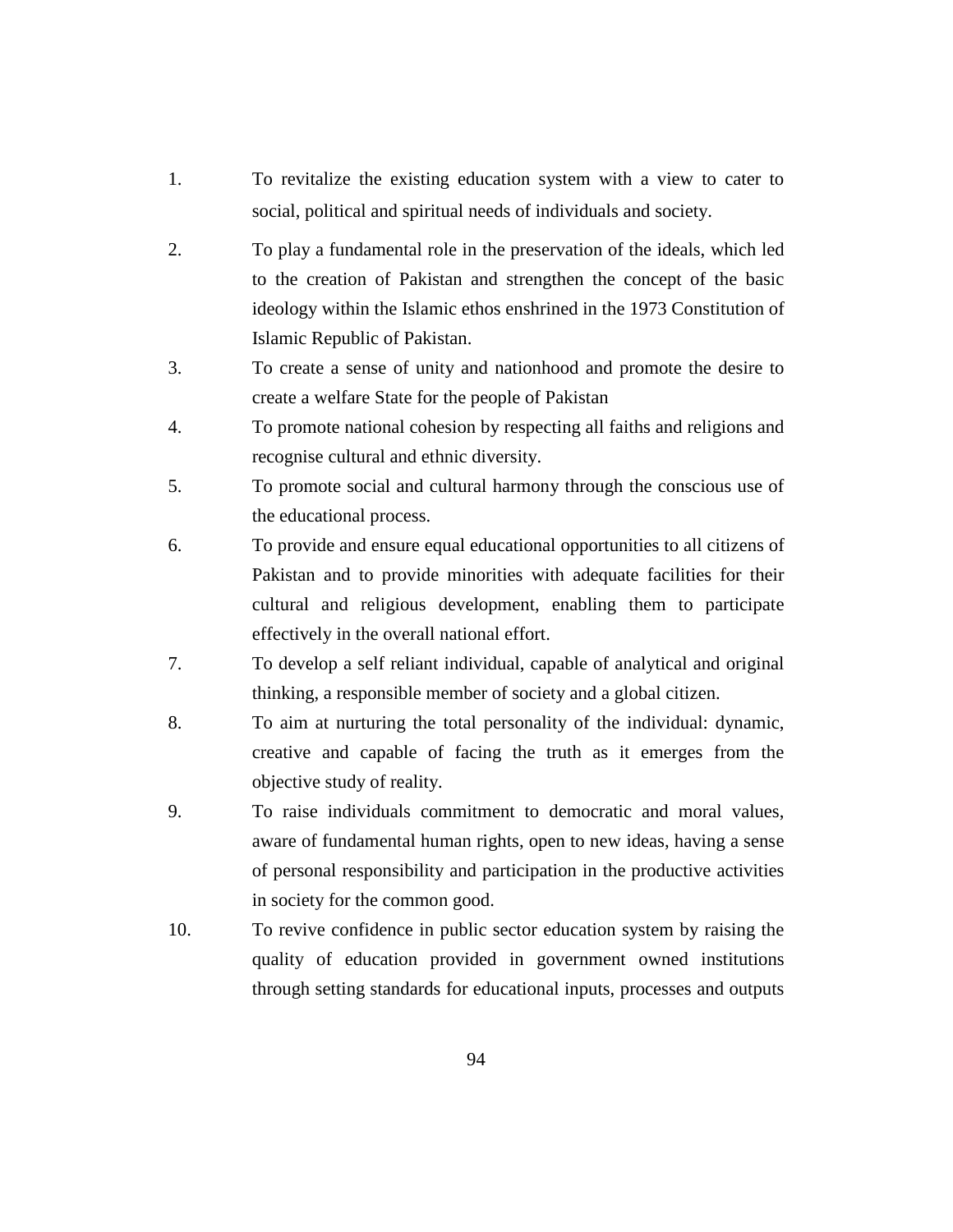and institutionalizing the process of monitoring and evaluation from the lowest to the highest levels.

- 11. To improve service delivery through political commitment and strengthening education, governance and management.
- 12. To develop a whole of sector view through development of a policy and planning process that captures the linkages across various sub sectors of the education system.
- 13. To enable Pakistan to fulfil its commitments to achieve Dakar Framework of Action, Education For All goals and Millennium Development Goals relating to education.
- 14. To widen access to education for all and to improve the quality of education, particularly in its dimension of being relevant to the needs of the economy.
- 15. To equalize access to education through provision of basic facilities for girls and boys alike, under-privileged/marginalized groups and special children and adults.
- 16. To eradicate illiteracy within the shortest possible time through universalizing of quality elementary education coupled with institutionalized adult literacy programs.
- 17. To enable an individual to earn his/her to make informed choices in life.
- 18. To lay emphasis on diversification from general to tertiary education so as to transform the education system from supply-oriented to demand-driven and preparing the students for the world of work.
- 19. To encourage research in higher education institutions that will contribute to accelerated economic growth of the country.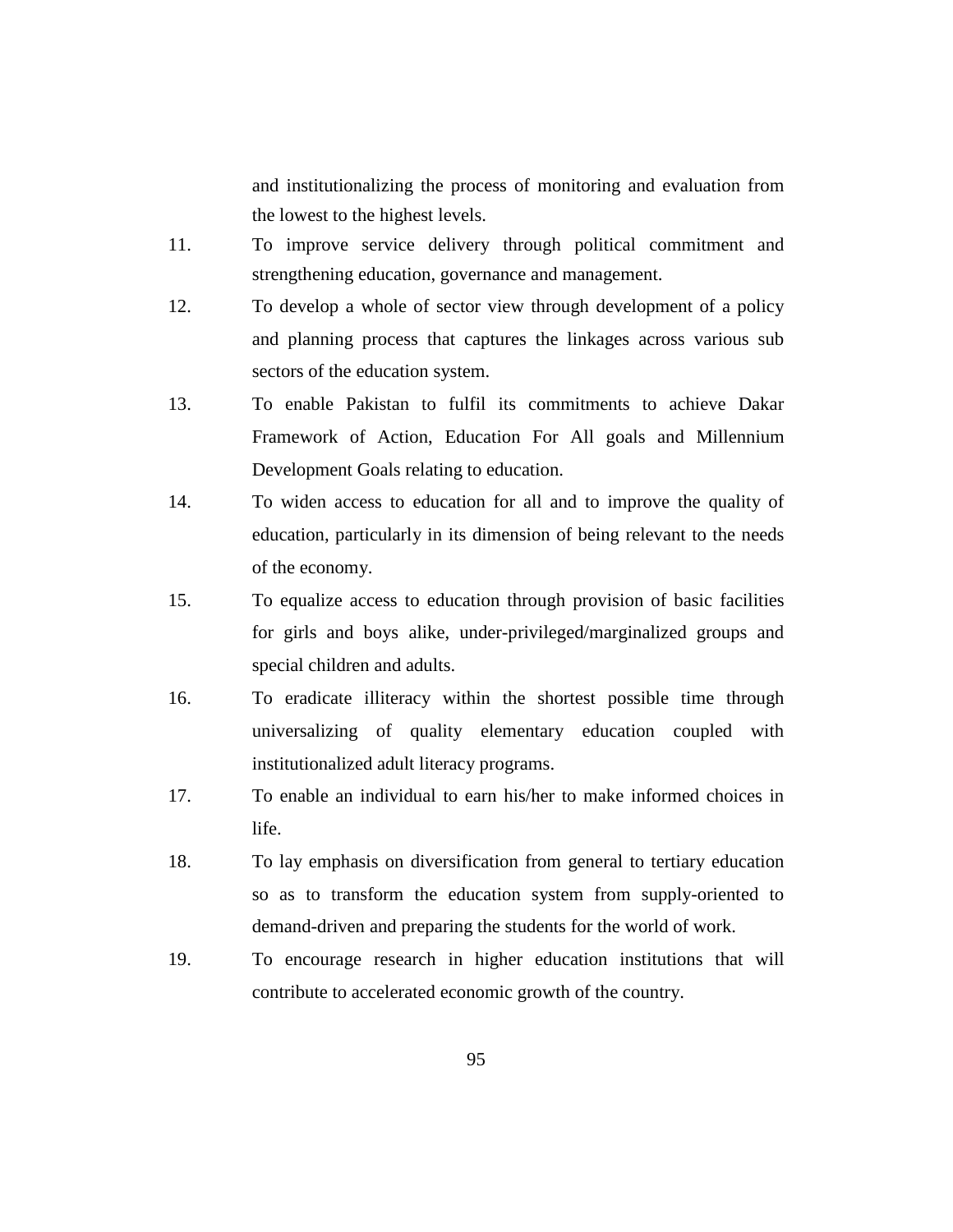20. To organize a national process for educational development that will reduce disparities across provinces and areas and support coordination and sharing of experiences.

#### **7. ACTIVITIES**

- 1. Select a topic from any text-book, develop objectives for students and teachers on this topic. Discuss their differences with your colleagues.
- 2. Make a list of "loaded words" usually used in writing objectives. Visit office of any educationist of your area, record his opinion on these "loaded words".
- 3. "Every person organizes his life around a set of goals". Ask any five students their goals and visualize whether their efforts are towards their goal or not?
- 4. Visit Executive District Officer (Education) of your District, interview him to assess the efforts of his office to achieve objectives of Education Policy 1998-2010.

#### 8. **EXERCISE**

- **Q. No. 1:** Discuss different types of cognitive learning
- **Q. No. 2:** Analyze the aims of education proposed by Fourth World Conference on Education 1982.
- **Q. No. 3:** Differentiate between aims and goals and provide examples for each.
- **Q. No. 4:** Objective is more specific and describes definite activities. Enlist implications of objectives on classroom teaching.
- **Q. No. 5:** Why "the words open to a fewer interpretations" in objectives are referred by educators?
- **Q. No. 6:** Objectives and evaluation are interlinked together. Elaborate.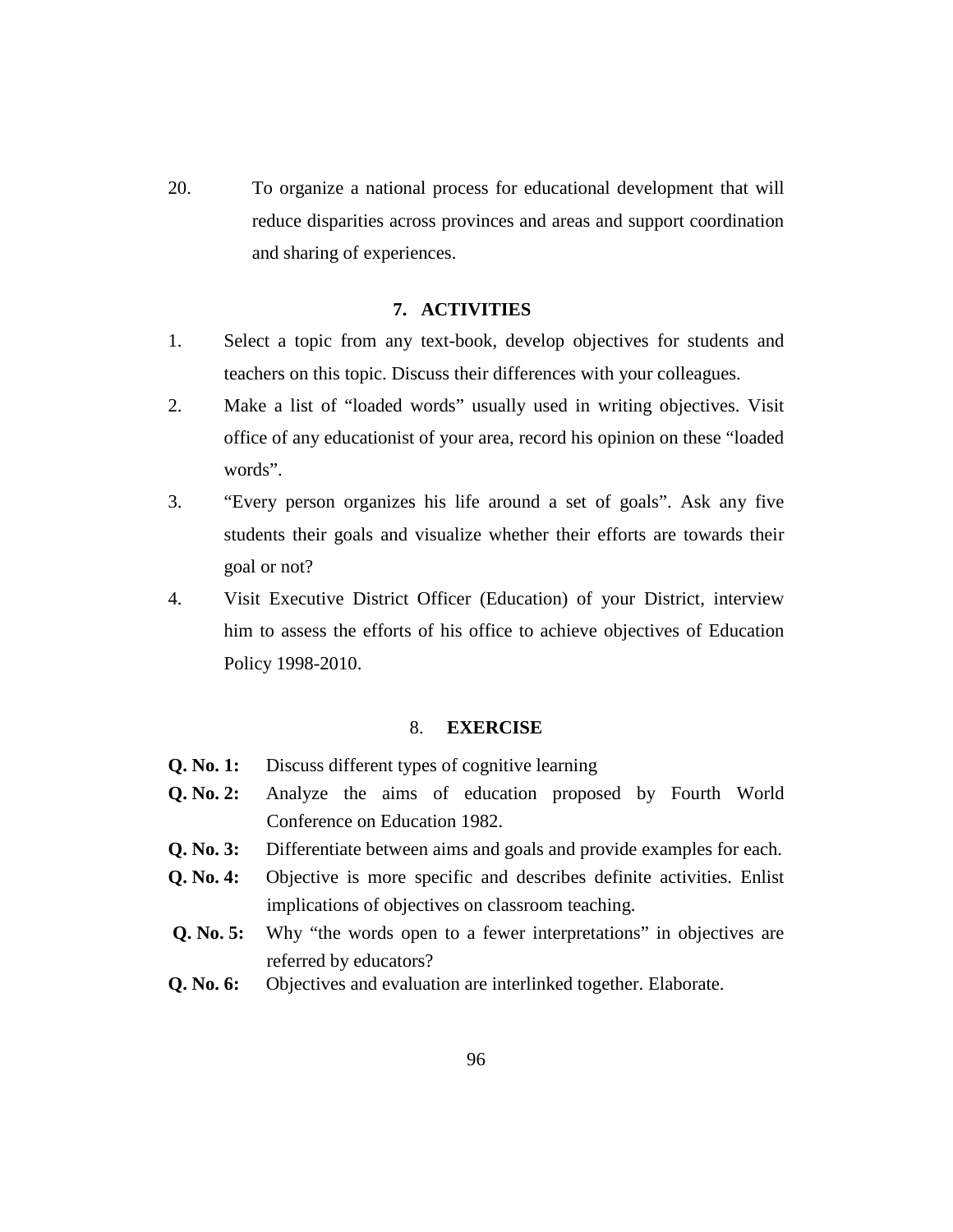- **Q. No. 7:** Discuss the main theme of objectives proposed by commission on National Education, 1959.
- **Q. No. 8:** Write a comprehensive commentary on the objectives of Education Policy 1972-80.
- **Q. No. 9:** "...... and making Islam a code of individual and national life for the purpose of reformation of the society its development and national cohesion" Suggest some measures to translate this objective into action.

#### **9. BIBLOGRAPHY**

Ahmann, J.S. & Glock, M.D. (1967). Evaluating Pupil Growth, Principles of Tests and Measurement. Third Edit. Boston. Allyn and Bacon, Inc.

Barrow, Rand Milburn. (1990). A Critical Dictionary of Educational Concepts. Second Edit. New York. Harvester.

Belkin, G.S. and Gray, J. (1987). Educational Psychology. Dubuque, lown. WmG. Brown. Company Publishers.

Bloom, S.B. Et-al. (1956). Taxonomy of Educational Objectives. New York. David McKay Company, Inc.

Burn, R.W. (1977). New Approaches to Behavioural Objectives.  $(2<sup>nd</sup>$  edit). Bubuque, lowa. Brown.

Davis, I.K. (1971). Management of Learning. London, McGraw Hill.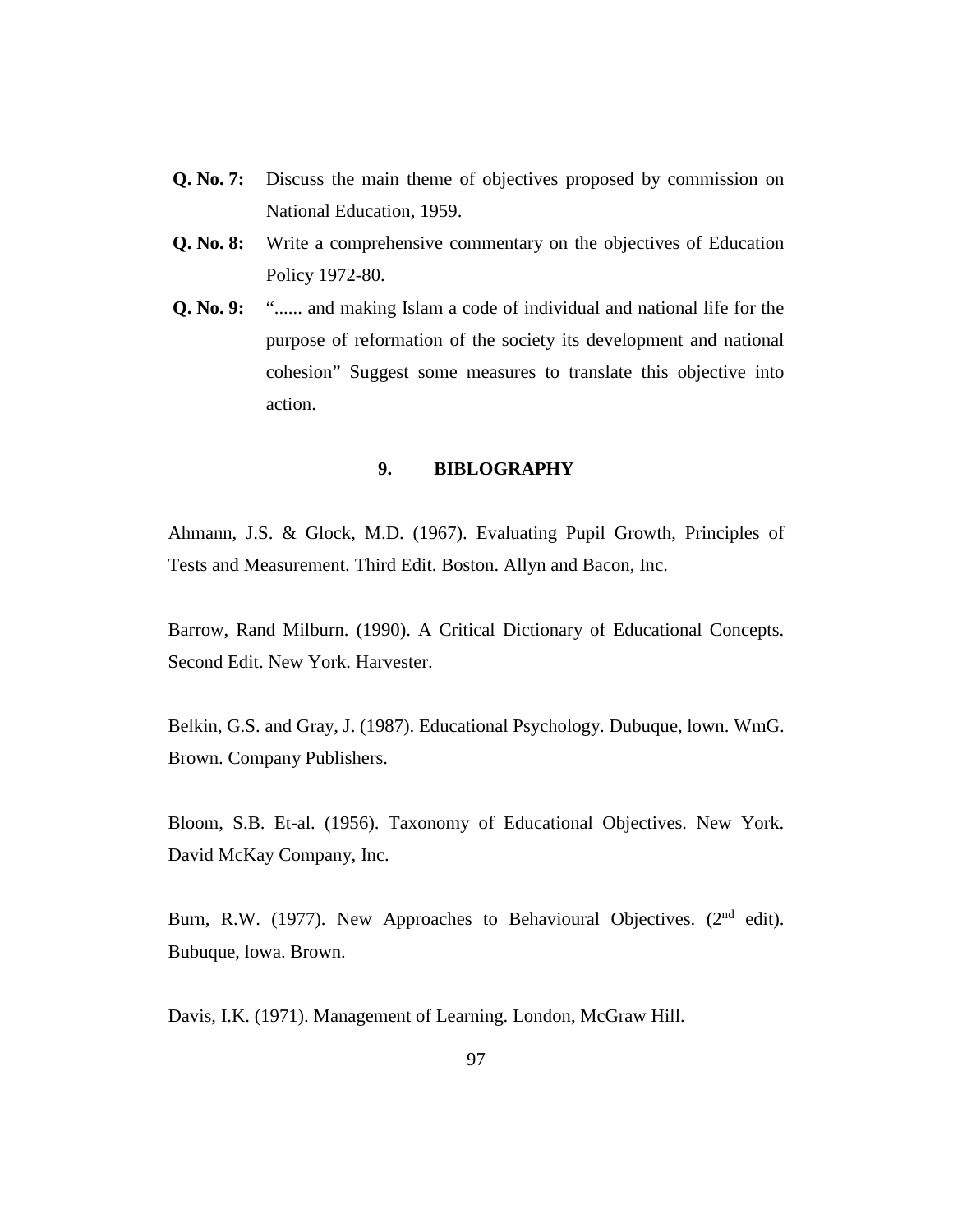Erfan, N. And Valie. (1995). Recommendations of the Four World Conference on Islamic Education and the Muslim World: Challenge and Response. Islamabad. Institute of Policy Studies.

Gage, N.L. & Berliner. (1964). Educational Psychology. Third Edit. Boston. Houghton, Mifflin Company.

Goraha, M.A. (1993). Aims, Goals and Objectives in Ahmed, Z. (Course Development Co-ordinator) Curriculum Planning and Evaluation. Block 1. Islamabad. Allama Iqbal Open University.

Government of Pakistan. (1959). Report of the Commission on National Education. Karachi. Ministry of Education.

Ministry of Education. 1972. Islamabad. The Education Policy.

Ministry of Education. 1979. Islamabad. National Education Policy and Implementation Program.

Ministry of Education. (1992). National Education Policy. Author.

Ministry of Education. Islamabad. (1998). National Education Policy. Author.

Grounlund, N.E. 1970. Starting Behavioural Objectives for Classroom Instruction. London. The MacMillian Company.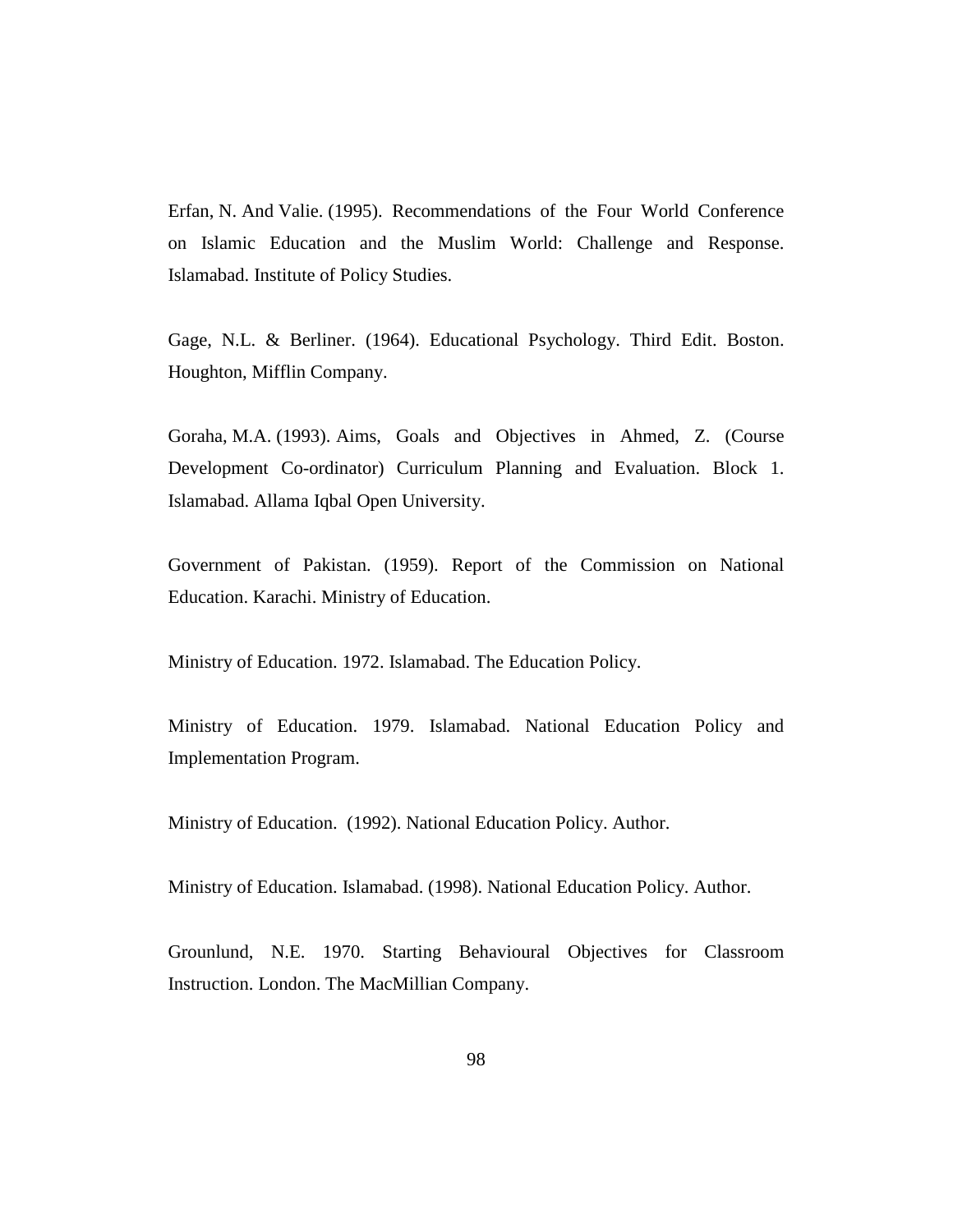Hamilton, R.J. (1985). A Frame-work for the Evaluation of the Effectiveness of Adjunct Questions and Objectives. Review of Educational Research, 55.

Harrow, A.J. (1972). Taxonomy of the Psychomotor Domain, Columbus, OH. Collegiate Publishing, Inc.

Krathwohl, P.R. (1964). Affective Domain. Taxonomy of Educational Objectives. Handbook. New York. Davi McKay.

Klausmeier, H.J. (1985). Educational Psychology. Fifth Edition. New York. Harper & Row Publishers.

Lawton, D. (1986). Curriculum Studies and Educational Planning. London. Hodder and Stoughton.

Leonard, L.D and Utz, R.T. (1974). Building Skills for Competency Based Teaching. New York. Harper and Row.

Mager, R.F. (1962). Preparing Instructional Objectives. California. Fearrow Publishers.

Print. M. (1993). Curriculum Development and Design. Second Edition. Austerlai. Allen and Unwin.

Quina, J. (1989). Effective Secondary Teaching. New York. Harper & Row Publishers.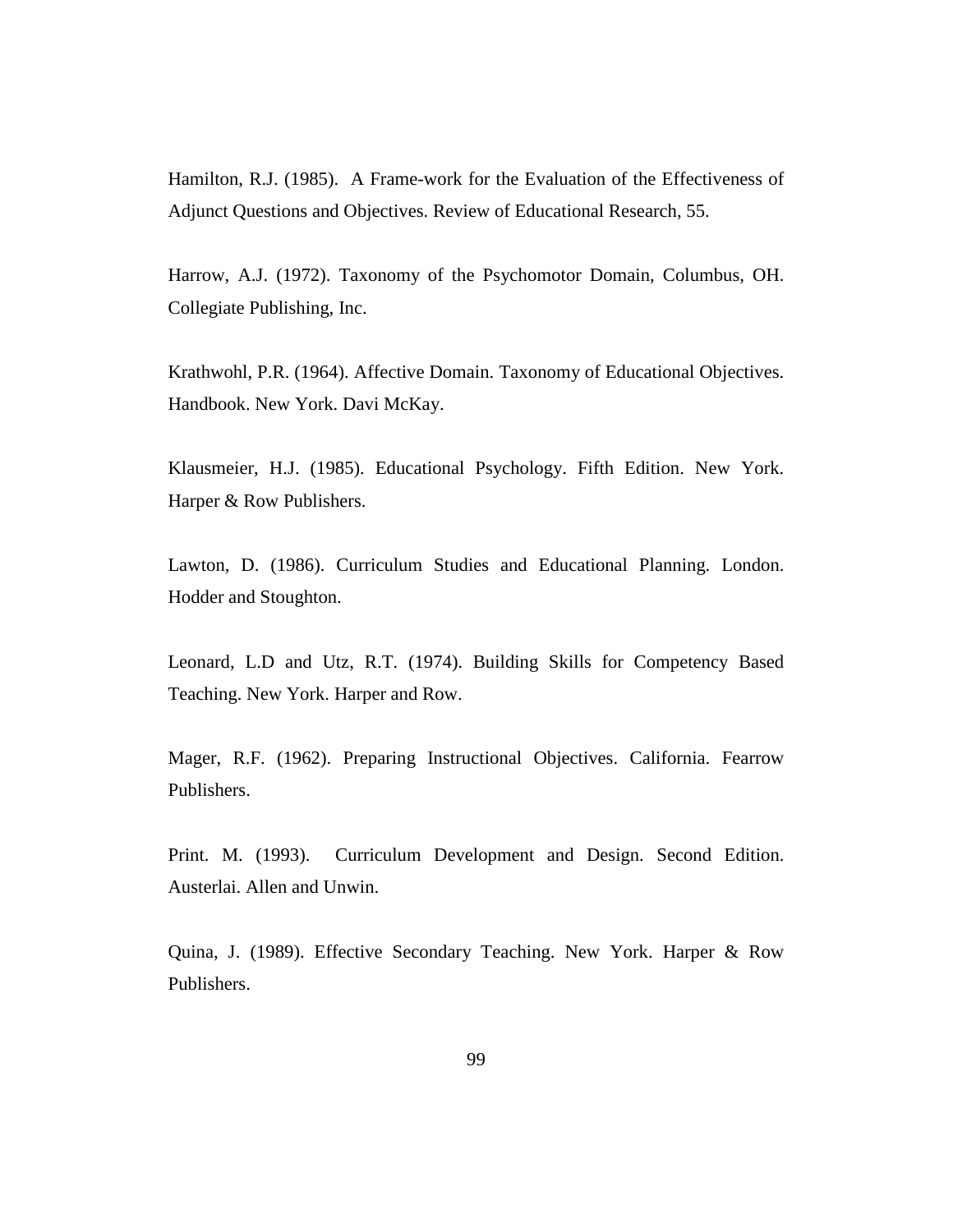Seddon, T. (1983). The Hidden Curriculum: an overview. Curriculum perspectives 3.1.

Siddiqui, B.H. (1986). Education: An Islamic Perspective. Islamabad & University Grants Commission.

Slavin, R.E. (1994). Educational Psychology. Fourth Edition. Boston Allyn and Bacon.

Taylor, R.W. (1949). Basic Principles of Curriculum and Instruction. Chicago. University of Chicago Press.

Webb, R.B. and Sherman. (1989). Schooling and Society. Second Edit. New York Mamillan Publishing Company.

Wheeler, D.K. (1967). Curriculum Process. London. University London Press. Wiles I. And (1989). Curriculum Development. A Guide to Practice Third Edit. Columbus. Me Publishing Company.

Zais, R.S. (1976). Curriculum: Principles and Foundations. N. York. Harper and Row Publishers.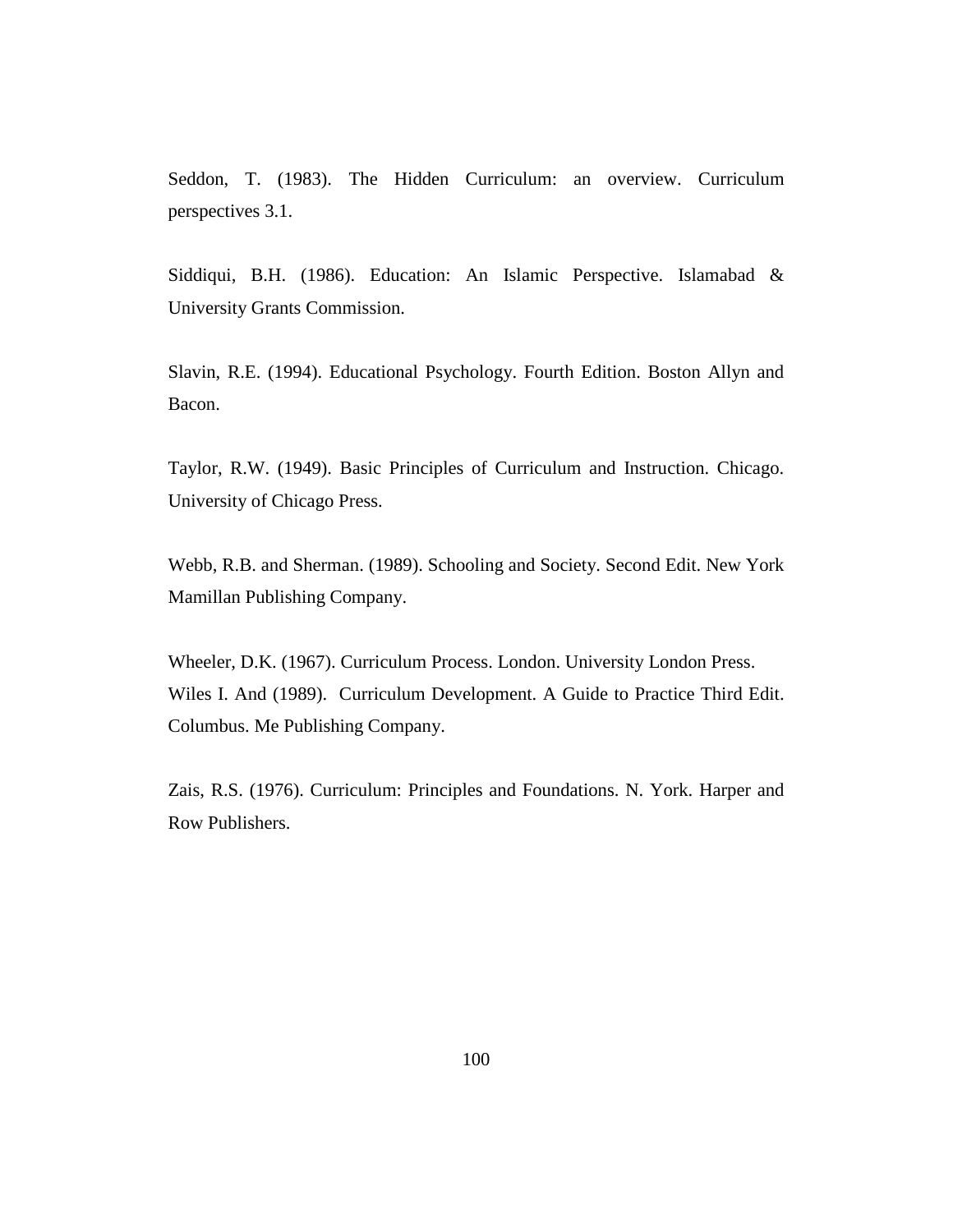**UNIT NO 7**

## **HISTORICAL DEVELOPMENT OF EDUCATIN IN PAKISTAN**

*Written By:* **M. MAHMOOD HUSSAIN AWAN** *Reviewed by:* **Dr. FAZAL-UR-RAHMAN**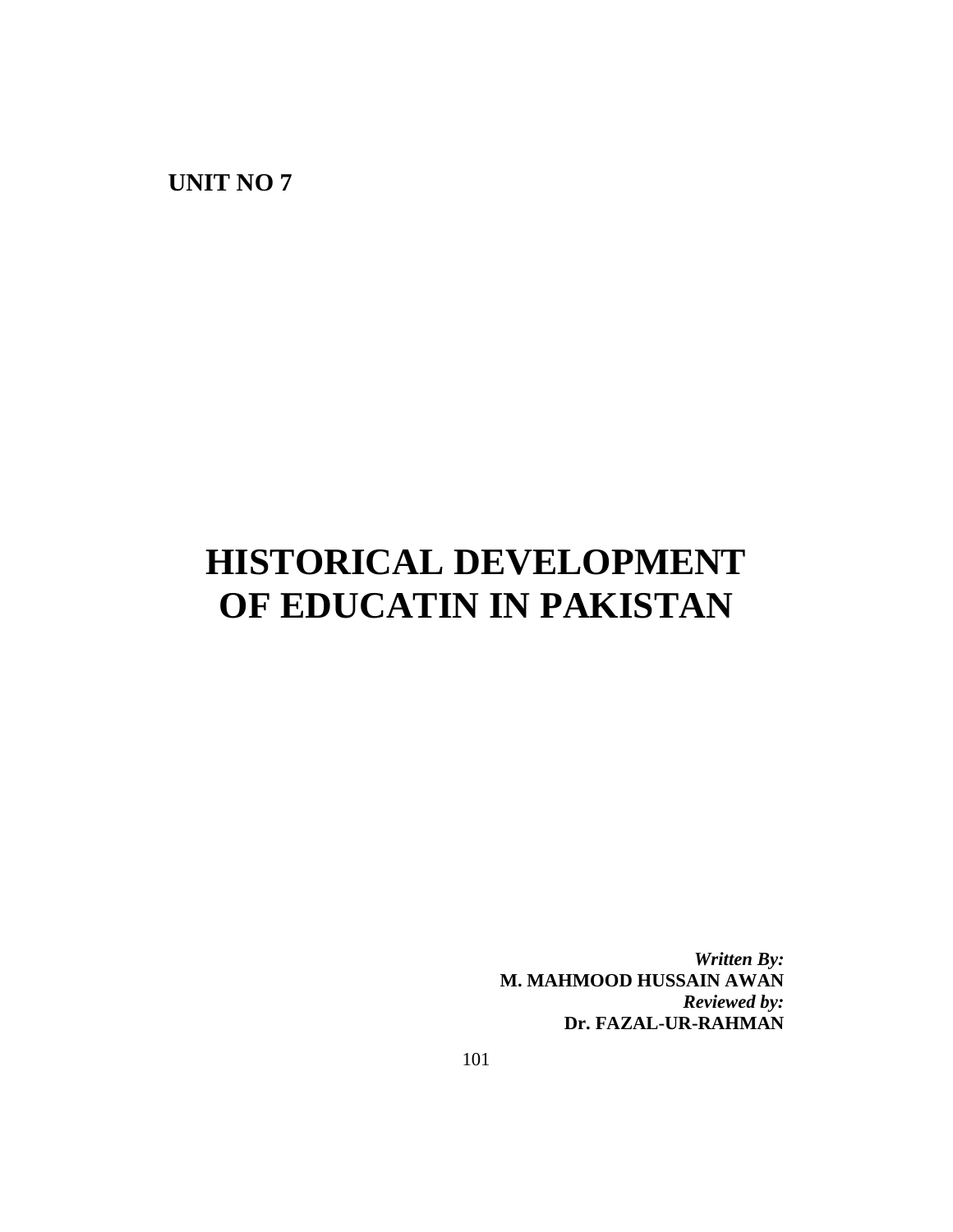#### **1. INTRODUCATION**

The education system as it prevails nowadays in Pakistan did not come into being abruptly. It has its roots in the cultural heritage of the sub-continent which spread over more than a thousand years. In our indigenous system of education, there were some glorious aspects of religious education which fashioned in the sub-continent before the British rule. Maktabs, Madrasas and Dharamshalas were dominating educational institutions. The aim of education was to inculcate the spiritual and moral values. The children were prepared to live a good and useful social life according to the demands of that era. Moreover, the vocational aims also occupied an important place alongwith the spiritual aim.

Most of the madrasas, colleges and maktabs were attached with mosques. The medium of instruction was mostly Persian because it was the court language. Arabic and Sanskarat were the sacred languages of Muslims and Hindus were also given due attention. In 1829, Urdu as a medium of instruction was introduced in the institution of Nawab Itimad-ud-Daullah of Lucknow. The first effort to introduce the foreign system of education by East India Company was through missionaries. Bible was translated in Indian languages to attract Indian's towards Christianity. Many colleges were established with the aim to prepare a body of individuals for discharging public duties and promotion of European literature and science among the natives of India. The education which once started with missionaries as a means of spreading Christianity, entered its phase of final development in the form of Macaulay's Minutes of 1835. Then wood's despatch 1854, Hunter Commission 1882, Saddler Commission 1917, Hartog Committee 1929, Abbot and Wood Report 1937 and Sargent Report 1944, all tried to bring many changes in the education system of sub-continent. All these missions and committees failed to introduce the educational system according to the social needs of the people of the Sub-continent. However the degree thus awarded may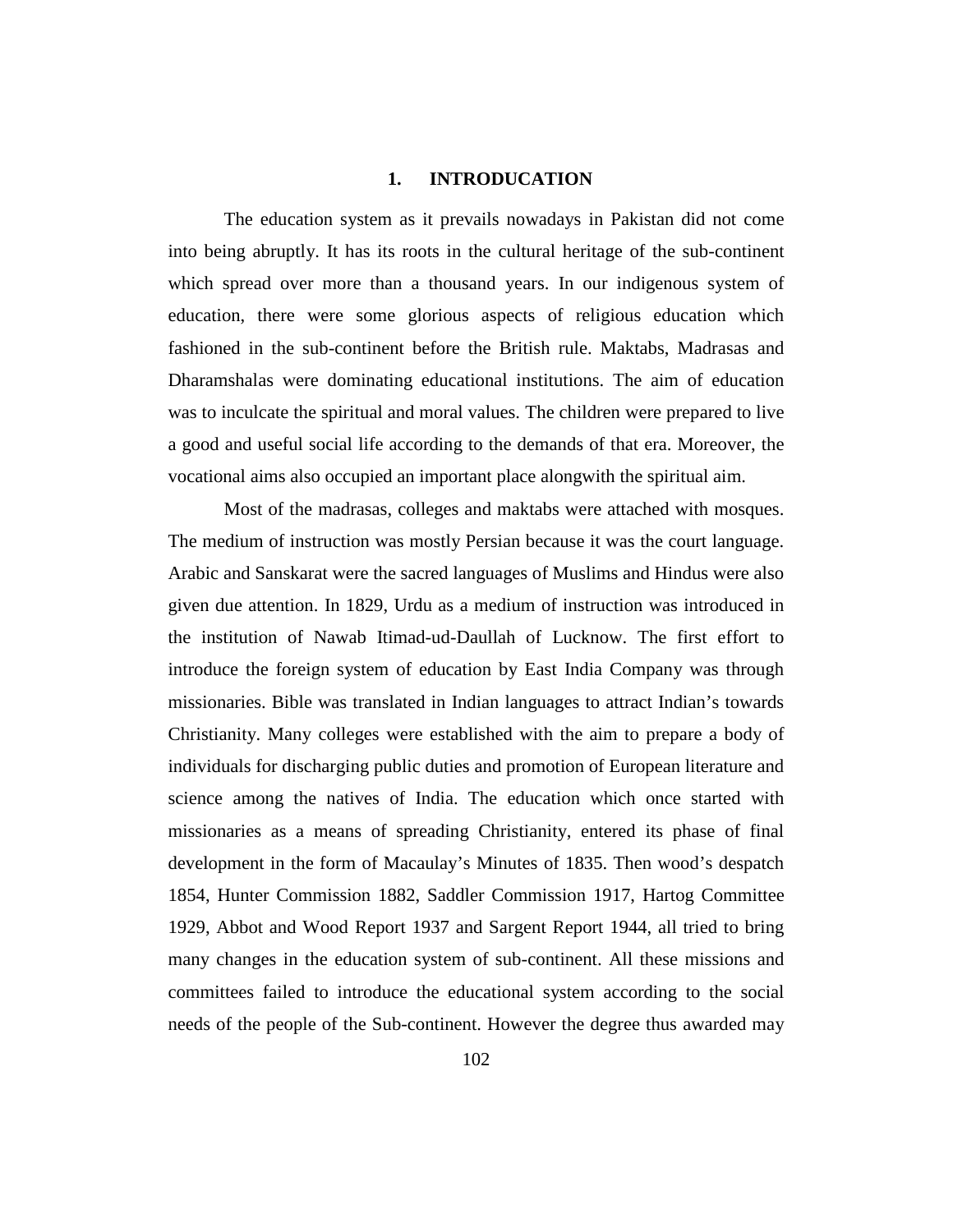be considered as a passport to enter the government service. By the Grace of Allah Almighty, the Pakistan attained independence in 1947, a new era started in the history to introduce their own values and ideals of life. There was a need to establish an educational system according to national needs and the aspirations of Muslims. The nation felt that the educational system introduced by the exploiters be reconstructed within a short time. Great changes been introduced but the sacred aims and objectives through education could not be materialized. In this unit, we will study in detail the historical development of education in Pakistan.

#### **2. OBJECTIVES**

After careful reading of this unit, it is hoped that you will be able to:

- describe the development of education in Pre-Pakistan period.
- discuss the progress of education in the period;
	- a. From 1947 to 1958
	- b. From 1959 to 1971
	- c. From 1972 to date
- identify the main reforms through educational policies
- point out the major constraints in achieving the educational aims.

#### **3. PRE-PAKISTAN PERIOD (712 A.D. TO ONWRD)**

Education during the Muslim rule in the sub-continent was given a very high priority. Educational opportunities were offered not only to man but to women also. The ruler/king during this period, too, took great interest in the spread of education among the people. They offered liberal contributions in terms of money and other resources both for teachers and students either residents and day-scholars, arrangement were also made for the free education of the poor. The teachers were sincere and devoted to their duties. There were intimate harmonious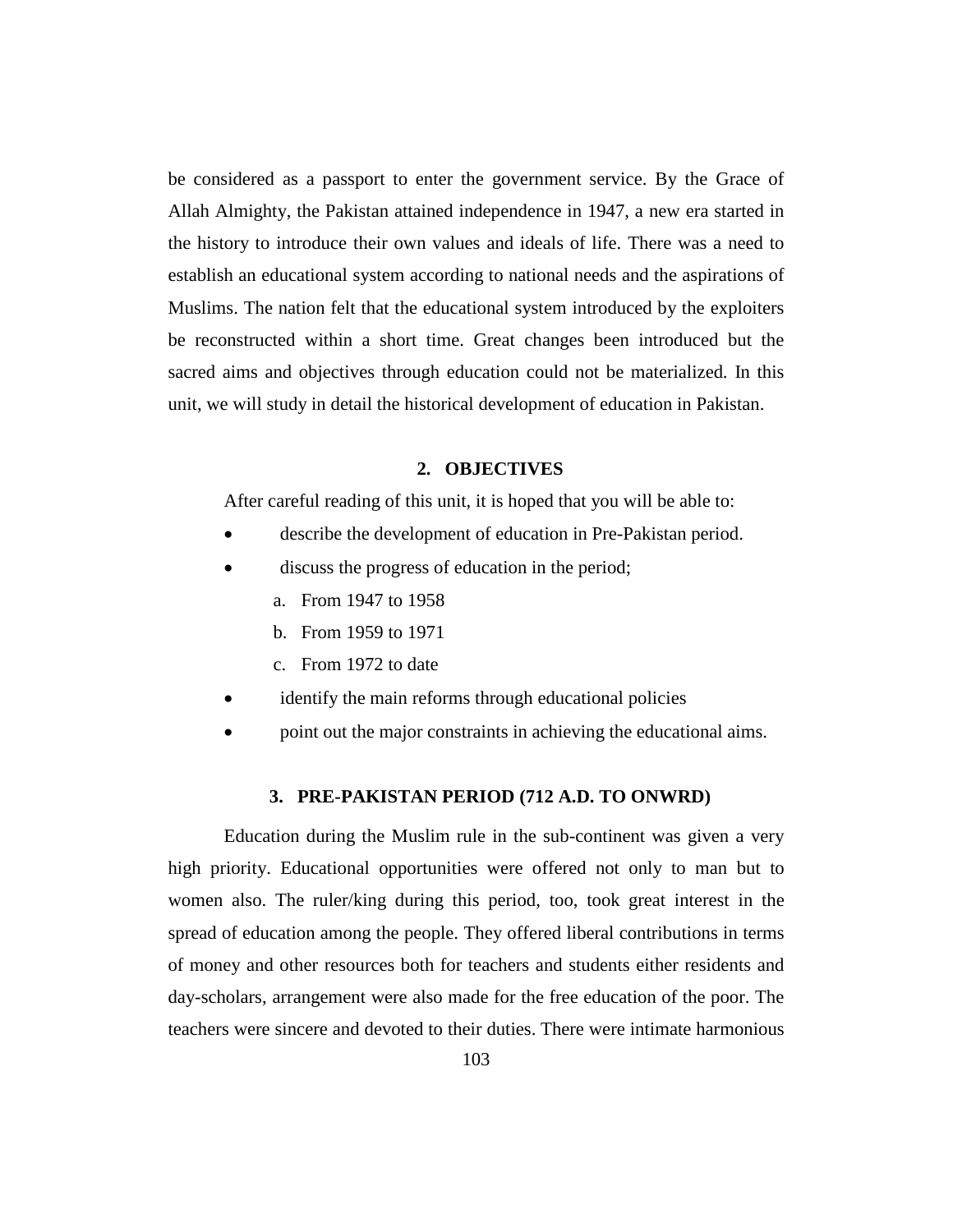relations between teachers and the students. That was really a brilliant period as far as the advancement of knowledge and education was concerned.

The Muslims ruler were sincere, courageous, committed and industrious people. When these traits of character gradually slackened in them, they started living an easy life, their intellectual progress and learning habits came to a standstill, many un-Islamic practices became part of their life. Even the innovations in religion against the spirit of Islam were included in regular prayers. Moreover the conservative elements did not accept the changing new horizons of advancements in science and technology. Thus the Muslims could not keep pace with those emerging technologies and guard against the intellectual exploitation of Western Civilization. These were the main factors responsible for declination of Muslims.

The foreigners, i.e. the French, the Portuguese and the British who reached the sub-continent for the purpose of trade and commerce indulged in politics and finally, the Britisher, with their will to struggle and by using their tactics achieved the power and established their rule in India. The Marhatas, and Sikhs' became the chief oppressors of the Muslims.

In these circumstances to save the Islamic values and cultural heritage some reformers came in the forefront who tried their best for re-awakening Muslim society. Among these were the Shah Wali Ullah, his descendants and disciples. Later on the reform movements were continued by Haji Shariat Ullah and Syed Ahmad Shaheed. Apart from these Darul-Aloom Deoband, the Anjuman Himayat-ul-Islam and the Aligarh College rendered valuable Educational services to the Muslim nation.

#### **4. PERIOD FROM 1947-1958**

Many good and useful things had been done since the attainment of independence in 1947 to 1958. It was a new era with new hopes of bringing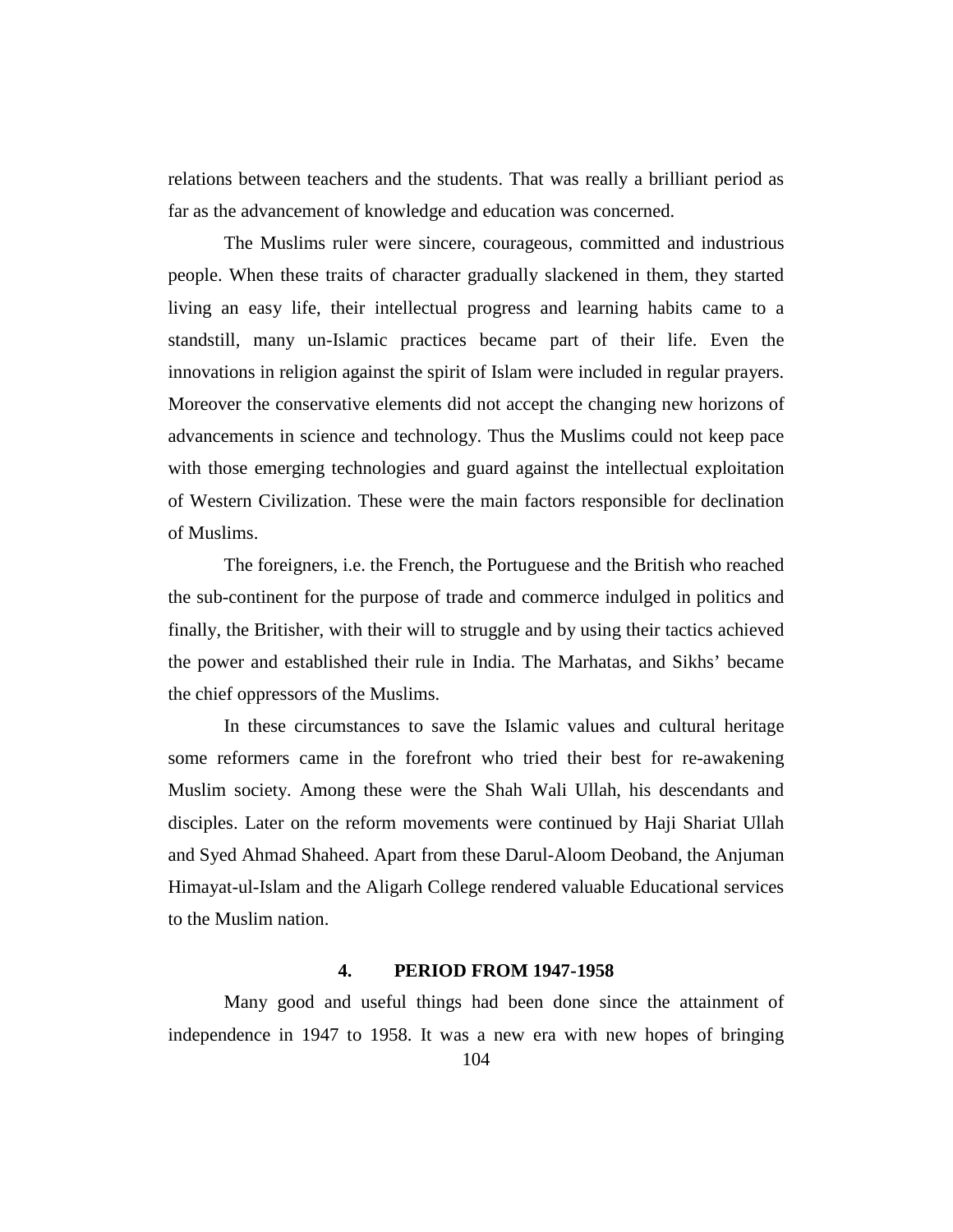revolution according to the needs and aspirations of new born nation by the Pakistani themselves. At the time of independence the situation of education and the condition of educational institutions were not encouraging. As described by Hayes (1987 PP. 8-9). "At that time the citizens of the new country was about 90% illiterate and there was only a handful of educational institutions which were grossly inadequate for the needs of the country. Pakistan received only two of the 21 Universities of undivided India, one located in each there were 29,000 primary schools out of a total of 39,000. The ratio was reversed at the secondary level as the West wing had 5500 out of 9,000 schools". He further states that "the two least populated and economically underdeveloped provinces- NWFP (now renamed as Khyber Pakhtoon Khawa) and Baluchistan-had little more than 100 primary schools each. There were very few secondary schools and only one intermediate college. The country as a whole came away with 83 colleges, three engineering colleges, 108 teacher training schools and 71 assorted technical, industrial and agricultural institutions".

However, inspite of other crucial problems faced by the new state, education was given the priority. An "All Pakistan Educational Conference was convened in November, 1947 to consider the educational needs of an ideological state consisting of Muslim majority, desirous to practice their lives according to the teaching of Islam.

According to Iqbl (1977) p. 61), the Conference under the presidentship of Fazal-ur-Rahman, then Education Minister recommended as follows:

- a. The educational system should be inspired by the Islamic ideology, emphasizing among many of its characteristics those of universal brotherhood, tolerance and justice.
- b. Free and compulsory education should be introduced for a period of five years, which should be gradually raised to eight years.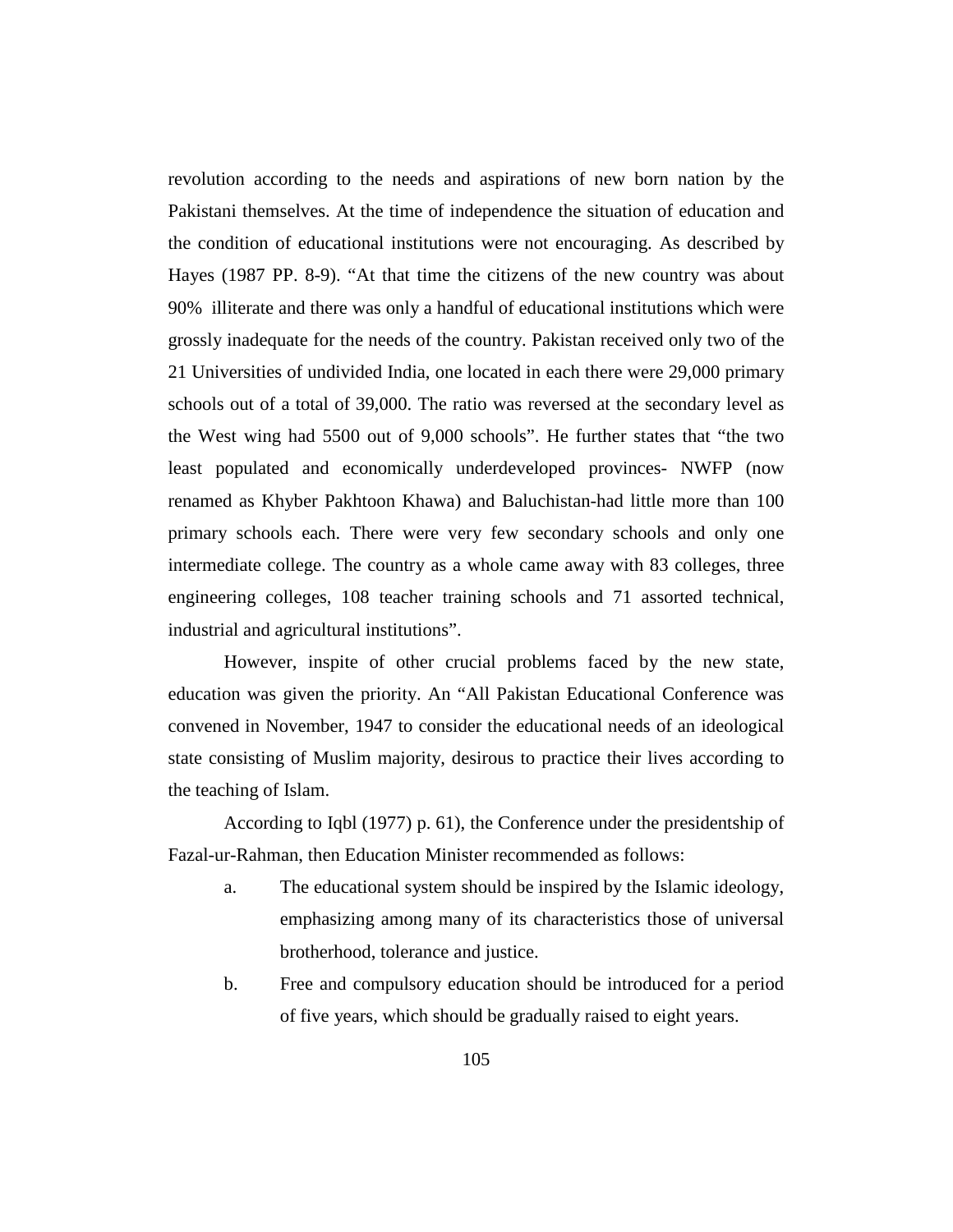- c. Primary schools could be co-educational or otherwise according to local needs.
- d. A comprehensive scheme should be prepared for the reorganisation of technical education suited to the economic needs of the country and the peculiar genius of our people:

An overall review of educational reforms recommended by the conference to make the educational system much appropriate with the national needs, reveal that the objectives envisaged could partially be accomplished for various reasons. It was again felt that education needs reconstruction. During the period under review, continuous efforts to rightly organize the education were made. Some programmes of expansion, reorganization or reform were proposed and implemented. The development of science education, and scientific research and the promotion of agro-tech education were emphasized.

Unfortunately these recommendations lay buried in the papers and least projected in the educational field. The system retained as it was created by the British. Tanvir (1975.P-162) noted the causes as "The factors responsible for this state of affairs were the defects in the policies themselves, weakness in its procedure of implementation and the defective methods of teaching.

### **5. PERIOD FROM 1959 TO 1971**

In 1958 Muhammad Ayub Khan Chief of Army Staff took over the government and established martial law in the country. The then president M. Ayub Khan formed commission on National Education in 1959.

The commission presented its report in 1959, which for the first time clearly defined the aims and objectives of our educational system. These aims and objectives as summarized by Iqbal (1977), p-69) were as follows:

a. To meet the individual and collective needs and aspiration of the people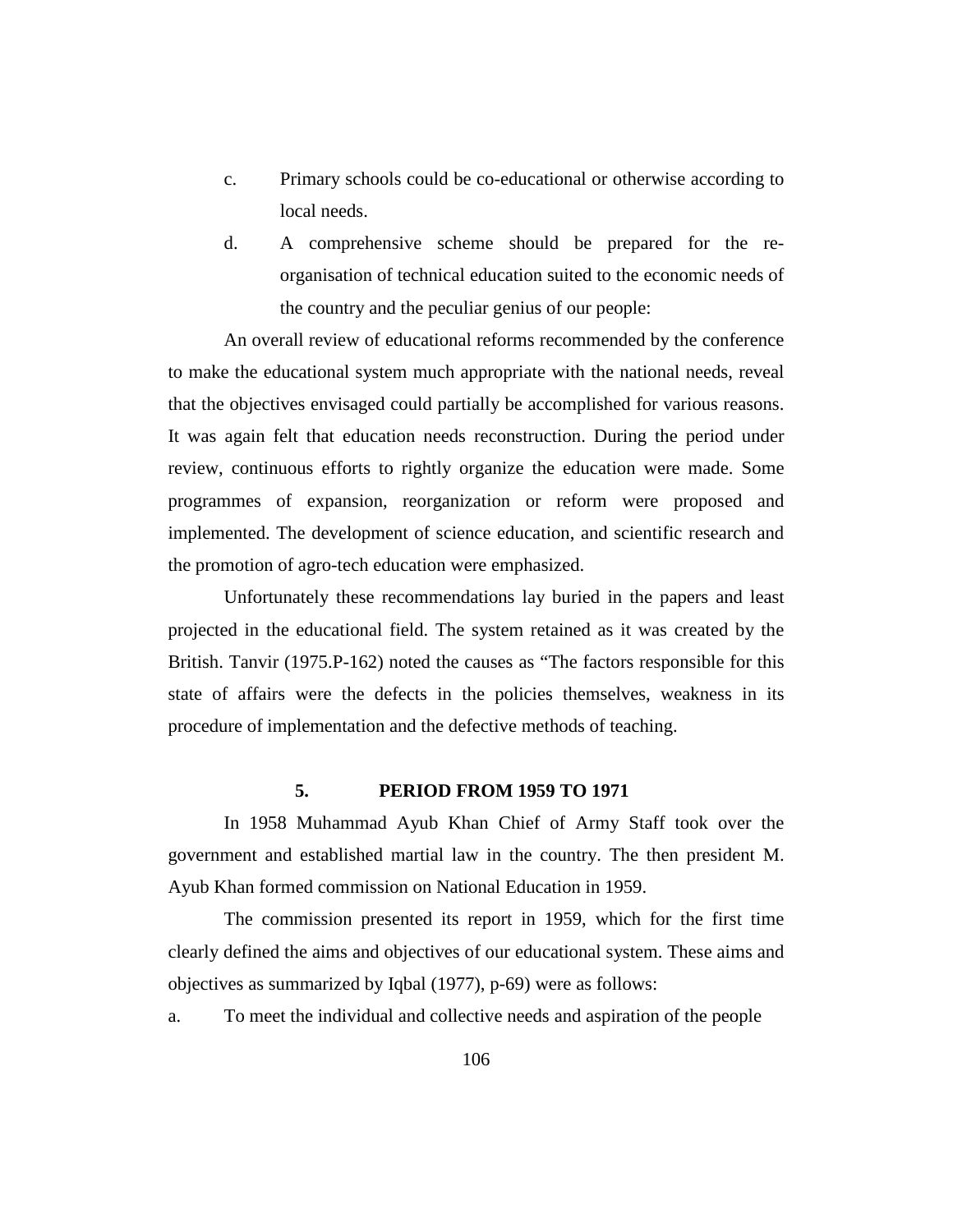- b. Development of vocational abilities and training for leadership
- c. Preservation of the ideals which led to the creation of Pakistan
- d. A sense of patriotism and national integration to be developed
- e. Formation of character

Consequently, during the Second Plan (1960-65) many new institutions were created. These include text book board, pilot secondary schools, comprehensive schools, educational extension centres, board of technical education and equipment design centres, Bureau of education for research and data collection, institutes of education and research, agricultural and engineering universities.

After the 1965's war with India the political opposition to Ayub Khan, the then president, increased, which led to his downfall. The period from 1969 to 1971 was Pakistan's very crucial time. The political uncertainty aroused which resulted in the creation of Bangladesh and effectively dismembered Pakistan in December, 1971.

The commendable work in education sector during this period was the educational proposals of Air Marshal Noor Khan which according to Iqbal (1977. P-76) emphasis on the academic freedom of teachers, decentralization of administration, raising the status of the teaching profession and accelerated investment of human, financial and physical resources in National education enterprise.

#### 6. **PERIOD FROM 1972 TO DATE**

The Pakistan People's Party (PPP), assumed in December 1971, Mr. Z.A. Bhutto became the Prime Minister of Pakistan. According to PPP's radical election manifesto Mr. Abdul Hafeez Pirzade then Federal Minister called a conference to reorient the Vice-Chancellors, representatives of associations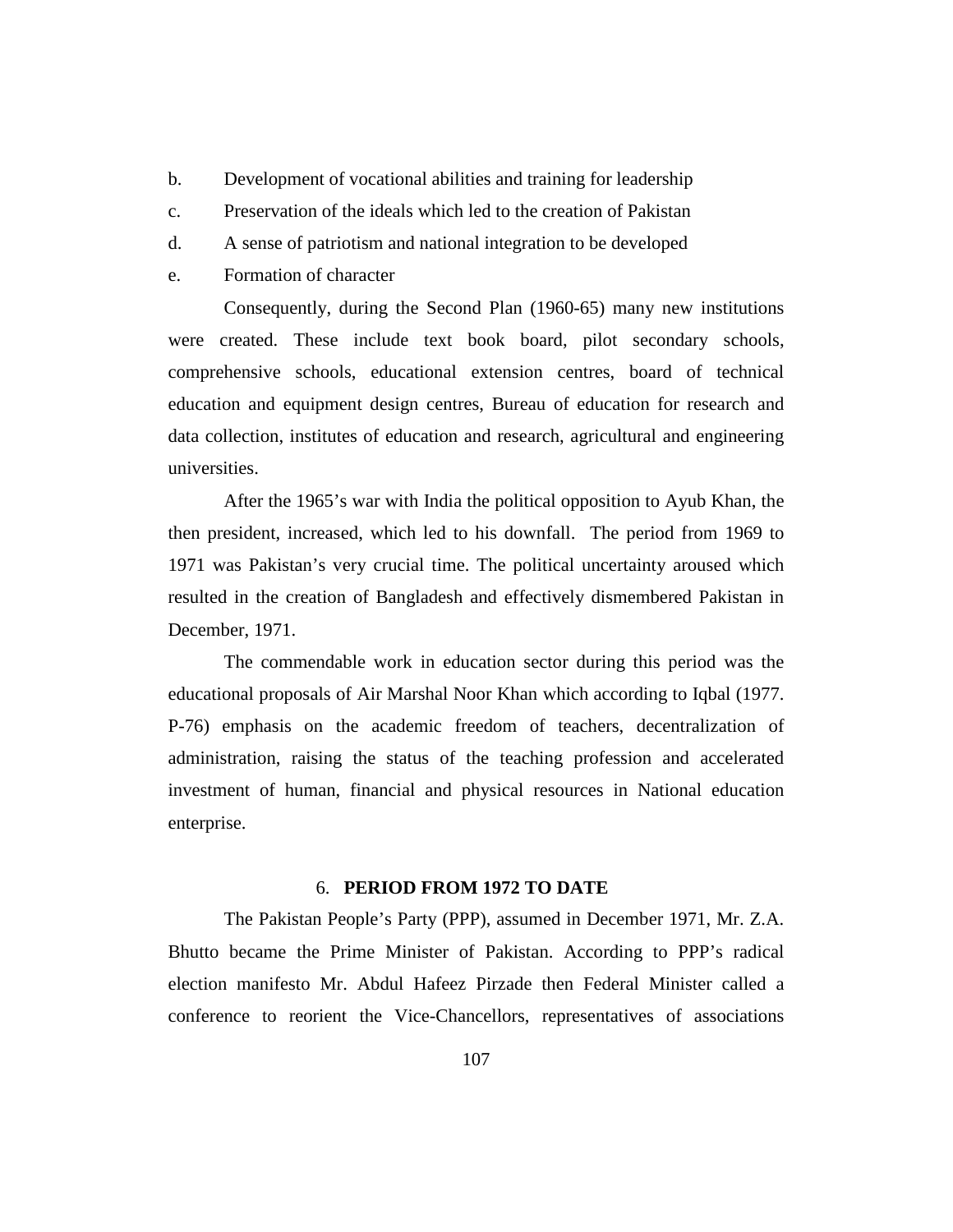teachers, students and experts about the reorganization of educational system from top to bottom to meet the needs of the time. On the basis of recommendation, new education policy was designed and announced in March 1972. The provision of education was included in the constitution (1973) of Pakistan.

Objectives of the Education policy 1972 are given below:

- 1. Preservation, promotion and practice of the basic ideology of Pakistan
- 2. Building up national cohesion by promoting social and cultural harmony
- 3. Building up the total personality of the individual
- 4. Mobilizing the youth for leadership
- 5. Eradication of illiteracy
- 6. Equalizing access to education
- 7. Designing curricula relevant to the changing social and economic needs a massive shift from general education to more purposeful agro-technical education
- 8. Providing academic freedom to educational institutions

In 1992, the then government framed National Education Policy 1992. The main thrust of the policy were:

- (a) In restructure the continuing education system on modern lines in accordance with the principles of Islam so as to create a healthy, forward looking and egalitarian society.
- (b) To improve the quality of education and intensity research activities in the universities, especially in the modern fields of science and technology.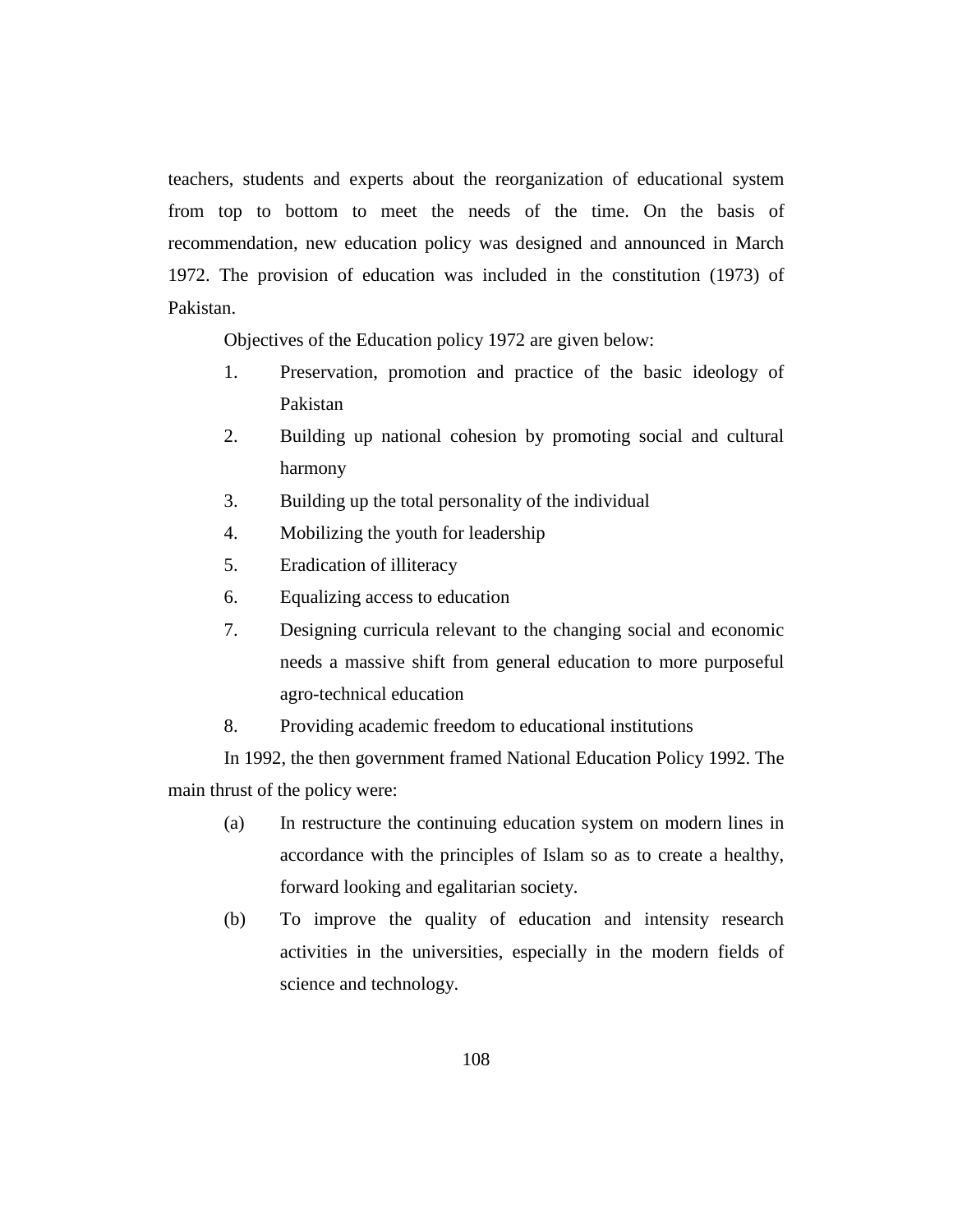In 1998, the Prime Minister asked the Ministry of Education to prepare "National Education Policy". The specific objectives of the policy were:

- a. Attaining acceptable level of literacy by universalization of basic education.
- b. Arranging for providing quality education.
- c. Encouraging private investment in education.
- d. Making education purposeful and job oriented.
- e. Ensuring the quality of higher education.
- f. Reforming the examination system.
- g. Evolving an effective decentralized management.
- h. Creating relationship between supply and demand of teachers.
- i. Raising the quality of teacher education.
- j. Achieving universal primary education by using formal and nonformal approaches.
- k. Making curriculum a continuous process.
- l. Developing technical and vocational education in the country.
- 9. Participation of teachers, students and the representatives parents and the community in educational affairs
- 10. Promoting welfare, dignity, and sense of responsibility of the teachers and the students.

#### **7. ACTIVITIES**

1. a) Following were the main features of Islamic education in the subcontinent:

\_\_\_\_\_\_\_\_\_\_\_\_\_\_\_\_\_\_\_\_\_\_\_\_\_\_\_\_\_\_\_\_\_\_\_\_\_\_\_\_\_\_\_\_\_\_\_\_\_\_\_\_\_\_\_\_

\_\_\_\_\_\_\_\_\_\_\_\_\_\_\_\_\_\_\_\_\_\_\_\_\_\_\_\_\_\_\_\_\_\_\_\_\_\_\_\_\_\_\_\_\_\_\_\_\_\_\_\_\_\_\_\_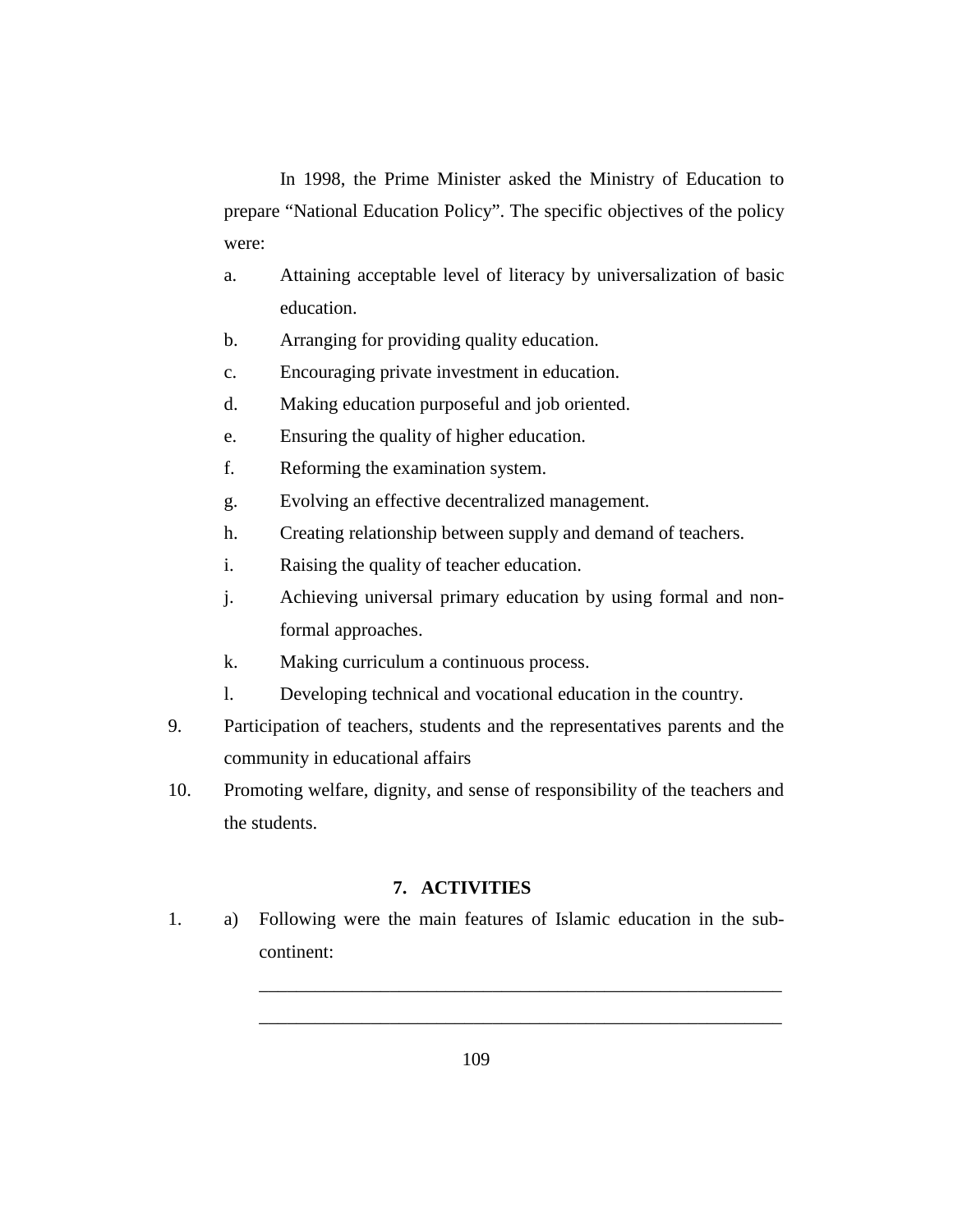- b) List the three aims of British education system in the sub-continent:
- List the name of disciples of Shah Wali Ullah who took active part in  $c)$ reform movements:
- 2. The major reforms brought by the recommendations conference were: a)  $\mathbf{i}$  $\ddot{\textbf{i}}$ <u> 1989 - Johann Barbara, martin amerikan basal dan berasal dan berasal dalam basal dalam basal dalam basal dala</u>  $\overline{iii}$  $iv)$ <u> 2000 - Jan James James Jan James James James James James James James James James James James James James Jam</u> b) List the bodies recommended by the conference to co-ordinate educational policies throughout the country:  $i)$  $\mathbf{ii}$ <u> 1980 - John Stein, marking and de Britain and de Britain and de Britain and de Britain and de Britain and de</u>  $\overline{iii}$  $iv)$  $3.$ List the basic objectives for education indicated in the 1979 policy a)  $\mathbf{i}$  $\mathbf{ii}$  $\overline{iii}$  $iv)$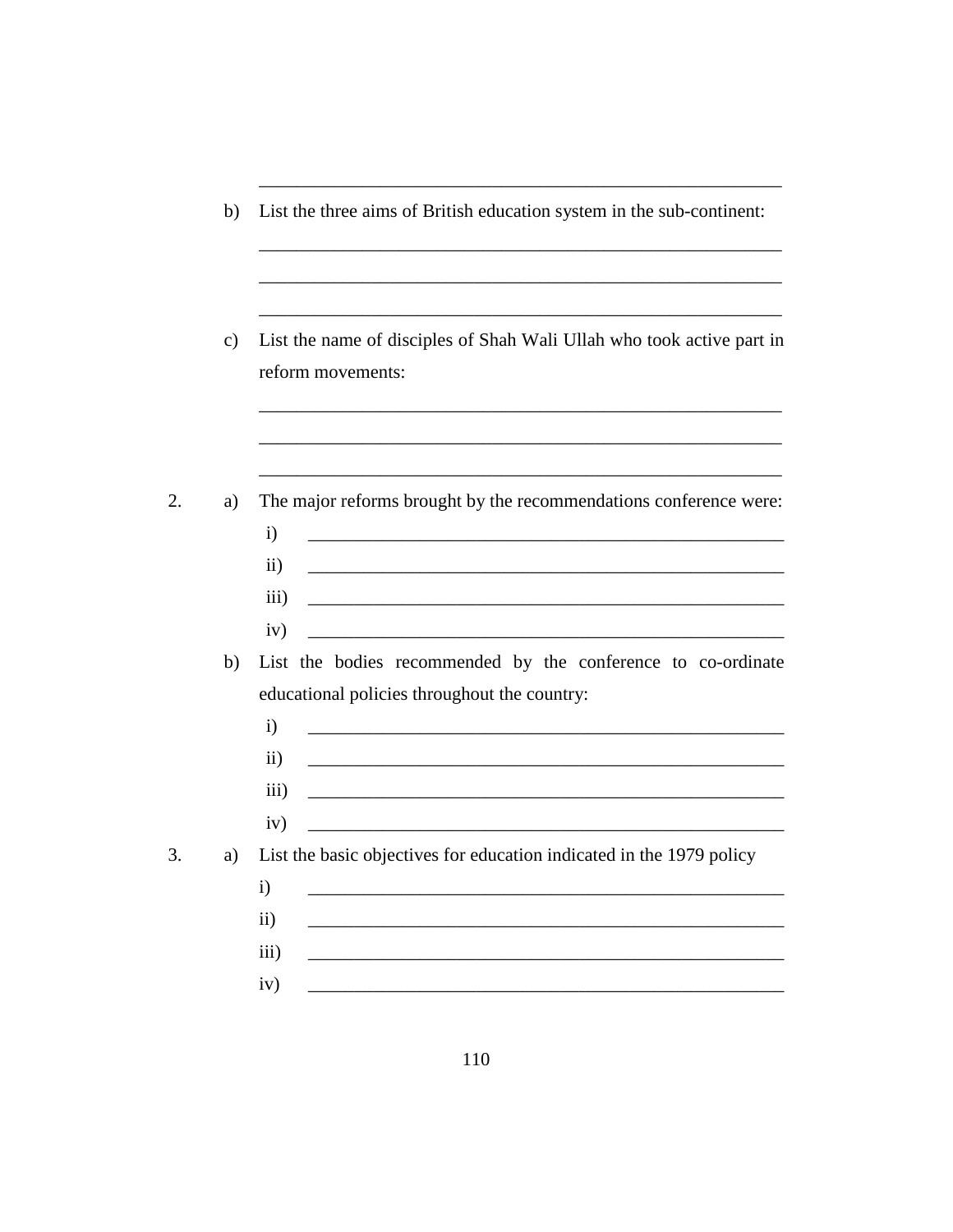- b) The commission on student's problems and welfare gave the following recommendations:
	- i) \_\_\_\_\_\_\_\_\_\_\_\_\_\_\_\_\_\_\_\_\_\_\_\_\_\_\_\_\_\_\_\_\_\_\_\_\_\_\_\_\_\_\_\_\_\_\_\_\_\_\_  $ii)$ iii) \_\_\_\_\_\_\_\_\_\_\_\_\_\_\_\_\_\_\_\_\_\_\_\_\_\_\_\_\_\_\_\_\_\_\_\_\_\_\_\_\_\_\_\_\_\_\_\_\_\_\_ iv) \_\_\_\_\_\_\_\_\_\_\_\_\_\_\_\_\_\_\_\_\_\_\_\_\_\_\_\_\_\_\_\_\_\_\_\_\_\_\_\_\_\_\_\_\_\_\_\_\_\_\_

\_\_\_\_\_\_\_\_\_\_\_\_\_\_\_\_\_\_\_\_\_\_\_\_\_\_\_\_\_\_\_\_\_\_\_\_\_\_\_\_\_\_\_\_\_\_\_\_\_\_\_\_\_\_\_\_

\_\_\_\_\_\_\_\_\_\_\_\_\_\_\_\_\_\_\_\_\_\_\_\_\_\_\_\_\_\_\_\_\_\_\_\_\_\_\_\_\_\_\_\_\_\_\_\_\_\_\_\_\_\_\_\_

\_\_\_\_\_\_\_\_\_\_\_\_\_\_\_\_\_\_\_\_\_\_\_\_\_\_\_\_\_\_\_\_\_\_\_\_\_\_\_\_\_\_\_\_\_\_\_\_\_\_\_\_\_\_\_\_

\_\_\_\_\_\_\_\_\_\_\_\_\_\_\_\_\_\_\_\_\_\_\_\_\_\_\_\_\_\_\_\_\_\_\_\_\_\_\_\_\_\_\_\_\_\_\_\_\_\_\_\_\_\_\_\_

\_\_\_\_\_\_\_\_\_\_\_\_\_\_\_\_\_\_\_\_\_\_\_\_\_\_\_\_\_\_\_\_\_\_\_\_\_\_\_\_\_\_\_\_\_\_\_\_\_\_\_\_\_\_\_\_

\_\_\_\_\_\_\_\_\_\_\_\_\_\_\_\_\_\_\_\_\_\_\_\_\_\_\_\_\_\_\_\_\_\_\_\_\_\_\_\_\_\_\_\_\_\_\_\_\_\_\_\_\_\_\_\_

\_\_\_\_\_\_\_\_\_\_\_\_\_\_\_\_\_\_\_\_\_\_\_\_\_\_\_\_\_\_\_\_\_\_\_\_\_\_\_\_\_\_\_\_\_\_\_\_\_\_\_\_\_\_\_\_

\_\_\_\_\_\_\_\_\_\_\_\_\_\_\_\_\_\_\_\_\_\_\_\_\_\_\_\_\_\_\_\_\_\_\_\_\_\_\_\_\_\_\_\_\_\_\_\_\_\_\_\_\_\_\_\_

\_\_\_\_\_\_\_\_\_\_\_\_\_\_\_\_\_\_\_\_\_\_\_\_\_\_\_\_\_\_\_\_\_\_\_\_\_\_\_\_\_\_\_\_\_\_\_\_\_\_\_\_\_\_\_\_

- 4. a) List the features of elementary education as proposed by the Education Policy 1972-80:
	- b) The notions of Islamizatin include the following changing in curriculum:
	- c) Social Action Programme focuses on the following aspects:

#### 8. **EXERCISE**

- **Q. No. 1:** Discuss the salient features of Islamic education.
- **Q. No. 2: "**Education system introduced by East India Company in the Sub continent was an effort to introduce Christianity only" Elaborate.
- **Q. No. 3:** Discuss the awakening movements in Muslims of the sub continent during the British Period.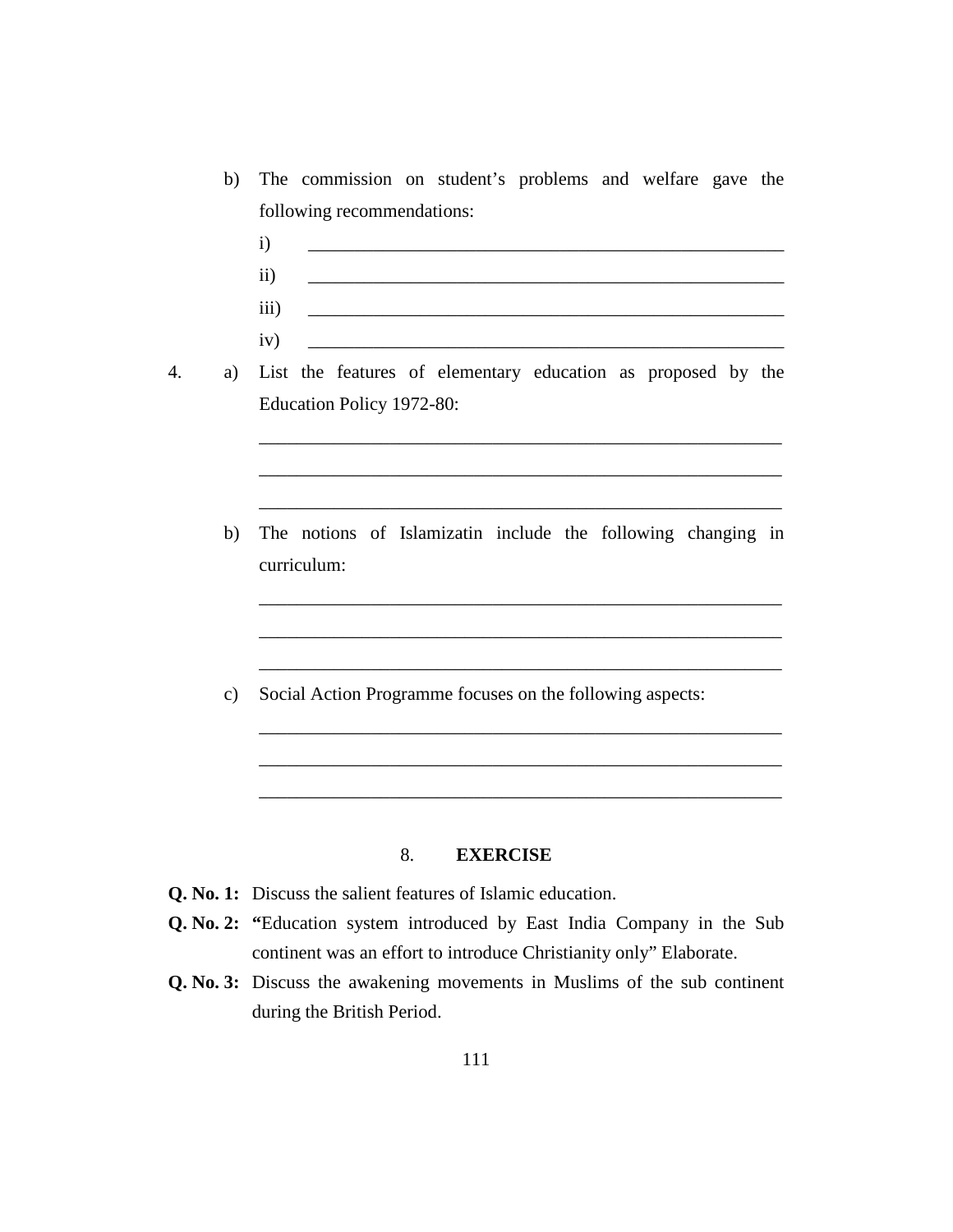#### **9 BIBLOGRAPHY**

Govt of Pakistan. (1988). Seventh Five Year Plan 1988-93. Islamabad, Planning Commission.

Govt of Pakistan. (1993). Seventh Five Year Plan 1993-98. Islamabad, Planning Commission.

Govt of Pakistan. (1997). Economic Survey 1996-97. Islamabad Planning Division, Economic Adviser's Wing.

Hayes, D, Louis. (1987). The Crises of Education in Pakistan. Lahore, Vanguard Books Ltd.

Khalid, Mrs Tanvir. (1975). Education: An Introduction to Educational Philosophy and History. Second Ed. Islamabad, National Books Foundation.

Quddus, N.J. (1990). Problems of Education in Pakistan. Karachi, Royal Book Company.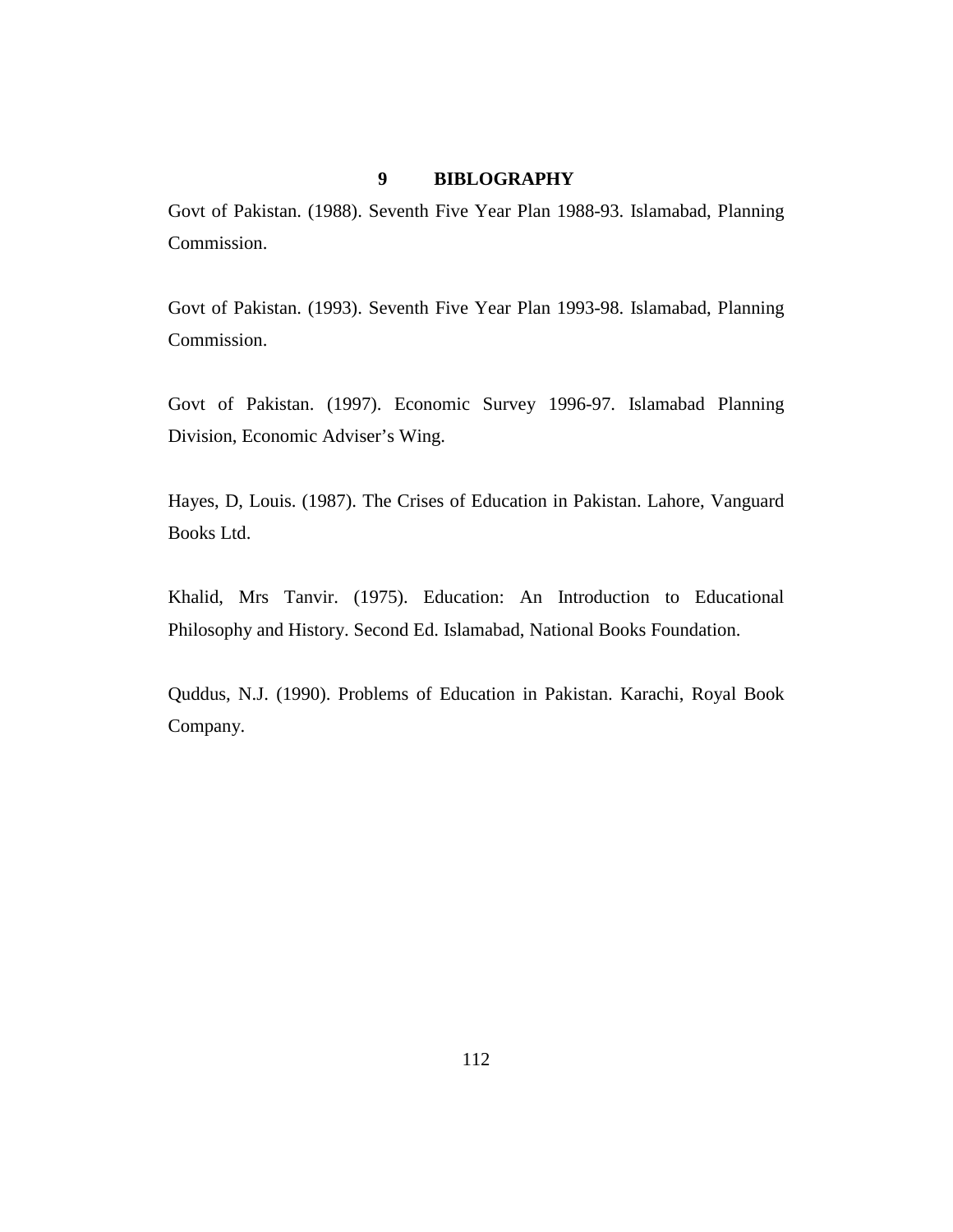**UNIT NO 8**

## **MODES OF EDUCATION**

*Written By:* **M. MAHMOOD HUSSAIN AWAN** *Reviewed by:* **Dr. FAZAL-UR-RAHMAN**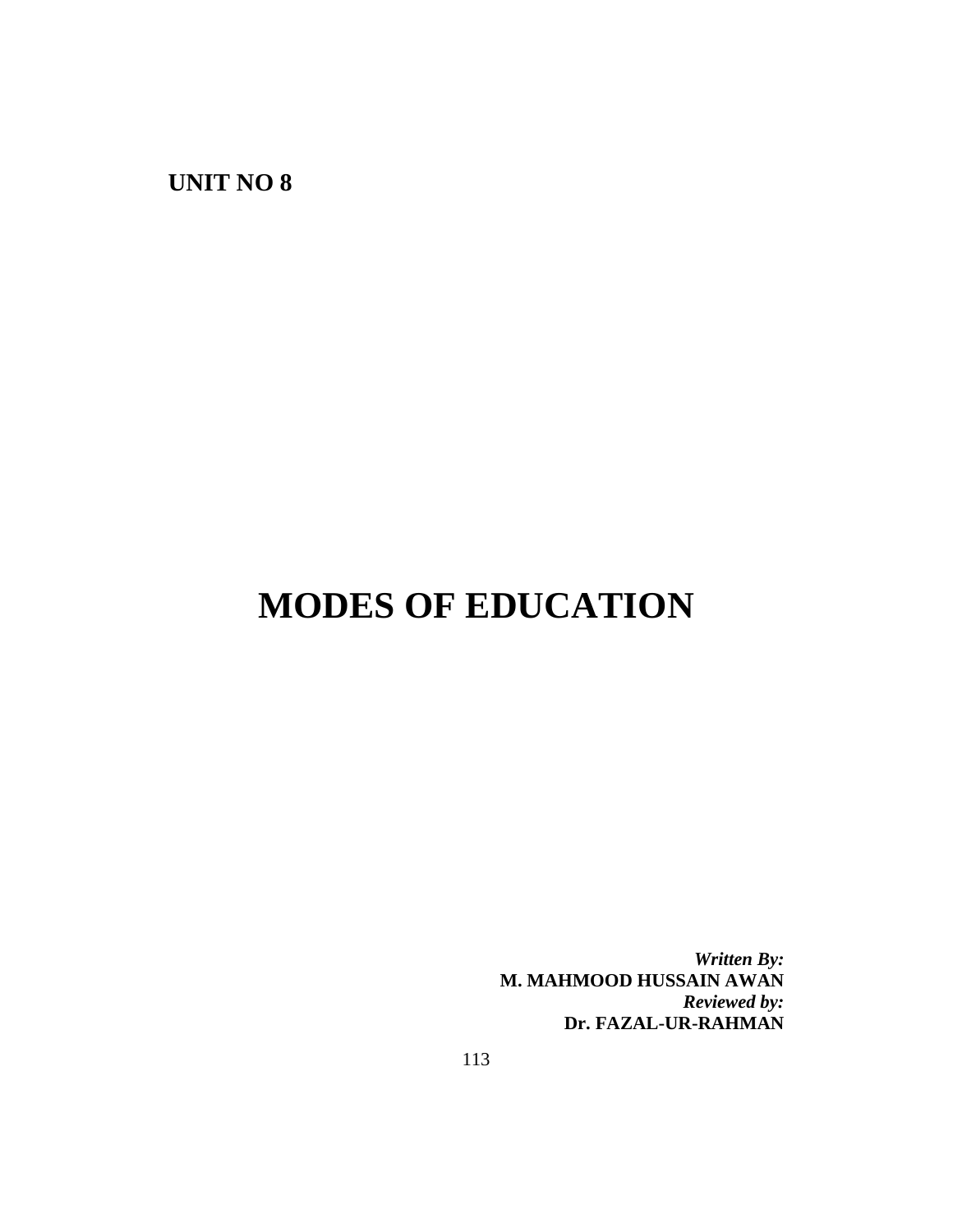## **1. INTRODUCTION**

The very first learning of a person takes place in his family environment. He learns habits, attitude, skills and new things by listening, observing and doing in informal situation first by living among the family members and then from his environment he interacts with. This learning deliberately does not take place in a formal situation. Such learning is generally called informal education. This natural learning is usually the result of social and physical surroundings in which an individual lives. Most of one's education takes place unconsciously in an incidental manner.

When "education is deliberately planned, chosen and employed by the community for the welfare of its coming generations", it is called formal education. (Tanvir, 1975, p.5). It encompasses the existing structured school, college and university system. There are certain other modes of education like Non-formal Education (NFE) and Distance Education (DE). For better understanding, we will discuss each mode separately.

## **2. OBJECTIVES**

After studying of the unit, it is hoped that you will be able to:

- differentiate among different modes of education like formal, informal, nonformal and distance education.
- analyse the situation of education in the country.
- identify the processes and problems involved in the modes of education.
- explain the different roles played by the above mentioned modes of education.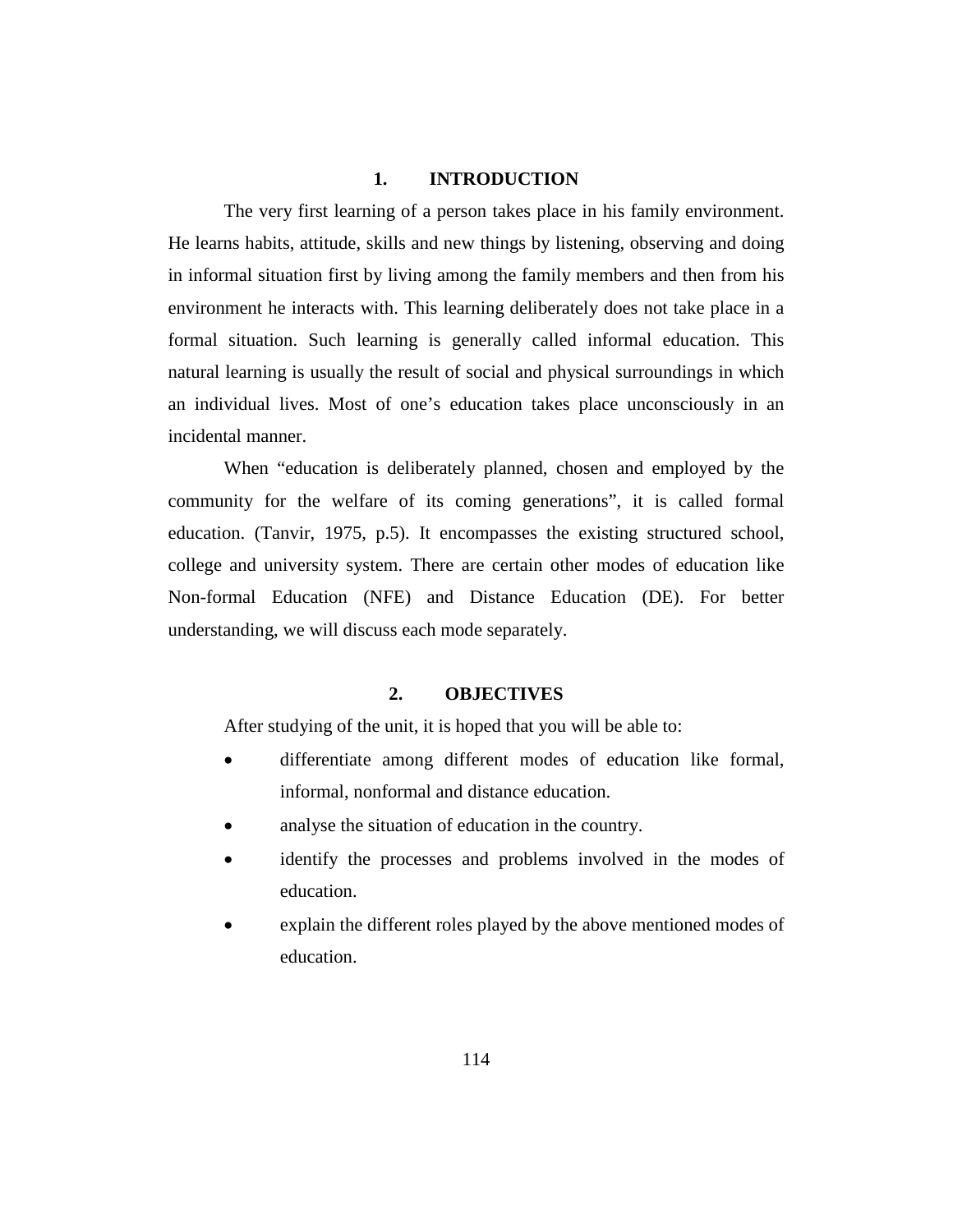## **3. INFORMAL EDUCATION**

Family is the main source of informal education. A part from the family, the peer group, siblings, community and professional organizations etc., are the source of informal education and children learn a lot through this mode without making much conscious and deliberate effort. The cultural values, knowledge and skills are diffused from one generation to another in an informal and un-organized manner. Through this mode an individual acquires and practices experience within the frame of the community he lives. Tanvir (1975, p.4) says "An individual is not always conscious of his learnings. A child, especially, learns many things, habits, attitudes, skills, ways of thought and behaviour of which he is unaware". Thus the whole community teaches him. He learns how to get along with his fellow beings just by living among them. His behaviour is so shaped according to society's norms of which he is un-aware. Development of an individual's personality of which he or she is capable, assumes meaning only in social setting. The individual is the end and these social institutions are the means. Rousseau's philosophy of Naturalism as mentioned by Tanvir (1975) pp. 93-95) lays great stress on fullest possible social welfare and development through social institutions by promoting conducive natural atmosphere to the child.

This mode of education is seen among primitive people. When there was no school and education was largely a matter of observation or imitation and to a large extent un-conscious. On significant occasions and festivals in the family or tribe the legends and history of the tribe helped the young to learn obedience, respect and norms. Aim of education was much the same as it is recognized in our most modern era i.e. to survive and live complete life. All educational efforts and activities were organized to preserve the individual's life. Even in modern scientific area most part of pre-school education falls in the form of informal education. That is why the maximum opportunities are provided by the family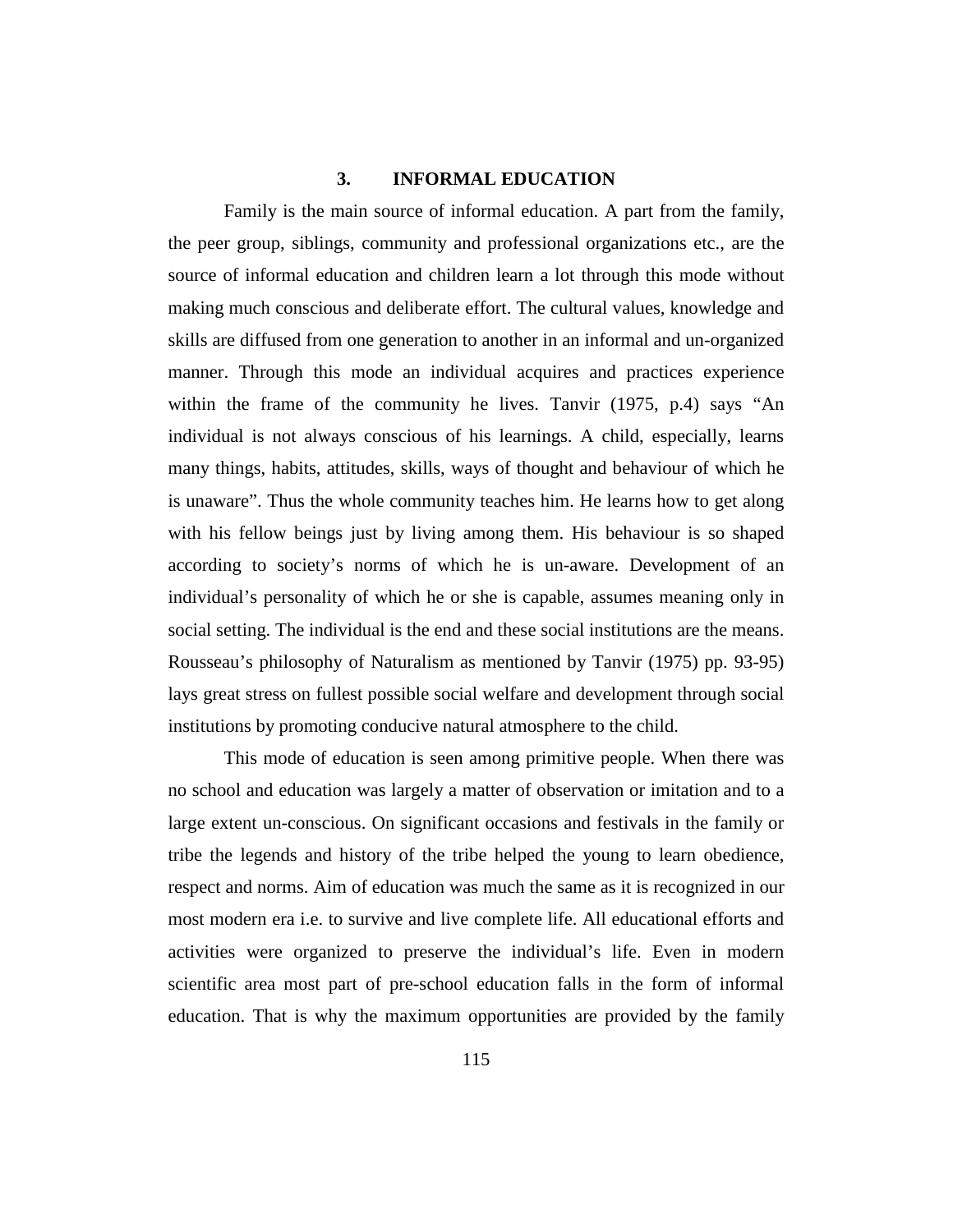physical, moral, intellectual and spiritual growth of a youth. At this stage it would be better to refer to Coombs (1973) quoted by Rashid (1989, p.20) as;

"By informal education we mean, the truly lifelong process whereby every individual acquires attitudes, values, skills and knowledge from daily experience and the educative influences and resources in his or her environment-from family and neighbours, from work and play, from the market place, the library and the mass media. Through informal education, for example, a child acquires a sub-stantial vocabulary at home before going to school, a daughter learns child care and cooking from helping and observing her mother, a son picks up occupational skills from his father and children and adolescents learn from their peers".

#### **4. FORMAL EDUCATION**

Formal Education is the Education imparted by educational enterprises prevalent throughout the world chosen and employed by the community, under set rules and regulations for the welfare of its individuals. This education is given in schools, colleges and universities and other similar institutions, which are established with the aim to modify the behaviour and to shape the personality of a child in a more desirable form. The consciously structured education is imparted through the process of formal instruction. This mode of education is deliberately planned and has a well-defined systematic curriculum.

As the learner in this system is conscious of his learning outcomes, so he puts concerted efforts to derive full benefit out of it, to achieve the desired aim. The chief characteristics of formal education system are three dimensional process which includes teacher, taught and social setting or environment i.e. the institutions. At this stage, it looks appropriate to have a brief description of forces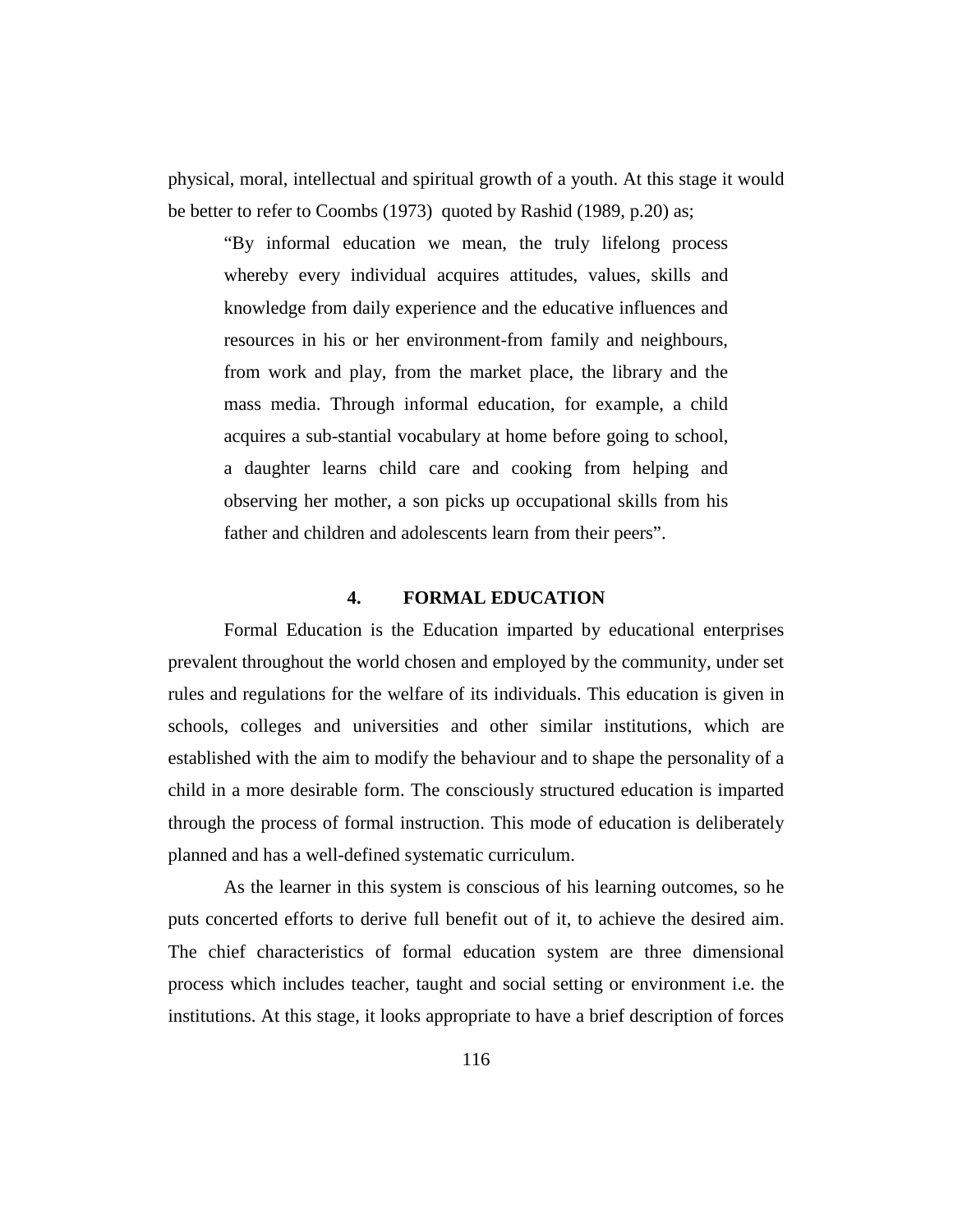which lead to the present formal system of education. The formal system of education now-a-days passes through many stages. The religious beliefs and practices perhaps, were the initiatives which gave birth to experts in instruction. The specialist in religion, the medicine and magicians were thus likely to be the first professional teachers or the superior intellectuals, responsible to instruct the young. As societies grew more complex their social needs increased, which created demand for skill-mix to run the affairs of the state both religious and political increased. The schools were established to keep abreast with these needs of the community. Curricula were also developed accordingly. Later, these early schools grew to centers of learning. The writers, scientists and scholars were attracted to impart knowledge. More specialized schools were established and a revolutionary departure from elite's to common man, a policy of equal educational opportunities for all were formulated. Ultimately the education became the responsibility of the state.

Now you could surely aware the salient features of formal education i.e.:

- i) Planned with a particular end in view,
- ii) Limited to a specific period,
- iii) Has a well-defined and systematic curriculum,
- iv) Given by specially qualified teachers, and
- v) Observes strict discipline.

Coombs (1973) as quoted by Rashid (1989 p, 19) clearly defines the concept of formal education as:

"By formal education we refer, of course, to be hierarchically structured, chronologically graded 'Educational System' running from Primary School through University and including, in addition to general academic attitudes, a variety of specialized programmes and institutions for fulltime technical professional training".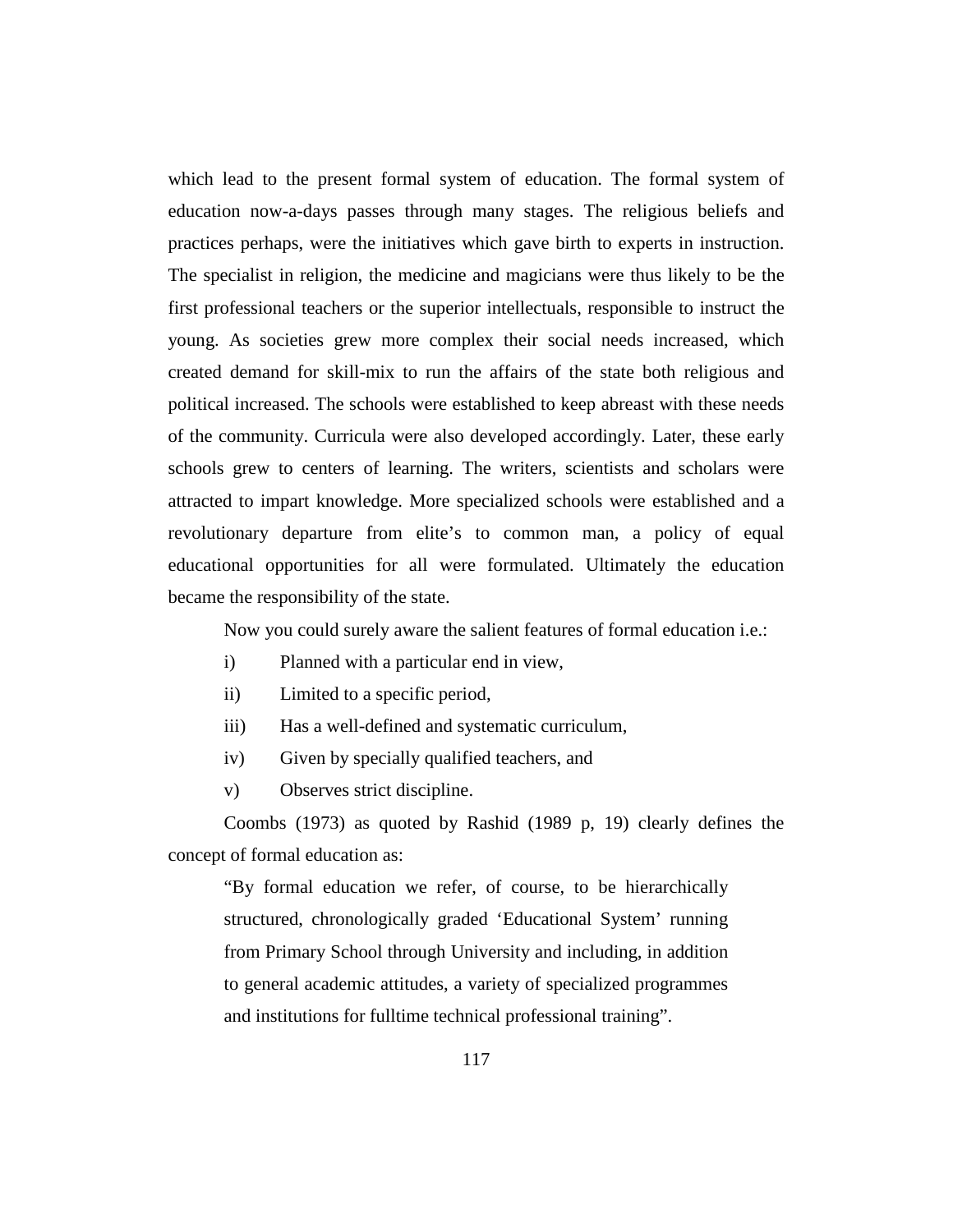According to Tanvir (1985, p.5) "formal and informal education are not contradictory but rather they are supplementary to each other. They take place concurrently at every stage of life. None of the educational agency is strictly limited to either one of these two types".

### **5. NON FORMAL EDUCATION (NFE)**

To reconcile with the rapid growth and improvement of educational standard quantitatively and qualitatively, NFE is engaging the foremost attention of all nations of the world. The natural outcome of the profusion and emergence of modern knowledge influenced the educational trends to use education as a social, political and economic tool for survival. Educational systems of the countries reflect the quality and development of nations. It attracts people to acquire new knowledge and skills, particularly in science which doubles itself every decade. Under these conditions, the experts in pedagogical sciences are always exploring the new venues of education for pacing with the demands and challenges of the future. The very obvious and prompt response to this demand is to expand the system of education or to find out the alternate of formal system.

It was realized that the global changing circumstances demanded abrupt changes in the formal system but due to its structural frame work it failed to fulfil the roles recognised above. Naturally, the growing minds do not wait for the system to modify, therefore, it gave birth to international movement which manifested itself in different ways in different nations according to their own cultural, political and economical factors.

The word "non-formal" is derived by using the pre-fix "non" to formal. It is usually written NFE. Coombs (1973) in Rashid M. (1989. P.21) visualizes the NFE as: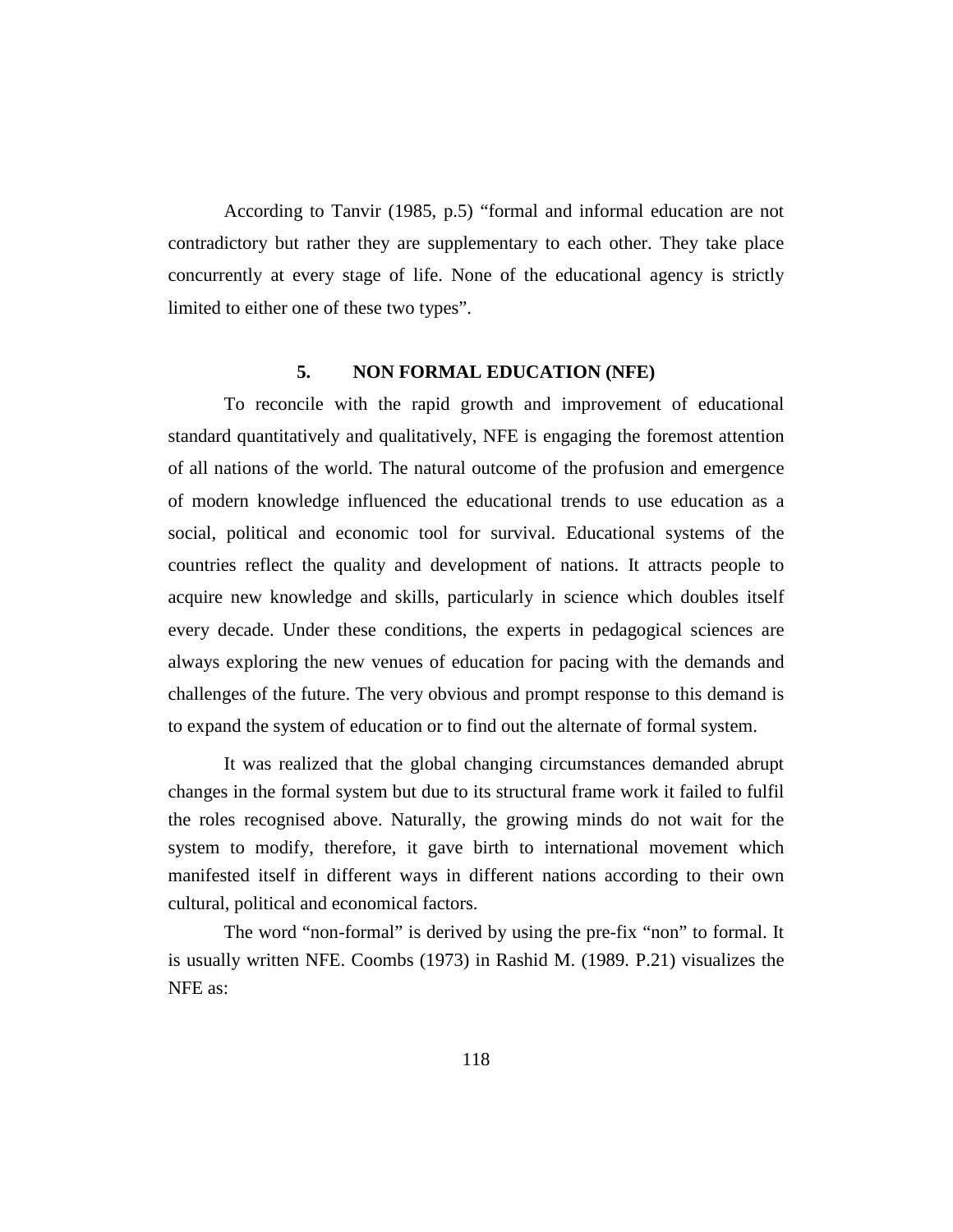"Any organized educational activity outside the established formal system whether operating separately or as an important feature of some broader activity that is intended to serve identifiable learning clienteles and learning objective".

Non formal education is one of the recent international educational movements which emerged from the idea of general improvement of the people to meet their social and economical needs.

### **6. DISTANCE EDUCATION**

As "the term of distance education is used to describe various forms of study at all level". (Rashid 1990, p.17). Therefore, to understand distance education, we must break open the memory banks of history and see how it came into existence as a system.

Its origin can partly be traced to the historical distinction between teaching and accreditation. Some institutions merely registered as private candidate, examine them and accredit them. This is one particular pattern of provision and perhaps the earliest correspondence tuition. It is still operative in a number of countries. The concept of distance education has been grown from the correspondence education. It covers the various forms of study at all levels, e.g. for technical and vocational education, adult education, recurrent education and life long education. Then the question arises why the term distance education came into being? Categorically, correspondence is associated exclusively with the written word whereas, the present days technology has supplemented the written word. Thus, distance education uses one or more media; the correspondence lesson, the sound cassette or tape lessons by radio, television, CD and internet.

Sometimes, particularly in the USA, independent study is used as a synonym. According to Moore (1975 p.5),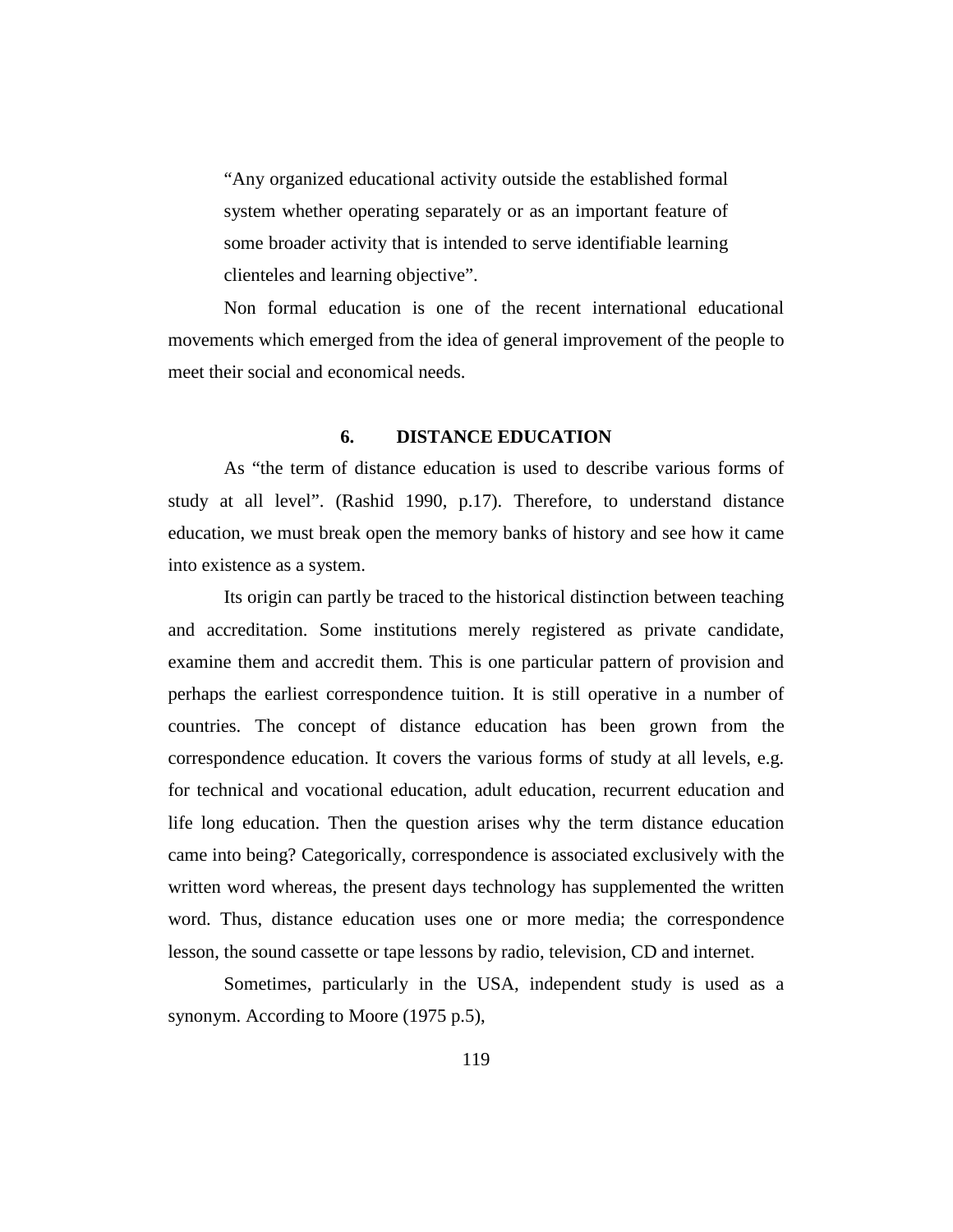"all those teaching methods in which, because of the physical separateness of the learners and teachers, the interactive as well as preactive phase of teaching is conducted through print, mechanical or electronic devices" is called 'telepathic' (distance) teaching.

Holmberg (1977 p.9), while considering correspondence education as distance teaching says:

"correspondence education is now-a-days often a synonym of distance education, use of multi-media programme as well as courses based on the printed and written word only".

As we all know, education is a process of living through a continuous reconstruction of experience by acquiring knowledge, attitudes, values and skills. It helps people to manipulate with the environment successfully. The shift from teacher centred education to the behaviour of learners, the pupil centred approach has emerged. A generation of teachers has emerged who know how to facilitate independent self-directed study in a better way. The new communication devices very rightly accepted the responsibility to respond to this demand efficiently. Distance education provides learners with the efficient exposition by means of multi-media, for the skills they need.

The required information is communicated through appropriate media either print, electronic, mechanical or other devices, according to learner's demand who wishes to improve knowledge, and skills. Distance education provides opportunity for those who had terminated their study due to any reason and those who are desirous to enhance their professional education or skills. Moreover, distance learner may continue his learning according to his circumstances. In Pakistan, there are thousands of individuals who could not attain the desired level of education for some reasons, through the formal system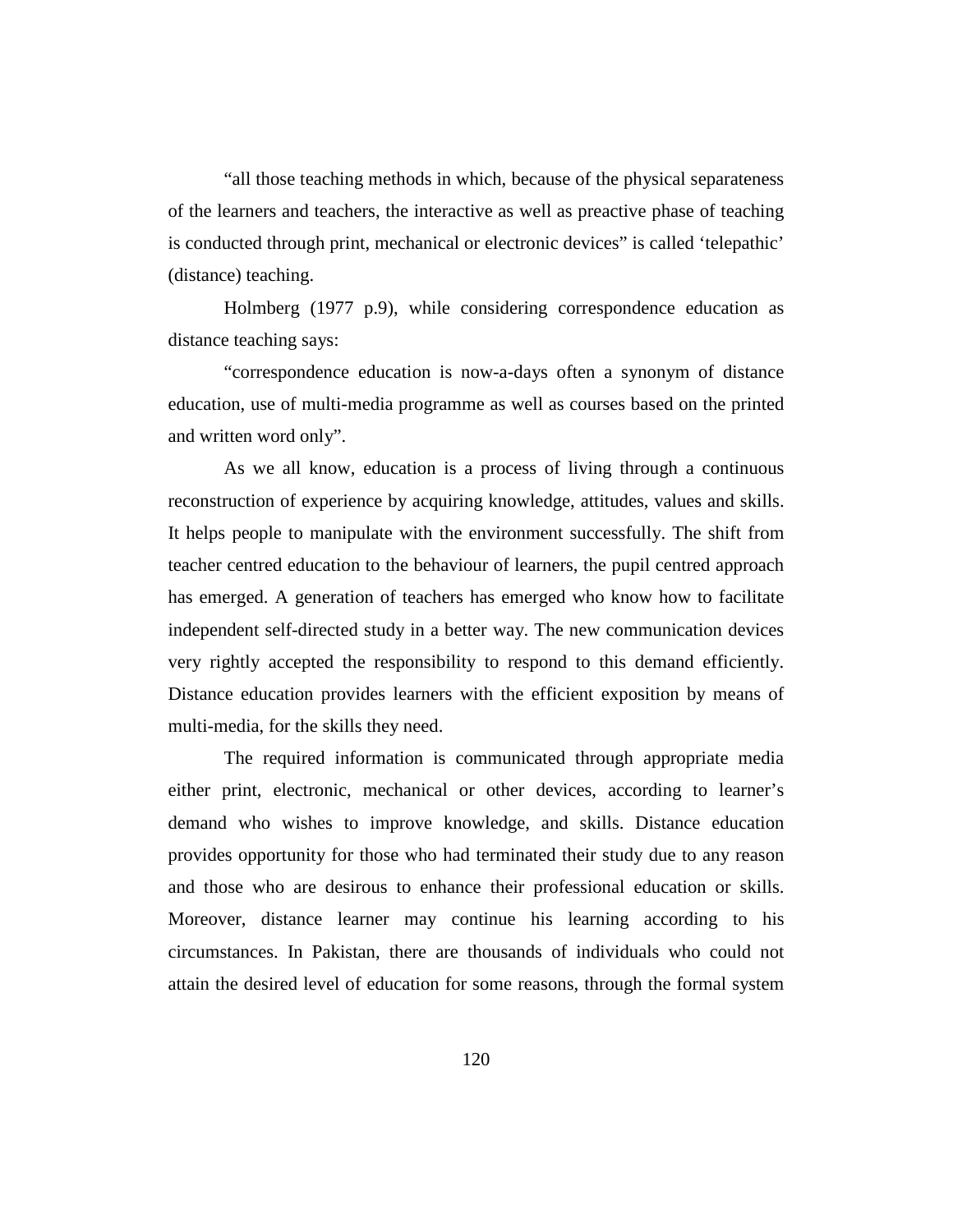of education. They are the major clientele of distance education system. Allama Iqbal Open University Islamabad is the main institution catering for their needs.

## **7. ACTIVITIES**

| a)                                | Identify the factors to be considered essential for informal learning:                                           |
|-----------------------------------|------------------------------------------------------------------------------------------------------------------|
|                                   |                                                                                                                  |
| b)                                | List below the salient features of informal education:                                                           |
|                                   | Please list below the causes of introducing Non-Formal Education (NFE)                                           |
|                                   | Programs in Pakistan:                                                                                            |
| $\mathbf{i}$<br>$\ddot{\text{1}}$ |                                                                                                                  |
| iii)                              | and the control of the control of the control of the control of the control of the control of the control of the |
| iv)<br>V)                         |                                                                                                                  |
| a)                                | Devise a definition of "distance education" of your own:                                                         |
|                                   |                                                                                                                  |
| b)                                | Enlist salient features of distance education:                                                                   |
|                                   |                                                                                                                  |
|                                   |                                                                                                                  |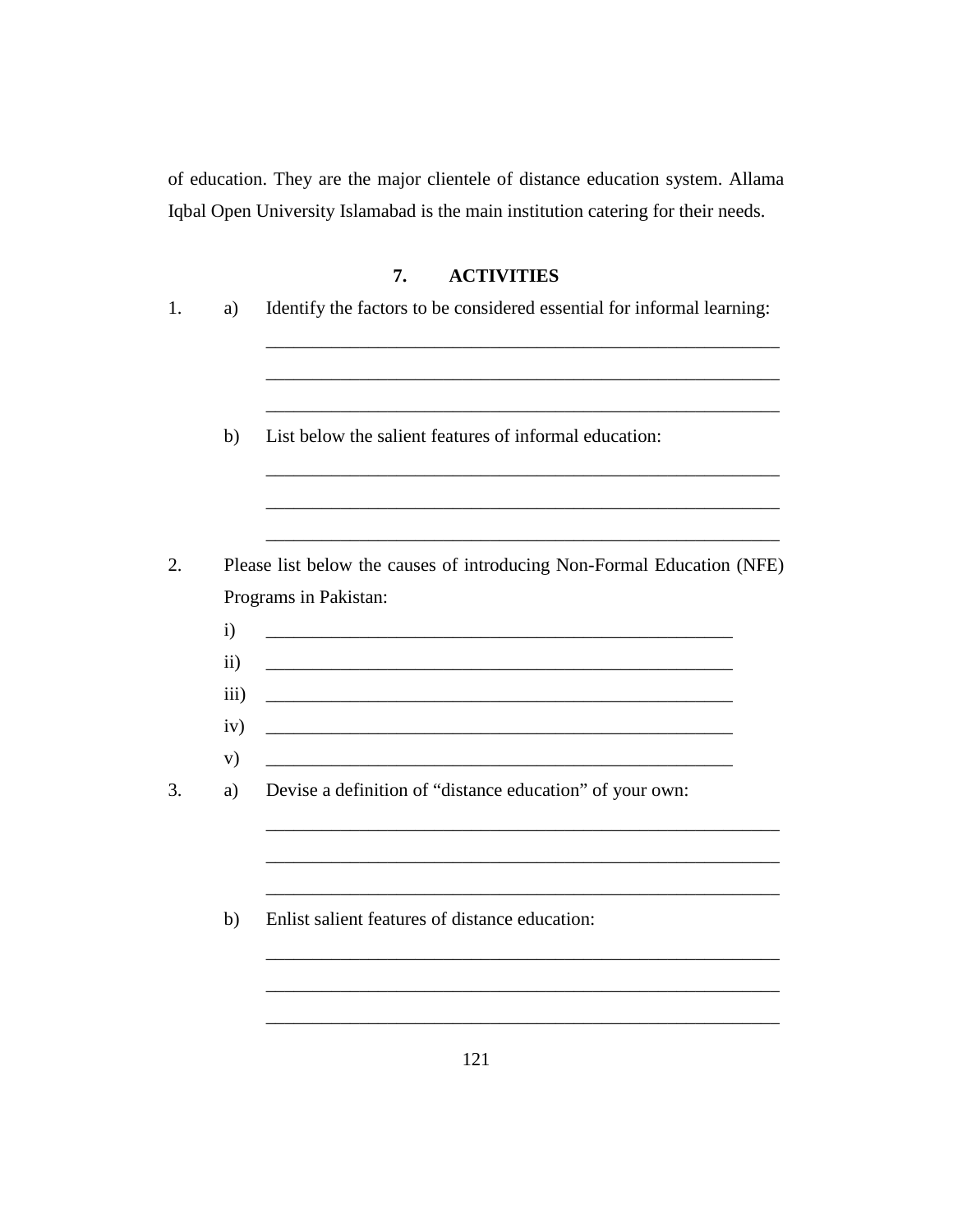## **8. EXERCISE**

- **Q. No. 1:** Distinguish between formal & informal education system
- **Q. No. 2:** Describe the effective role played by informal education
- **Q. No. 3:** What steps would you like to suggest to strengthen the present system of formal education.
- **Q. No. 4:** What useful role NFE can play for socio-economic development in Pakistan.
- **Q. No. 5:** Describe the objectives and salient features of Distance Education.
- **Q. No. 6:** What useful role nongovernmental organizations can play for the promotion of distance education.

#### **9 BIBLOGRAPHY**

Bhattia, A. K.K. (1985). Principles of Education, New Delhi, Klyani Publisher.

Gafoor.A. (1990). Non-Formal Education in Pakistan, Islamabad, Academy of Educational Planning & Management.

Janet, BN Koul. Distance Education: A Review, New Delhi, Gandhi National Open University. (1991).

Tanvir. K. (1975). Education: An Introduction to Educational Philosophy and History Karachi, National Book Foundation.

Khan. ii. (1991) Ed. Distance Education Some Readings, New Delhi, Amer Prakashan.

Sarfraz. K & Brenna, (1990). Non-Formal Education, Myth of Pancea for Pakistan, Islamabad Mr. Books.

Rashid, M. (1989). Study Guide on Advanced Course on Non-Formal Education, Islamabad, Allama Iqbal Open University.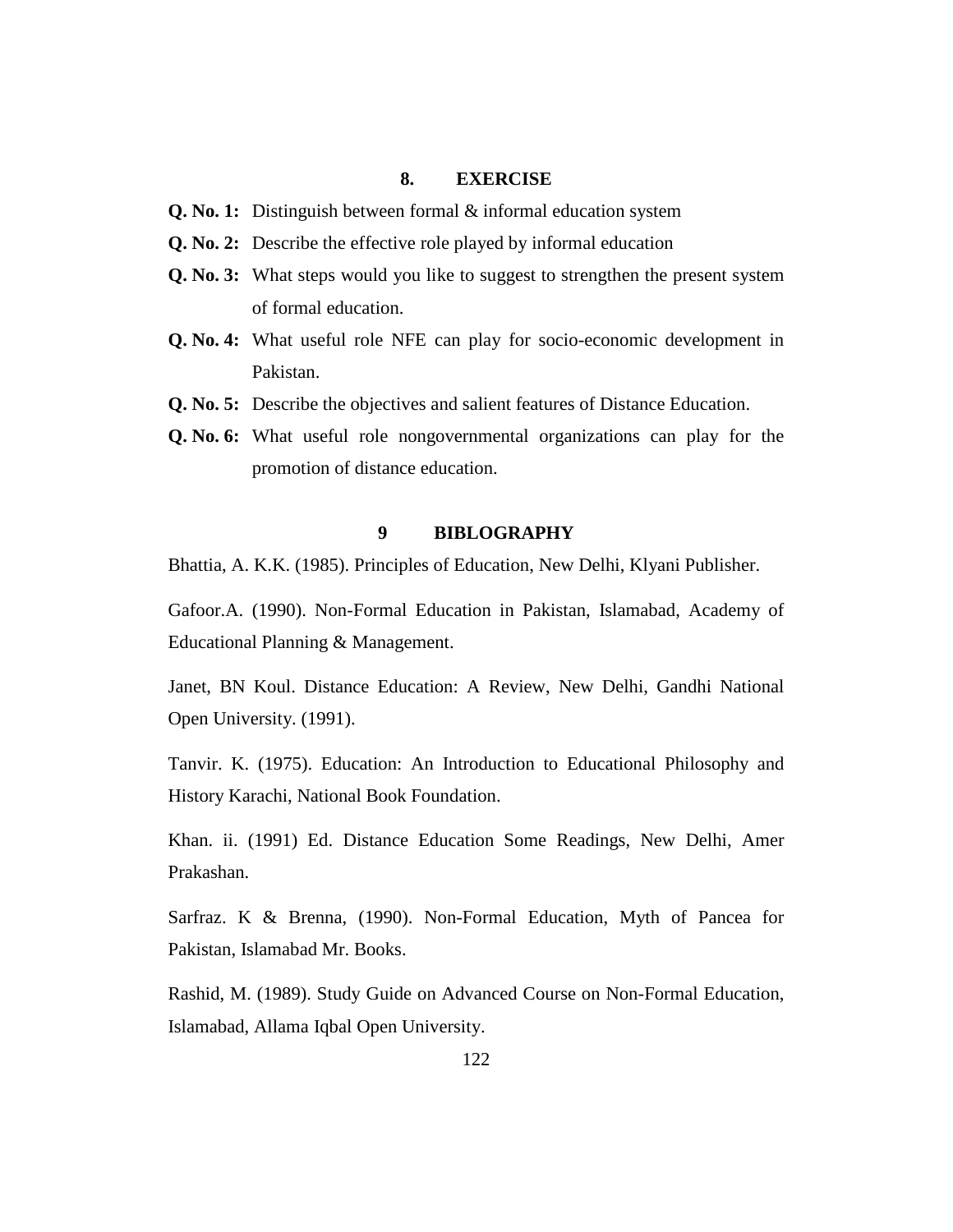**UNIT NO 9**

# **PROBLEMS AND ISSUES OF EDUCATION IN PAKISTAN**

*Written By:* **Dr. M. MAHMOOD HUSSAIN AWAN** *Reviewed by:* **Dr. FAZAL-UR-RAHMAN**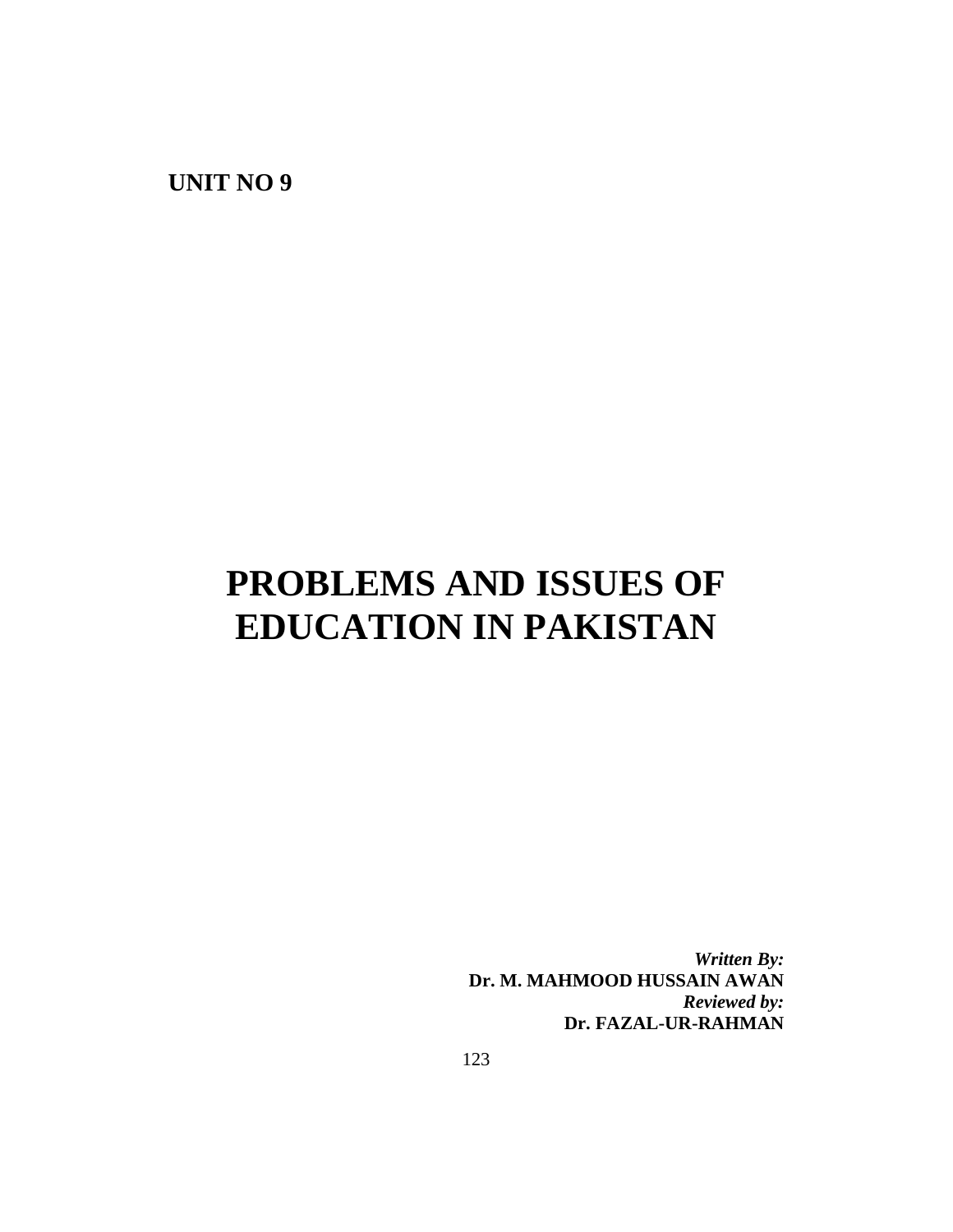### **1. INTRODUCTION**

Education is the vital source of change in the social structure, economy, manner and morals of a nation. Education being an essential contributor to economic development and main source to overcome development related problems and it accelerates the flow of willingness among people to acquire skills. It assists them to achieve knowledge of new techniques and methods of economic growth, according to social, political and technological changes. Therefore, countries continue to rank education at the top priority in social development plans. The developing countries particularly place even more emphasis on education to strengthen capabilities and self-reliance, at the national, sub-national and grass root levels for the creation and use of various development related changes.

Like most other developing countries, there is considerable emphasis on education in Pakistan. Education system presently operating in Pakistan has a number of stages. The first being the primary stage spread over five years, children aged 5-9 years are normally enrolled. This primary education is followed by three years middle stage and two years secondary stage. Then the intermediate or higher secondary stage which is usually part of college education. To obtain Bachelor's degree further two years education is required or four years higher education is required after ten years or secondary education. An additional one year study is required for obtaining an Honour's degree. To do Master, two years study after Graduation or one year after Honour's degree is required. Besides there is a traditional religious system of Islamic education catering education in accordance with teaching of Quran and Sunnah. In addition to the above, facilities for professional and vocational education have also been created at large throughout the country, which includes engineering and agricultural universities, agricultural and medical colleges and teachers training institutes. Keeping in view the incapacity of formal education system to meet the growing needs of the country, Allama Iqbal Open University was established in 1974, as an institution of non-formal education and distance learning. It provides educational facilities to those who because of any reason could not continue their education in formal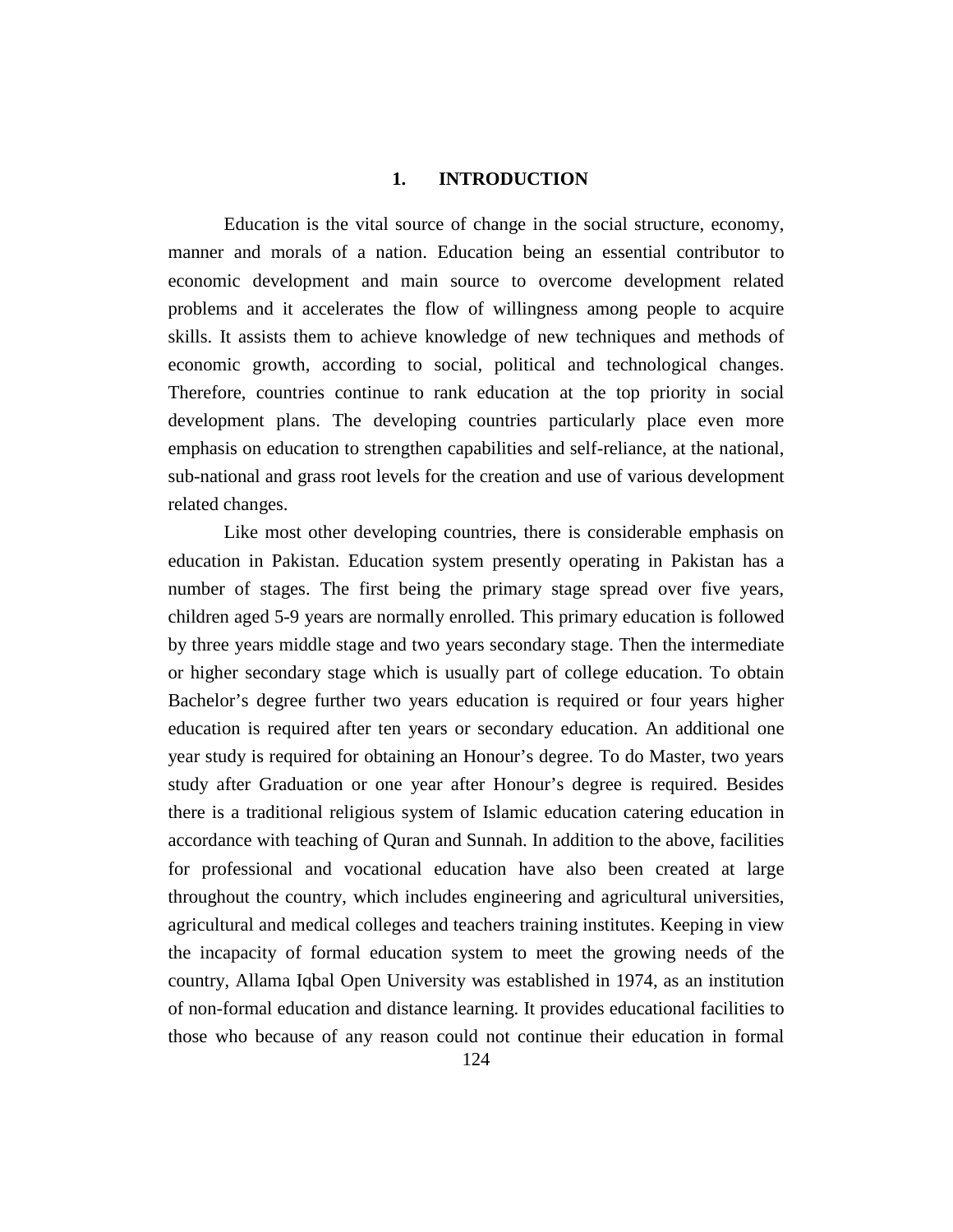system and desirous to complete or to keep themselves abreast with the latest professional and emerging technologies or skills. Since its independence in 1947, despite the bitter experiences of the past and the resources constraints, Pakistan tried its best to expand and improve the ever widening gulf between fantasy and reality. Although, these efforts and resulting development have had a positive impact on raising standard of education, they have also contributed to various development related problems and issues. Such as un-satisfaction with the quality and effectiveness of what currently occurs in education system, resources constraints, difficulties of implementations, rapid population growth, lack of commitment, resistance to change and political interferences etc;

#### **2. OBJECTIVES**

After studying of the unit, hopefully you will be able to:

- 1. Identify the problems and issues relating to
	- a. universalizatin of Primary Education
	- b. literacy
	- c. population Education
	- d. environmental Education
	- e. female Education
	- f. islamisation of Education
	- g. discipline on Campus
	- h. special Education
	- i. drug Education
- 2. Appreciate the relationship of the above with the:
	- a. socio-economic development
	- b. human resource development
	- c. development planning
- 3. Suggest some possible solutions to the problems and issues of education in Pakistan.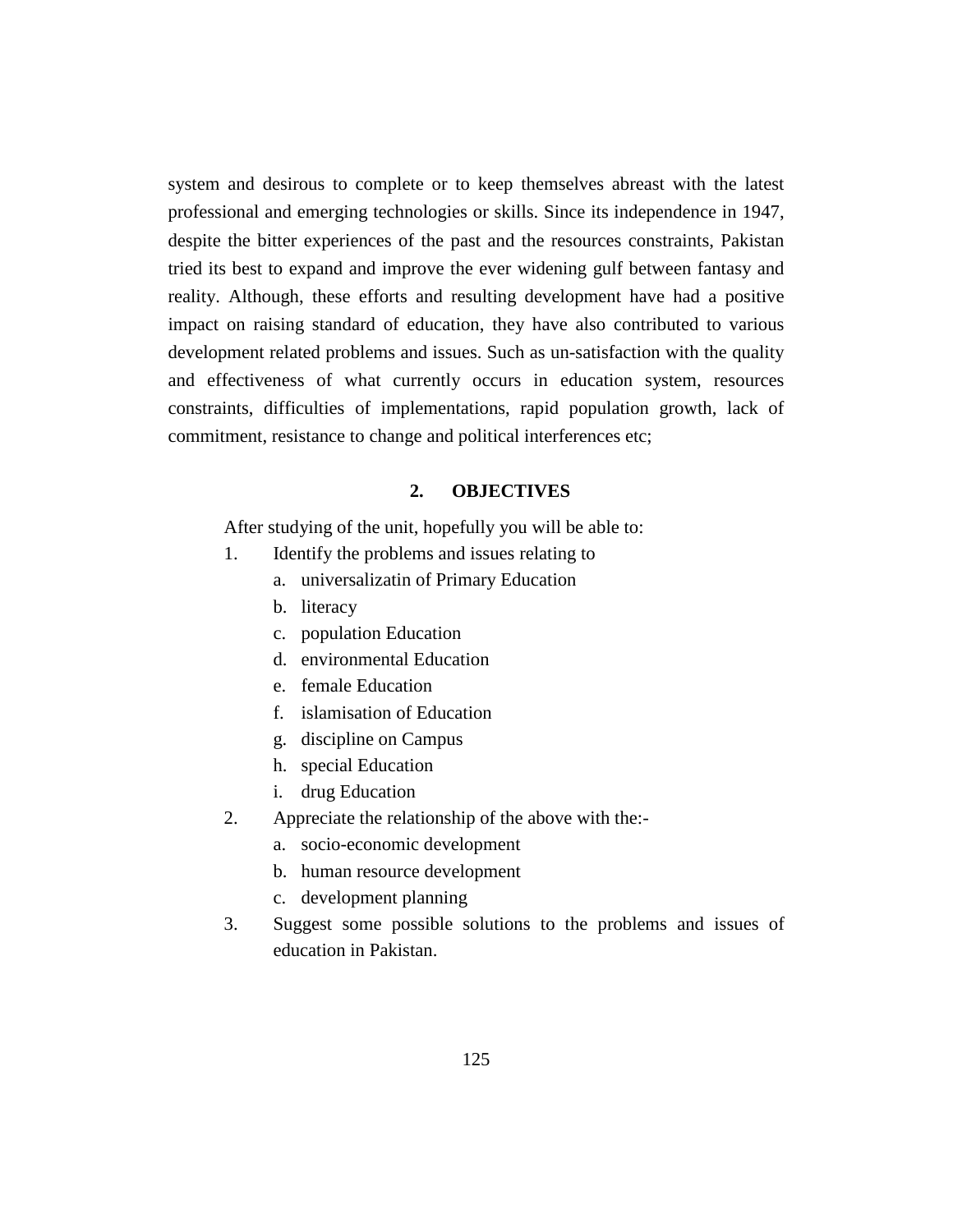## **3. UNIVERSALIZATION OF PRIMARY EDUCATION**

Universal provision of schools implies that every child in the age group 5- 14 be brought on the rolls of school or school facilities provided to all children at an easy access. The Universal Declaration of Human Rights, passed by the United Nations General Assembly in 1948, states that "Everyone has the right to education". The First All Pakistan Educational Conference (1947), established universal compulsory schooling as a Primary national objective. The Commission on National Education 1959 further supported this objective with the observation that "In those countries where a marked increase in national wealth had taken place. Progress could be dated from the time when schooling was made compulsory". (p.169).

Primary education is the foundation of economic, social and cultural development of nations. That is why the qualitative expansion and quantitative improvement on the primary education is stressed.

The education policy (1972-80) anticipated UPE upto classes  $8<sup>th</sup>$  for both boys and girls by 1984. National Education Policy (1979) suggested UPE by 1992 through mobilization of community resources including mosques, factories, civic buildings etc. Seventh Five Year Plan 1988-93 emphasized Universalization of Primary Education through Non-Governmental Organizations (NGO's) and Non-Formal Education Programs. In pursuance of Education Policy, 1992-2010 a Ten Year National Literacy Plan has been developed to raise the literacy level up to 70% by the year 2003.

However, all efforts in this direction seemed to fail so far. Although, more and more financial and physical resources were made available. The campaigns with various incentives were undertaken but they all show an un-appreciable success. Thus the resources invested went in un-productive exercise.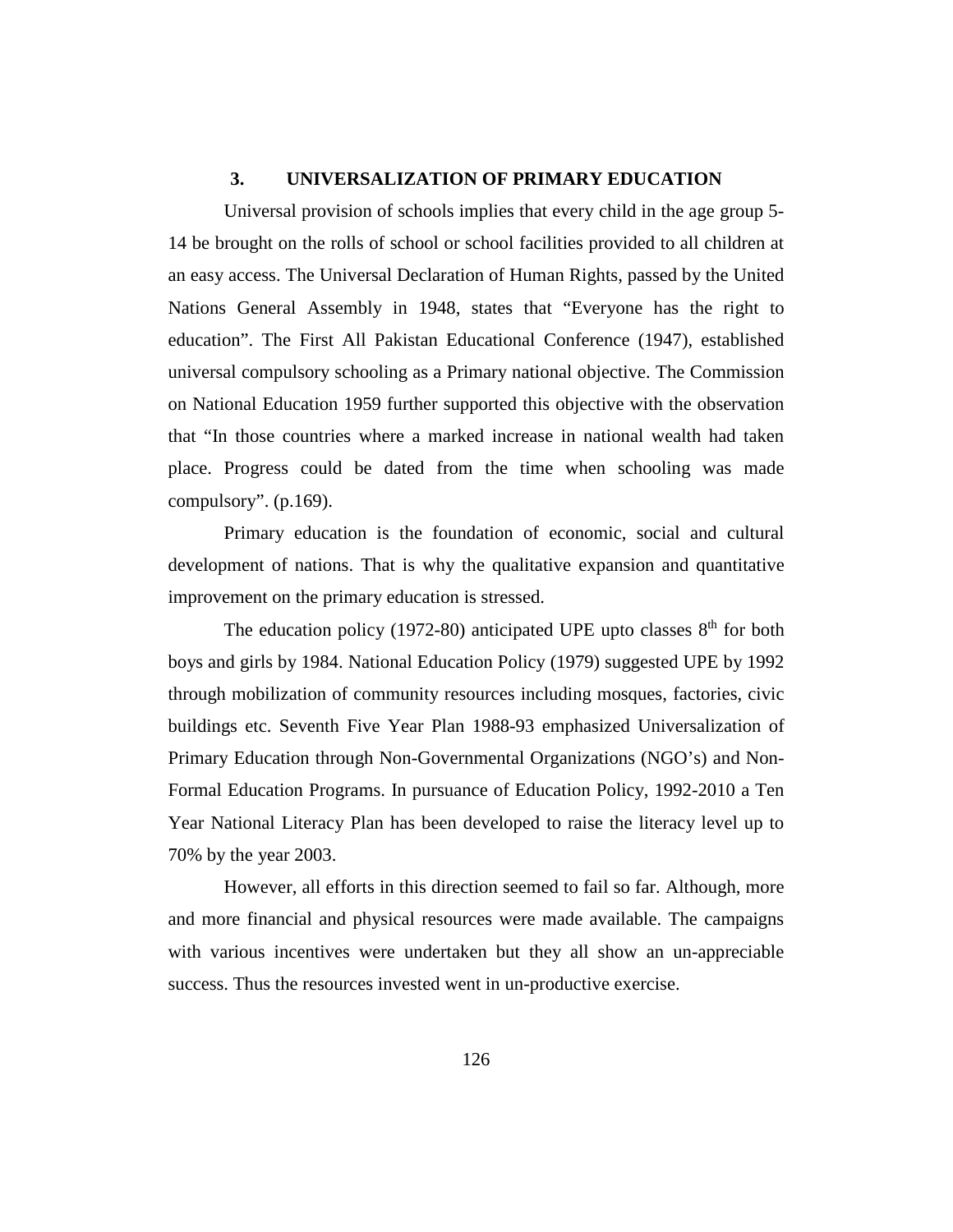The main factors due to which the desired targets are yet to be achieved are:

- a. Ignorance and illiteracy among the adults,
- b. lack of confidence and cooperation among the school, local community and authorities;
- c. resources constraints.
- d. very fast growth of population
- e. lack of proper supervision and evaluation system

To minimize the effects of the above factors and make up campaign a success, following may be taken into consideration;

- a. the confidence in utility of education be created;
- b. expenses or cost be compensated
- c. introduction of interesting and need oriented curricula
- d. use of existing facilities
- e. promotion of non-formal system/functional literacy
- f. co-operative and friendly attitudes
- g. incentives;
- h. flexible time schedule, admission around the year,
- i. zero stagnation
- j. delivery of instructions in local language

#### **4. LITERACY**

Pakistan ranks among the poorest nations of the world. One of the factors responsible for this is the under development of its human resources. Literacy is the only possible solution to acquire technical and analytical skills. UPE may be a traditional solution to wipe out illiteracy from the country. Keeping in view, the national needs, our economic progress depends on quality of education at all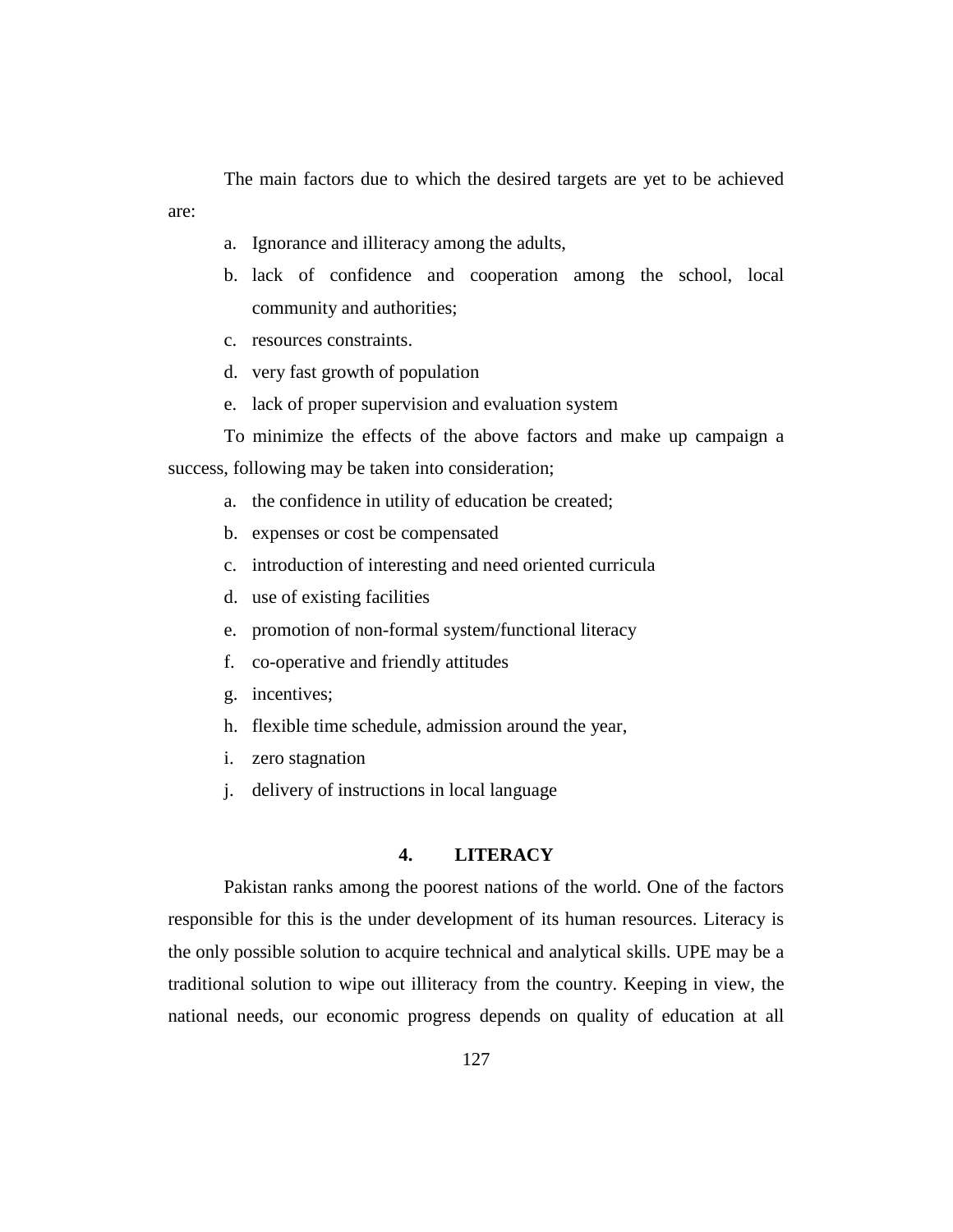levels; any investment in the development of human resources is bound to repay high dividends.

The term literacy is viewed differently by different writers. However, the 1963 census of Pakistan defined it as "the ability to read, a simple letter in any language with understanding". This definition is the simplest and easy to understand. Element of writing was added further to the criterion of literacy in 1972. The 1981 census definitions of literacy emphasized both reading and writing abilities.

According to 1981 census the rate of literacy varies from region to region as well as on the basis of sex. In 1988, one who could read a newspaper and write a simple letter (age  $+10$ ) was treated as literate. Literacy rate population and GDP Growth can be seen in this table:

| <b>Literacy Rate - Population and GDP Growth</b> |                      |                             |                   |  |  |  |  |
|--------------------------------------------------|----------------------|-----------------------------|-------------------|--|--|--|--|
| Year                                             | <b>Literacy Rate</b> | <b>Change by Percentage</b> | <b>Population</b> |  |  |  |  |
|                                                  |                      | Point                       | Growth            |  |  |  |  |
| 1996                                             | 40%                  | 13                          | 2.47              |  |  |  |  |
| 1997                                             | 42.2                 | 13                          | 2.45              |  |  |  |  |
| 1998                                             | 43.6                 | 14                          | 2.42              |  |  |  |  |
| 1999                                             | 45.0                 | 14                          | 2.34              |  |  |  |  |
| 2000                                             | 47.1                 | 21                          | 3.40              |  |  |  |  |
| 2001                                             | 49.0                 | 19                          | 2.05              |  |  |  |  |
| 2002                                             | 50.5                 | 15                          | 2.00              |  |  |  |  |
| 2003                                             | 51.6                 | 11                          | 1.94              |  |  |  |  |
| 2004                                             | 54.0                 | 15                          | 1.90              |  |  |  |  |

Source: Federal Bureau of Statistics The Population Growth: for fiscal year.

Since 1947, many efforts have been made to achieve the desired literacy level by the government and NGO's. The annual development plans and education policies suggested and recommended several strategies and handsome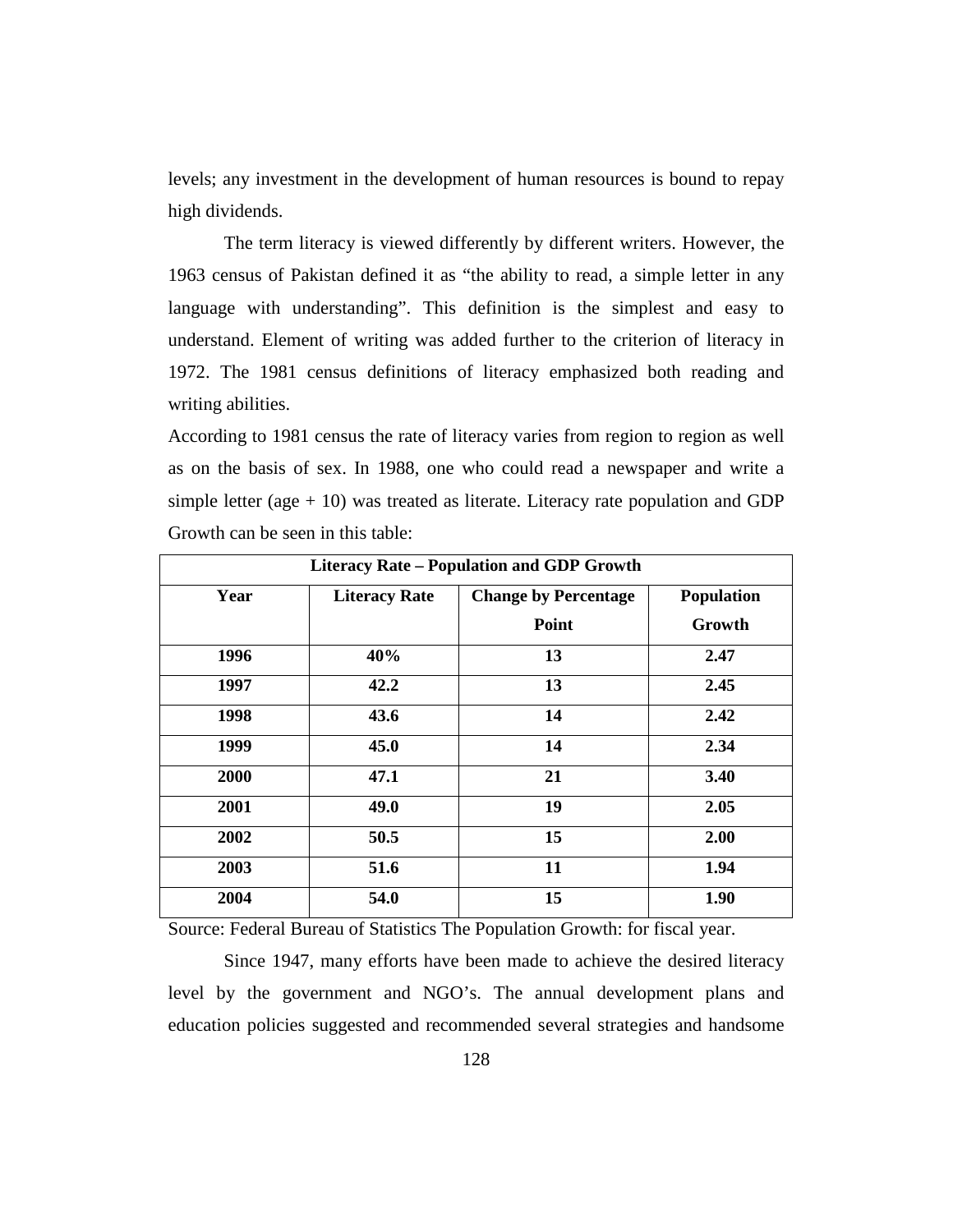funds. During the 1970-78 it was envisaged to set up advisory councils for promotion of literacy both at Federal and Provincial level. It recommended National Education Corps. The Fifth Five Year Plan 1978-83 proposed expansion of television literacy campaigns to start adult literacy programmes by encouraging public and private sector. In 1982, a Ten Year National Literacy Plan (1982-92) to make 40 million person literate was envisaged. In 1981 (Literacy and Mass Education Commission (LAMEC) was established to promote literacy in the country. In 1991, the LAMEC was converted into National Education and Training Commission (NETCOM). Instead of all these efforts the target could not be achieved because of;

- a. lack of means to continue literacy campaign,
- b. lack of motivation and enthusiasm;
- c. lack of financial resources;
- d. language and script;
- e. lack of incentives.

These problems may be overcome by:

- a. initiating fund raising schemes by adults themselves
- b. by finding and adjusting literates in better jobs
- c. by introduction of money generating projects/vocations
- d. providing financial support to literates
- e. by establishing separate female centres, particularly in rural areas.
- f. by accommodating the local needs
- g. by involving the students.

## **5. POPULATION EDUCATION**

Pakistan's population has been growing at a very fast rate since its independence. As described by Abdul Hakim (1995, p.1) "the population of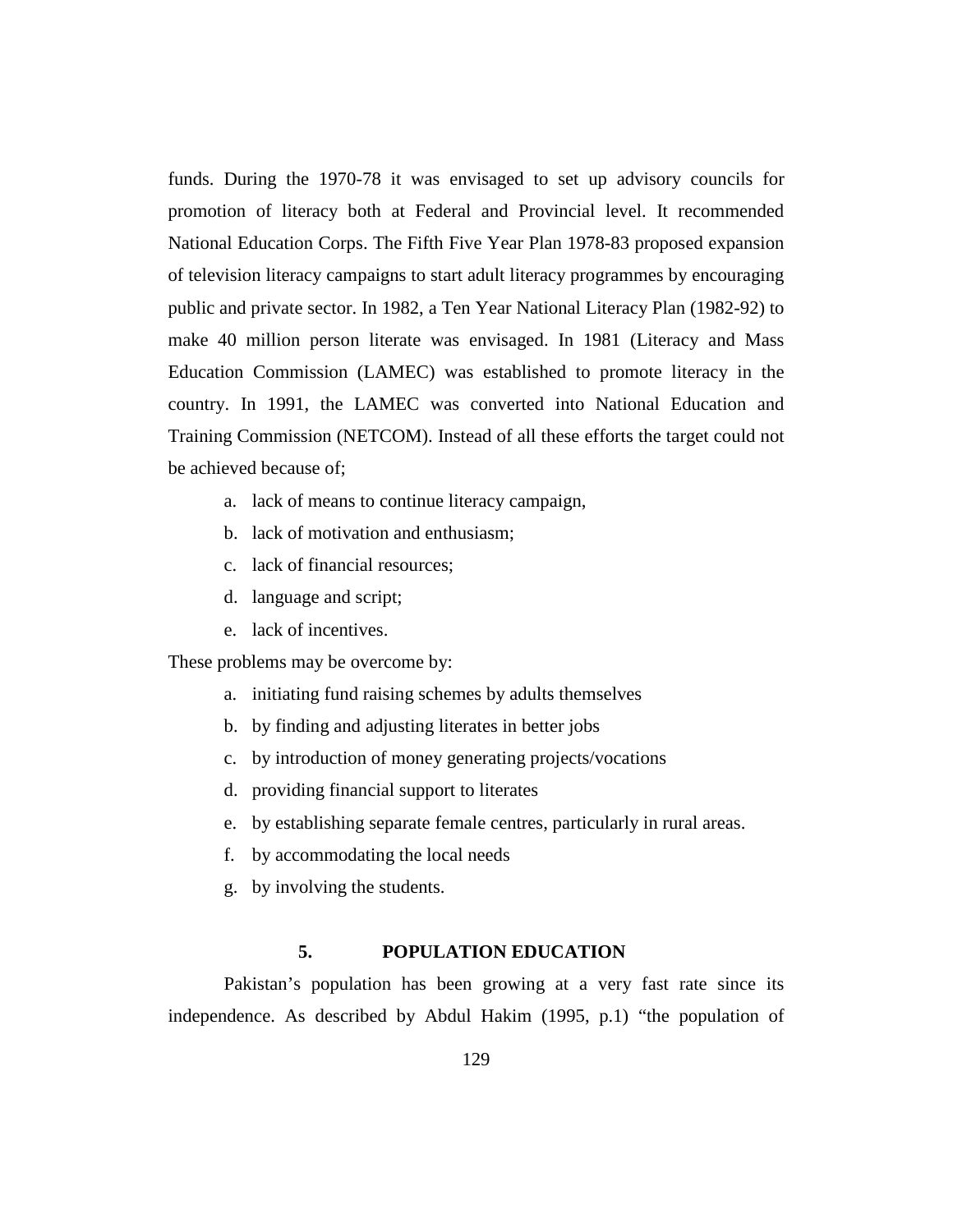Pakistan was 32.5 million in 1947 and in 1995 it stands at 130 million, indicating nearly four times addition since 1947". It is now estimated as 180 million.

The population education implies population awareness. It is a concept of being aware of the increase in population and its future consequences. To aware the younger generation particular and the public in general, about the factual knowledge of population growth on country's economy, the magnitude of problem of population and its implications need to be known to every person, so that they come forward and make their own observations and decisions to shape their opinion about population growth and its consequences. Population studies helps to understand the population dynamics and educate the people about consequently increasing population. It makes us realize that population brings an increase in the already increased expenditure of family, community country and the World. Population education enhances the knowledge about the quantity and quality of population and need to keep it in desired limits for development and proposes rational measures to check the problems arising out of rapid growth of population. At this stage it would be an interesting experience to have a look on the following table to visualize the situation of population growth in Pakistan.

| Table 13.1 Population Growth (1983 to 2004) |                         |                     |  |  |  |  |  |
|---------------------------------------------|-------------------------|---------------------|--|--|--|--|--|
| <b>Mid Year</b>                             | <b>Total Population</b> | Growth Rate $(\% )$ |  |  |  |  |  |
|                                             | (Million)               |                     |  |  |  |  |  |
| 1983                                        | 90.30                   | 2.99                |  |  |  |  |  |
| 1984                                        | 92.96                   | 2.95                |  |  |  |  |  |
| 1985                                        | 95.67                   | 2.90                |  |  |  |  |  |
| 1986                                        | 98.41                   | 2.86                |  |  |  |  |  |
| 1987                                        | 101.18                  | 2.82                |  |  |  |  |  |
| 1988                                        | 103.99                  | 2.77                |  |  |  |  |  |
| 1989                                        | 106.84                  | 2.73                |  |  |  |  |  |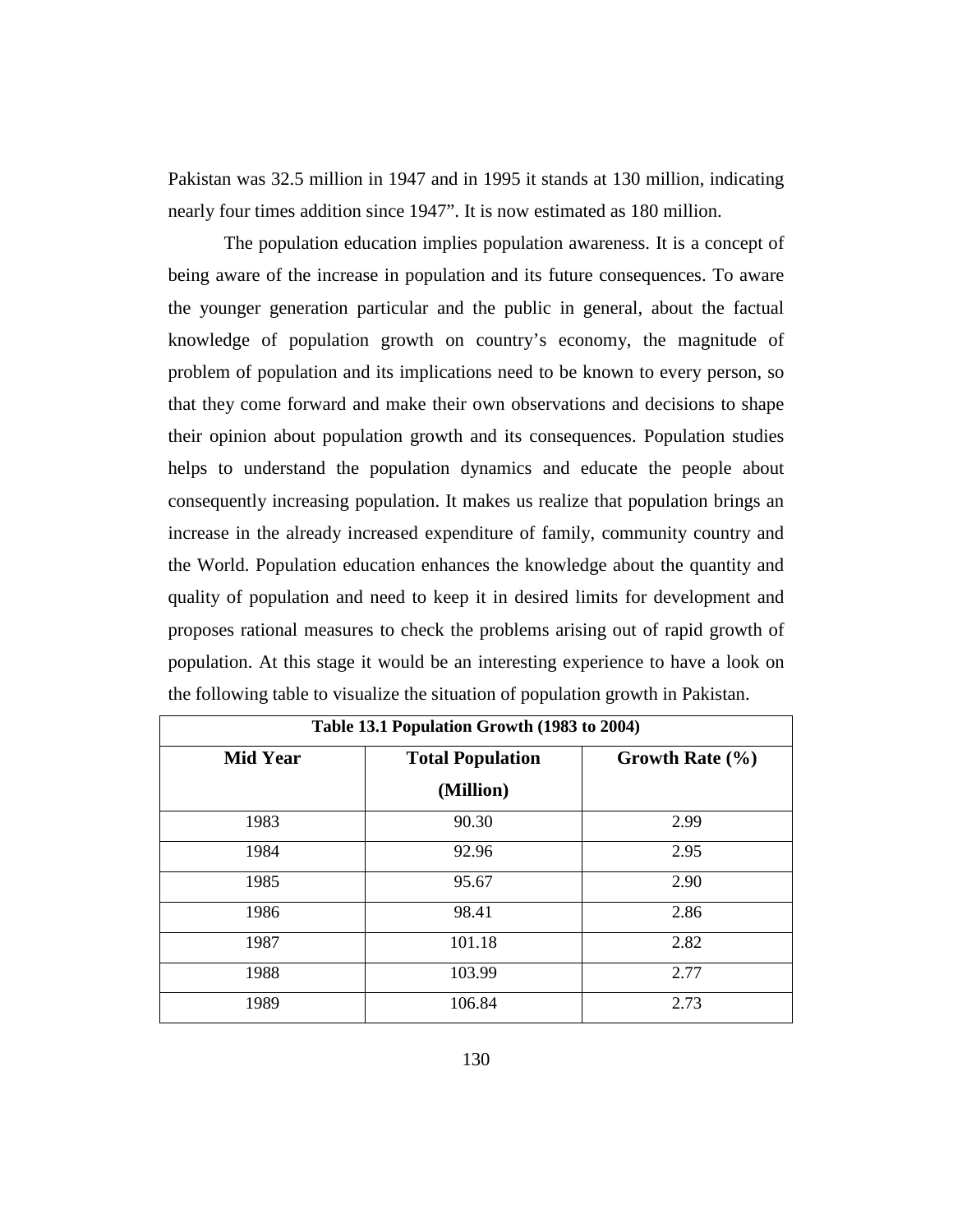| 1990       | 109.71 | 2.69 |
|------------|--------|------|
| 1991       | 112.61 | 2.63 |
| 1992       | 115.54 | 2.60 |
| 1993       | 118.50 | 2.56 |
| 1994       | 121.48 | 2.51 |
| 1995       | 124.49 | 2.47 |
| 1996       | 123.87 | 2.47 |
| 1997       | 126.90 | 2.45 |
| 1998       | 129.97 | 2.42 |
| 1999       | 133.01 | 2.34 |
| 2000       | 135.90 | 2.20 |
| 2001       | 140.36 | 2.06 |
| 2002       | 143.17 | 2.00 |
| 2003       | 145.95 | 1.94 |
| $2004$ (E) | 148.72 | 1.90 |

E Estimates

Source: Population Census Organization & M/o Planning & Dev. Division.

An analysis of the situation highlights that problems arising out of rapid growth are affecting every aspect of human life. Threats resulting from population growth are:

a. it is threat to economic growth

b. insufficient food for more and more people

- c. affects the economic standard of masses
- d. creates social problems
- e. over crowdedness is a threat to national resources

To check or tackle these problems, significance and need of population education is very obvious.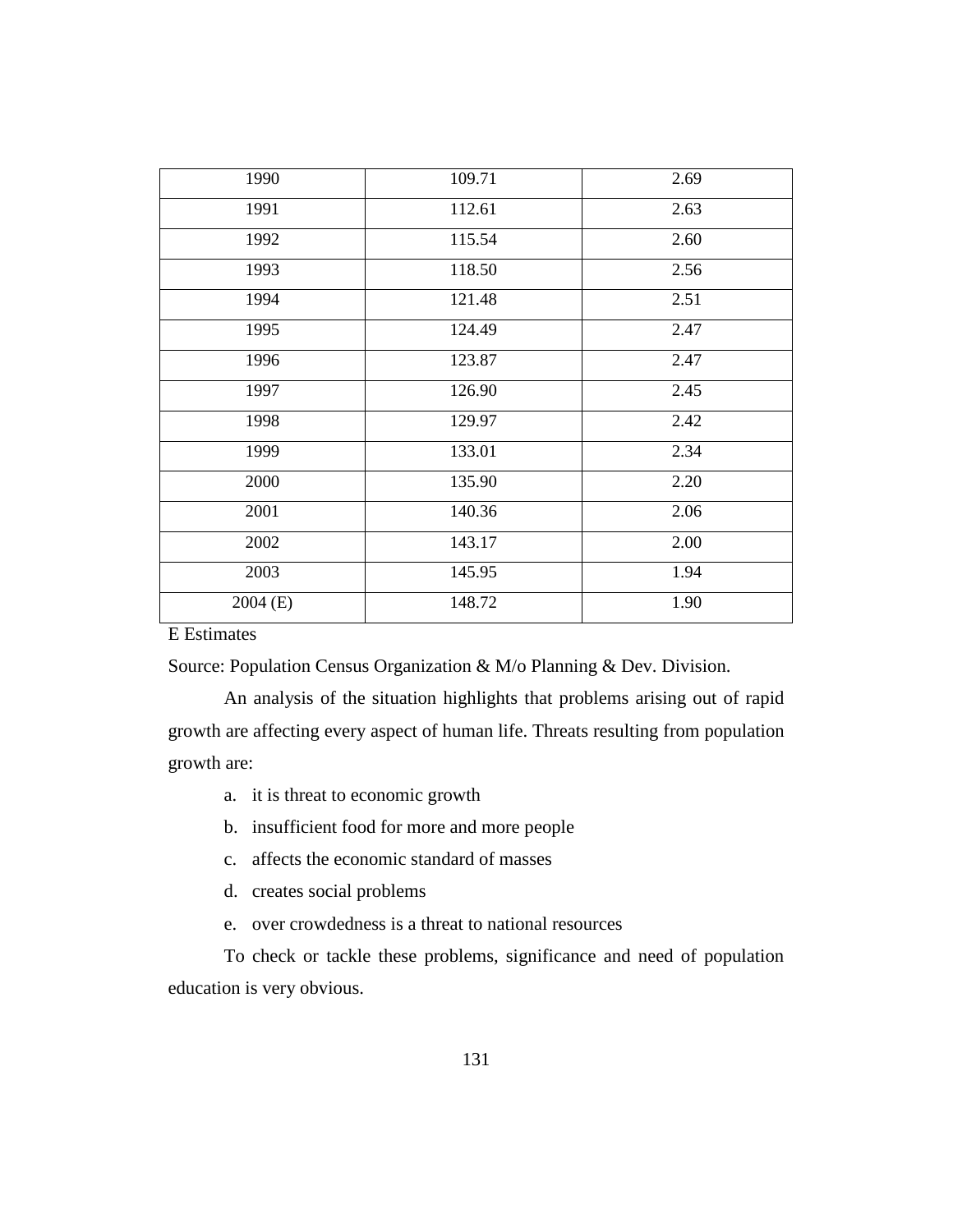## **6. ENVIRONMENTAL EDUCATION**

It goes without saying that environmental education is a global issue of great concern. As far as Pakistan is concerned we are loosing our national income due to environmental degradation. The area covered by soil and water logging degradation has increased which is a great threat for agricultural productivity. The availability of fresh water has declined. The high growth rate which increased the population ultimately increased use of wood for fuel, it resulted in low-crowned density of forests. Naturally, the live stock grazing in the forest has been shifted to other fodder. The over exploitation of ground water is another acute problem for an agriculturist country like Pakistan, where production may badly be affected. Moreover salinity and nutrient depletion are also responsible for decrease in agricultural production.

All around us, there is population suffocation, crowded noisy markets and transportation. If you have ever travelled by car or roads leading to Lahore, Sheikhupura, Faisalabad and Sialkot, you might have seen sewage waste water in tons. The refineries, petrochemicals, fertilizers and all other industrial units are adding to pollution because of not having any system for wastage or dirt. Moreover, the municipal solid waster has multiplied while the collection, transportation and disposal of it is very improper. All this is extremely unscientific and dangerous. Even in the capital city Islamabad the situation is horrible. The sea shores, the sea creatures are under the dilemma of environmental pollution.

To keep the public aware of gifts of nature and their health maintenance one should be aware of the friendly manners conducive to environment so that the generations to come may enjoy the natural gifts and blessings of Allah in their full swing. For this purpose environmental education is proposed to be an important leap to know the significance of environment and the ways to make it more neat, clean and friendly.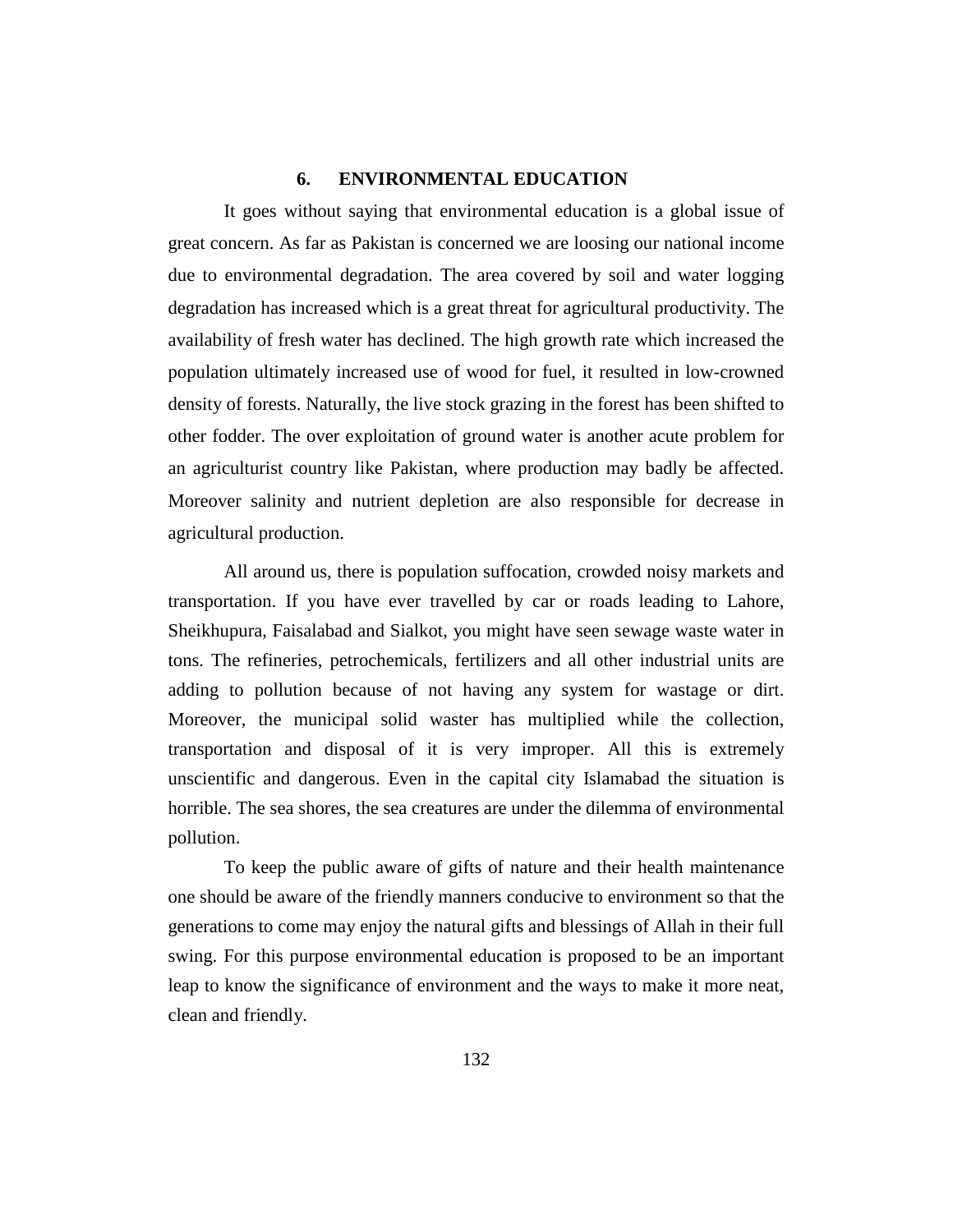#### **7. FEMALE EDUCATION**

The recent researches indicate that investment in education enhances the overall social and economic benefits. In particular, women education is an important tool for addressing cultural and social problems. Countries that have committed themselves for investment in female education have been enjoying sustainable development in all other social initiatives.

Since the creation of Pakistan in 1947, many challenges have arisen throughout the last sixty five years, but none perhaps more serious than literacy particularly the female literacy.

There is consensus among the policy makers and planners to prevent this potential resource by putting more efforts and allocating more funds. Article 25(2) of the constitution of the Islamic Republic of Pakistan (1973) says "There shall be no discrimination on the basis of sex alone".

After the independence several proposals were made, all education policies and efforts of the commissions on education set targets for female education describing the conceptual framework for the National Education Policy which could not be fully achieved. The question arises why was the target not achieved? Either the targets were over ambitious or sincere efforts were not made.

Female education, despite considerable interest in the broad social benefits, has been facing a fundamental dilemma.

It is not simply a matter of social values, but economic, cultural, religious political and historical circumstances also supplement it. All these factors hindering the female education are inter dependent and are operating equally.

But the chief cause is confusion and error in interpreting the terms vocational training and education. The female education generally is taken as more training to run the house which includes cooking, sewing, inter home decoration, child rearing, care of husband and manners to deal with guests and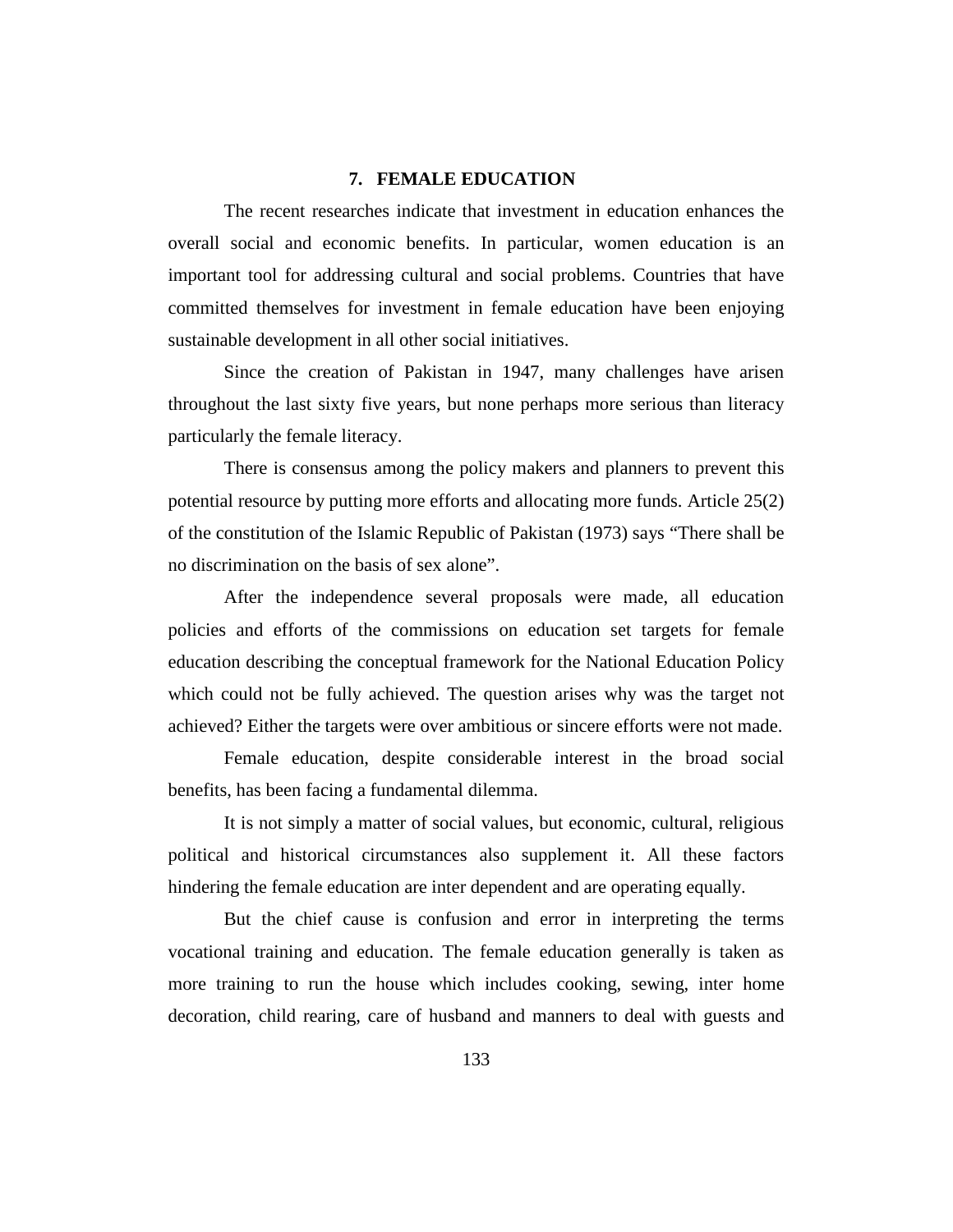relative according to local traditions. Moreover the religious leaders, tribal and rural customs discrimination from male counter parts are also prominent factors mostly influencing the female education success.

#### **8. ISLAMIZATION OF EDUCATION**

In 1947, the Muslim majority in India got their desired homeland as an Islamic State, Pakistan. Islam lays great emphasis on the acquisition of knowledge. To get knowledge is declared as the prime duty of every Muslim male and female, irrespective of the sex. Parents are bound to send their child to maktab. Pakistan being a Muslim state must aim at installing the moral and religious training of its people regardless of age and sex according to the teaching of Islam.

Pakistan is an ideological state. Our constitution declares that Islam shall be the state religion. Indeed, all affairs of the country must be inspired by the ideology which lies at the root of its creation. The ideological commitment to the Islamic way of life is ever emphasized by our religious leaders and politicians. Even the educationists proposed to lead life according to Islamic teaching because Islam takes care of lives here below and then, prepares its followers for real life to come.

Unfortunately, in our country, which is constitutionally declared to be founded upon religious principles, Islamization of education is still to be determined. The main hindrances to it are thought to be the political and economical elite who have been experimenting on Islam and the heritage of 200 years of British rule. However, in Zia's regime efforts were made to encourage education according to the ideology of Islam.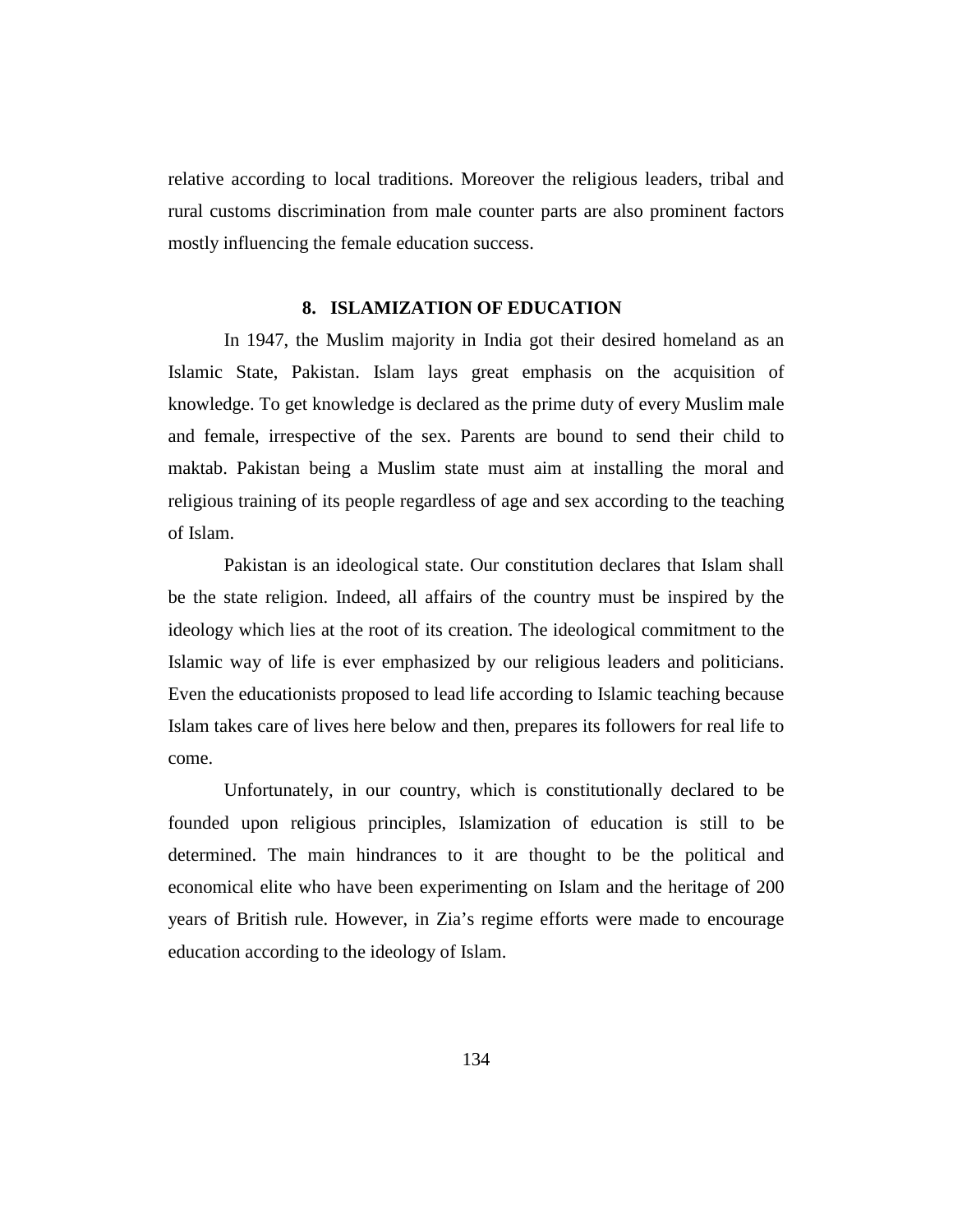## **9. DISCIPLINE ON CAMPUS**

Regardless of one's limitations, the prime purpose of life is to live successfully. For this purpose one uses ones potential for the survival of the received acknowledgement from others. In such measuring education nurture the potentialities of individuals. This acknowledgement or identification either positive or negative have some time created discipline problem on campuses.

Such problems of student indiscipline on campuses have been occurring practically in every country. Naseem (1990, 247) says "the true role of student is a disciplined life with a steadfast devotion and dedication to their studies but there is always a grave danger of overshooting the mark". The records of universities are filled with clashes. These clashes may be between students and students, students and professors, students and university administration, students and other town folks or against the government. Sometimes students showed staying power, mainly by providing support to revolutionary movements for example, during Pakistan Movement, the student's movement against Ayub Khan's and Bhutto's reigns performed as active foes. They were so involved that some writers consider them as virtually initiators of those movement.

Students rebellion against established authority have occurred practically in every country with significant university communities.

To regain their identity many turned to a deeper, more organised activism and devoted to political action. Being nation's conscious students they mounted massive protests for the national issues. Such movements even shook the foundations of rulers.

Uprising against the old ills or differences often had deep underlying causes. Such as overcrowded classrooms and miserable hostel conditions, against system of education, examination or administration because of their behaviour or the amount of freedom of students. Students generally have a privileged status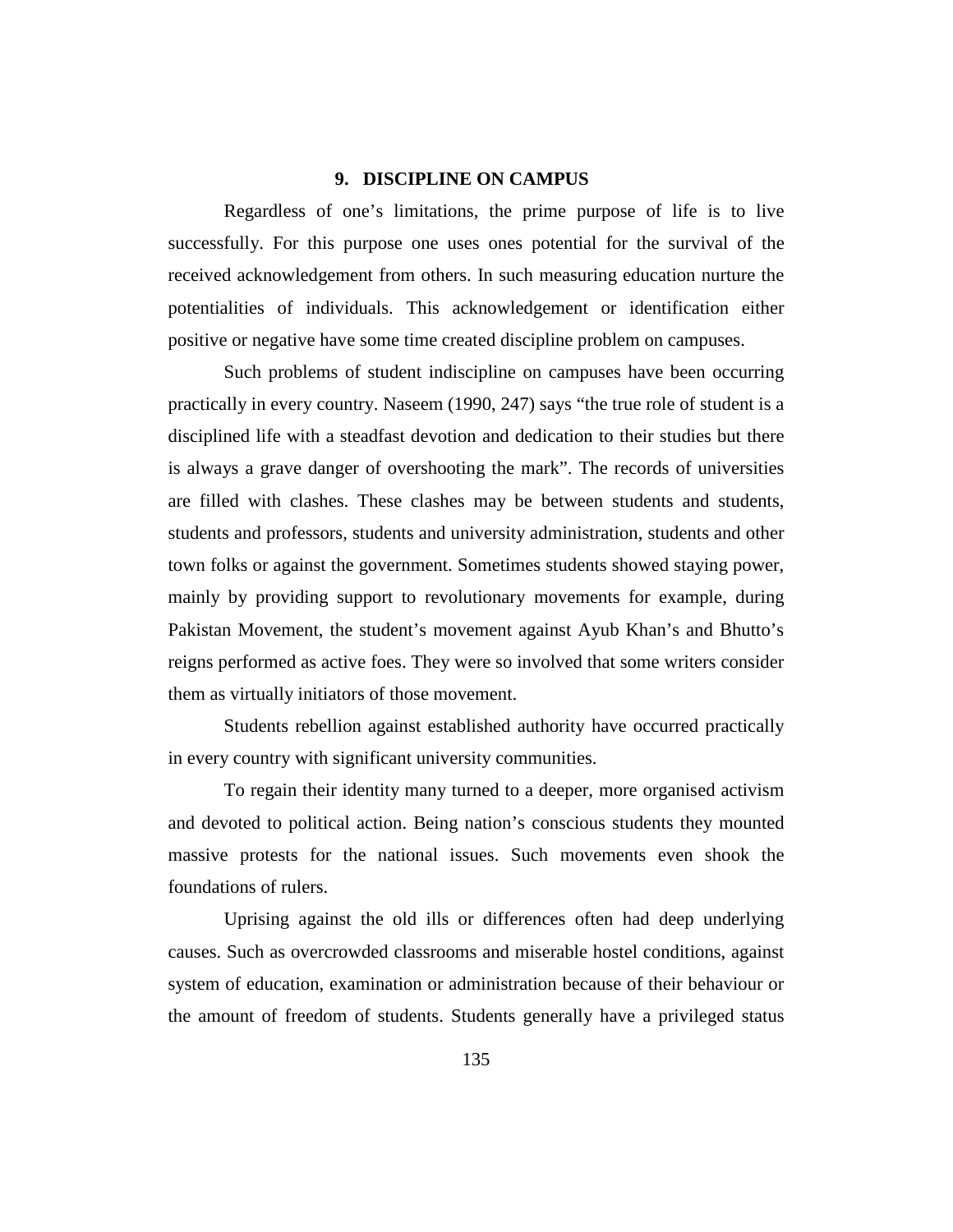that gives them freedom and prerogatives in background, outlook, and environment which often builds up a sense of community among the students. Even their sense of alienation from their faculties and society set them off as a unique culture group.

Following are the main causes of indiscipline of campuses.

- Aimless education, most students are just negotiating for degrees or passing days uselessly.
- Lack of devotion and dedication to their studies due to social and financial problems.
- Lack of standard of academic priorities.
- Indiscipline during the academic sessions.
- Absence of sense of direction in academic life.
- Institutions do not have the useful courses which fulfil students psychological needs.
- Their occupational marketability is overlooked.
- Lack of channelizing the energy of students positively.
- Lack of interest of parents to teach discipline to their children.
- Lack of intimacy of the parents which effects upbringing of the children properly.
- The wrong concept of freedom.
- Lack of professionalism and devotion in teachers.
- Uncertain political environment or political instability.
- Students inclination to different political parties.
- Students are misused by the so called leaders and politicians.
- Wrong concept of students union.
- Lack of calm atmosphere in educational institutions.
- Lack of coordination among teachers and students.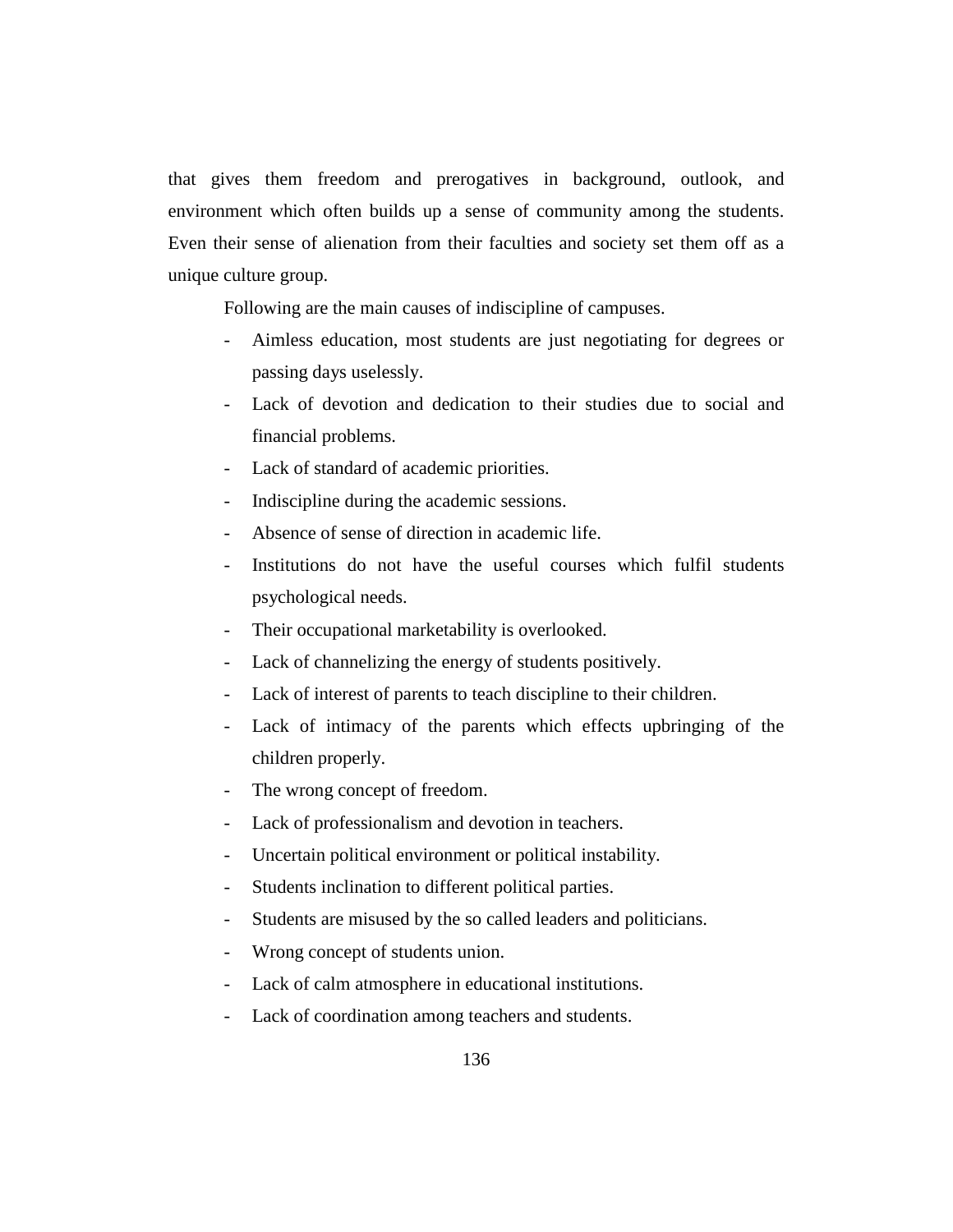- Lack of prognosis of students social and intellectual organization.
- Lack of re-orientation and re-construction of thoughts.
- Unawareness about cultural and social norms.
- Negative effects of mass media.

#### **10. SPECIAL EDUCATION**

During the last three decades there has been a great inclination in most developed and developing countries to an increased recognition of the rights of those who need special attention or help because of their unique requirements or significant physical or intellectual difficulties.

Norris (1986, p.1) labelled these individuals as "Exceptional". Kirk (1986, p.5) defines the exceptional child as a child who differs from the average or normal child in (1) mental characteristics, (2) sensory abilities, (3) communication abilities, (4) social behaviour, or (5) physical characteristics. These differences must be to such an extent that the child requires a modification of school practices or special educational services to develop to the maximum capacity".

The exceptional population below the determined performance level at a particular age is usually labelled as handicapped persons. Handicap, as defined by Williams (1988, p. 93), is a "general term for the effect of intellectual, social, emotional or physical disabilities preventing individuals from living a normal life and in particular hindering children from learning in the normal education environment". He categorised these children as "blind, partially sighted, deaf, partially deaf, delicate, diabetic, educationally subnormal, epileptic, maladjusted, physically handicapped and those with speech defects".

Special education as defined by Williams (|1988, p.185) "Education intended for children with special needs, i.e. children who, for various reasons, cannot take full advantage of the curriculum as it is normally provided" These are usually children who are physically handicapped, who have learning difficulties or show emotional and behavioural disorders" ---- this education is broadly used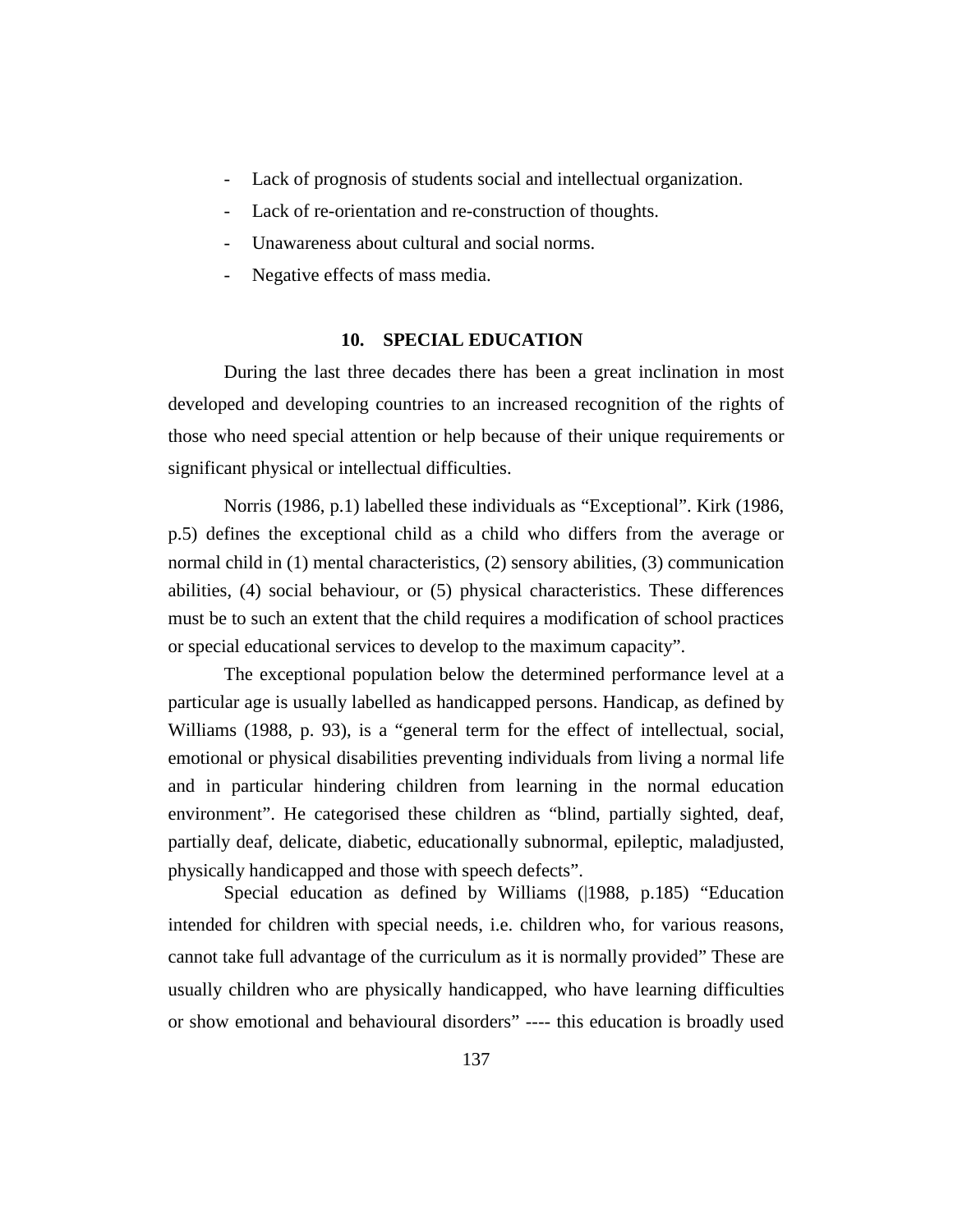and considered as separate education, it is now more usually interpreted as techniques for enabling all children to have access to as normal a curriculum as possible".

Since the International Year for Disable Persons IYDP (1981), United Nations declaration of 1983-92 as the Decade of the Disabled, and year 1993 declared as SAARC Year of Disabled, there has been a constant drive towards establishing infrastructure for education and training of the children having disabilities.

Laeeq Mirza (1994, p.vii) a Director National Institute of Special Education while commenting on data regarding handicapped children says "No authentic nation-wide survey has been conducted in Pakistan so far". However, a National Committee Report for International Year of Disabled Person (1981, p.4) "International computation of the percentages to the total population as used in western countries of the world as well as by the United Nations, especially WHO, being 10% for all types and categories of disabled and 2% for severely disabled itself have lately been used to compute figures for the disabled in Pakistan for purposes of planning and decision-making". It further mentioned the population of disabled persons in Pakistan by sex and area as under:

| Area                  | Total     | Male     | <b>Female</b> |
|-----------------------|-----------|----------|---------------|
| All Pakistan          | 132352279 | 68873686 | 63478593      |
| <b>Total Disabled</b> | 3293155   | 191.705  | 1,374,450     |

|  | (In millions) |
|--|---------------|
|  |               |

Source: Population Census Organization (1998).

The Population Census Organization (1998) published the ratio of disabled person as 2.49% for persons suffering from severe disabilities in Pakistan.

Visualizing significance of the problem, specific programme for care, education and training of disabled were undertaken by the government from the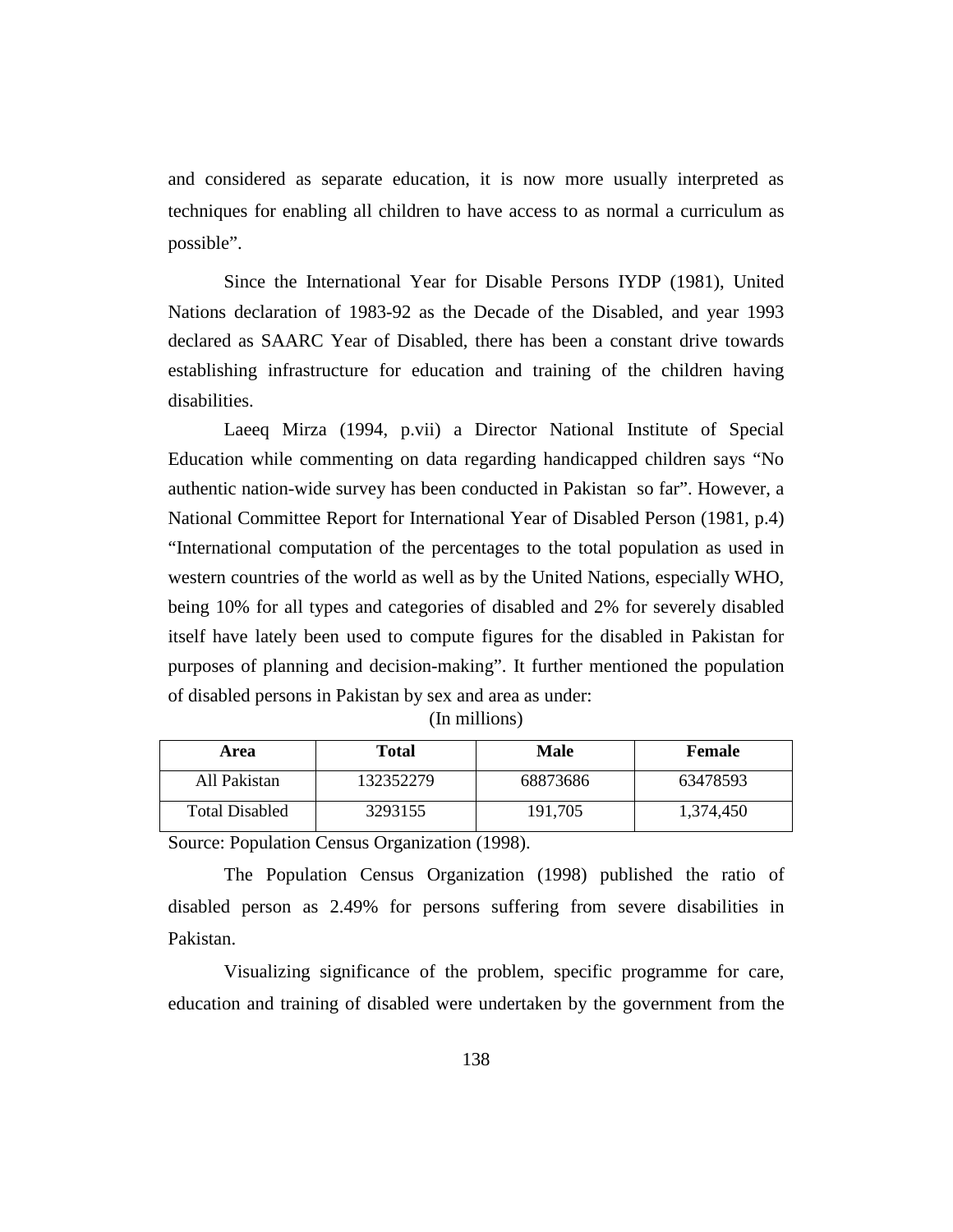very creation of Pakistan, but the most positive and developmental climate is seen in the early eighties.

## **11. DRUG EDUCATION**

A rapidly increasing abuse of drugs especially in youth is adversely affecting our nation psychologically, economically. Socially, morally and medically. The situation is becoming more serious for socio-economic set-up of society. The use of drugs not only affect the development of the country but is a serious threat to an individual's health and gives rise to social and financial repercussions as well.

In Pakistan addiction was unknown before seventies, except a very small proportion of population, a few elderly people, and the drugs being used had no serious effect on health. But during the last 15 to 20 years the number of addicted increased by many times. Now people belonging to all regions of Pakistan either urban or rural, all walks of life, rich or poor, male or female illiterate and literate, educated and highly educated, are addicted to drugs. A larger number of the incremental addicts throughout the world have been found to be on Heroin.

Heroin is the most injurious, costliest and widely used drug. Its few doses take hold of user, who loses his will power, self control and even his senses. It would not be an exaggeration to say that an addicted is so demoralized that he may be used for any illegal and ill-mannered action for demand of drugs especially heroin.

Apart from the drug use, drug trafficking is big problem in Pakistan.

It demands collaborative, integrated efforts and multi dimensional approaches to disseminate information and create awareness about preventive and rehabilitative measures. This nevertheless, requires involvement of youth and voluntary organizations, professional and medical associations, industrial sector, government and non-governmental organizations and the media, together with parents, families, educational administrators, town or city officials, religious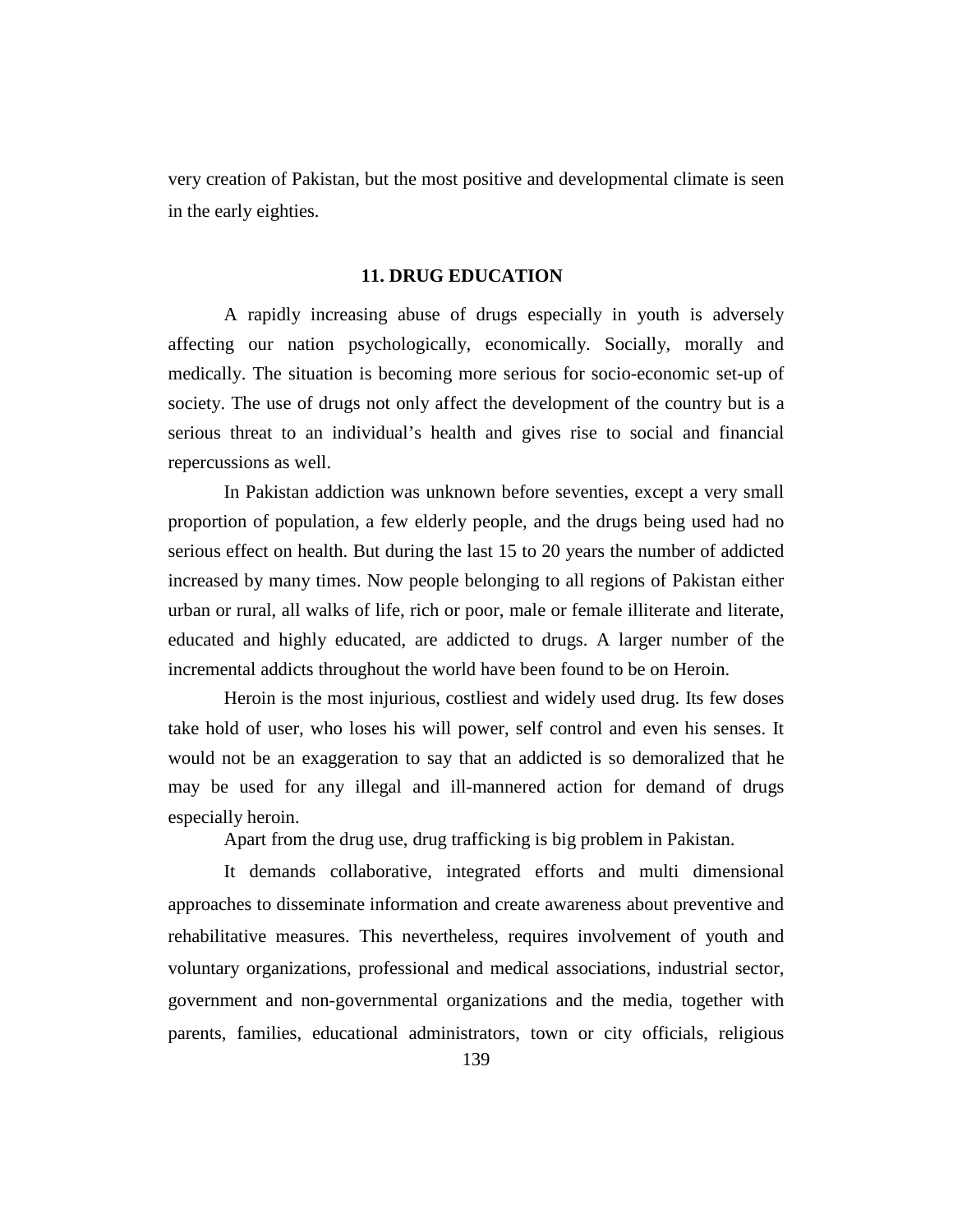leaders, political leaders and social workers. An effective mechanism from the grass root level i.e. the union councils, tehsil or town committees be effectively instrumented for developing adequate models of prevention, treatment and rehabilitation program.

### **12. ACTIVITIES**

- 1. Keeping in view the available resources in your locality, draw a viable plan for UPE and discuss it with the people you want to involve.
- 2. a) List the strategies proposed in the National Education Policy, 1992 to enhance the Literacy rate to 70% by the year 2002.
	- b) Outline the information you would like for eradication of illiteracy from Pakistan by the year 2015.

\_\_\_\_\_\_\_\_\_\_\_\_\_\_\_\_\_\_\_\_\_\_\_\_\_\_\_\_\_\_\_\_\_\_\_\_\_\_\_\_\_\_\_\_\_\_\_\_\_\_\_\_\_\_

\_\_\_\_\_\_\_\_\_\_\_\_\_\_\_\_\_\_\_\_\_\_\_\_\_\_\_\_\_\_\_\_\_\_\_\_\_\_\_\_\_\_\_\_\_\_\_\_\_\_\_\_\_\_

\_\_\_\_\_\_\_\_\_\_\_\_\_\_\_\_\_\_\_\_\_\_\_\_\_\_\_\_\_\_\_\_\_\_\_\_\_\_\_\_\_\_\_\_\_\_\_\_\_\_\_\_\_\_

\_\_\_\_\_\_\_\_\_\_\_\_\_\_\_\_\_\_\_\_\_\_\_\_\_\_\_\_\_\_\_\_\_\_\_\_\_\_\_\_\_\_\_\_\_\_\_\_\_\_\_\_\_\_

\_\_\_\_\_\_\_\_\_\_\_\_\_\_\_\_\_\_\_\_\_\_\_\_\_\_\_\_\_\_\_\_\_\_\_\_\_\_\_\_\_\_\_\_\_\_\_\_\_\_\_\_\_\_

\_\_\_\_\_\_\_\_\_\_\_\_\_\_\_\_\_\_\_\_\_\_\_\_\_\_\_\_\_\_\_\_\_\_\_\_\_\_\_\_\_\_\_\_\_\_\_\_\_\_\_\_\_\_

\_\_\_\_\_\_\_\_\_\_\_\_\_\_\_\_\_\_\_\_\_\_\_\_\_\_\_\_\_\_\_\_\_\_\_\_\_\_\_\_\_\_\_\_\_\_\_\_\_\_\_\_\_\_

\_\_\_\_\_\_\_\_\_\_\_\_\_\_\_\_\_\_\_\_\_\_\_\_\_\_\_\_\_\_\_\_\_\_\_\_\_\_\_\_\_\_\_\_\_\_\_\_\_\_\_\_\_\_

\_\_\_\_\_\_\_\_\_\_\_\_\_\_\_\_\_\_\_\_\_\_\_\_\_\_\_\_\_\_\_\_\_\_\_\_\_\_\_\_\_\_\_\_\_\_\_\_\_\_\_\_\_\_

- 3. List down the various steps taken by our government to introduce population education.
- 4. a) Enlist the main hindrances in promotion of female education in Pakistan.
	- b) Give suggestions to remove the above mentioned hindrances: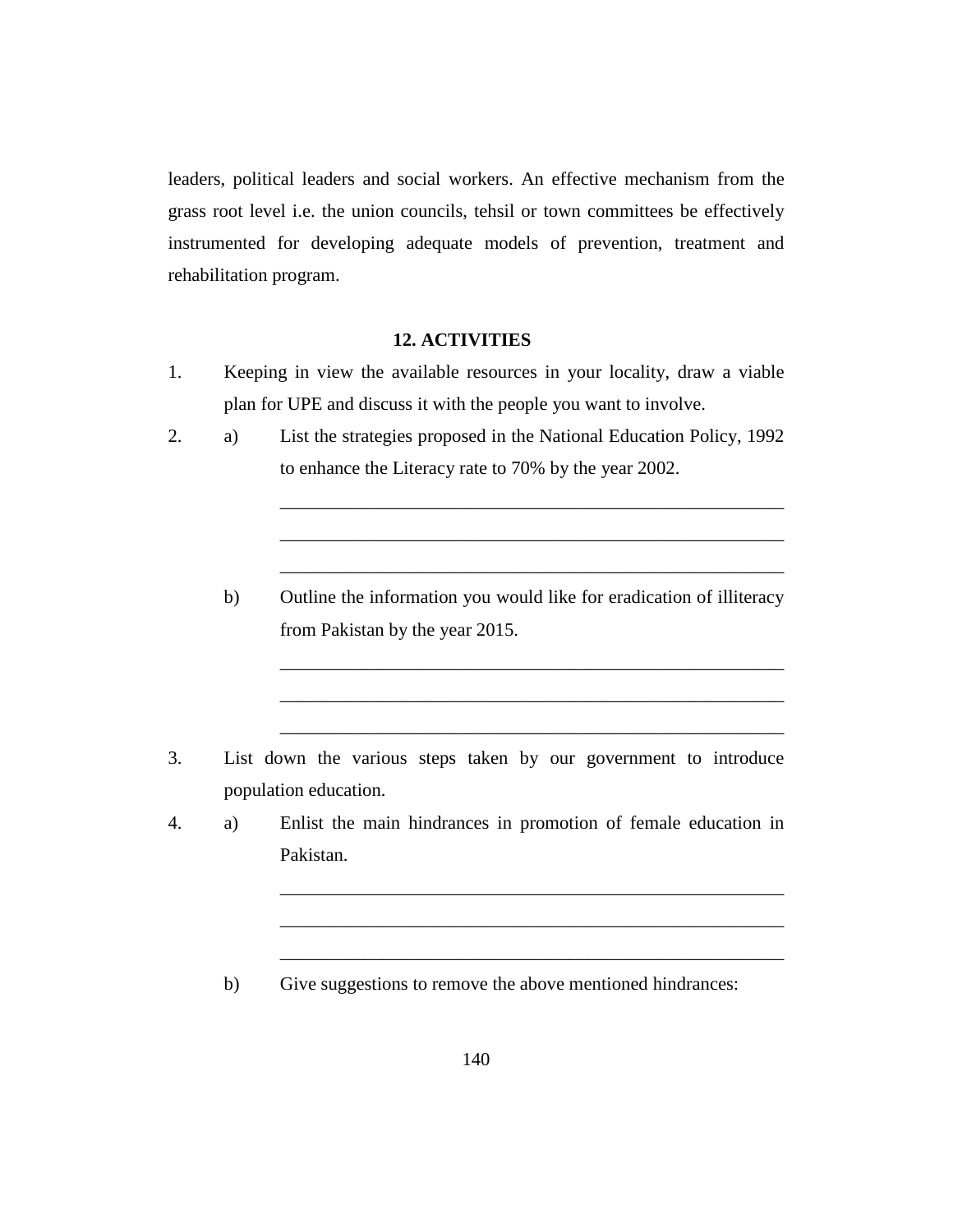- 5. Enlist the main objectives of Islamisation of education in Pakistan
- 6. Prepare a plan for education of handicapped children in normal schools and discuss it with your colleagues.

\_\_\_\_\_\_\_\_\_\_\_\_\_\_\_\_\_\_\_\_\_\_\_\_\_\_\_\_\_\_\_\_\_\_\_\_\_\_\_\_\_\_\_\_\_\_\_\_\_\_\_\_\_\_

\_\_\_\_\_\_\_\_\_\_\_\_\_\_\_\_\_\_\_\_\_\_\_\_\_\_\_\_\_\_\_\_\_\_\_\_\_\_\_\_\_\_\_\_\_\_\_\_\_\_\_\_\_\_

\_\_\_\_\_\_\_\_\_\_\_\_\_\_\_\_\_\_\_\_\_\_\_\_\_\_\_\_\_\_\_\_\_\_\_\_\_\_\_\_\_\_\_\_\_\_\_\_\_\_\_\_\_\_

\_\_\_\_\_\_\_\_\_\_\_\_\_\_\_\_\_\_\_\_\_\_\_\_\_\_\_\_\_\_\_\_\_\_\_\_\_\_\_\_\_\_\_\_\_\_\_\_\_\_\_\_\_\_\_\_\_\_\_\_

\_\_\_\_\_\_\_\_\_\_\_\_\_\_\_\_\_\_\_\_\_\_\_\_\_\_\_\_\_\_\_\_\_\_\_\_\_\_\_\_\_\_\_\_\_\_\_\_\_\_\_\_\_\_\_\_\_\_\_\_

\_\_\_\_\_\_\_\_\_\_\_\_\_\_\_\_\_\_\_\_\_\_\_\_\_\_\_\_\_\_\_\_\_\_\_\_\_\_\_\_\_\_\_\_\_\_\_\_\_\_\_\_\_\_\_\_\_\_\_

# 8. **EXERCISE**

- **Q. No. 1:** What efforts have so far been done by the Government of Pakistan to achieve the targets of UPE?
- **Q. No. 2:** Describe the role of literacy in relation to social and economic changes.
- **Q. No. 3:** Our performance looks all the more unsatisfactory regarding population education when compared with other developing countries of SAARC, why? Please suggest measures to improve it.
- **Q. No. 4:** Discuss the need for environmental education.
- **Q. No. 5:** How female education contributes to human development for improving capabilities?
- **Q. No. 6:** Whichever way we measure the noise, the Islamization of education in Pakistan is still on papers. Discuss.
- **Q. No. 7:** Narrating the brief background of discipline on campus, please suggest measures to improve the situation.
- **Q. No. 8:** Describe some modalities of how to educate drug prevention.
- **Q. No. 9:** Discuss the significance and need for Special Education in Pakistan.